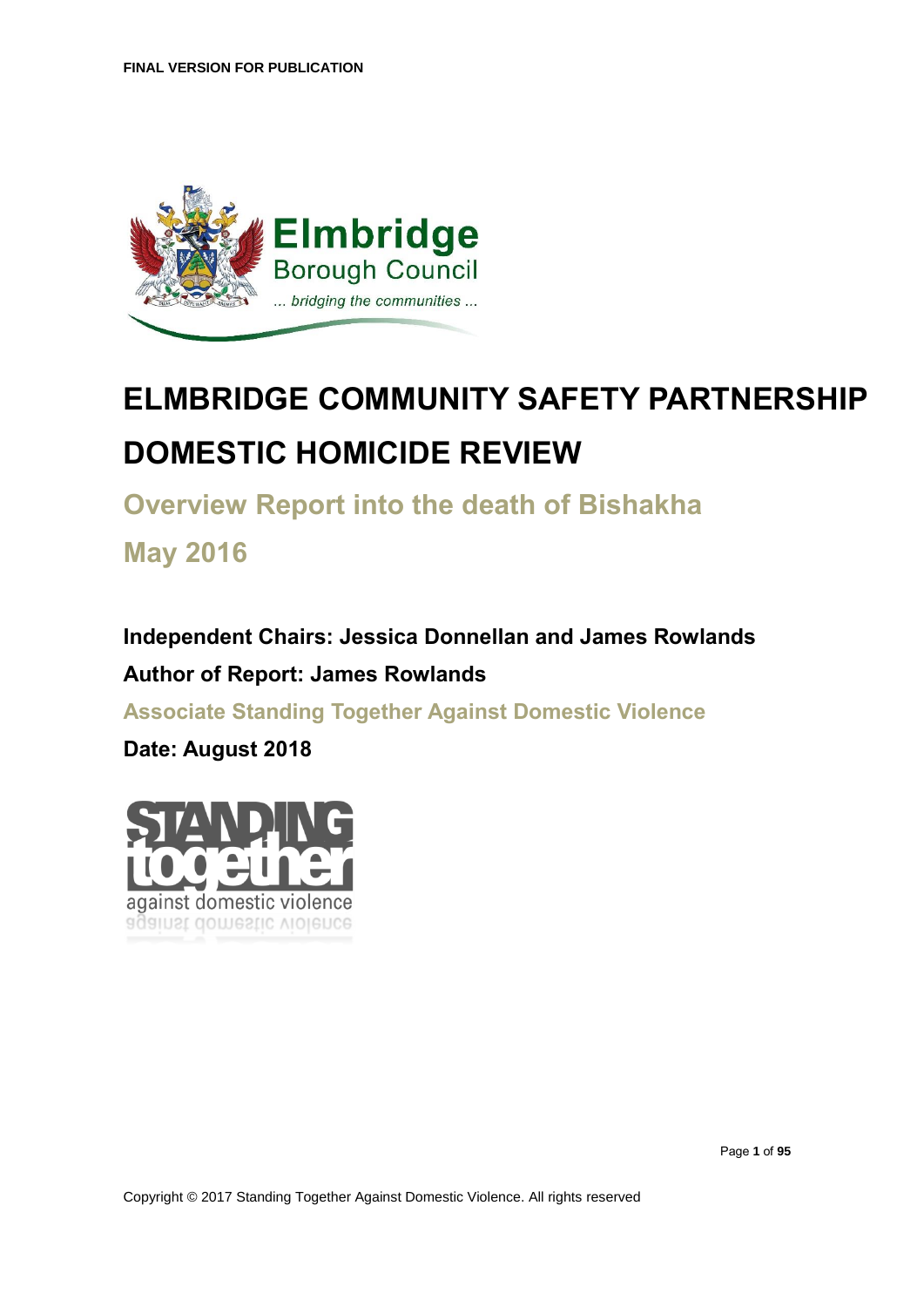| 1.1        |                                                                                 |  |
|------------|---------------------------------------------------------------------------------|--|
| 1.2        |                                                                                 |  |
| 1.3        |                                                                                 |  |
| 1.4        |                                                                                 |  |
| 1.5        |                                                                                 |  |
| 1.6        |                                                                                 |  |
| 1.7        |                                                                                 |  |
| 1.8<br>1.9 | Involvement of Family, Friends, Work Colleagues, Neighbours and Wider Community |  |
|            |                                                                                 |  |
| 1.10       | Involvement of Perpetrator and/or his Family and Friends / Work Colleagues 17   |  |
| 1.11       |                                                                                 |  |
|            |                                                                                 |  |
|            |                                                                                 |  |
|            |                                                                                 |  |
| 2.         |                                                                                 |  |
| 2.1        |                                                                                 |  |
| 2.2        | Background Information on Victim and Perpetrator (prior to the timescales under |  |
|            |                                                                                 |  |
|            |                                                                                 |  |
| 3.         |                                                                                 |  |
| 4.         |                                                                                 |  |
| 4.1        |                                                                                 |  |
| 4.2        | Summary of Information from Family, Friends and Other Informal Networks:  32    |  |
| 4.3        | Summary of Information known to the Agencies and Professionals Involved  39     |  |
| 4.4        |                                                                                 |  |
| 5.         |                                                                                 |  |
| 5.1        |                                                                                 |  |
| 5.2        |                                                                                 |  |
| 5.3        |                                                                                 |  |
| 6.         |                                                                                 |  |
| 6.1        |                                                                                 |  |
| 6.2        |                                                                                 |  |
| 7.         |                                                                                 |  |
| 7.1<br>7.2 |                                                                                 |  |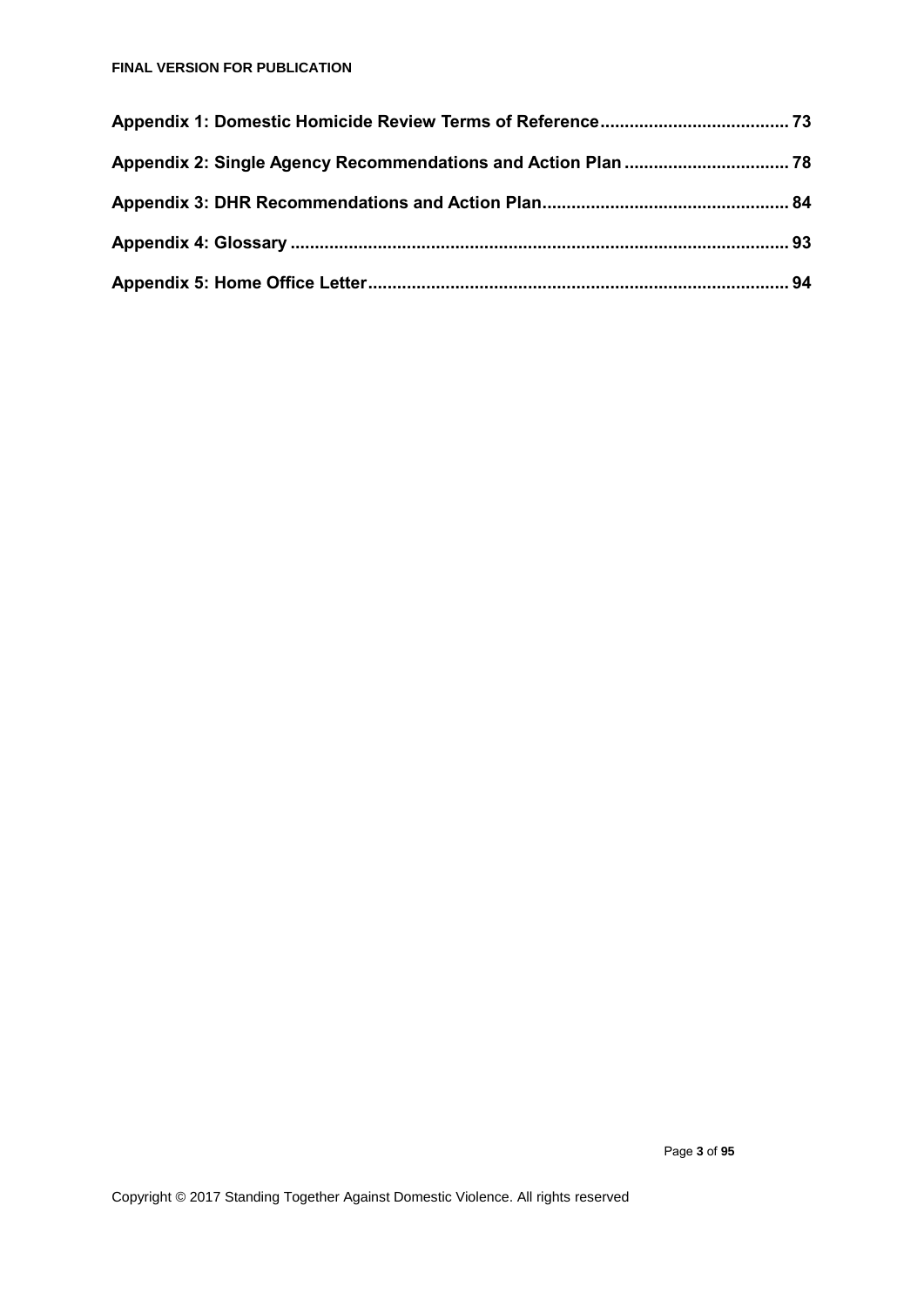*"*[Bishakha was] *a brilliant creative and caring person has been snatched cruelly away well before her time. I ask God repeatedly: "why didn't you take me?" I had achieved all that I wanted, and it was Bishakha who was going to take all of our dreams into the next generation.*

*I was so confident in her abilities that I was going to retire. Bishakha was already the backbone of our businesses as well as being an outstanding mother and daughter, absolutely devoted to her family. But it was her dedication to others that made her especially remarkable. This was shown by the number of former colleagues and business associates who came to her funeral, for which we were truly grateful.*

*Bishakha worked her way through state education, graduating as a Chartered Accountant. On sheer merit she became a director of the family business, running all aspects of three nursing homes, showing genuine concern and compassion for individual residents and staff. She was project managing a new state of the art home providing acute care. It is sadly now down to me to realise her wonderful project, which I am determined to do in her name. Bishakha had a flair for design and spent more than three years creating her ideal home for her family, typically completing it on time and on budget.*

*Bishakha was a problem solver. If she was analysing her own senseless death she would be looking for solutions, and I feel obliged and determined to do this on her behalf and on behalf of others. We were a close family. We had financial resources. We could have helped prevent this happening if we had been warned: I would have given all of my time and resources to ensure the right care and support were achieved. We appreciate the need for patient confidentiality, but it's true to say that data protection in this case didn't protect anybody".* 

#### *Antariksh (Bishakha's father)*

*"What Bishakha treasured above all was meaningfully connecting with others. Forever interested in every person she met, Bishakha got on with everyone and made a special effort for those she felt particularly for. And her love never stopped there, but loyally extended to the family of her friends, whether she knew them personally or not. Never one to gossip, Bishakha didn't talk badly about people and if someone did not impress her, she largely kept that to herself. Instead, she was constantly curious about the human experience, and the more people she connected with, the more she understood and the more she cared".*

### **Orpita (Bishakha's friend)**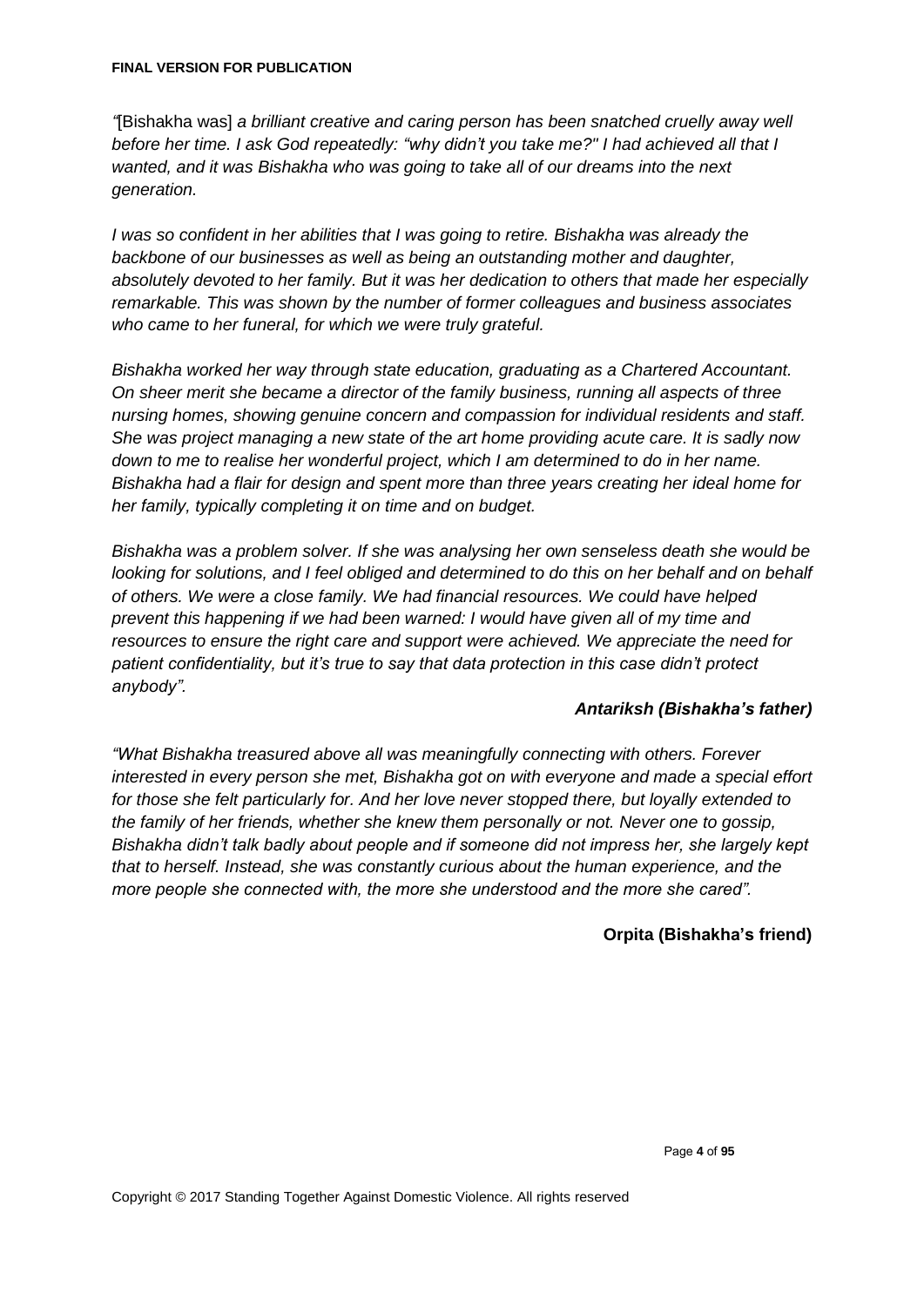# **1. Preface**

# <span id="page-4-1"></span><span id="page-4-0"></span>**1.1 Introduction**

- 1.1.1 Domestic Homicide Reviews (DHRs) were established under Section 9(3), Domestic Violence, Crime and Victims Act 2004.
- 1.1.2 This report of the DHR (hereafter 'the review') examines agency responses and support given to Bishakha, a resident of Elmbridge prior to the point of her homicide at her home in May 2016. Elmbridge is a local government district with borough status in Surrey.
- 1.1.3 Following a call for urgent medical assistance to South East Coast Ambulance Service (SECAmb), Bishakha was found lying on the kitchen floor. She had sustained significant injuries inflicted by an axe and a knife and was pronounced dead at the scene. Manav was sitting on the kitchen floor inflicting severe injuries to himself. A number of other family members were also present, having arrived at the scene shortly after the homicide.
- 1.1.4 Manav was arrested and charged. He was subsequently found not guilty of murder on the grounds of diminished responsibility but was found guilty of manslaughter. He was sentenced to life imprisonment with a minimum term of nine years and 172 days. As will be discussed later this report the family (and a number of friends) of Bishakha have expressed their anger and dissatisfaction with the criminal justice outcome.
- 1.1.5 The review will consider agencies contact/involvement with Bishakha and Manav from 20 May 2011 to the end of May 2016 (the date of Bishakha's death). In addition to agency involvement, the review will also examine the past to identify any relevant background or trail of abuse before the homicide, whether support was accessed within the community and whether there were any barriers to accessing support. By taking a holistic approach, the review seeks to identify appropriate solutions to make the future safer.
- 1.1.6 The key purpose for undertaking DHRs is to enable lessons to be learned from homicides where a person is killed as a result of domestic violence and abuse. In order for these lessons to be learned as widely and thoroughly as possible, professionals need to be able to understand fully what happened in each homicide, and most importantly, what needs to change in order to reduce the risk of such tragedies happening in the future.
- 1.1.7 This review process does not take the place of the criminal or coroner's courts nor does it take the form of a disciplinary process.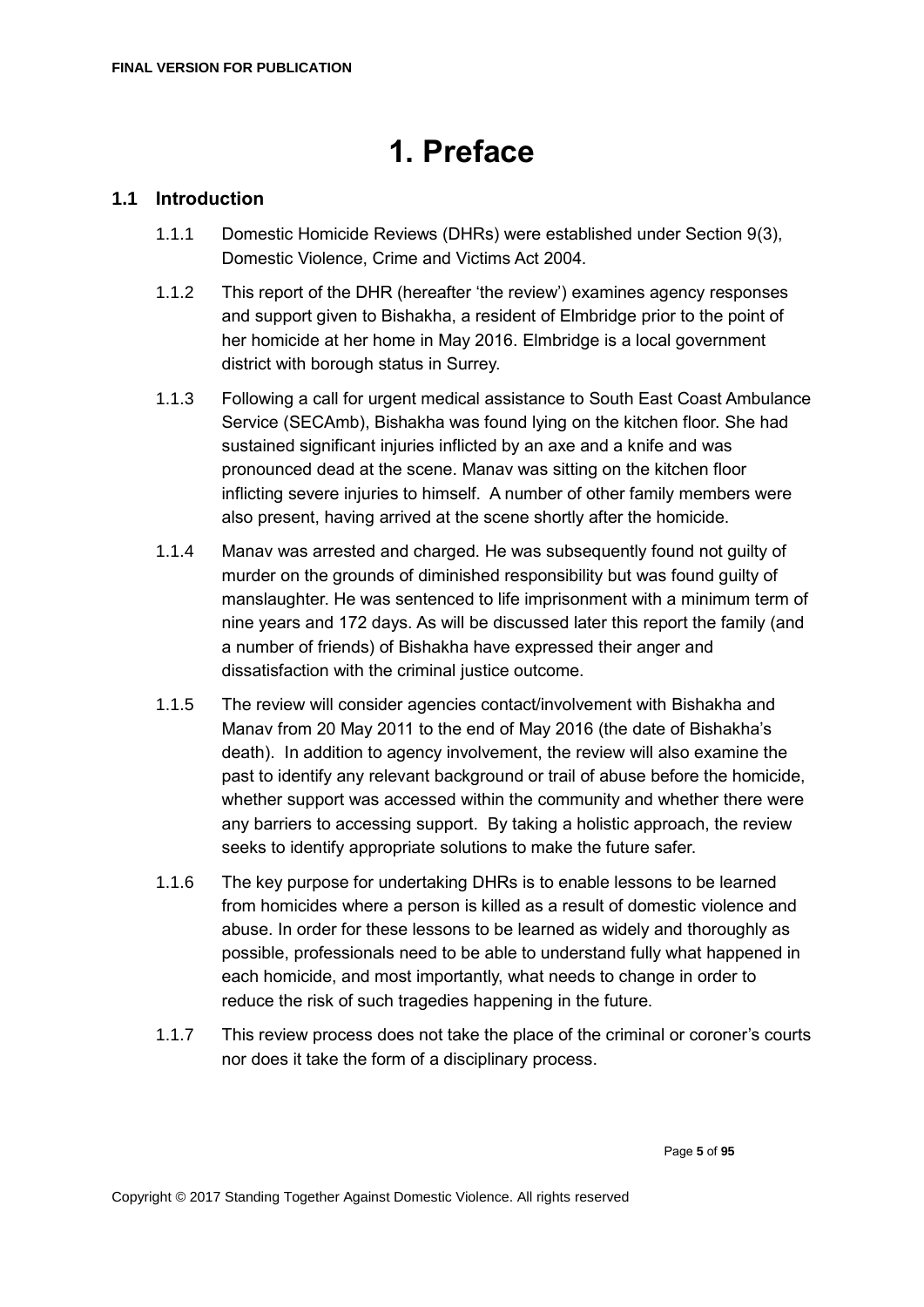1.1.8 The Review Panel expresses its sympathy to the family, and friends of Bishakha for their loss and thanks them for their contributions and support for this process.

### <span id="page-5-0"></span>**1.2 Timescales**

- 1.2.1 The Elmbridge Community Safety Partnership (CSP), in accordance with the December 2013 '*Multi-Agency Statutory Guidance for the Conduct of Domestic Homicide Reviews*' (hereafter 'the statutory guidance') commissioned this DHR. The Home Office were notified of the decision in writing on 9<sup>th</sup> June 2016. As revised statutory guidance was issued at the end of 2016, the review was subsequently completed in line with the new guidance.
- 1.2.2 Standing Together Against Domestic Violence (STADV) was commissioned to provide an Independent Chair (hereafter 'the chair') for this DHR on 23<sup>rd</sup> June 2016. The completed report was handed to the CSP in August 2018. It was submitted by the CSP to the Home Office Quality Assurance Panel in January 2019 and considered in April 2019.
- 1.2.3 Home Office guidance states that a review should be completed within six months of the initial decision to establish one. The timeframe for this review was considerably extended for a number of reasons:
	- $\circ$  The first panel meeting was not held until 2<sup>nd</sup> September 2016 to ensure agencies could attend
	- o While the criminal trial was held in October 2016, sentencing was not until December 2016
	- o To enable family contact (see 1.9 below)
	- o To enable contact with friends and colleagues (see 1.9 below)
	- o To enable contact with the perpetrator (see 1.10 below).
- 1.2.4 Additionally, during the course of the review there was a change of chair (see 1.12 below), with a new chair appointed in January 2018.

# <span id="page-5-1"></span>**1.3 Confidentiality**

1.3.1 The findings of this report are confidential until the Overview Report has been approved for publication by the Home Office Quality Assurance Panel. Information is publicly available only to participating officers/professionals and their line managers.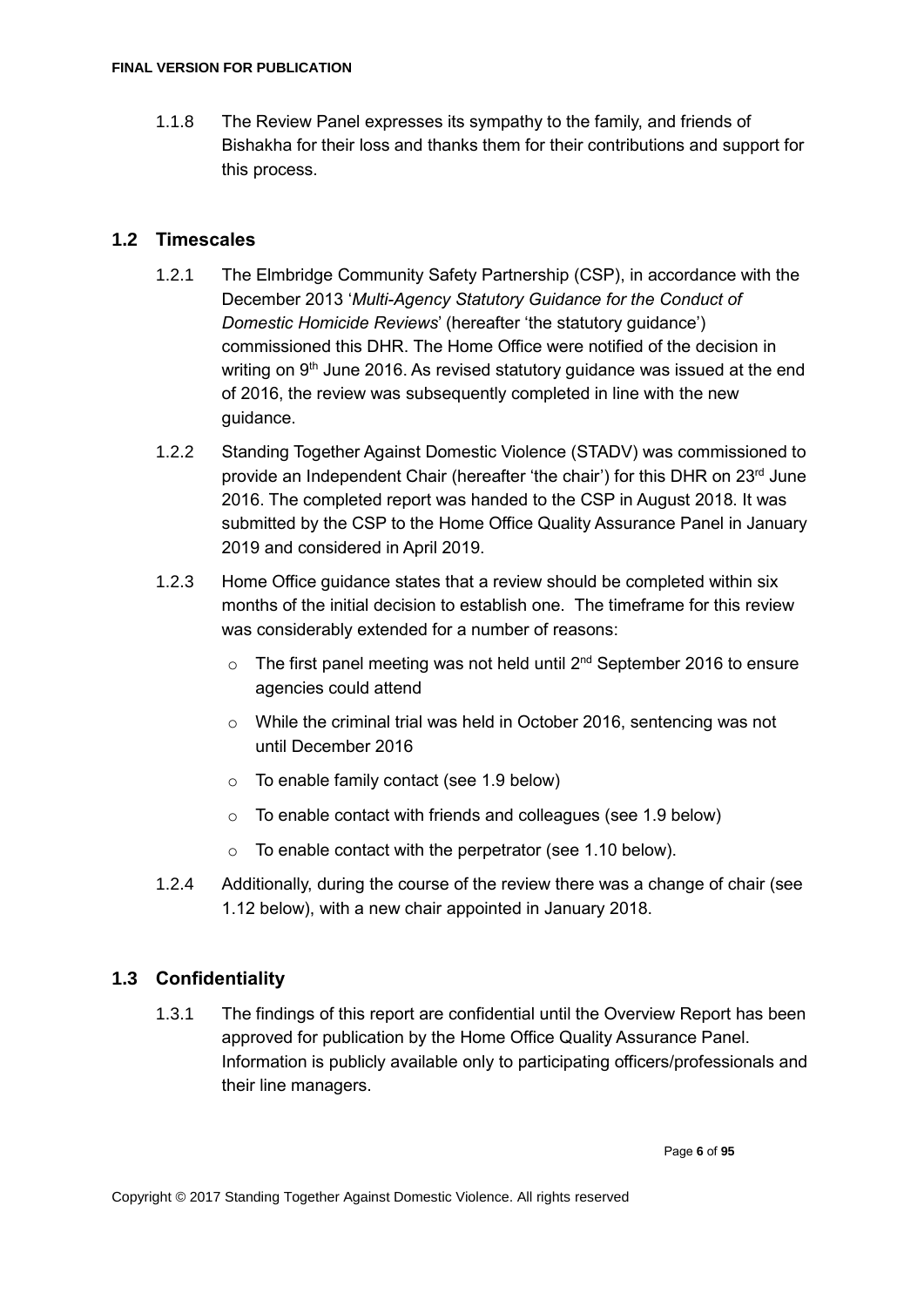- 1.3.2 This review has been suitably anonymised in accordance to the statutory guidance. The specific date of death has been removed, as has the sex of the child involved (to further protect their anonymity, they are referred to as Child A).
- 1.3.3 The following pseudonyms have been in used in this review for the victim and perpetrator (and other parties as appropriate) to protect their identities and those of their family members:
	- $\circ$  Bishakha victim
	- $\circ$  Manav perpetrator
	- $\circ$  Antariksh father of victim
	- $\circ$  Anemone mother of perpetrator
	- $\circ$  Ish brother of victim
	- $\circ$  Raini sister of perpetrator
	- $\circ$  Ella colleague and friend
	- $\circ$  Maria colleague
	- $\circ$  Nandita friend
	- $\circ$  Orpita friend
	- Ulka colleague and friend.
- 1.3.4 These pseudonyms were selected by the chair but were agreed with Bishakha's father, Antariksh.
- 1.3.5 As per the statutory guidance, the chair(s) and the Review Panel are named, including their respective roles and the agencies which they represent.
- 1.3.6 Agencies who provided information to the review are also identified, with the exception of five agencies which have been anonymised. Of these, four were sited nearby, and so naming them could provide location information which could be used to identify the subjects of the review. These are:
	- o A General Practice (where Bishakha, Manav and Child A were registered). This is referred to as the 'Medical Centre'.
	- o A (Fee Paying) Pre-Prep and Nursery School (attended by Child A)
	- $\circ$  Two Private Mental Health Providers (who were approached in relation to treatment for Manav).
- 1.3.7 Additionally, Manav worked as a contractor at a large international bank. This bank has not been named as this information could be used to identify the subjects of the review.

Page **7** of **95**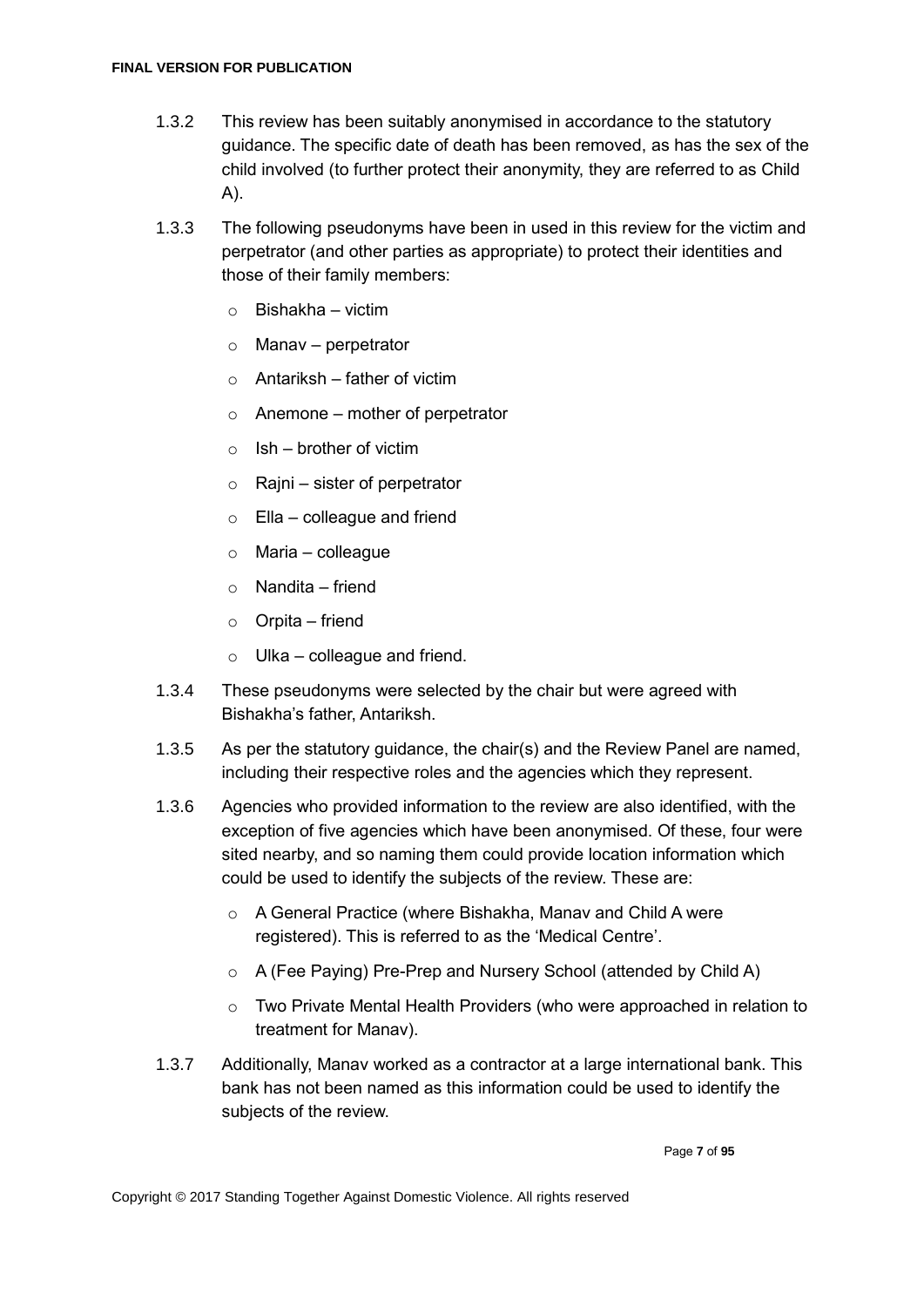### <span id="page-7-0"></span>**1.4 Equality and Diversity**

- 1.4.1 The Review Panel did bear in mind all the protected characteristics of Age, Disability, Gender Reassignment, Marriage and Civil Partnership, Pregnancy and Maternity, Race, Religion and Belief, Sex and Sexual orientation during the review process.
- 1.4.2 At the first meeting of the Review Panel, it identified that the protected characteristic of Sex required specific consideration. This is because Bishakha was female, and Manav is male. A recent analysis of DHRs reveals gendered victimisation across both intimate partner and familial homicides with females representing the majority of victims and males representing the majority of perpetrators<sup>1</sup>.
- 1.4.3 Further consideration was given to other protected characteristics, including Bishakha and Manav's Race (both were British Asian), Religion and Belief (Bishakha was Hindu, so was Manav although when interviewed in prison he told the chair he was exploring other faiths). Additionally, the Review Panel considered Socio-Economic status.
- 1.4.4 These issues are discussed further in 5.3 below.

### <span id="page-7-1"></span>**1.5 Terms of Reference**

- 1.5.1 The full Terms of Reference are included at **Appendix 1**. This review aims to identify the learning from the homicide, and for action to be taken in response to that learning: with a view to preventing homicide and ensuring that individuals and families are better supported.
- 1.5.2 The Review Panel comprised of agencies from Elmbridge, as the victim and perpetrator were living in that area at the time of the homicide. Agencies were contacted as soon as possible after the review was established to inform them of the review, their participation and the need to secure their records.
- 1.5.3 As information was provided during the review, it was established that Bishakha and Manav may have had contact with agencies in other parts of Surrey, as well as in London (for the purposes of Manav's work). These

<sup>&</sup>lt;sup>1</sup> "In 2014/15 there were 50 male and 107 female domestic homicide victims (which includes intimate partner homicides and familial homicides) aged 16 and over". Home Office, "*Key Findings From Analysis of Domestic Homicide Reviews*" (December 2016), p.3.

 <sup>&</sup>quot;Analysis of the whole STADV DHR sample (n=32) reveals gendered victimisation across both types of homicide with women representing 85 per cent (n=27) of victims and men ninety-seven per cent of perpetrators (n=31)". Sharp-Jeffs, N and Kelly, L. "*Domestic Homicide Review (DHR) Case Analysis Report for Standing Together* " (June 2016), p.69.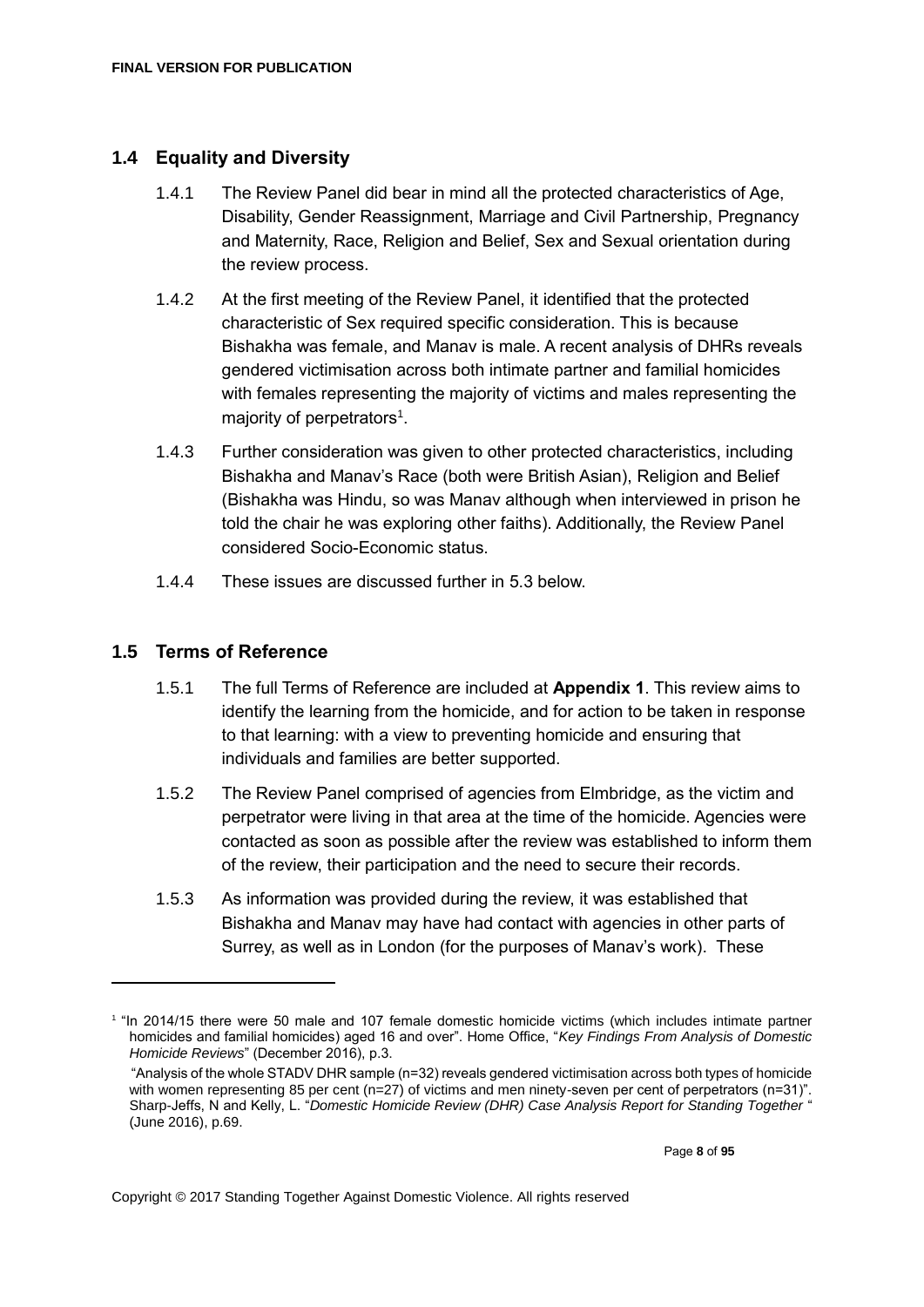agencies were contacted for information and involved remotely where appropriate.

- 1.5.4 *Key Lines of Inquiry:* The Review Panel considered both the 'generic issues' as set out in the statutory guidance and identified and considered the following case specific issues:
	- o Set out the facts of their involvement with Bishakha, Manav and Child A
	- o Critically analyse the service they provided in line with the specific terms of reference
	- $\circ$  Identify any recommendations for practice or policy in relation to their agency
	- $\circ$  Consider issues of agency activity in other areas and review the impact in this specific case.
- 1.5.5 At the first meeting, the Review Panel shared brief information obtained from a 'summary of engagement' exercise about agency contact with the individuals involved. At this early stage it was clear that there had been limited contact with statutory services and no previous disclosures of previous domestic violence and abuse. As a result, the Review Panel agreed that, although Bishakha and Manav had been married since 2005, the time period for the DHR would be from May 2011 to the end of May 2016 (the date of Bishakha's death). This five-year time period was chosen as it covered the period of Bishakha's pregnancy through to her homicide, allowing for an indepth consideration of the relationship in recent years. Where appropriate, information about the relationship outside of this time period is included to provide context.
- 1.5.6 Additionally, as Bishakha and Manav had limited contact with public services, consideration was given to how to engage with private sector providers. At the outset this included a (Fee Paying) Pre-Prep and Nursery school, which was invited to be on the Review Panel. During the course of the review, two Private Mental Health Providers and a large international bank were also identified. Where possible, these organisations were contacted for information and involved remotely in the review.
- 1.5.7 To inform the panel's understanding of equality and diversity issues, consideration was given to engaging with specialist Black, Asian and Minority Ethnic (BAME) groups. Unfortunately, it was not possible to identify representation from a local service that had expertise on BAME issues. To address this gap the Review Panel accessed advice from the Surrey Police Diversity Directorate, as well as STADV's Safety Across Faith and Ethnic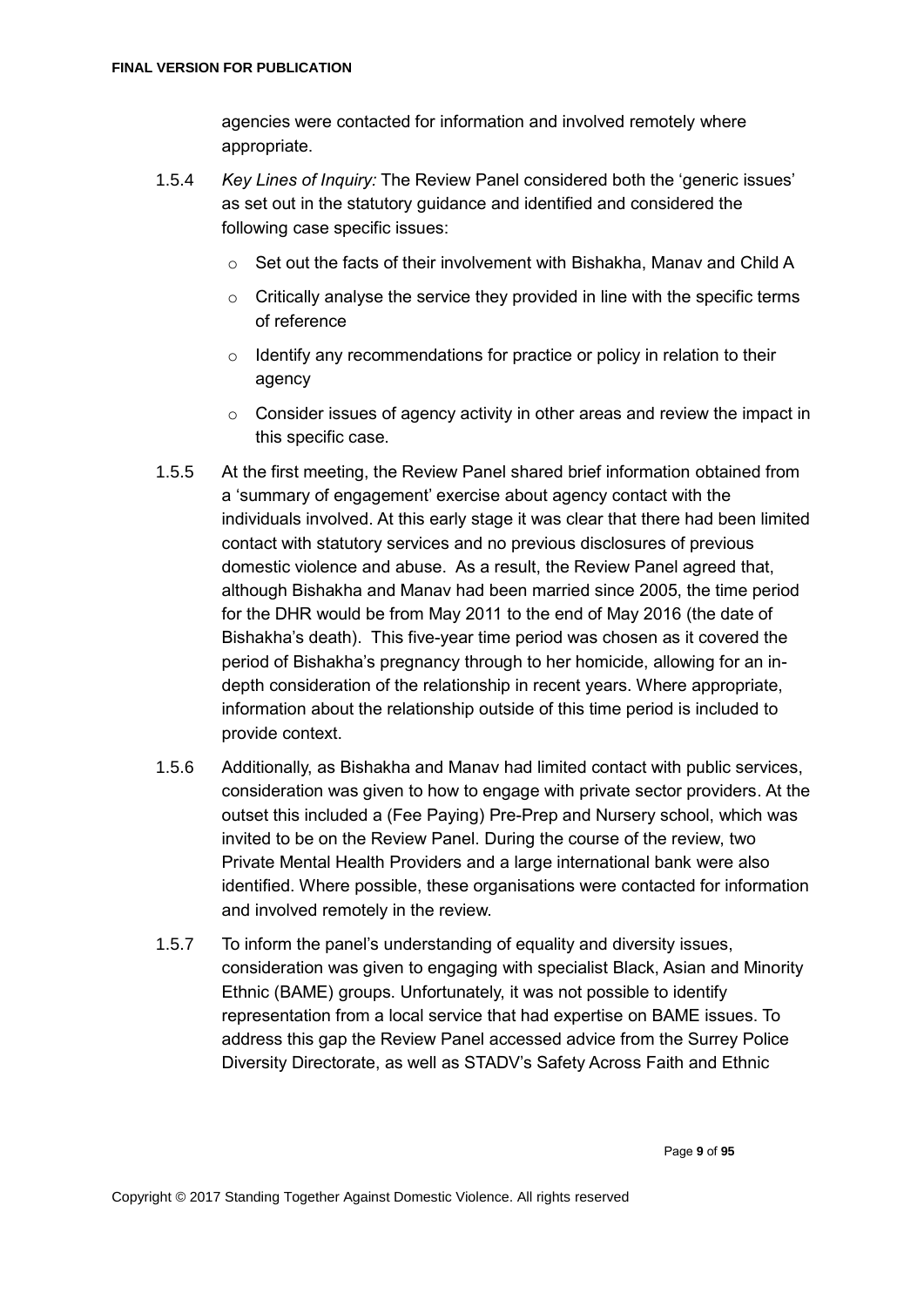(SAFE) Communities Project<sup>2</sup>. Additionally, this local gap in terms of BAME specialist provision led to a recommendation which is discussed in 5.3 below.

1.5.8 As it was identified that there had been extensive contact with mental health services, STADV contacted the NHS England Mental Health Homicide Team. They agreed to commission a report to assist the deliberations of the Review Panel (see 1.6.11 below) and ensure that the NHS England representative on the panel had appropriate expertise (see 1.8.1 below).

# <span id="page-9-0"></span>**1.6 Methodology**

- 1.6.1 Throughout the report the term 'domestic abuse' is used interchangeably with 'domestic violence', and the report uses the cross-government definition of domestic violence and abuse as issued in March 2013 and included here to assist the reader, to understand that domestic violence is not only physical violence but a wide range of abusive and controlling behaviours. The new definition states that domestic violence and abuse is:
- 1.6.2 "Any incident or pattern of incidents of controlling, coercive or threatening behaviour, violence or abuse between those aged 16 or over who are or have been intimate partners or family members regardless of gender or sexuality. This can encompass, but is not limited to, the following types of abuse: psychological; physical; sexual; financial; and emotional.
- 1.6.3 Controlling behaviour is: a range of acts designed to make a person subordinate and/or dependent by isolating them from sources of support, exploiting their resources and capacities for personal gain, depriving them of the means needed for independence, resistance and escape and regulating their everyday behaviour.
- 1.6.4 Coercive behaviour is: an act or a pattern of acts of assault, threats, humiliation and intimidation or other abuse that is used to harm, punish, or frighten their victim."
- 1.6.5 This definition, which is not a legal definition, includes so-called 'honour' based violence, female genital mutilation (FGM) and forced marriage, and is clear that victims are not confined to one gender or ethnic group.
- 1.6.6 This review has followed the statutory guidance. On notification of the homicide, agencies were asked to check for their involvement with any of the parties concerned and secure their records. The approach adopted was to seek Individual Management Reviews (IMRs) for all the organisations and

<sup>2</sup> For more information, go to: http://www.standingtogether.org.uk/local-partnership/safety-across-faith-and-ethnicsafe-communities-project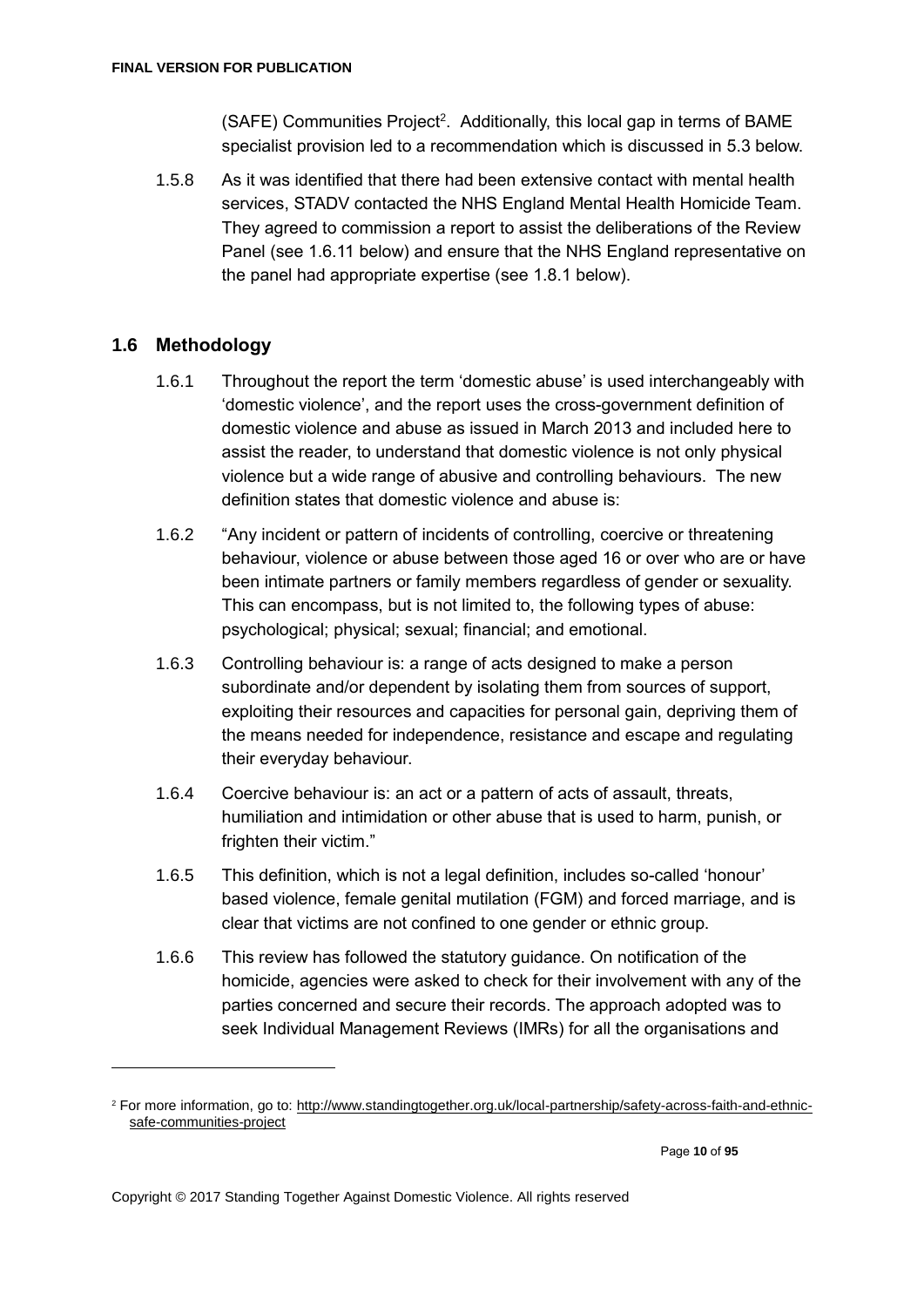agencies that had contact with Bishakha, Manav or Child A. A total of 14 agencies were contacted to check for involvement. Six agencies returned a nil-contact. Seven agencies submitted IMRs and chronologies, with the General Practice submitting three stand-alone chronologies for Bishakha, Manav and Child A respectively. The chronologies were combined, and a narrative chronology developed.

- 1.6.7 Additionally, information was sought from two Private Mental Health Providers and a large international bank. The outcome of this contact is summarised in 1.7.3 to 1.7.5 below.
- 1.6.8 *Independence and Quality of IMRs:* The IMRs were written by authors independent of case management or delivery of the service concerned. The IMRs received were comprehensive and enabled the panel to analyse the contact with Bishakha, Manav and Child A, and to produce the learning for this review. Where necessary further questions were sent to agencies and responses were received. Four IMRs made recommendations of their own and evidenced that action had already been taken on these. The IMRs have informed the recommendations in this report. The IMRs have helpfully identified changes in practice and policies over time, and highlighted areas for improvement not necessarily linked to the Terms of Reference for this review.
- 1.6.9 *Documents Reviewed:* In addition to the eight IMRs, documents reviewed during the review process have included: a published account of the Judge's summing up; a previous DHR report in Elmbridge; an educational quality inspection of the Pre-Prep and Nursery School, completed by the Independent Schools Inspectorate (ISI)<sup>3</sup>; the local training strategy; a demographic profile of the borough; and the STADV and Home Office DHR Case Analysis.
- 1.6.10 The chair(s) also reviewed three witness statements taken from colleagues and friends of Bishakha by Surry Police during their murder enquiry.
- 1.6.11 Additionally, the chair(s) considered a report commissioned by NHS England Mental Health Homicide Team. The report addressed the mental health issues in this case.
- 1.6.12 *Interviews Undertaken:* The chair(s) of the review have undertaken a number of interviews in the course of this DHR, including:

<sup>&</sup>lt;sup>3</sup> The Independent Schools Inspectorate (ISI) is the body responsible for the inspection of schools in membership of the Associations that make up the Independent Schools Council. The ISI reports to the Department for Education on the extent to which schools meet statutory requirements. For more information, go to: <https://www.isi.net/about/>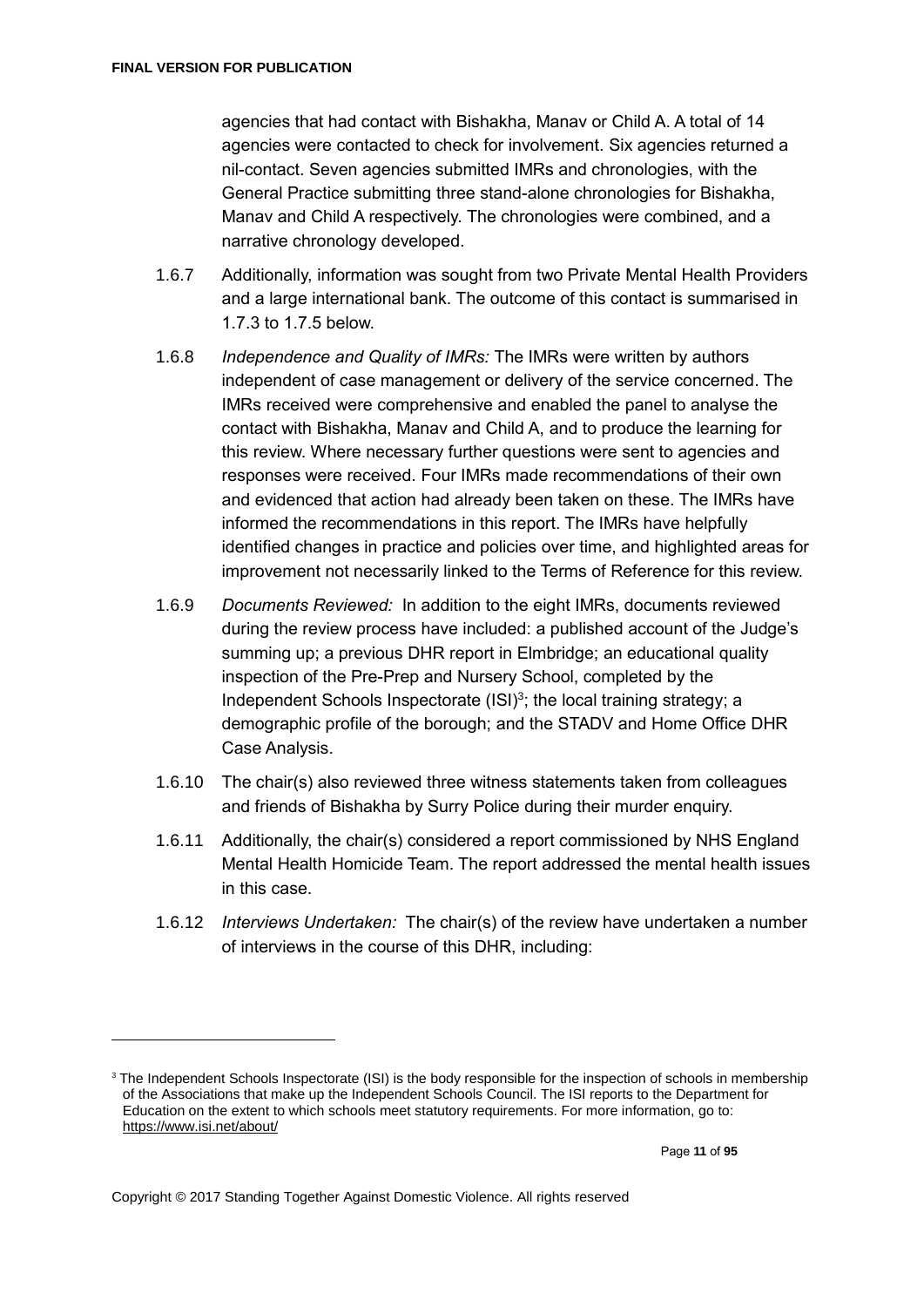- $\circ$  Two face-to-face interviews with Bishakha's father (of which one was completed by chair, Jessica Donnellan, with a further interview later being conducted by chair, James Rowlands)
- $\circ$  One face-to-face interview with Bishakha's colleague / friend Ulka (completed by Jessica Donnellan), as well as phone calls / Skype interviews with a colleague / friend (Ella) and two friends (Orpita and Nandita) (completed by James Rowlands).
- o One face-to-face interview with Manav (see 1.9 below).
- 1.6.13 Unfortunately, it was not possible to conduct an interview with other members of Bishakha's family (see 1.9 below). Nor was it possible to interview Manav's mother (Anemone) (see 1.10 below).
- 1.6.14 The chair(s) are very grateful for the time and assistance given by the family and friends who have contributed to this review.

# <span id="page-11-0"></span>**1.7 Contributors to the Review**

- 1.7.1 The following agencies were contacted, but recorded no involvement with the victim or perpetrator:
	- o Surrey County Council Adult Social Care Services
	- o Surrey County Council Children's Social Care Services
	- o National Probation Service (NPS)
	- o Citizens Advice Elmbridge (West) and North Surrey Domestic Abuse Outreach Service<sup>4</sup>
	- o Substance misuse services
	- o Victim Support.

1

1.7.2 The following agencies and their contributions to this review are:

| <b>Agency</b>                                                   | <b>Contribution</b> |
|-----------------------------------------------------------------|---------------------|
| NHS 111 Service (Care UK)                                       | Chronology and IMR  |
| <b>Health Visiting Service (Central</b><br>Surrey Health) (CSH) | Chronology and IMR  |

<sup>4</sup> The North Surrey Domestic Abuse Service is managed by Citizens Advice Elmbridge (West). The service provides free, confidential, independent and impartial advice to anyone aged 16 or above affected by domestic abuse living in the boroughs of Epsom & Ewell, Elmbridge or Spelthorne. For more information, go to: [http://www.nsdas.org.uk/about-us/.](http://www.nsdas.org.uk/about-us/)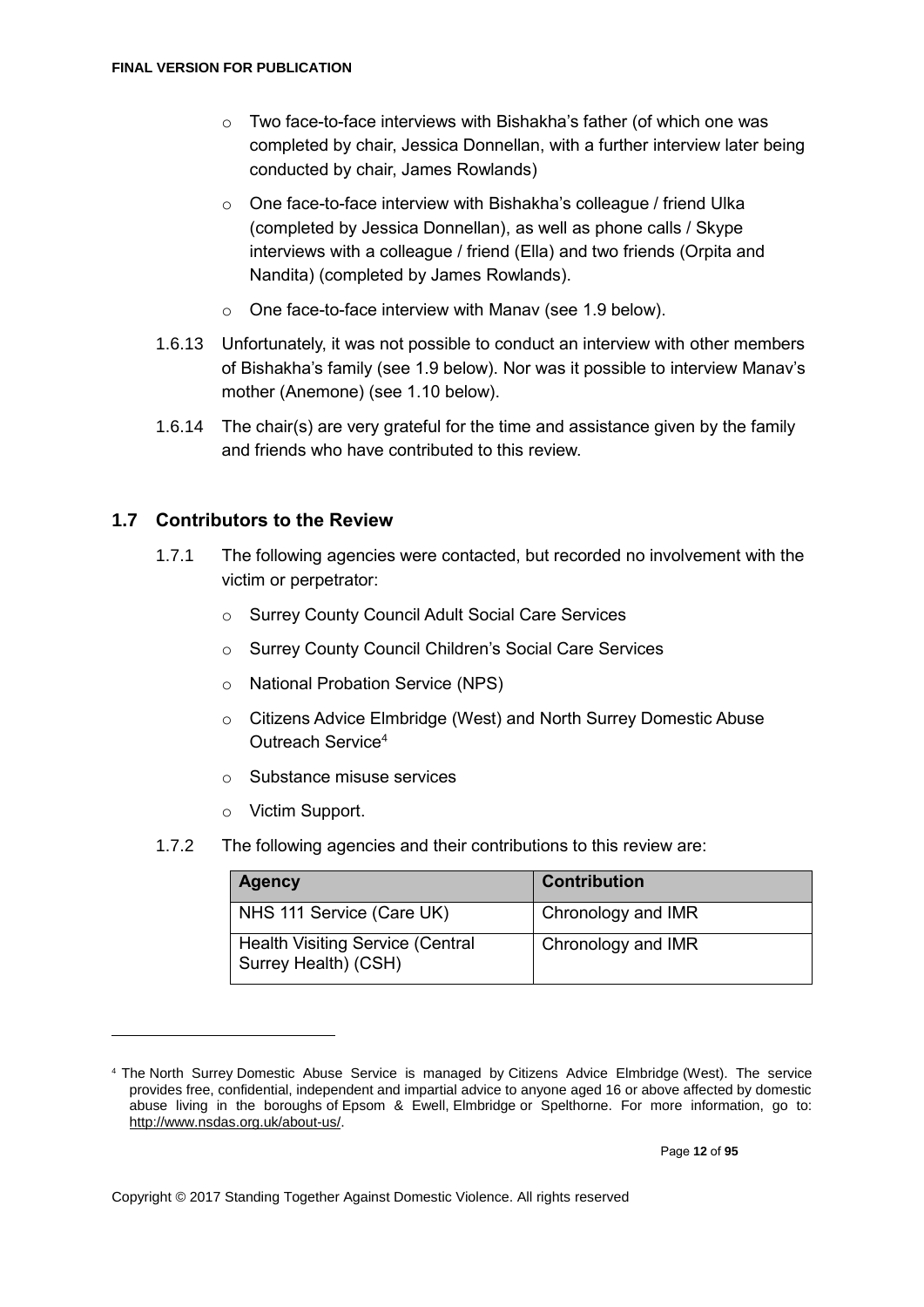1

| <b>General Practice</b>                                                                                                                        | in relation to Child<br>A         | Chronology only    |  |
|------------------------------------------------------------------------------------------------------------------------------------------------|-----------------------------------|--------------------|--|
|                                                                                                                                                | in relation to<br>Manav           | Chronology only    |  |
|                                                                                                                                                | in relation to<br><b>Bishakha</b> | Chronology only    |  |
| Improving Access to Psychological<br>Therapies Service (IAPT) <sup>5</sup> (Provided<br>by Healthy Minds Surrey, Virgin<br>$Care$ <sup>6</sup> |                                   | Chronology and IMR |  |
| Midwifery Service (Kingston Hospital<br><b>NHS Foundation Trust)</b>                                                                           |                                   | Chronology and IMR |  |
| (Fee Paying) Pre-Prep and Nursery<br>School                                                                                                    |                                   | Chronology and IMR |  |
| <b>SECAmb</b>                                                                                                                                  |                                   | Chronology and IMR |  |
| <b>Surrey Police</b>                                                                                                                           |                                   | Chronology and IMR |  |

- 1.7.3 Additionally, a Lone Private Mental Health Provider submitted a Chronology and brief IMR. This was possible because, while the contact related to Manav, the approach to this practitioner was by Bishakha. This information was shared as a result of contact initiated by the then chair (Jessica Donnellan). When the chair (James Rowlands) attempted to establish contact, no response was received.
- 1.7.4 During the course of the review, a further Private Mental Health Provider (a Psychiatric Hospital) was identified from information provided by the Medical Centre (which had written a referral for Manav). However, as there was no evidence that Manav had attended an appointment, the Review Panel decided not to approach this provider (see 1.10 below).
- 1.7.5 Lastly, Manav worked as a contractor at a large international bank. Information about Manav's employment was collected as part of the murder enquiry and this was made available to the Review Panel in the Surrey Police

Page **13** of **95**

<sup>5</sup> IAPT provides help and support for people over 18 years (who are registered with a GP in Surrey) who are experiencing mild to moderate mental ill-health. This can include stress, low mood, anxiety, panic attacks, depression (including pre and post natal), obsessive compulsive disorder, phobias, post traumatic stress and eating difficulties (not severe).

<sup>6</sup> Virgin Care ceased to provide IAPT services in Surrey as of April 2017. Since that date, IAPT provision in Surrey is provided by any one of six providers. Each provider works on an activity-based contract, responding to either self-referrals and referrals from other sources. For further information, go to: [http://www.nwsurreyccg.nhs.uk/your-health/looking-after-your-mental-health/iapt.](http://www.nwsurreyccg.nhs.uk/your-health/looking-after-your-mental-health/iapt)The findings of this DHR will be shared with Virgin Care, local mental health commissioners and the other IAPT providers in Surrey.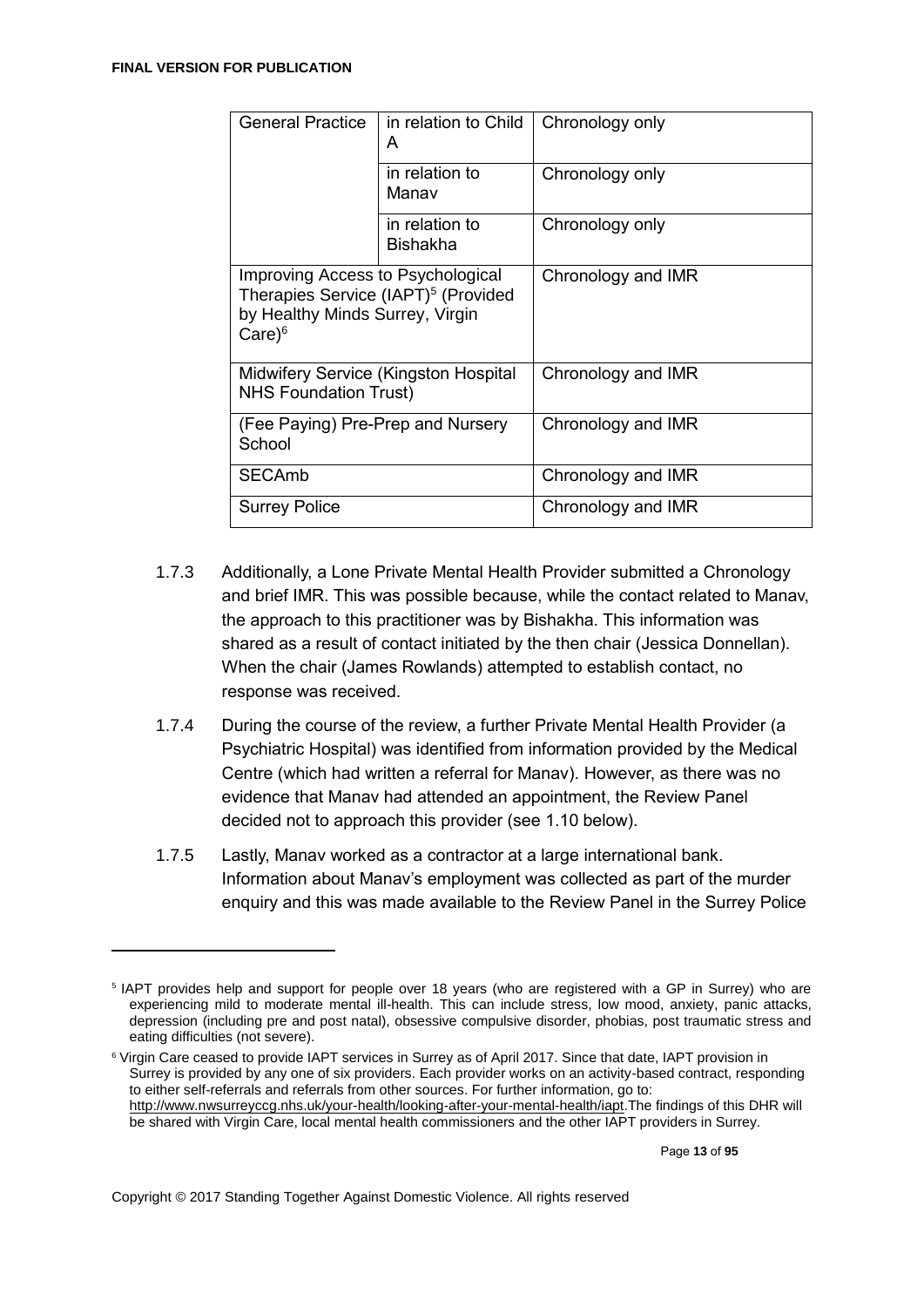IMR. While attempts were made to contact Manav's manager at the bank, these were not successful. Additionally, because of the time taken to secure consent for an interview with Manav the Review Panel recognised the difficulty in approaching the bank for information relating to him. Consequently, it was decided to approach the bank and seek general information from them as an employer. This enabled consideration of the bank's approach to employee welfare, including mental health and domestic violence, as well as in relation to the management of contractors like Manav (see 1.10 below).

# <span id="page-13-0"></span>**1.8 The Review Panel Members**

| <b>Name</b>                                                     | <b>Agency</b>                                                                           |
|-----------------------------------------------------------------|-----------------------------------------------------------------------------------------|
| Adam Colwood, Detective Chief<br>Inspector                      | <b>Public Protection, Surrey Police</b>                                                 |
| Annabel Crouch, Policy Manager,<br><b>CSP</b>                   | Elmbridge Borough Council                                                               |
| Christopher Raymer, T/Detective<br>Superintendent               | Public Protection - Surrey Police                                                       |
| Dr Caroline Warren, National<br><b>Medical Director for 111</b> | Care UK                                                                                 |
| Clare Stone, Chief Nurse                                        | <b>North West Surrey Clinical</b><br>Commissioning Group (CCG)                          |
| Conor Walsh, Safeguarding Support<br>Officer                    | <b>SECAmb</b>                                                                           |
| Debra Cole, Safeguarding Adults<br>and Domestic Abuse Lead      | <b>Surrey and Borders Partnership</b><br><b>NHS Foundation Trust (Mental</b><br>Health) |
| Gordon Falconer, Senior Manager                                 | Surrey Community Safety Team,<br><b>Surrey County Council</b>                           |
| Helen Blunden, Safeguarding Lead                                | North West Surrey CCG                                                                   |
| Helen Mott, Senior Probation Officer                            | <b>National Probation Service</b>                                                       |
| Kerry Randle, Serious Review<br><b>Group Chair</b>              | Local Children's Safeguarding<br>Board (LSCB)                                           |
| The Head <sup>7</sup>                                           | (Fee Paying) Pre-Prep and<br><b>Nursery School</b>                                      |

1.8.1 The Review Panel included the following agency representatives:

<sup>7</sup> Not named to enable anonymity, see 1.3.6.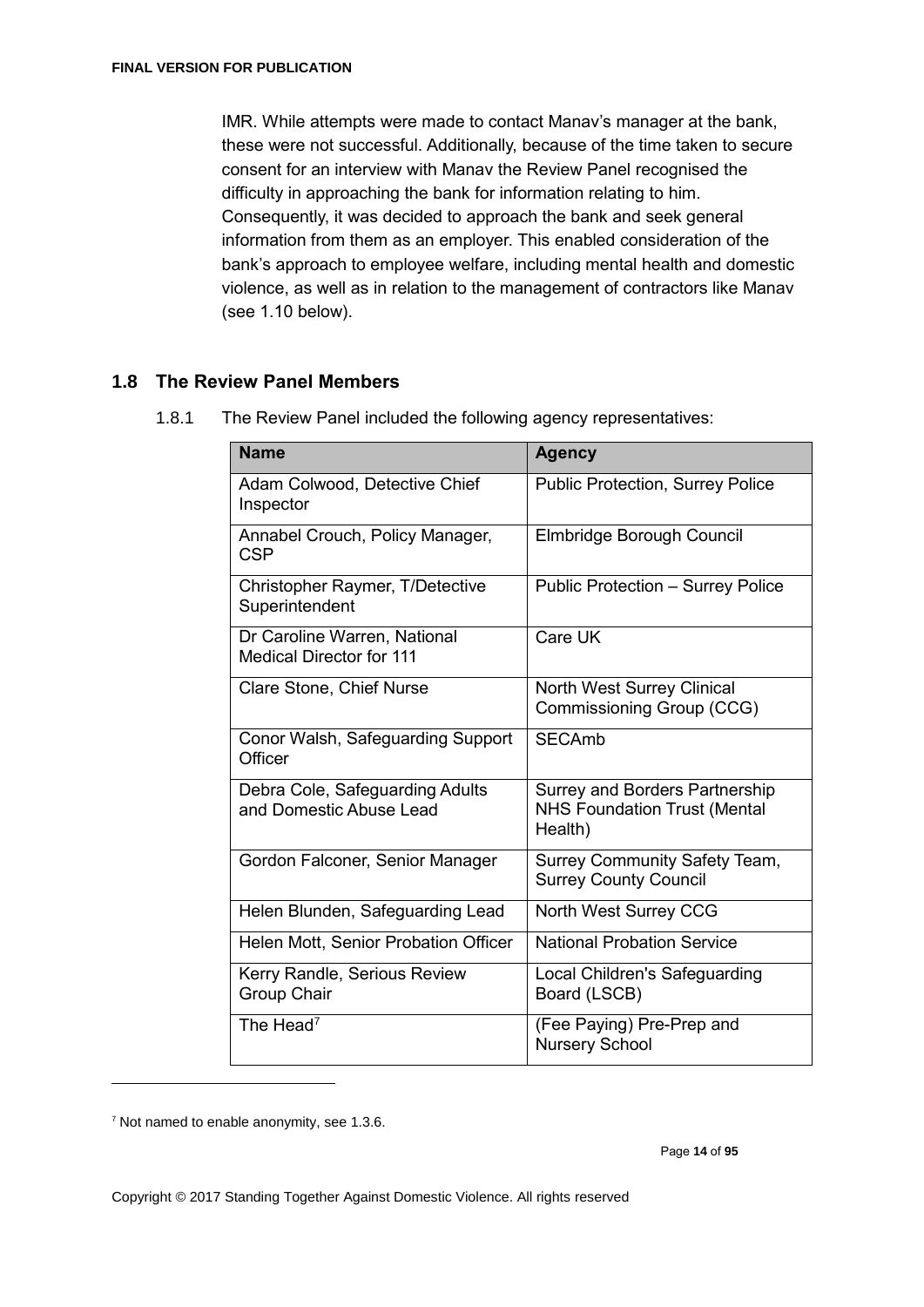| Margaret Bourne, Chief Executive                                                | Citizens Advice Elmbridge (West)<br>and North Surrey Domestic Abuse<br><b>Outreach Service</b> |
|---------------------------------------------------------------------------------|------------------------------------------------------------------------------------------------|
| Marion Songhurst, Safeguarding<br>Advisor Adults                                | Virgin Care                                                                                    |
| Ian Vinall, Head of Safeguarding                                                | <b>Children, Schools and Families</b><br>Directorate, Surrey County Council                    |
| Melanie Bussicott, Head of<br><b>Community Support Services</b><br>(Equalities) | Elmbridge Borough Council                                                                      |
| Rebecca Wilbond, The Safeguarding<br>Midwife                                    | Kingston Hospital NHS Foundation<br>Trust                                                      |
| Sinéad Dervin, Senior Mental Health<br><b>Commissioning Manager</b>             | <b>NHS England</b>                                                                             |
| Steve Hams, Interim Director of<br><b>Clinical Performance and Delivery</b>     | <b>Surrey Downs CCG</b>                                                                        |

- 1.8.2 *Independence and expertise*: Agency representatives were of appropriate level of expertise and were independent of the case.
- 1.8.3 The Review Panel met a total of four times, with the first meeting of the Review Panel on the 2<sup>nd</sup> September 2016. There were subsequent meetings on 12<sup>th</sup> December 2016, 13<sup>th</sup> October 2017 and the 12<sup>th</sup> April 2018. Draft reports were reviewed at the latter two meetings with the Review Panel subsequently receiving updates from the chair and signing off the report electronically in August 2018.
- 1.8.4 The chair(s) of the review wishes to thank everyone who contributed their time, patience and cooperation to this review.

# <span id="page-14-0"></span>**1.9 Involvement of Family, Friends, Work Colleagues, Neighbours and Wider Community**

1.9.1 The CSP did not notify the family of Bishakha in writing of their decision to undertake a review. This was because the CSP agreed with STADV that the latter would provide this notification on their behalf. In the interim, the family of Bishakha were kept informed through the Surrey Police Family Liaison Officer (FLO) and the Victim Support Homicide Service. However, direct contact was not made with Bishakha's family by the then Chair (Jess Donnellan) on behalf of the CSP and STADV until November 2016. While the responsibility for managing this contact was STADV's, in any future DHRs, the CSP should undertake to inform the victim's family directly of its decision to conduct a review as soon as possible.

Page **15** of **95**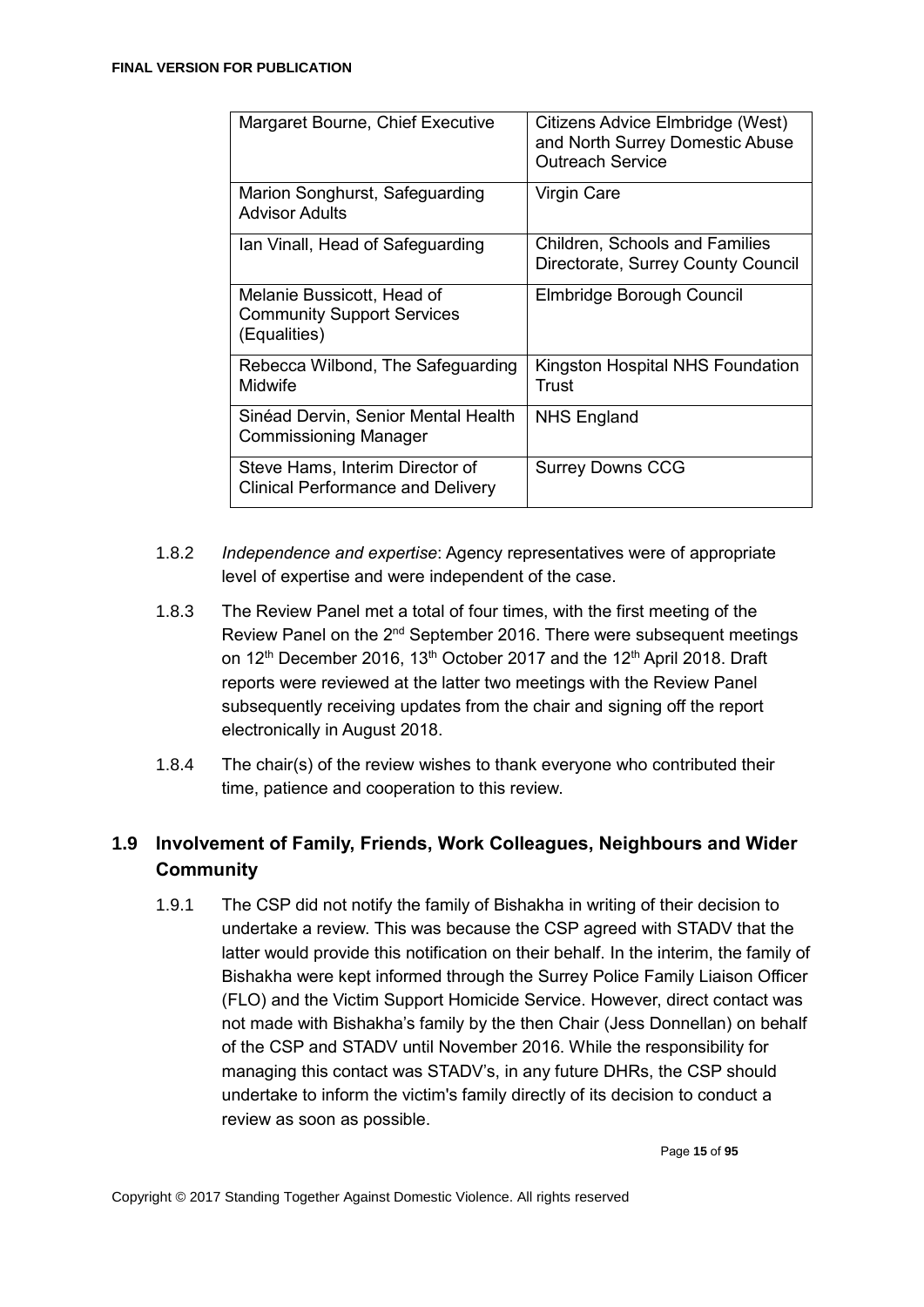1.9.2 Despite this delay, the chair(s) and the Review Panel decided that it was important to take steps to involve the family, friends, work colleagues, neighbours and wider community.

### *Bishakha's Family*

- 1.9.3 Initially, contact with the family (with Bishakha's father, Antariksh) was via the Surrey Police FLO, with this subsequently transferring to the Victim Support Homicide Service in August 2016. Victim Support undertook to update Antariksh on the review's progress, and regular updates were provided by STADV to Victim Support to enable this.
- 1.9.4 Subsequently, the then chair (Jessica Donnellan) wrote to Antariksh in November 2016 and, at a first meeting that same month, provided a copy of the Home Office DHR leaflet, information on AAFDA<sup>8</sup> and discussed the Terms of Reference. Since April 2017, Antariksh has been receiving support from AAFDA who have liaised directly with chairs, initially the then chair (Jessica Donnellan) and, from January 2018, the chair (James Rowlands).
- 1.9.5 There were no apparent communication or language barriers in relation to contact with Antariksh, with communication methods including face to face meetings and via Victim Support and then AAFDA.
- 1.9.6 Consideration was given to approaching Bishakha's mother and brother. In different conversations both chairs asked Antariksh whether he would facilitate contact. However, Antariksh did not feel this was appropriate saying that he did want to cause his family further trauma. He did agree to ask Bishakha's mother and brother to contribute to her Pen Portrait. A Pen Portrait was provided by Antariksh at the end of July 2018 and is included in full at the start of the report.
- 1.9.7 Antariksh had opportunities to contribute to the development of the report. In addition to meetings with the chair(s) he received a copy of the draft report in early June 2018. Antariksh then met with the chair (James Rowlands) in the company of the AAFDA advocate in late July 2018. In this meeting Antariksh said he was happy for his AAFDA advocate to be the primary person to liaise with chair about the detail of the report. Antariksh 's focus was the criminal justice outcome. There was a discussion about this, including why this was outside the scope of the review. However, the chair invited Antariksh to put on

<sup>8</sup>AAFDA are a national charity providing help to families and professional, including emotional, practical and specialist peer support to those left behind after domestic homicide. For more information, go to: <https://aafda.org.uk/about-us/>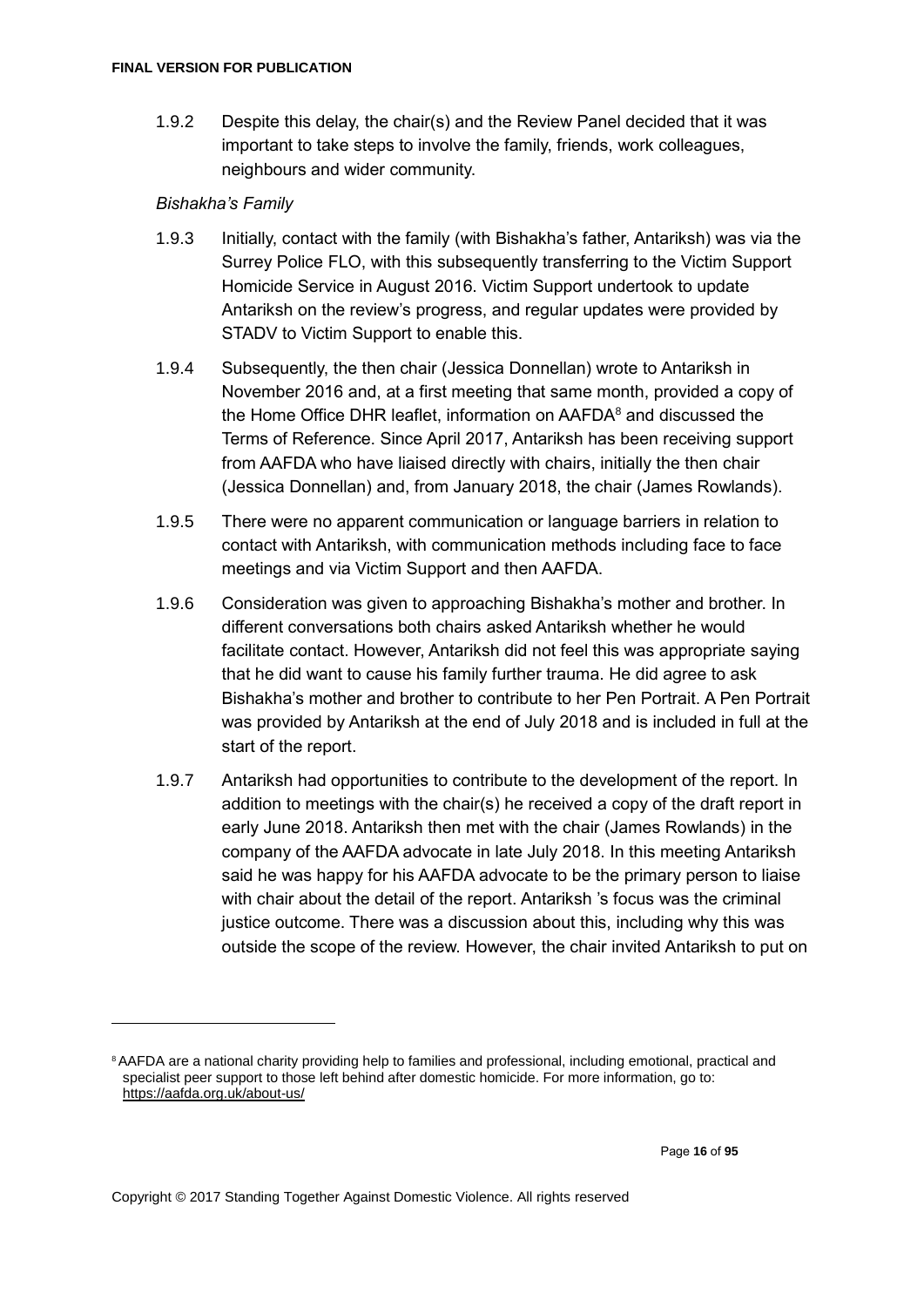record his feelings about this. These are included in the summary of the criminal justice outcome in 2.1.4 to 2.1.7 below.

1.9.8 The Review Panel agreed that Child A was too young to be interviewed.

### *Bishakha's friends and work colleagues*

1.9.9 During their enquiries, Surrey Police took statements from friends and colleagues of Bishakha. These witness statements were incorporated into the Surrey Police IMR, and witnesses gave consent to their statements being used by the review. The then chair (Jessica Donnellan) initially contacted Bishakha's work colleagues about an interview. She received a response from Ulka. The chair (James Rowlands) subsequently made a further approach to Ella and Maria.

| Known in the<br>review as | <b>Relationship to Victim</b> | <b>Means of involvement in</b><br>review                        |
|---------------------------|-------------------------------|-----------------------------------------------------------------|
| Ulka                      | Friend / work colleague       | Consent to use witness<br>statement and interview               |
| Ella                      | Friend / work colleague       | Consent to use witness<br>statement and telephone<br>discussion |
| Maria                     | Work colleague                | Consent to use witness<br>statement                             |

1.9.10 The chair (James Rowlands) also secured an introduction by Antariksh to childhood and university friends of Bishakha, initially establishing contact by email:

| Known in the<br>review as | <b>Relationship to Victim</b> | <b>Means of involvement in</b><br>review |  |  |
|---------------------------|-------------------------------|------------------------------------------|--|--|
| Orpita                    | Friend                        | Interview                                |  |  |
| Nandita                   | Friend                        | Interview                                |  |  |

# <span id="page-16-0"></span>**1.10 Involvement of Perpetrator and/or his Family and Friends / Work Colleagues**

- 1.10.1 On 24<sup>th</sup> August 2017 the perpetrator was sent a letter from the chair via the prison governor with a Home Office leaflet explaining DHRs and enclosing an interview consent form to sign and send back.
- 1.10.2 This initial approach led to an extensive period of correspondence between Manav and STADV. Broadly, the correspondence from STADV sought to secure Manav's involvement in the review. The correspondence from Manav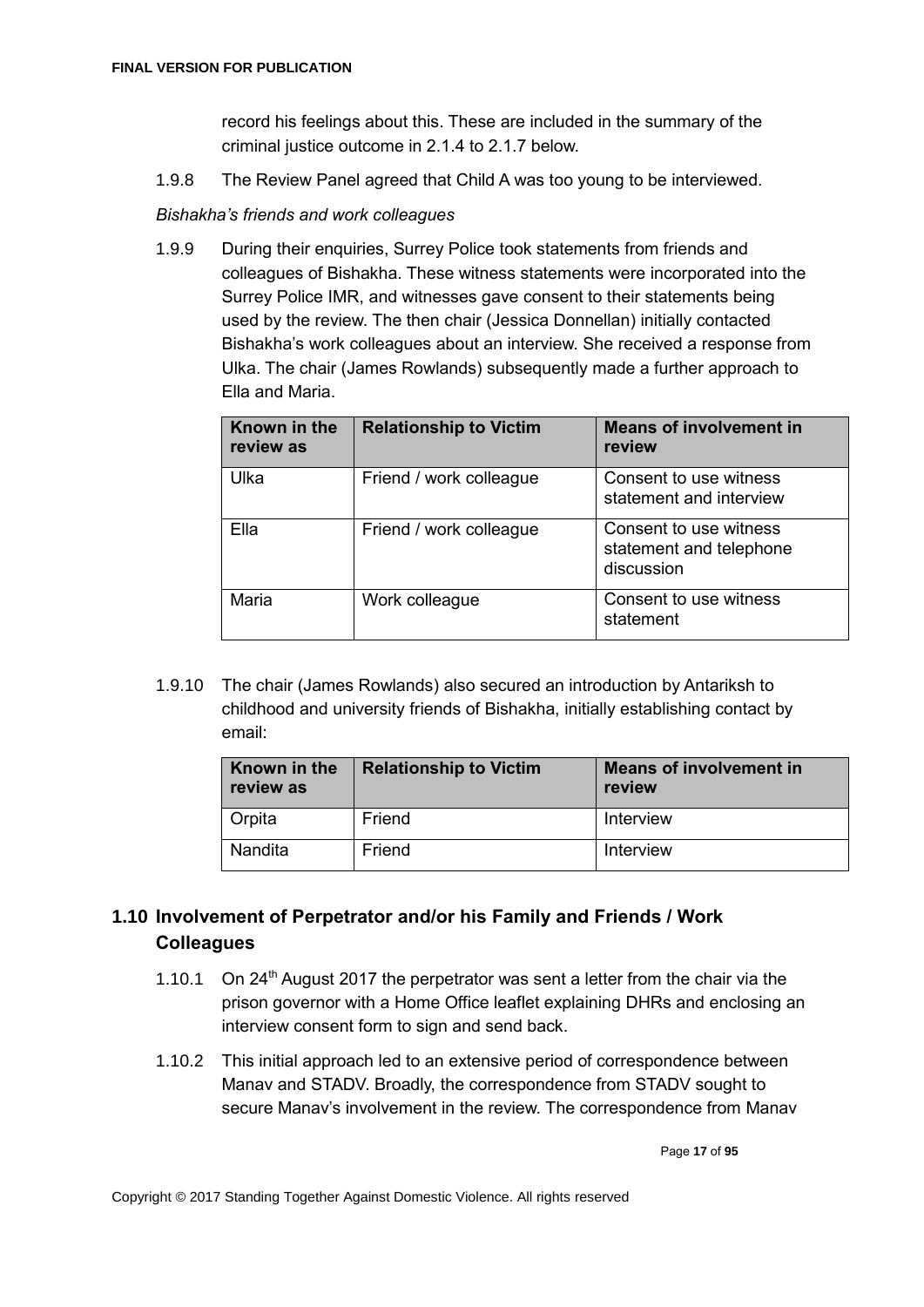set out what he felt he could bring to the review and his expectations in relation to his participation. Throughout this correspondence, Manav asserted that the review should be suspended as he was intending to appeal, and at one point he instructed his then Legal Team to write to STADV to formally request this. In these exchanges Manav was provided with information on the opportunities for him to participate and the limits of this participation. He and his Legal Team were also directed to the statutory guidance, in particular the section relating to appeals (section 50 of the statutory guidance states that: "… *Any appeals lodged following the conclusion of criminal proceedings should not delay the submission of a DHR to the Home Office for quality assurance*").

- 1.10.3 When the chair (James Rowlands) was appointed, this issue had not been resolved. On the 20<sup>th</sup> April 2018, a letter was sent to Manay by the chair by way of an introduction and, given the extensive correspondence that had already taken place, this included a summary of the preceding contact. As Manav had still not provided a signed consent form, he was asked to return this. He was also asked to provide information on his appeal. On the  $30<sup>th</sup>$  April 2018 Manav responded. He re-stated his belief that the review should be suspended pending the outcome of the appeal and provided some additional information on this process (specifically that the grounds for his appeal were that the sentence was 'manifestly excessive'). Manav indicated that information on his appeal and a consent form would come via a newly appointed Legal Team.
- 1.10.4 Having sought legal advice from Elmbridge Borough Council's Legal Team, on the 21<sup>st</sup> May 2018 the chair responded. Noting that the information previously requested had not been provided, Manav was asked to provide a submission from his (new) Legal Team addressing the case for delaying the review and also including the requested information. A deadline of the  $18<sup>th</sup>$  June 2018 was set for this submission to be returned. Manav was informed that the chair would then consider the submission and thereafter either agree to the timing of an interview or conclude the review without his participation. Manav was also made aware that if a submission was not received the review would be concluded without his participation.
- 1.10.5 No information was received from his Legal Team, but Manav subsequently returned a consent form and an interview took place in early July 2018. At the start of the interview Manav was reminded of the information previously provided about his participation. Manav was unhappy that neither his Legal Team nor his Offender Manager could be present to support him. He was asked if he was willing to continue in their absence and agreed to this. The interview was then completed, and Manav was sent a transcript for his approval.

Page **18** of **95**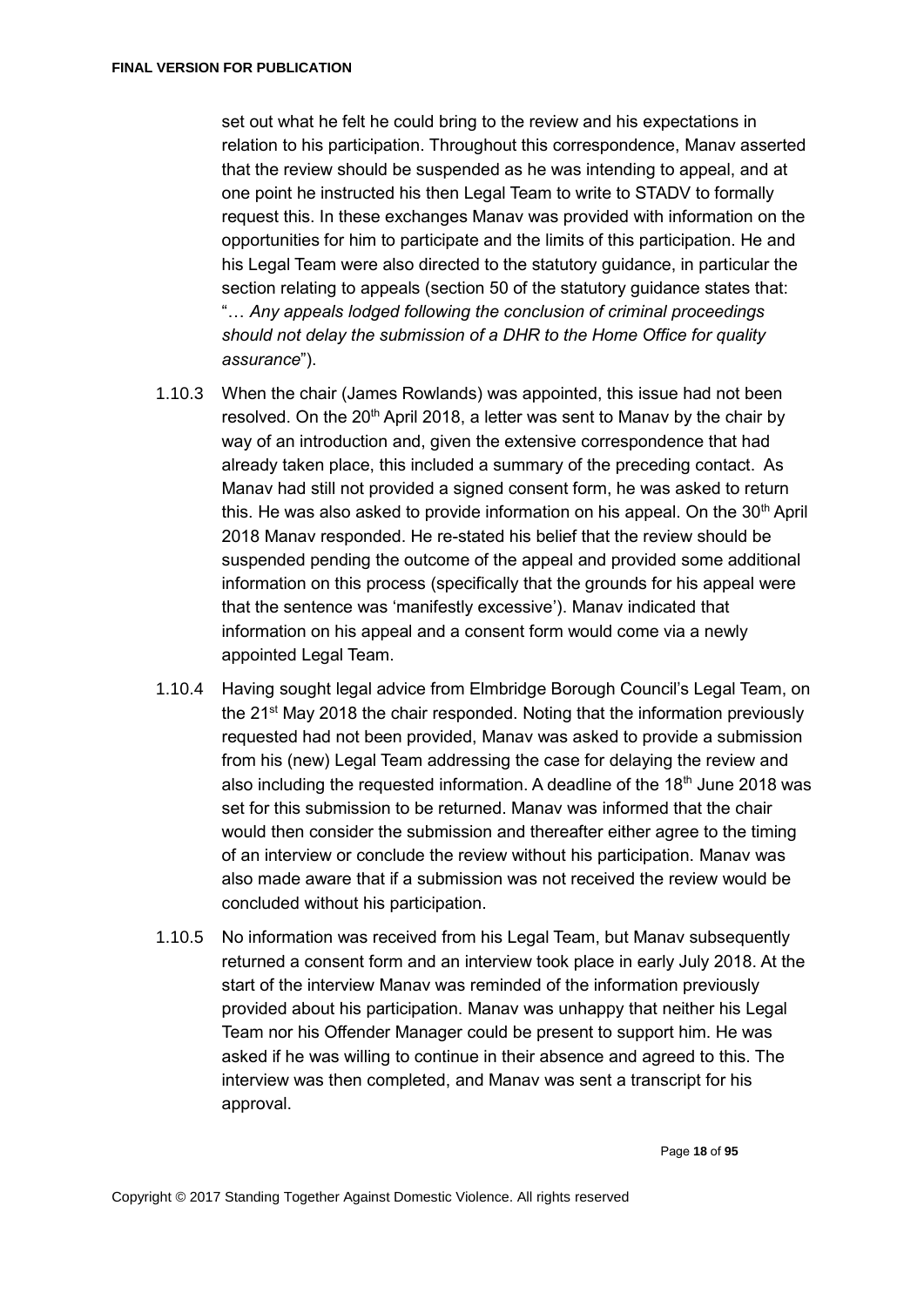- 1.10.6 A summary of the interview is included below in 4.2.3 to 4.2.12 below.
- 1.10.7 During their enquiries, Surrey Police took witnesses statements from Manav's family (Anemone and Rajni), as well as colleagues who worked with him at the large international bank where he was a contractor. This information is used in summary and set out in 4.2.13 – 4.2.22 below.
- 1.10.8 While contact was established with Manav's mother (Anemone), and discussions commenced in relation to her participation, she later indicated she would not participate in the review while her son's appeal was ongoing. Given the time taken to secure an interview with Manav, and the fact that his appeal was ongoing, a decision was made not to contact Anemone again as the Review Panel felt this was unlikely to be successful.
- 1.10.9 The same issues meant it was not feasible to seek contact with other family members (his sister, Rajni) or identify any other friends to could be invited to participate in the review.

### <span id="page-18-0"></span>**1.11 Parallel Reviews**

- 1.11.1 *Criminal trial:* The criminal trial concluded in October 2016. Manav was found not guilty of murder on the grounds of diminished responsibility but was found guilty of manslaughter.
- 1.11.2 Sentencing was delayed until the 1st December 2016 for psychiatric reports for the defence and prosecution to be completed. Manav was sentenced to life imprisonment with a minimum term of nine years and 172 days.
- 1.11.3 *Coroner:* The Coroner decided no investigation was required and therefore, no inquest was held. Consequently, following the completion of the criminal investigation and trial, there were no reviews conducted contemporaneously that impacted upon this review.
- 1.11.4 *Appeal:* During the course of the review, Manav informed the chair that he was appealing on the grounds that the sentence was 'manifestly excessive'. At the time this report was handed to the CSP the outcome of that appeal was unknown.
- 1.11.5 *Care of Child A*: Child A had lived with his parents since birth up until Bishakha's death and there no previous involvement with Surrey Children Social Care prior to the date of the homicide. In May 2017 an Interim Care Order was granted for Child A and In October 2018, the Family Court awarded Surrey County Council a Full Care Order. Child A will remain with their paternal Aunt and Uncle for the remainder of their childhood. They have regular contact with their maternal family. This is a flexible arrangement which was worked out by the two families.

Page **19** of **95**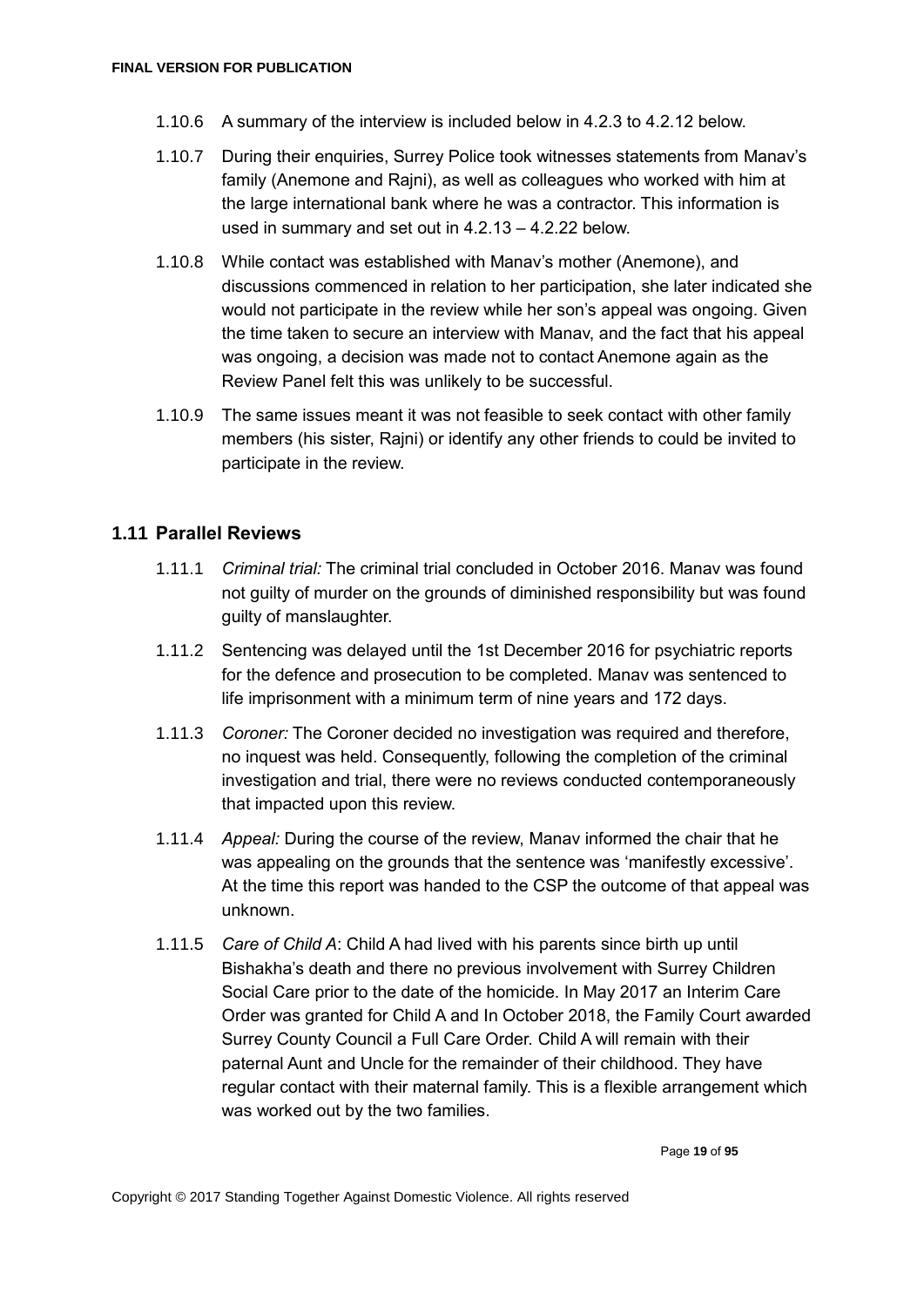1.11.6 Once this report is finalised, it should be attached to Child A's Children Social Care records so that, should they wish to read the review when they are older, it is available to them.

### <span id="page-19-0"></span>**1.12 Chair of the Review and Author of Overview Report**

- 1.12.1 The initial chair of the review was Jessica Donnellan, Senior Projects Manager at STADV. Jessica has received Domestic Homicide Review Chair's training from STADV and has chaired and authored three DHRs.
- 1.12.2 For reasons unrelated to this case itself, Jessica was unable to draft the report. Consequently, in September 2017 James Rowlands was engaged by STADV as a report writer. While Jessica chaired the third Review Panel meeting, which discussed the draft report in October 2017, shortly thereafter it was agreed she would stand down from the role of chair.
- 1.12.3 In January 2018, James was appointed by STADV as chair of the review. A fourth panel meeting was scheduled for April 2018 to enable sufficient time for James to pick up the review.
- 1.12.4 James has received Domestic Homicide Review Chair's training from STADV and has chaired and authored three previous DHRs and has previously led reviews on behalf of two Local Authority areas in the South East of England. He has extensive experience in the domestic violence sector, having worked in both statutory and voluntary and community sector organisations.
- 1.12.5 STADV is a UK charity bringing communities together to end domestic abuse. We aim to see every area in the UK adopt the Coordinated Community Response (CCR). The CCR is based on the principle that no single agency or professional has a complete picture of the life of a domestic abuse survivor, but many will have insights that are crucial to their safety. It is paramount that agencies work together effectively and systematically to increase survivors' safety, hold perpetrators to account and ultimately prevent domestic homicides.
- 1.12.6 STADV has been involved in the Domestic Homicide Review process from its inception, chairing over 60 reviews, including 41% of all London DHRs from 1<sup>st</sup> January 2013 to 17<sup>th</sup> May 2016.
- 1.12.7 *Independence:* Neither Jessica Donnellan nor James Rowlands have any connection with the Borough of Elmbridge or any of the agencies involved in this case.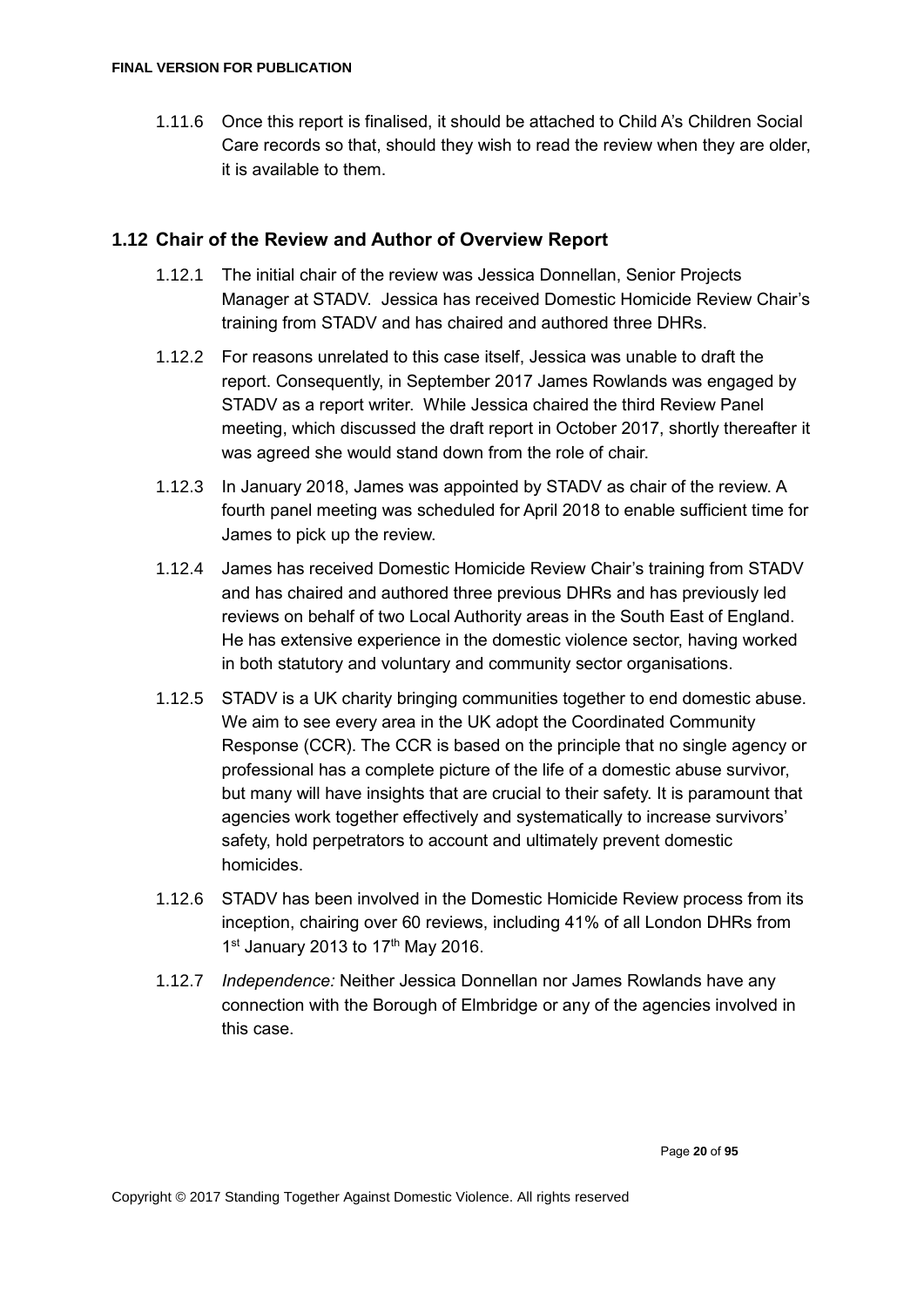# <span id="page-20-0"></span>**1.13 Dissemination**

- 1.13.1 Once finalised by the Review Panel, the Executive Summary and Overview Report will be presented to the CSP for approval. Once agreed, they will be sent to the Home Office for quality assurance.
- 1.13.2 The recommendations will be owned by CSP, which will be responsible for disseminating learning through professional networks locally, as well as receiving reports on the progress of an action plan.
- 1.13.3 Progress will be reported to the Surrey Community Safety Board, the Surrey Against Domestic Abuse (SADA) Partnership, as well as the Surrey LSCB and the Surrey Safeguarding Adults Board (SAB). As a number of recommendations relate to health, progress should also be reported to the Surrey Health and Wellbeing Board.
- 1.13.4 The Executive Summary and Overview Report will also be shared with the Police and Crime Commissioner for Surrey.
- 1.13.5 The report will be published once complete in line with the statutory guidance, with a range of dissemination events to share the learning from the review.

# <span id="page-20-1"></span>**1.14 Previous learning from DHRs**

- 1.14.1 In the borough of Elmbridge, one previous DHR has been undertaken. This was a combined DHR and Serious Case Review (SCR) into the death of Adult S and Child CC. It was commissioned jointly between the CSP and the Surrey LSCB. The combined DHR / SCR was completed in August 2016<sup>9</sup>.
- 1.14.2 The chair (James Rowlands) reviewed the combined DHR / SCR and identified some learning that is relevant to this DHR, including: the limited contact with statutory services, contrasted against contact with a fee paying school and private health providers. In addition, the perpetrator was reported to have faced financial difficulties.
- 1.14.3 The combined DHR / SCR made some recommendations that are also relevant to this DHR. These were for the following agencies:
	- $\circ$  The private education provider involved (a secondary school) (relating to safequarding training for staff and including domestic violence in PSHE (personal, social, health and economic) education)

<sup>9</sup> Published at [http://www.elmbridge.gov.uk/safety/domestic-homicide-review/.](http://www.elmbridge.gov.uk/safety/domestic-homicide-review/)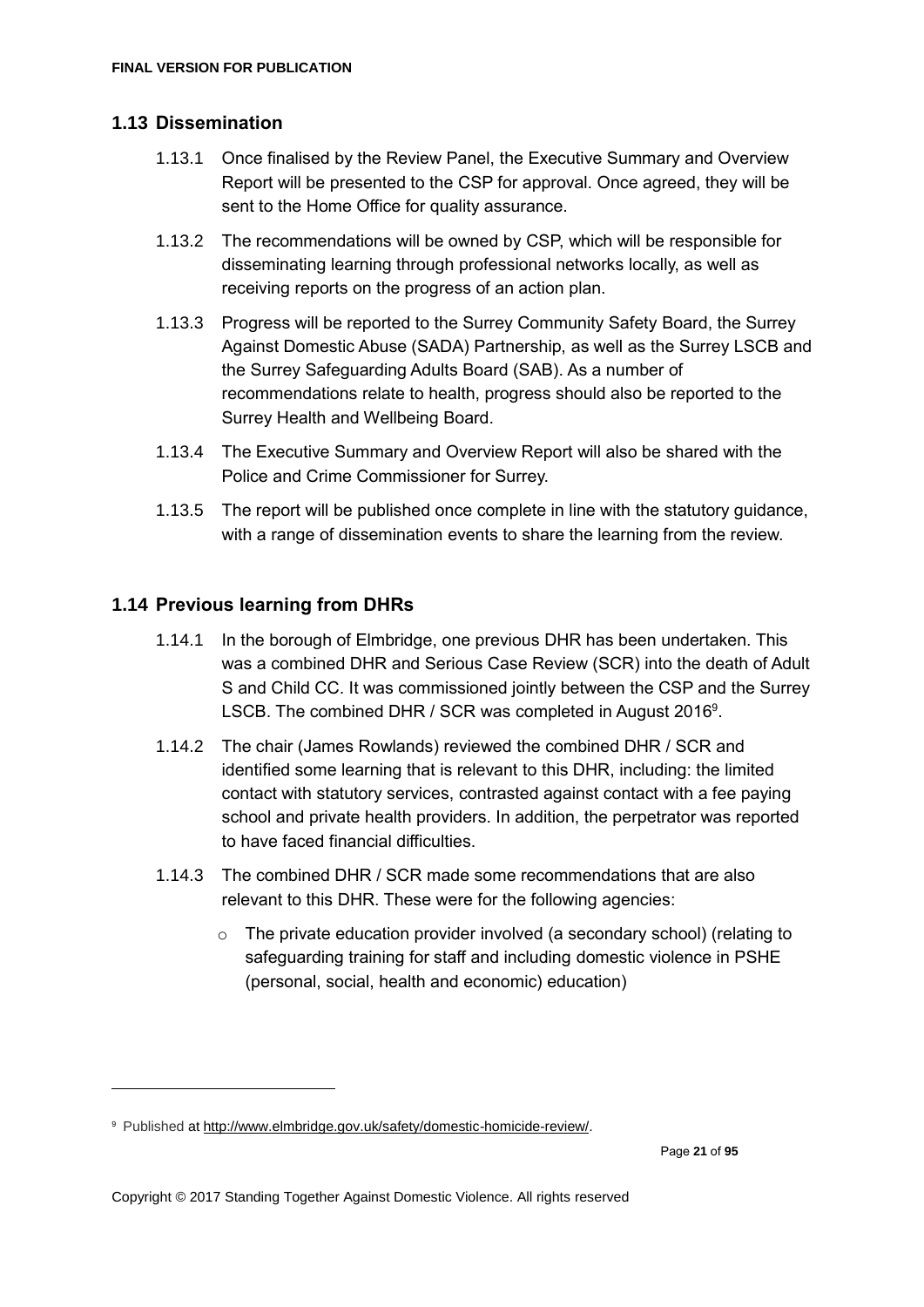- $\circ$  General practice (relating to the commissioning of the Identification and Referral to Improve Safety (IRIS) programme locally<sup>10</sup>)
- o Private health providers (relating to participation in DHR processes)
- o NHS England (to respond to the gaps that emerge between private and national health care providers which may threaten the safety of adult and child survivors of domestic abuse).
- 1.14.4 These recommendations have been considered by the Review Panel and are discussed further in the analysis.
- 1.14.5 It is commendable that Surrey County Council maintains a register of DHRs for Surrey as a whole, including their status, key issues and recommendations. The chair (James Rowlands) reviewed this register following the fourth panel meeting, in order to identify any relevant recommendations. No additional recommendations were directly relevant.

<sup>10</sup> IRIS is a general practice-based domestic violence and abuse (DVA) training support and referral programme that has been evaluated in a randomised controlled trial. Core areas of the programme are training and education, clinical enquiry, care pathways and an enhanced referral pathway to specialist domestic violence services. For more information, go to[: http://www.irisdomesticviolence.org.uk/iris/.](http://www.irisdomesticviolence.org.uk/iris/)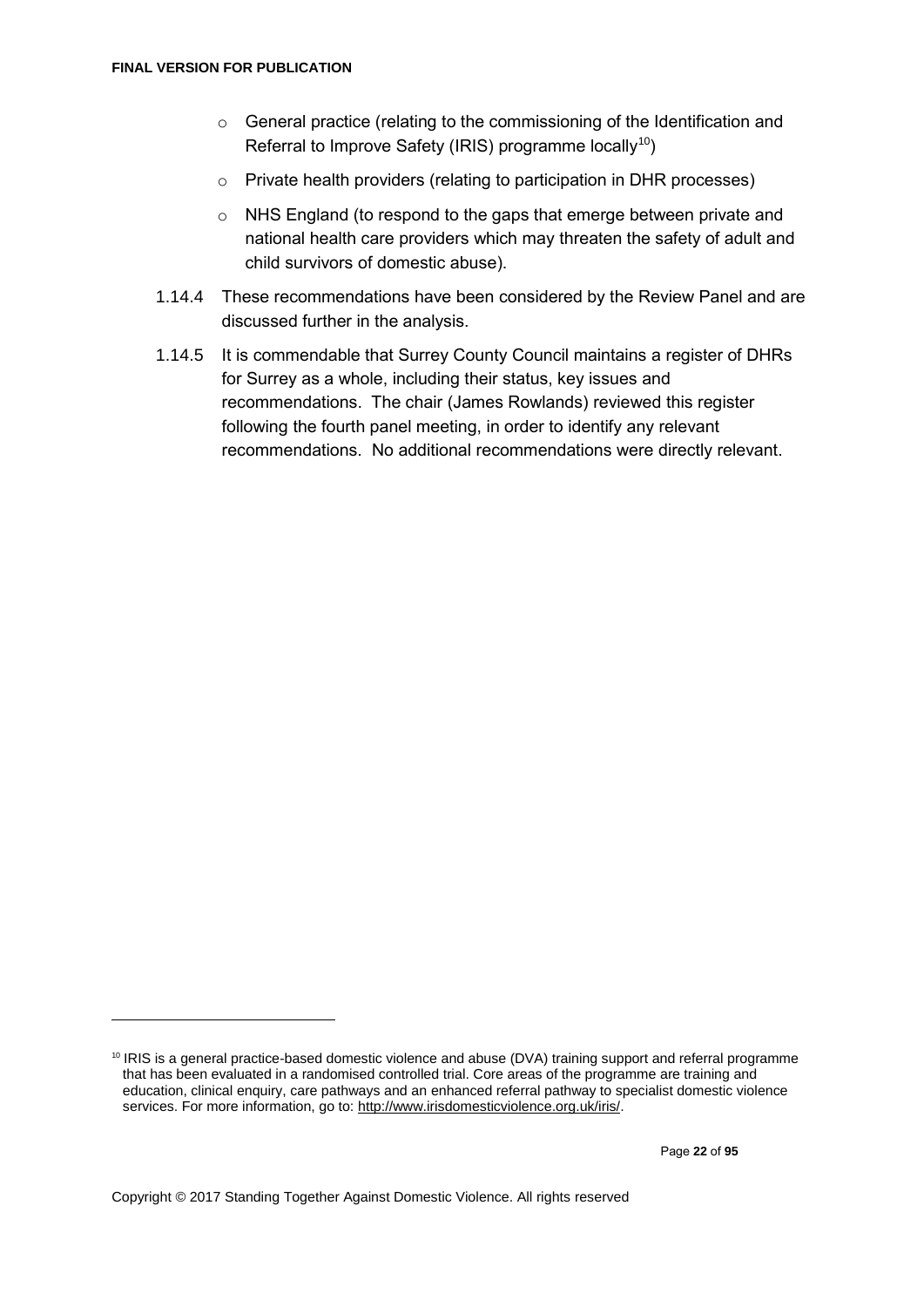# <span id="page-22-0"></span>**2. Background Information (The Facts)**

| THE PRINCIPLE PEOPLE REFERRED TO IN THIS REPORT |                             |          |                      |              |                              |                          |
|-------------------------------------------------|-----------------------------|----------|----------------------|--------------|------------------------------|--------------------------|
| <b>Referred to</b><br>in report<br>as           | Relationship<br>to Bishakha | Age $11$ | <b>Ethnic Origin</b> | <b>Faith</b> | Immigration<br><b>Status</b> | <b>Disability</b><br>Y/N |
| <b>Bishakha</b>                                 | <b>Victim</b>               | 38       | <b>British Asian</b> | Hindu        | <b>British citizen</b>       | N                        |
| Manav                                           | Perpetrator                 | 46       | <b>British Asian</b> | Other        | <b>British citizen</b>       | N                        |
| Child A                                         | Child                       | 4        | <b>British Asian</b> | Hindu        | <b>British citizen</b>       | N                        |
| Antariksh                                       | Father                      |          |                      |              |                              |                          |
| Anemone                                         | Mother in<br>Law            |          |                      |              |                              |                          |
| Ish                                             | <b>Brother</b>              |          |                      |              |                              |                          |
| Rajni                                           | Sister in Law               |          |                      |              |                              |                          |
| Ella                                            | Colleague<br>and friend     |          |                      |              |                              |                          |
| Maria                                           | Colleague                   |          |                      |              |                              |                          |
| Nandita                                         | Friend                      |          |                      |              |                              |                          |
| Orpita                                          | Friend                      |          |                      |              |                              |                          |
| Ulka                                            | Colleague<br>and friend     |          |                      |              |                              |                          |

# <span id="page-22-1"></span>**2.1 The Homicide**

- 2.1.1 *Homicide:* Towards the end of May 2016, shortly after 10am, a call from Rajni (Bishakha's sister in law) for urgent medical assistance was received by SECAmb. Ambulance staff were dispatched and SECAmb also alerted Surrey Police, describing the incident as the murder of a female and suicide attempt by a male. Police Officers were also sent to the scene.
- 2.1.2 Ambulance staff arrived first, followed by Police Officers shortly after. Bishakha was found lying on the kitchen floor. She had sustained significant injuries inflicted by an axe and a knife and was pronounced dead at the scene. Manav was sitting on the kitchen floor inflicting severe injuries to himself. There were also a number of other family members, including

<sup>&</sup>lt;sup>11</sup> Age at time of Bishakha's death.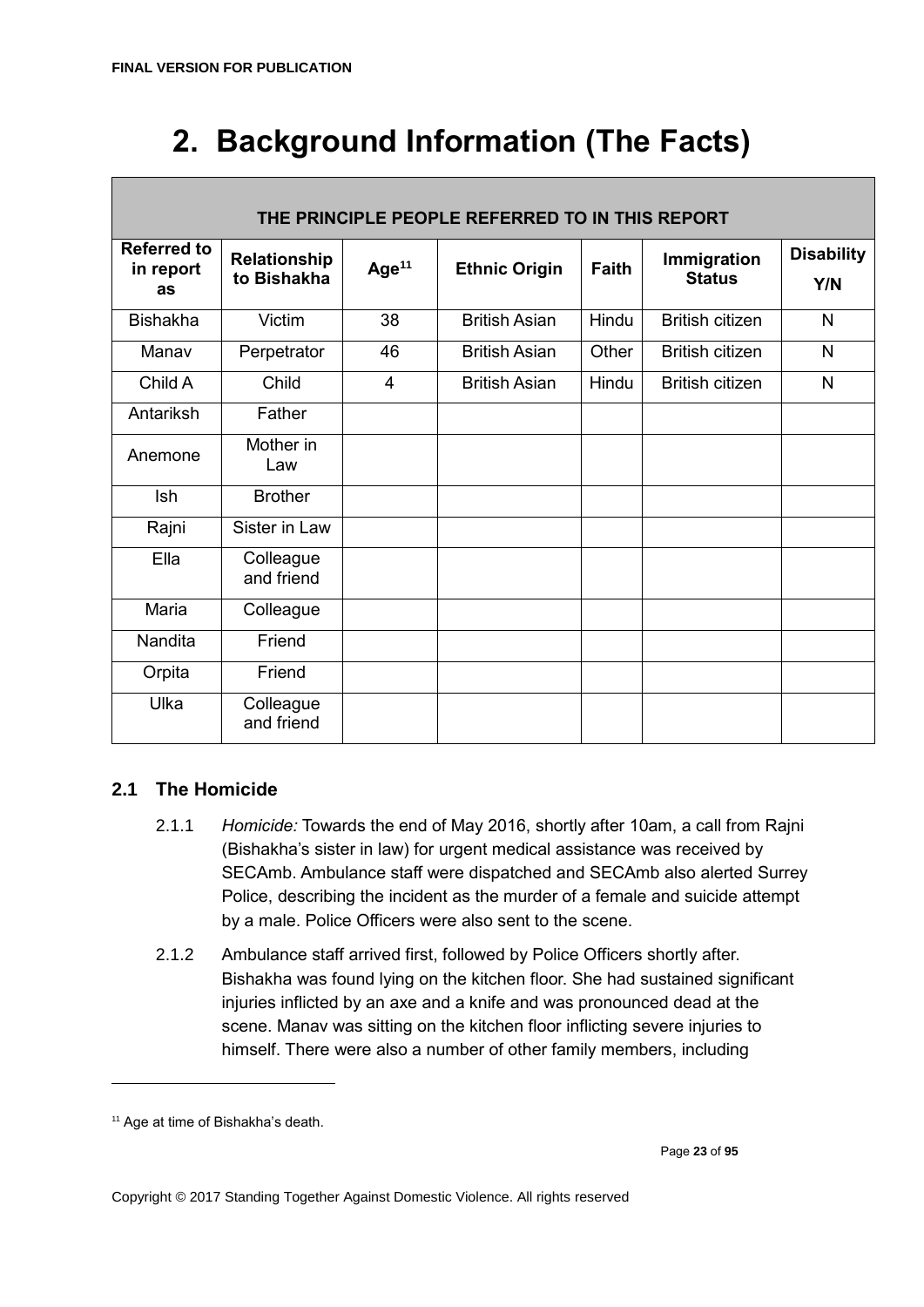Bishakha's child, Child A, as well as Rajni (Bishakha's Sister in Law), Antariksh (Bishakha's father) and Ish (Bishakha's brother) at the property when they arrived.

- 2.1.3 *Post Mortem*: A post mortem examination was carried out in May 2016 by a Home Office Pathologist. Bishakha was found to have sustained 124 significant injuries including; 40 blunt force injuries, 21 cut wounds to her skull caused by an axe type implement; and 25 stab wounds to left side of her neck caused by a knife. Bishakha also had 28 stab wounds to her left thigh and 31 to her right thigh that had been inflicted by a knife. Bishakha had numerous defensive cut injuries to the back of her hands and forearms and notable bruising, indicating that she was alive for a period of time after the wounds were inflicted. The pattern and distribution of the injuries indicated that Bishakha had been moved or was moving during the infliction of the injuries. The cause of death was haemorrhage due to head and neck injuries.
- 2.1.4 *Criminal trial outcome*: In September 2016, Manav was found not guilty of murder on the grounds of diminished responsibility but was found guilty of manslaughter. After a delay for psychiatric reports, in December 2016 Manav was sentenced to life imprisonment with a minimum term of nine years and 172 days.
- 2.1.5 In their summing up during sentencing at Guilford Crown Court, the Judge said: "*It* [the attack] *was in any view a brutal and* s*ustained attack in which you used an axe to attack her and a knife to stab her…. This clearly was not a momentary attack; you and your wife had argued about divorce… My conclusion is that there is a significant risk and there is risk that you would cause serious harm to members of the public, especially intimate partners*". The Judge also noted evidence of planning during the early hours of the morning, including research into the soft part of the skull and that Manav had also taken Bishakha's phone, turned it off and hidden it. He added that "*friends and family have lost a remarkable and special lady."*
- 2.1.6 After he received the draft report, Antariksh asked to put on record his feelings about the criminal justice outcome. His comments were as follows:
- 2.1.7 Antariksh told the chair that he was angered by the outcome of the criminal trial, being unsatisfied with the conviction for manslaughter. Friends have also expressed their dissatisfaction with the criminal justice outcome.

# <span id="page-23-0"></span>**2.2 Background Information on Victim and Perpetrator (prior to the timescales under review)**

2.2.1 *Background Information relating to Victim:* Bishakha was 38 at the time of her death. She was a second generation British Asian; her family had originated

Page **24** of **95**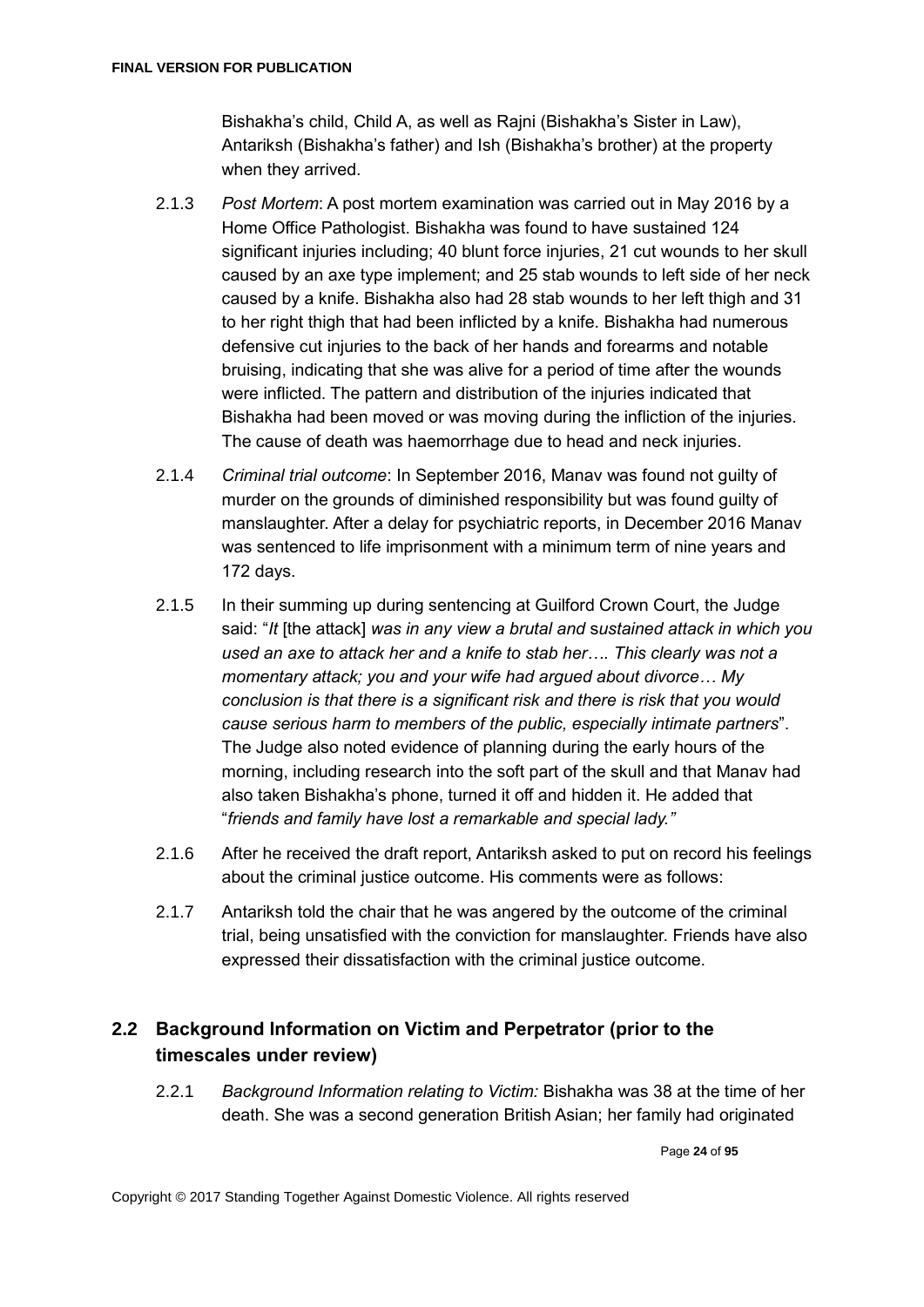from the Punjab, a state in Northern India. She was a practising Hindu. She was employed as the Financial Director in a family business. There had been no previous police contact with Bishakha.

- 2.2.2 *Background Information relating to Perpetrator:* Manav was 46 at the time of Bishakha's death. He was second generation British Asian. His family had originated from Delhi, India. At the time of the homicide he was practising Hindu, although since being in prison he has said he has explored other faiths, in particular Islam. Manav was a contractor and had been employed through an employment agency since 2000. He had started a new contract with a large international bank in April 2015 and had remained working with them as a contractor until May 2016, when he had resigned. He was not in employment at the time of Bishakha's death. There had been one previous police contact with Manav, who was a witness in an attempted burglary investigation unrelated to this incident.
- 2.2.3 *Synopsis of relationship with the Perpetrator:* Based on information provided by family members to Surrey Police during their murder enquiry, Bishakha and Manav met at a convention and they were married in 2005. Family members described their relationship as happy and loving. They were due to celebrate their eleventh wedding anniversary later in 2016.
- 2.2.4 Bishakha and Manav had been living in another part of Surrey, but three weeks before Bishakha's death they had moved to a new town in the borough of Elmbridge. The property was a large, detached home which had been under construction for a number of years. Although they had received financial support from both their respective families towards this new home, the property had a large mortgage.
- 2.2.5 *Members of the family and the household:* Their only child, Child A, was born in April 2012.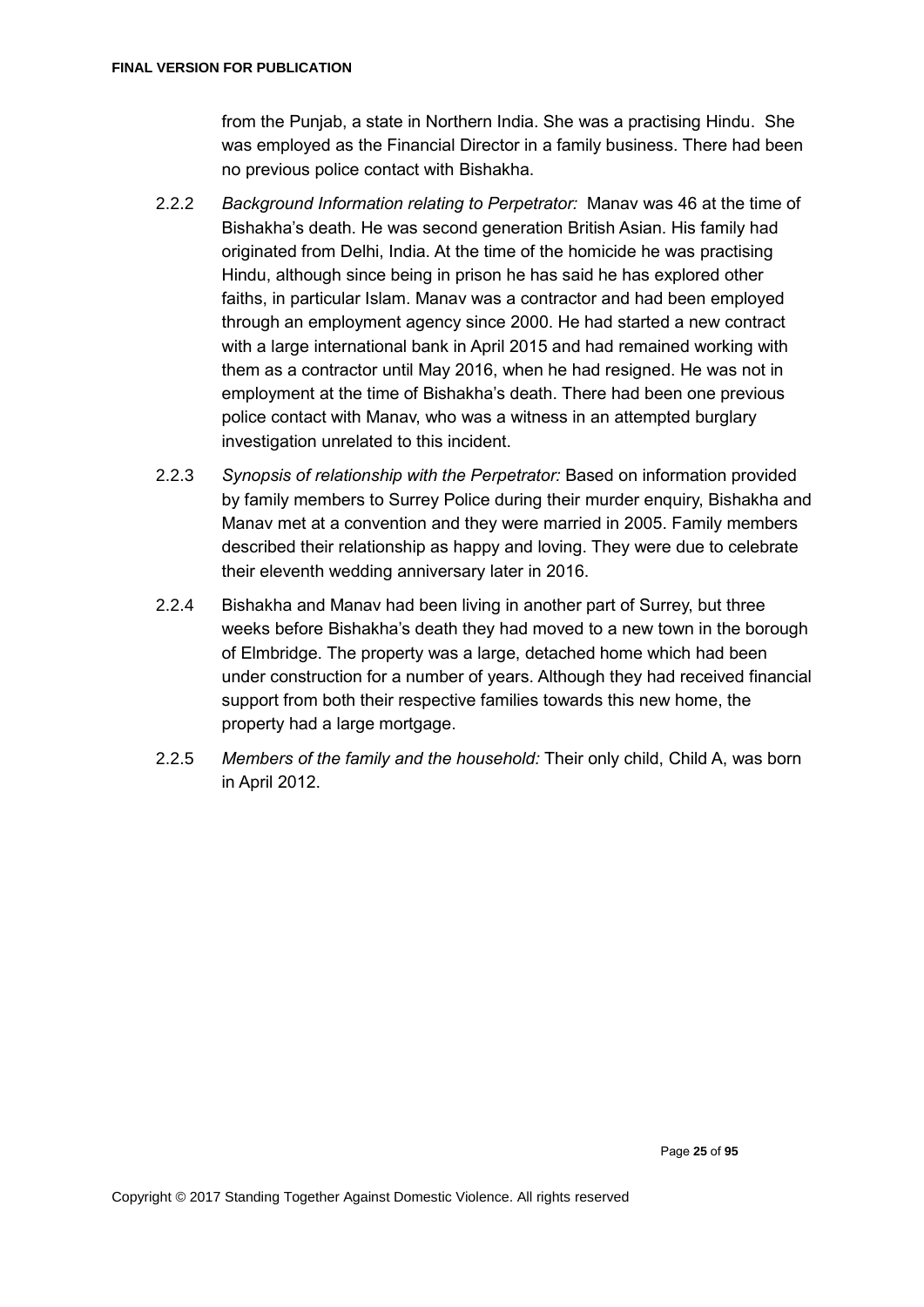# **3. Chronology**

<span id="page-25-0"></span>3.1.1 The following facts summarise contact between Bishakha, Child A and Manav and agencies. There was relatively little contact with statutory services, with some contact with both private education and health providers. The Review Panel noted the challenge this presented in terms of representing the experience and perspective of the victim and/or perpetrator. Participation by family and friends has helped address this and this is described further in section four.

### **2011**

3.1.2 In 2011 Bishakha attended a number of routine appointments at the Medical Centre. Later that year Bishakha became pregnant and in September 2011 a referral was made to Maternity Services (provided by the Kingston NHS Foundation Trust), as well as to the Health Visiting Services (provided by Central Surrey Health, a provider of community health services in mid Surrey).

- 3.1.3 Bishakha had a number of routine appointments or contacts with the Medical Centre and the Maternity Service through to April 2012 when Child A was born. After Bishakha and Child A were discharged from hospital there were two home visits by a Community Midwife towards the end of April 2012. Thereafter their care was passed to the Health Visiting Service.
- 3.1.4 Bishakha had a number of contacts with Health Visiting Services during the rest of 2012. The first was on the 30<sup>th</sup> April 2012, when a New Birth Home Visit was conducted. The second was on the 4<sup>th</sup> May 2012 when Bishakha attended a breast-feeding clinic alone.
- 3.1.5 Bishakha later attended a routine appointment at the well-baby clinic with Health Visiting Services in October 2012.
- 3.1.6 Health Visiting Service records also show a contact with Child A in June 2012; it is not recorded whether Bishakha or Manav were present.
- 3.1.7 During this period, Child A was also seen for a range of routine appointments at the Medical Centre. The records indicate Child A was usually in the company of Bishakha.
- 3.1.8 Bishakha also attended the Medical Centre in her own right, with an appointment in September 2012. The General Practitioner (GP) notes record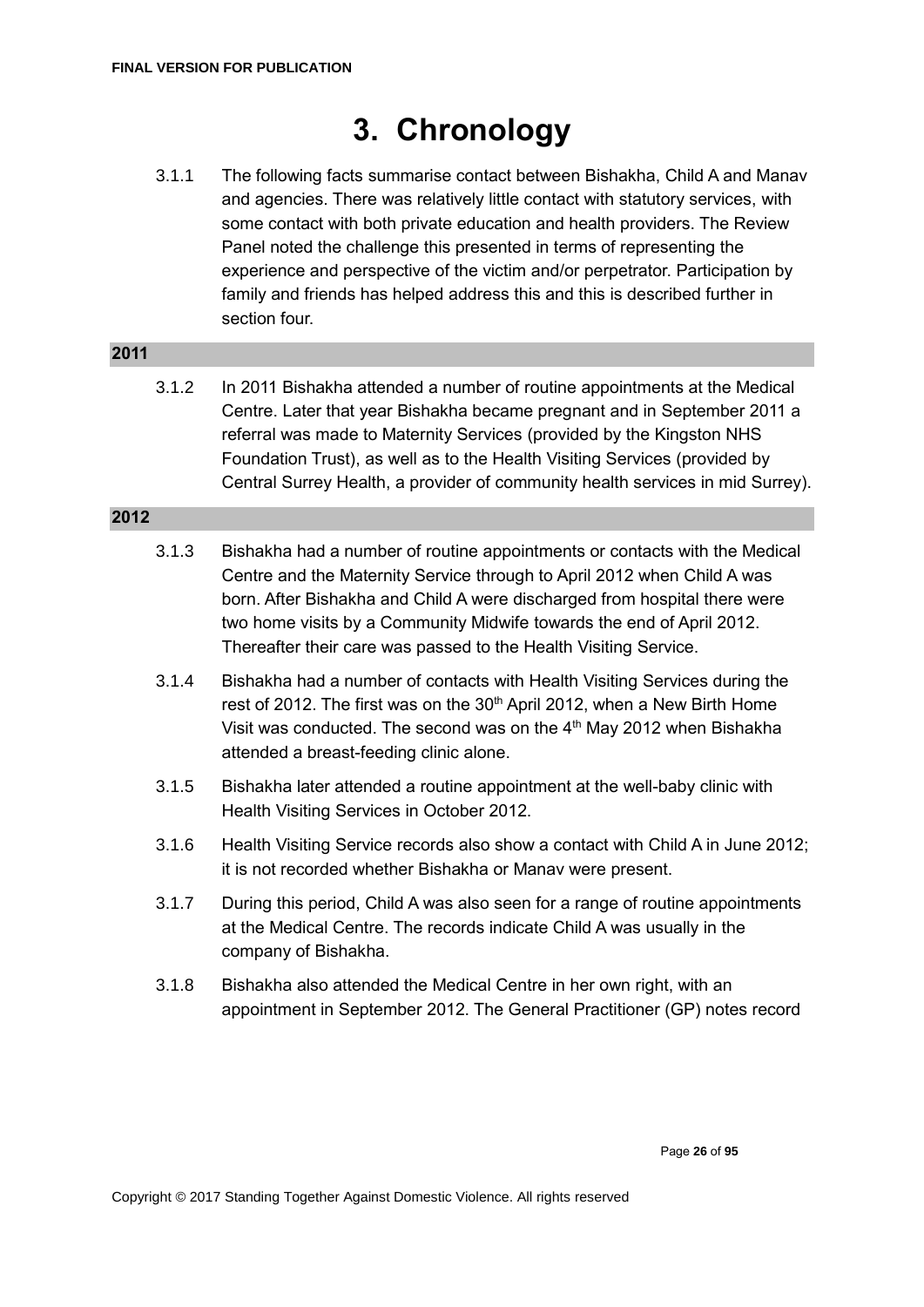a GAD-7<sup>12</sup> score of 16/21 and a PHQ-9<sup>13</sup> score of 3/27. These would indicate severe anxiety and non-clinical levels of depression. Bishakha did not want to access counselling and is recorded as being "*not keen*" about antidepressants. A follow up appointment was booked for the 1<sup>st</sup> December 2012, although it does not appear that this happened as there is no further contact recorded for Bishakha alone through to the end of the year.

### **2013**

3.1.9 In 2013 there were numerous contacts with the Medical Centre, relating to the health needs of Child A and some minor surgery for Bishakha. There is nothing in the record to indicate any concerns.

#### **2014**

3.1.10 In 2014 there were further contacts with the Medical Centre, relating to the health needs of Child A and there is nothing in the record to indicate any concerns. In July that year, the Health Visiting Service conducted a 27-month development review of Child A. Their development was recorded as "*normal*" and the record also reports that there were "*appropriate and positive interactions between mother and child*".

#### **2015**

- 3.1.11 In April 2015 Manav began a new role as a contractor with a large international bank.
- 3.1.12 In June 2015 Bishakha attended a Parent-Teacher Interview with the Pre-Preparatory and Nursery School, a fee-paying school in Surrey.
- 3.1.13 Later that year, Child A started in nursery at the Pre-Preparatory and Nursery School. In September and October there were contacts with staff at the nursery, relating to a period of sickness in September and around care for Child A in October.

#### **2016**

1

- 3.1.14 At the start of 2016, Manav told his manager at the large international bank that he was frustrated because there had been a lot of changes at work and he did not feel he was getting a lot done.
- 3.1.15 In January 2016, Manav also attended the Medical Centre and disclosed stress at work and financial worries. He was prescribed a drug to aid sleep (from a self-report by Manav in April 2014, this prescription was Zopiclone).

Page **27** of **95**

<sup>&</sup>lt;sup>12</sup> This is a self-administered patient questionnaire is used as a screening tool and severity measure for generalised anxiety disorder.

<sup>&</sup>lt;sup>13</sup>This is a self-administered patient questionnaire is used as a screening tool and severity measure for depression.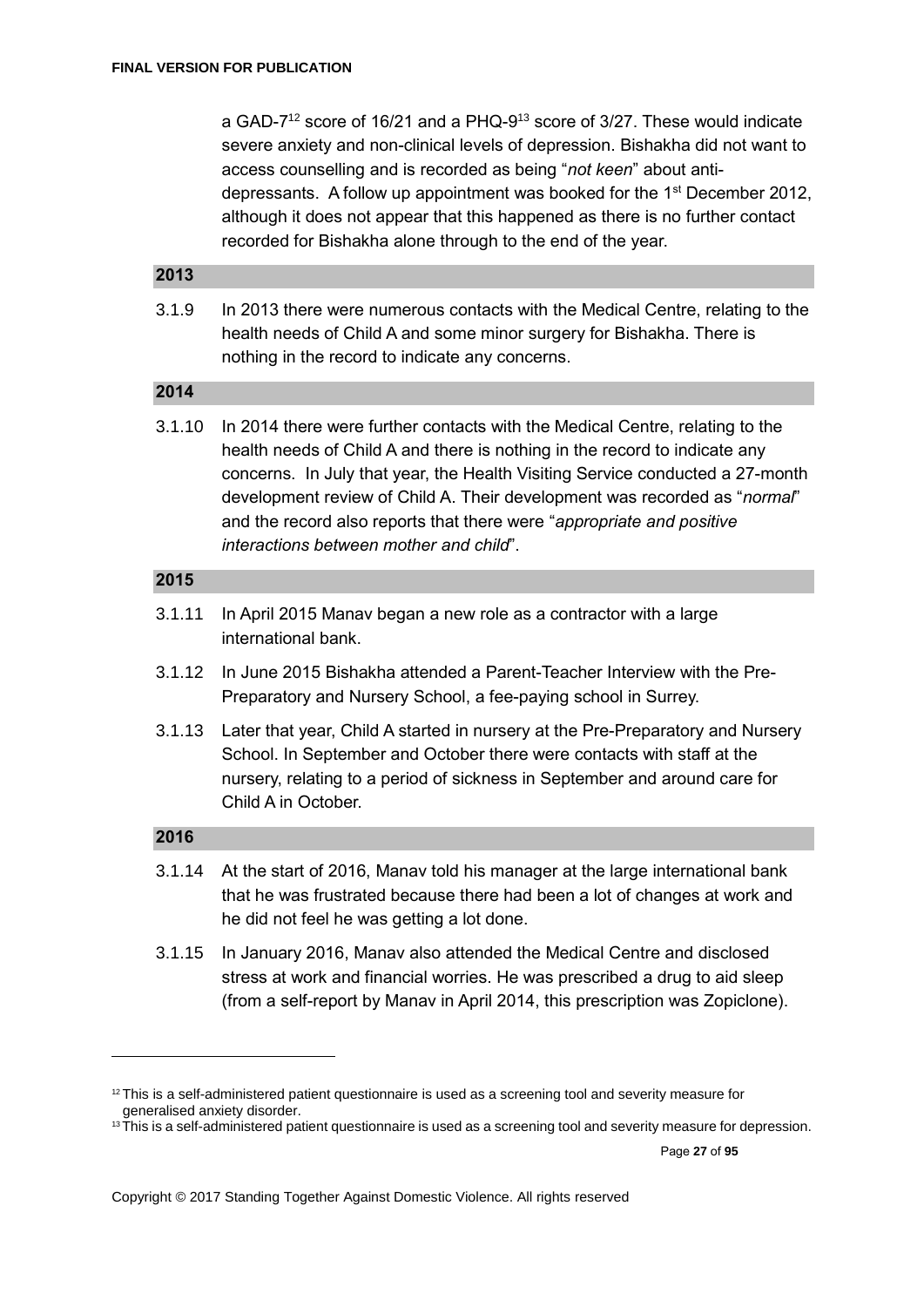- 3.1.16 During 2016 there were further routine contacts with the Medical Centre and the Pre-Preparatory and Nursery School, related principally to periods of illness of Child A. With reference to the school, in these contacts Bishakha was identified as being present, with Manav being noted only once in the school record. This was in relation to a conversation with both parents during a parent evening.
- 3.1.17 Early in April 2016 Manav took on a new project at work.
- 3.1.18 On the 22<sup>nd</sup> April 2016 Bishakha contacted the NHS 111<sup>14</sup> service (provided by Care UK). Bishakha asked for and received advice around care for Child A, who had been vomiting and retching.
- 3.1.19 A few days later, on the 25<sup>th</sup> April 2016, Manav also contacted NHS 111 requesting some sleeping tablets. He called shortly before 9pm. He spoke with a Health Advisor<sup>15</sup>, stated that he was having good and bad days and was struggling with his concentration. He complained of having suicidal thoughts and being troubled by memories of severe stress and that normal life on certain days had started to become impossible. When asked by the Health Advisor whether he had means and plans to attempt suicide, Manav confirmed he had suicidal thoughts and stated that "*the main thing is just to get some medications basically*". He said that his problems had lasted for more than two weeks. Manav denied any major life event in the last six months and there was no evidence of any psychotic symptoms. Manav believed that he needed to be put back on antidepressants<sup>16</sup> and said that he could not wait for three weeks to see his GP (which is the length of time he said he would have to wait to get an appointment).
- 3.1.20 The outcome of the triage was a recommendation that Manav needed to attend the Accident & Emergency (A&E) Department in one hour to access the Psychiatric Crisis Liaison team (although this would have been advice only; NHS 111 staff would not have contacted or made a direct referral to Psychiatric Liaison at A&E). The assessor stated that this is something that Manav may not want to do. Manav responded by saying that he did not need to go to A&E but reiterated that he needed to see a doctor and could not wait for three more weeks to pass.

<sup>14</sup> NHS 111 is free to call if someone has an urgent health care need. Callers are asked about their symptoms and, depending on the situation, are provided with self-care advice or directed to another NHS service.

<sup>15</sup> A Health Advisor is a call handler at NHS 111. They are a non-medical member of staff who uses a clinical triage tool (NHS Pathways) to assess presenting clinical symptoms and provide advice to a caller about the appropriate NHS service.

<sup>16</sup> It is not clear why Manav was talking about being "*put back on antidepressants*", as his prescription in January 2016 was a drug to aid sleep. It may be that this was a reference to previous presentation to his GP, but again this is unclear. For example, Manav presented to his GP in 2008 describing 'stress at work' and was prescribed sleeping tablets.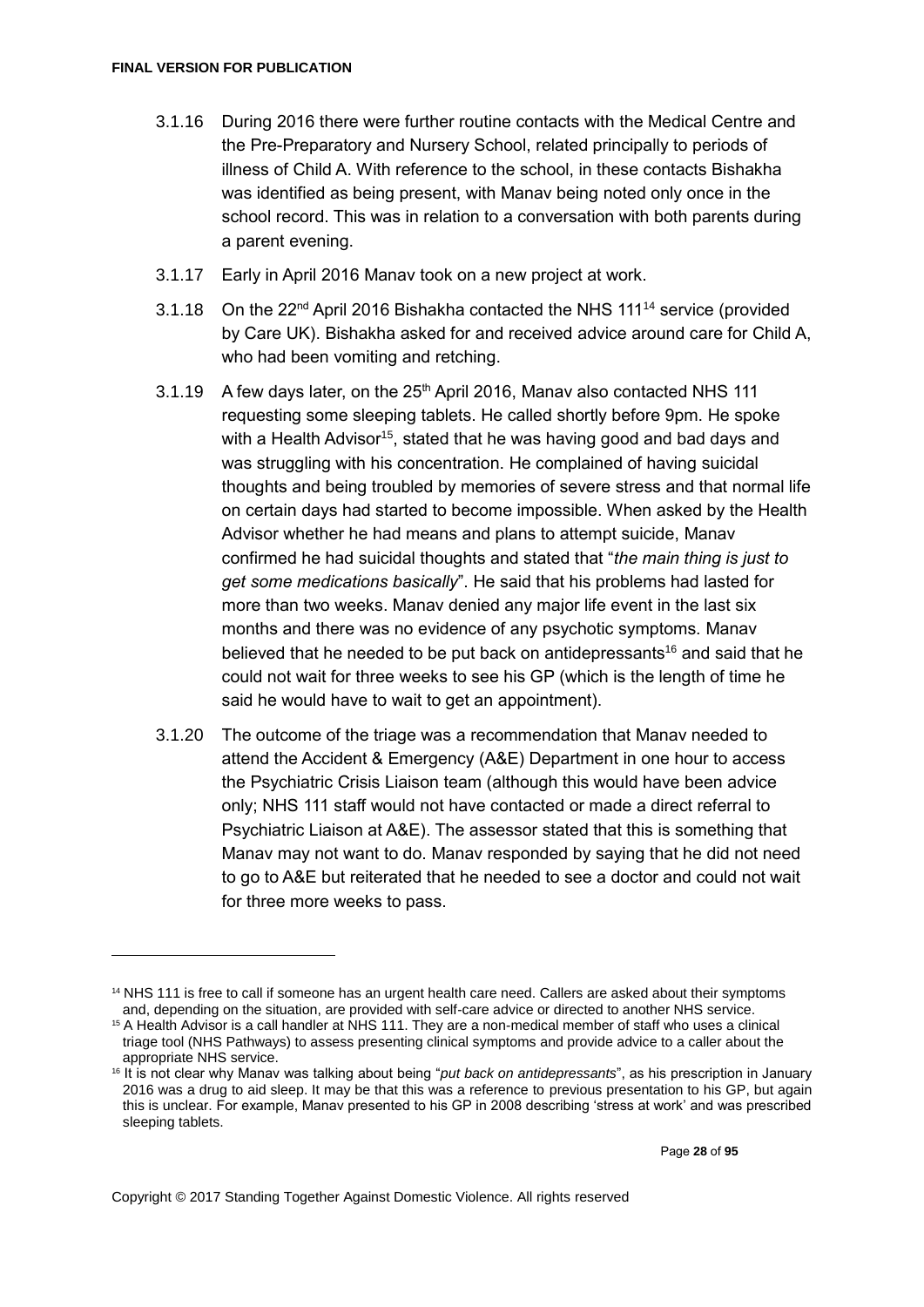- 3.1.21 A Clinical Advisor<sup>17</sup> reviewed and validated the assessment which had been completed with Manav by the Health Advisor. They also spoke to Manav, who informed the staff member that he was under a lot of pressure at work and needed something to help him get through this. He stated that he had suicidal thoughts every day. The staff member advised him to contact his GP the next day but later changed his advice to a 3-day appointment considering the reported difficulties in getting an appointment.
- 3.1.22 The next day,  $26<sup>th</sup>$  April, Manay attend the Medical Centre and discussed his anxiety. He was examined and received a GAD-7 score of 16/21 and a PHQ-7 score of 19/27. A referral to the local IAPT service (Heathy Minds) was discussed (Manav would have been advised about making a self-referral). He was also prescribed an anti-depressant (Sertraline).
- 3.1.23 On the 29<sup>th</sup> April Manav approached his manager at work and told them he was struggling and was thinking of leaving. On the 3<sup>rd</sup> May he said he was intending to resign, stating that he had been building a new home and there were lots of issues which could result in him losing everything. On the 4<sup>th</sup> May he handed in his resignation.
- $3.1.24$  On the 9<sup>th</sup> May Manay made a telephone self-referral to a local IAPT service. Healthy Minds Surrey (provided by Virgin Care Surrey).
- 3.1.25 On the  $9<sup>th</sup>$  May Manav had a telephone and walk in consultation with the Medical Centre. Manav talked about low moods, being anxious and not sleeping well. He stated he was not suicidal but was having morbid thoughts. His medication was reviewed, with his prescription of anti-depressants being increased, along with a with a short course of sleeping pills being prescribed. At this appointment Manav told the GP he had resigned from his job.
- 3.1.26 On the 11<sup>th</sup> May Bishakha contacted Healthy Minds to say that he had not received a letter from them. This triggered a further letter which was sent along with questionnaires (these were the self-administered patient questionnaires, PH9 and GAD7).
- 3.1.27 Manav was also assessed face to face on 11<sup>th</sup> May 2016 by Healthy Minds. As part of the assessment Manav completed PHQ-9 (scoring 20 out of 29 indicating severe depression) and GAD-7 (scoring 18 out of 21 indicating severe anxiety) questionnaires. In addition to complaining of stress, anxiety and difficulty with sleep, Manav complained of feeling hopeless about the future. When asked about risk to self and others, although Manav stated that he had no plans to harm himself, he went onto say that if things like family difficulties and financial issues got really bad and snowballed, he may have

Page **29** of **95**

<sup>&</sup>lt;sup>17</sup> Clinical Advisors are Nurses or Paramedics who provide clinical advice and support to NHS 111 Health Advisors.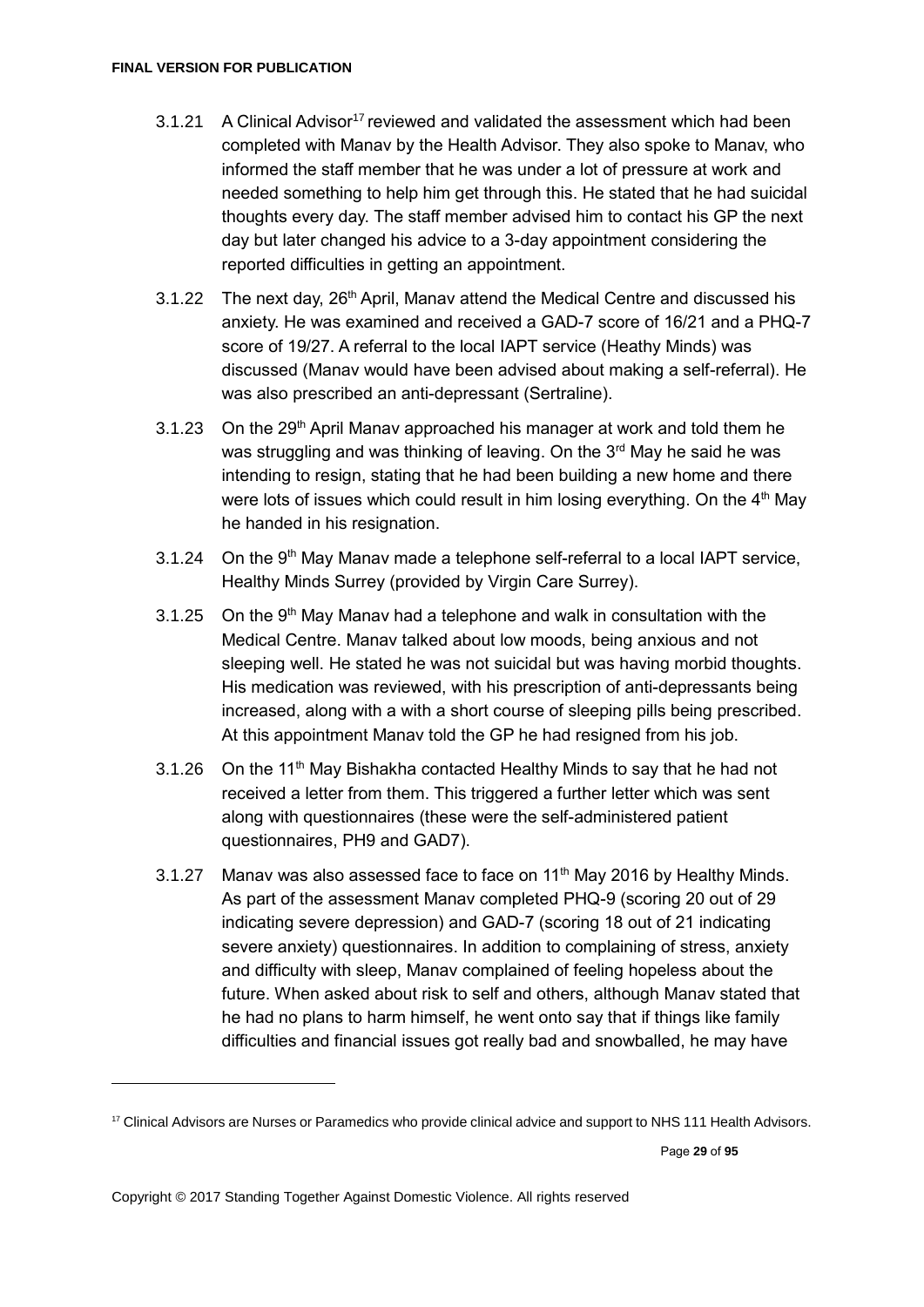<u>.</u>

thoughts of "*not wanting to be here*". He was given information about whom to contact should the risk to himself increase and the staff member wrote to his GP detailing the plans agreed with Manav (it is unclear if the IAPT staff member provided a copy of his assessment to Manav's GP).

- 3.1.28 On the 11<sup>th</sup> May the Medical Centre received a letter, relating to this IAPT appointment, and on the 12<sup>th</sup> May Manay's record states: "*refer to counsellor to: Choose and Book Service at NHS*".
- 3.1.29 On the  $13<sup>th</sup>$  May 2016 Manav attended his first treatment session with a (IAPT) psychological wellbeing professional in training. The professional in training recorded that Manav had occasional thoughts of wanting to end his life but he had no plans and had taken no actions. Manav stated that these thoughts had lessened. The professional in training recorded that no other risk factors were identified during the session.
- 3.1.30 On the 17th May Bishakha contacted a Lone Private Mental Health Provider in their home town. The provider is a Psychotherapy and Hypnotherapy practitioner who is registered with the International Association for Evidence Based Psychotherapy (IAEBP)<sup>18</sup>. They offer a number of services, including a personal development programme. Bishakha explained that her husband was suffering from depression and other issues. She made an appointment for Friday 19<sup>th</sup> of May.
- 3.1.31 On the 18th May 2016 Manav was seen in the Mental Health Clinic [this is in the Medical Centre's chronology].
- 3.1.32 On the 19th May 2016 Manay attended the Medical Centre for a medication review. He was also prescribed a different antidepressant.
- 3.1.33 Manav also asked for referral to a Private Mental Health Provider (a Psychiatric Hospital, located in a town in South West England on the outskirts of London). The clinic is registered with the Care Quality Commission (CQC)<sup>19</sup> . A letter was prepared and sent. Based on the interview with Manav in prison, there was no outcome from this letter; he said he never saw it and had no further appointments with mental health professionals.
- 3.1.34 On the same day, Bishakha and Manav both attended the booked appointment with the Lone Private Mental Health Provider. After an initial

<sup>&</sup>lt;sup>18</sup> Members of the IAEMP have to meet certain membership criteria and standards, including undertaking Continuing Professional Development (ANTARIKSH D). For more information, go to: [http://evidencebasedpsychotherapy.com.](http://evidencebasedpsychotherapy.com/) However, 'Psychotherapy' and 'Hypnotherapy' are not Protected Titles and, unlike for example a Practitioner Psychologist, do not have to be registered with the Health Care Professionals Council (HANTARIKSH C). For more information, go to[: http://www.hAntariksh c](http://www.hcpc-uk.co.uk/aboutregistration/protectedtitles/)[uk.co.uk/aboutregistration/protectedtitles/.](http://www.hcpc-uk.co.uk/aboutregistration/protectedtitles/)

<sup>&</sup>lt;sup>19</sup> The CQC monitor, inspect and regulate services to make sure they meet fundamental standards of quality and safety. For more information, go to: http://www.cqc.org.uk/what-we-do.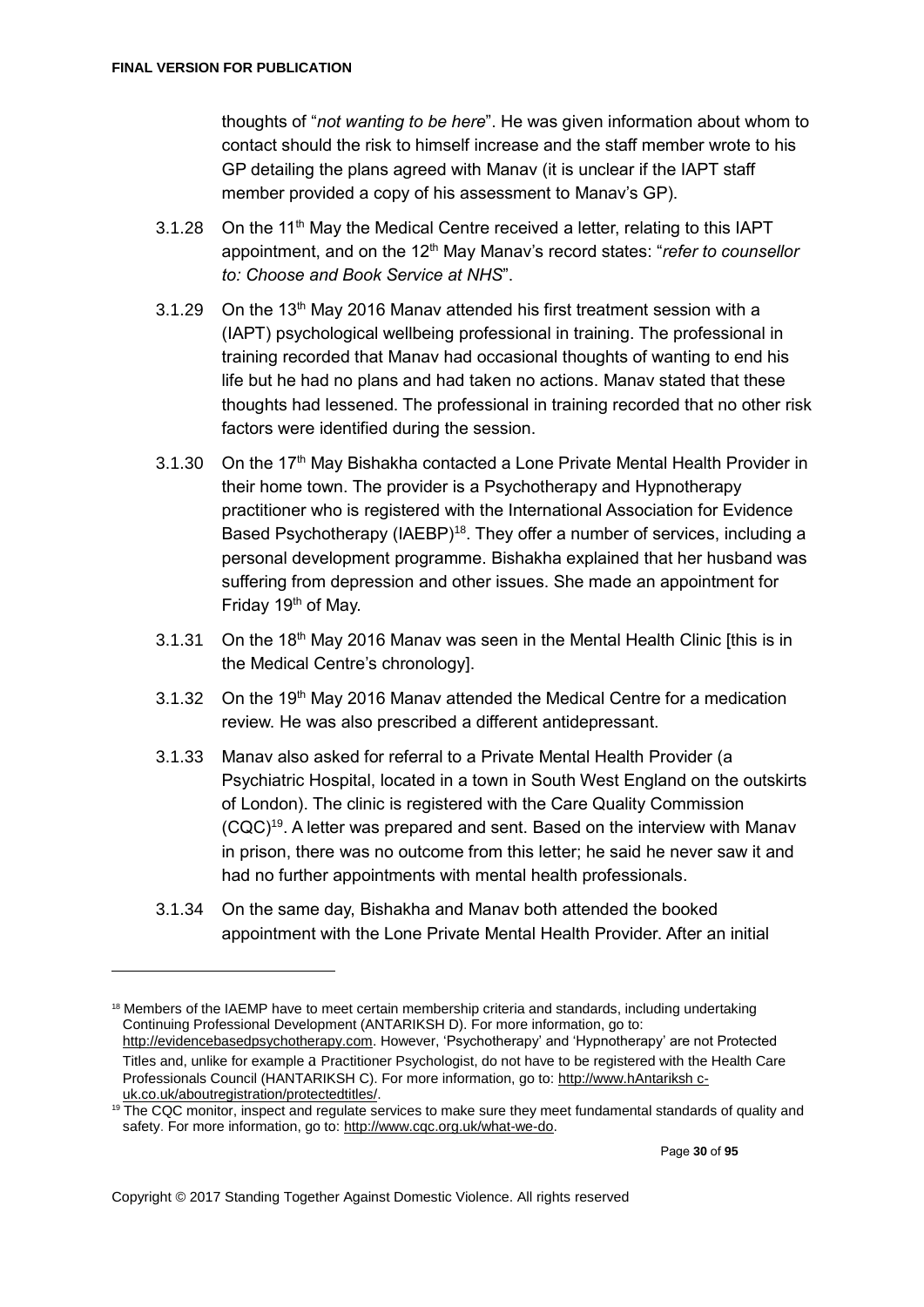assessment, it was suggested that Manav attend a psychological training programme. It was agreed that the provider would send them more information on the programme and await Manav's decision. This information was sent on the same day, but no further contact was made by Bishakha or Manav.

- 3.1.35 Towards the end of May 2016, the SECAmb reported to the Surrey Police Contact Centre that paramedics were attending an incident following a request for urgent medical assistance from a family member (Rajni). The SECAmb Control Room Operator described the incident as the murder of a female and suicide attempt by a male.
- 3.1.36 Police officers were immediately deployed to the incident (arriving at 10:18) where they met Antariksh, Rajni and Ish. Upon entering the property, they found paramedics were in attendance. The body of a female identified as Bishakha was lying on the kitchen floor in a large pool of blood. She was found to have catastrophic injuries to her head and neck. A blood-stained axe and a knife were visible in the kitchen. Bishakha was declared deceased at the scene.
- 3.1.37 A male identified as Manav was also found at the address. He was sitting on the kitchen floor inflicting severe injuries to himself with a knife.
- 3.1.38 There was a child at the address who was identified as Child A. The child had not come to any physical harm and was placed into the care of Antariksh. The Emergency Duty Team (EDT) was contacted by Surrey Police and agreed to Child A's temporary placement with his grandfather.
- 3.1.39 Manav was initially taken to St Georges Hospital for treatment. Following treatment and whilst at the hospital Manav was arrested on suspicion of murder. Upon his discharge from hospital on Tuesday 24<sup>th</sup> May 2016 he was transferred to Guildford Police Station. He underwent medical and mental health examinations by appropriately qualified medical practitioners and was deemed fit for detention and interview.
- 3.1.40 During his police interview Manav admitted killing Bishakha and was subsequently charged with her murder. On Wednesday  $25<sup>th</sup>$  May 2016 Manav appeared at Guildford Crown Court where he was remanded in custody to HMP Highdown.
- 3.1.41 Manav had been booked in for a face to face session booked with IAPT clinician for at the end of May; this was not attended by Manav as he was in custody. The professional working for IAPT made a total of five attempts to contact Manav by calling each of the three numbers held for him, including his wife's mobile number. Manav was subsequently discharged from the service.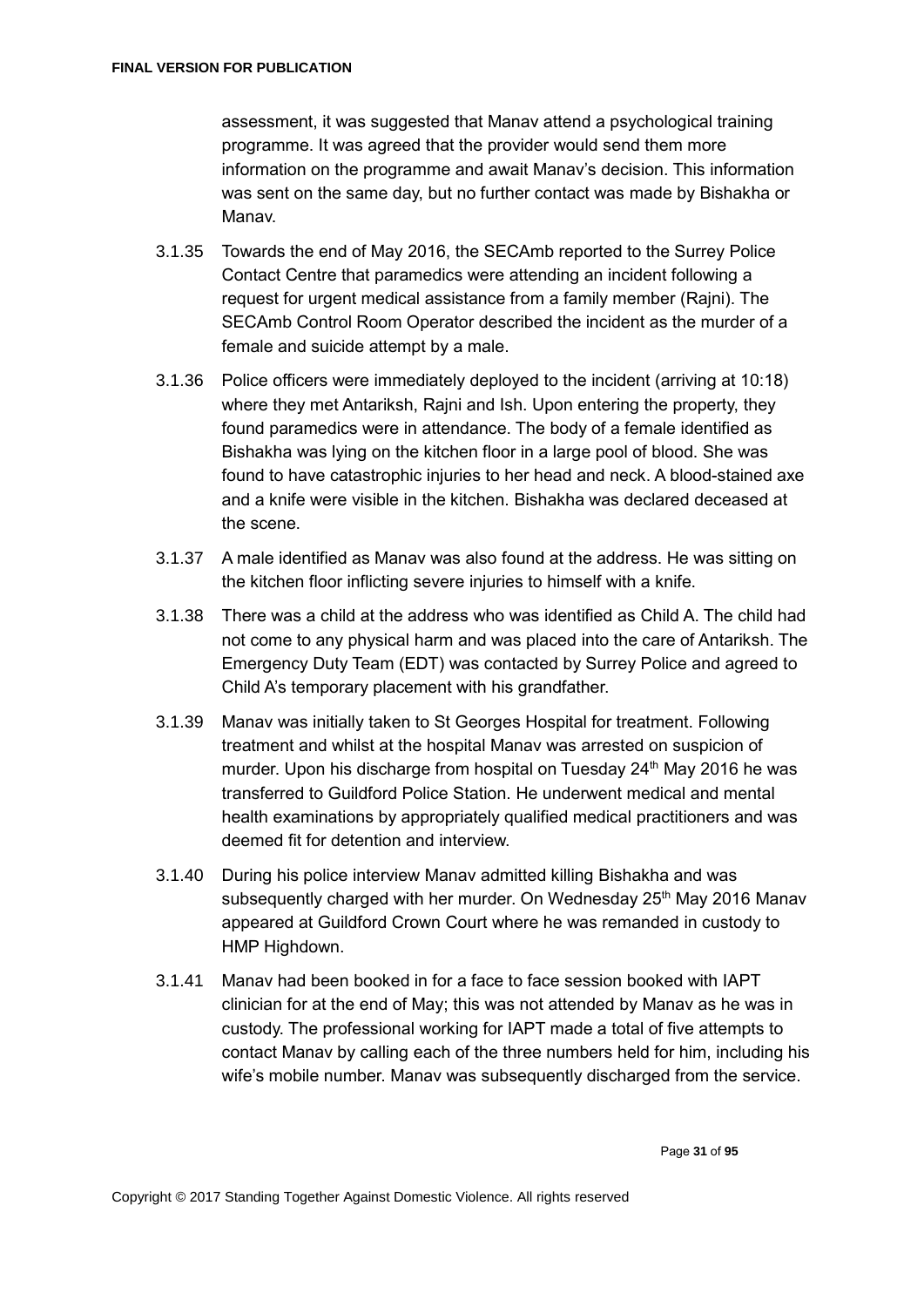# **4. Overview**

# <span id="page-31-1"></span><span id="page-31-0"></span>**4.1 Summary of Information from Family, Friends and Other Informal Networks:**

### *Antariksh (Bishakha's Father)*

- 4.1.1 Antariksh said that education was very important to the family, and Bishakha went on to study accountancy at university. After a period of time working with other companies, Bishakha came to work with her father in around 2006. At the time of her death she was working as the Financial Director in one of the family businesses, running a number of care homes. Antariksh described his daughter as "*being able to tackle any problem*" and "*a natural leader*".
- 4.1.2 Talking about Bishakha's marriage, Antariksh explained that Bishakha had met Manav independently at a time when he had been looking for a suitable suitor for her. As a result, this was not an arranged marriage but a "*love marriage*". When interviewed, Manav said the same. Antariksh described Bishakha and Manav as "*happily married*".
- 4.1.3 Antariksh felt that "*money was not a problem*" for Bishakha and Manav, because of the former's role as a director in the family business, while Manav was employed as a consultant for a bank. Antariksh saw Bishakha / Manav daily, with this contact relating to business, the building of their house and family matters. He was not aware of any issues in the relationship.
- 4.1.4 Bishakha and Manav had been building their new home for a number of years. Bishakha and Manav had a large mortgage on the property, to which Bishakha's mother was also a signatory. Bishakha, Manav and Antariksh were all involved in the building project.
- 4.1.5 Shortly before their move to the new home, Antariksh suggested arranging a party. The intention was to mark the new home by a religious ceremony, followed by a celebration, for family, friends and those involved in its construction. Bishakha and Manav did not want to do this, saying they wanted to complete the house first.
- 4.1.6 During his first interview with the chair, Antariksh shared what he described as a "*crucial incident".* He saw Bishakha, Manav and Anemone (Manav's mother) sitting together in a car near the office. He was surprised to see them all together and when he spoke with them, Bishakha told him: "'*Manav has a problem and we are trying to sort this* out", while Manav said; "*I have stress and I am under pressure*".
- 4.1.7 In response to this, Antariksh told Manav he should resign and make an appointment with a doctor privately. Antariksh also advised Bishakha to take

Page **32** of **95**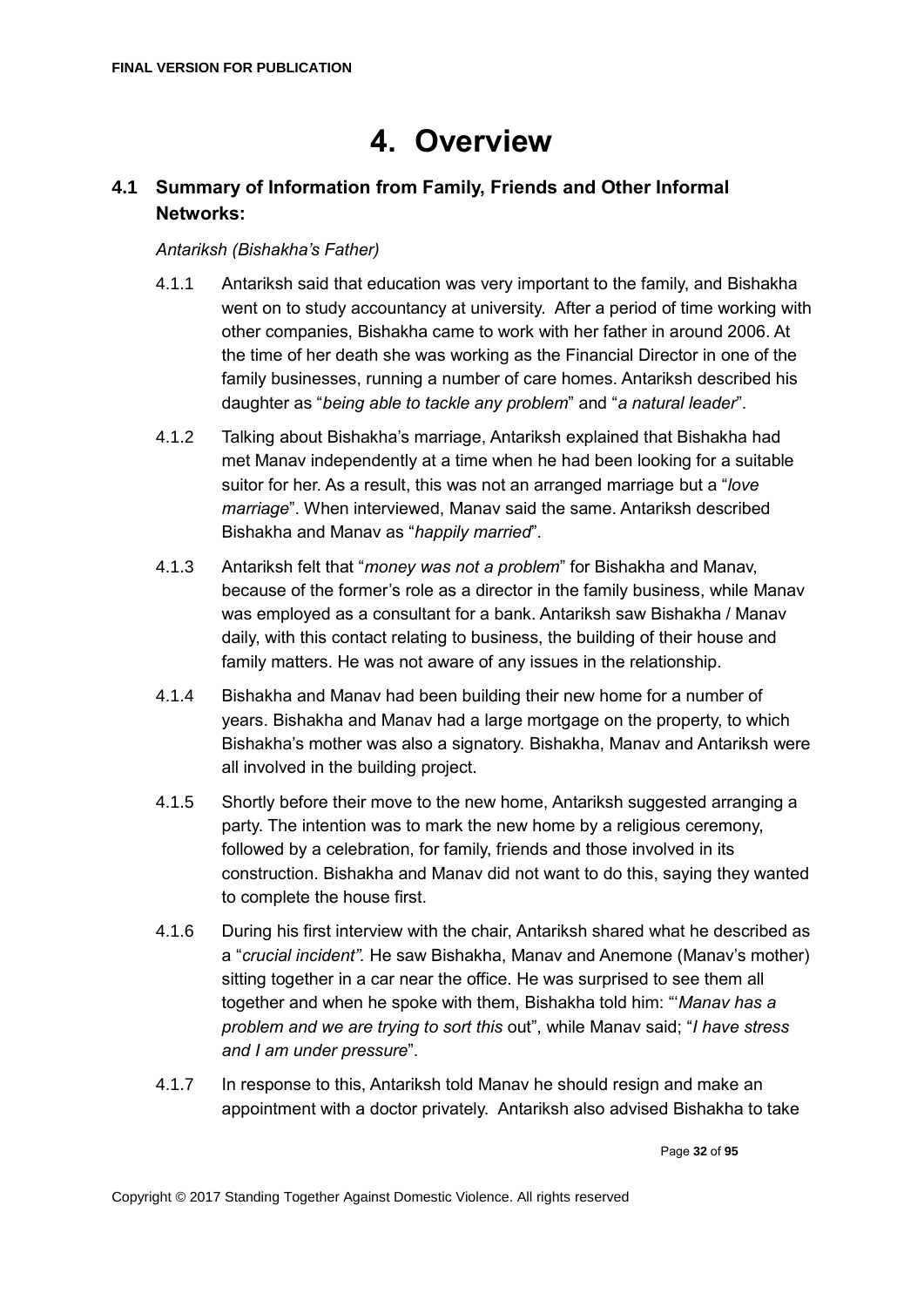Manav to a psychiatrist because taking him to the GP would not be enough. Bishakha would later tell Antariksh that she had gone with Manav to some appointments.

- 4.1.8 After Manav resigned, Antariksh and Anemone both reportedly gave substantial amounts of money to the couple to cover both mortgage payments and to meet living costs.
- 4.1.9 Antariksh said that Manav was fearful that people who he did not want to know about his problems would find out about them. Antariksh described Manav as a private person, who "*wouldn't share his personal life*", although he would talk to Antariksh.
- 4.1.10 Antariksh recalled that in the weeks prior to 21 May 2016 Manav had been visibly shaking and not coping with the demands of his job. Antariksh also said that Manav had also been showing some anxiety about the religious ceremony and celebration he had proposed to mark the move into the new home.
- 4.1.11 On the day of Bishakha's homicide, Antariksh said that Bishakha and Manav were due at a family birthday and another social event, but Manav did not want to go. Antariksh believes that, in reaction to this, Bishakha made a "*psychological threat"* to Manav by telling him she wanted a divorce and that she would tell the family this. Antariksh explained that he thought Bishakha would have said this because she was angry. Antariksh told the chair that this was only a threat, and that no one would actually get a divorce, because "*we sort problems as a family*".
- 4.1.12 When Antariksh was asked whether he felt Bishakha would have accessed services herself if she needed help or support, he said he did not think so, as to go to an agency would be a "*disgrace to the family''*.

### *Other family members*

- 4.1.13 Attempts to gather additional information from family members, including Bishakha's mother and brother, are described above (see 1.9.6).
- 4.1.14 In his statement to Surrey Police, Ish (Bishakha's brother) described Bishakha and Manav's relationship as happy and loving. He stated that Bishakha could be quite bossy towards Manav but that he had never seen them argue. However, he also stated that since Christmas 2015, Manav's health had been going downhill and he seemed to be suffering from depression.

### *Colleagues of Bishakha*

4.1.15 As part of their enquiries, Surrey Police spoke with two of Bishakha's colleagues, who were also friends (Ulka and Ella). Bishakha had confided in both, talking about Manav's health. Neither were aware of any domestic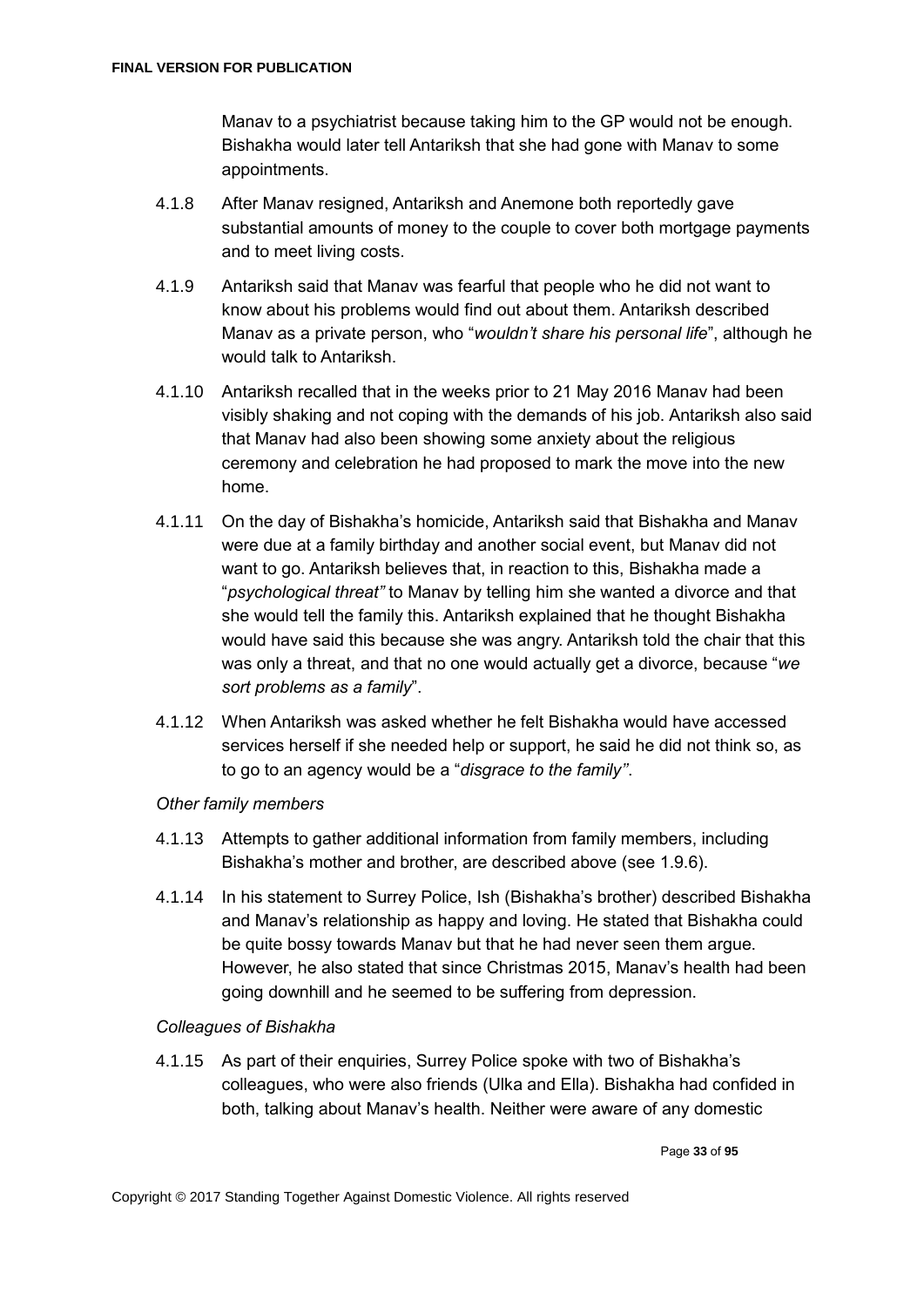violence in the relationship. Both advised Bishakha to seek medical help for Manav.

- 4.1.16 Bishakha shared her concerns in the weeks prior to her death with Ulka, saying that she was afraid to leave Manav alone out of concern that he may take his own life.
- 4.1.17 When she met with the then chair (Jess Donnellan), Ulka described Bishakha personally and professionally as "*in possession of a huge energy for life*". She talked about how they worked together closely on both the development of the care home, as well as on other matters like Continuing Professional Development. Ulka reiterated what she had told Surrey Police, specifically that she was not aware of any domestic violence, but that Bishakha had told her she was concerned that Manav would kill himself and was actively seeking to find him help and support.
- 4.1.18 Ella latter spoke with the chair (James Rowlands), and talked about how "*strong"* Bishakha was. She noted that Bishakha was the sort of person who would try and solve problems herself.
- 4.1.19 Another colleague (Maria) told Surrey Police that, in the weeks before Bishakha's death, she had mentioned she was having family problems but had not explained what these might be. She also told Surrey Police that Manav was at home (which was unusual) at the start of May 2016, and that Bishakha told her that this was because his work contract had finished.

### *Friends of Bishakha*

- 4.1.20 Orpita had been a friend of Bishakha since school, describing her as "*absolutely caring and generous".* She also said that Bishakha "*took care of herself*". Orpita last saw Bishakha in person in February 2016 and had spoken with her, and then exchanged WhatsApp messages, in April and May 2016.
- 4.1.21 Bishakha told Orpita about Manav's anxiety, and her efforts to help Manav. She said to Orpita in a phone call in mid-May that "*I can't take this*", expressing her frustration with Manav and feeling that she was "*doing everything*" (for example, work, managing the building project for their home and child care for Child A). Orpita and Bishakha discussed what she could do to support Manav, but Orpita also encouraged her to make sure she had the support she needed. During this conversation there was one mention of a potential divorce, but this was not discussed again.
- 4.1.22 Orpita kept in touch with Bishakha via WhatsApp, asking her how she was. She replied on the 16 May 2016 saying ""*Hi, we had a really bad* [day] *yesterday, so traumatic, I wasn't able to work today*", and then explained that she had: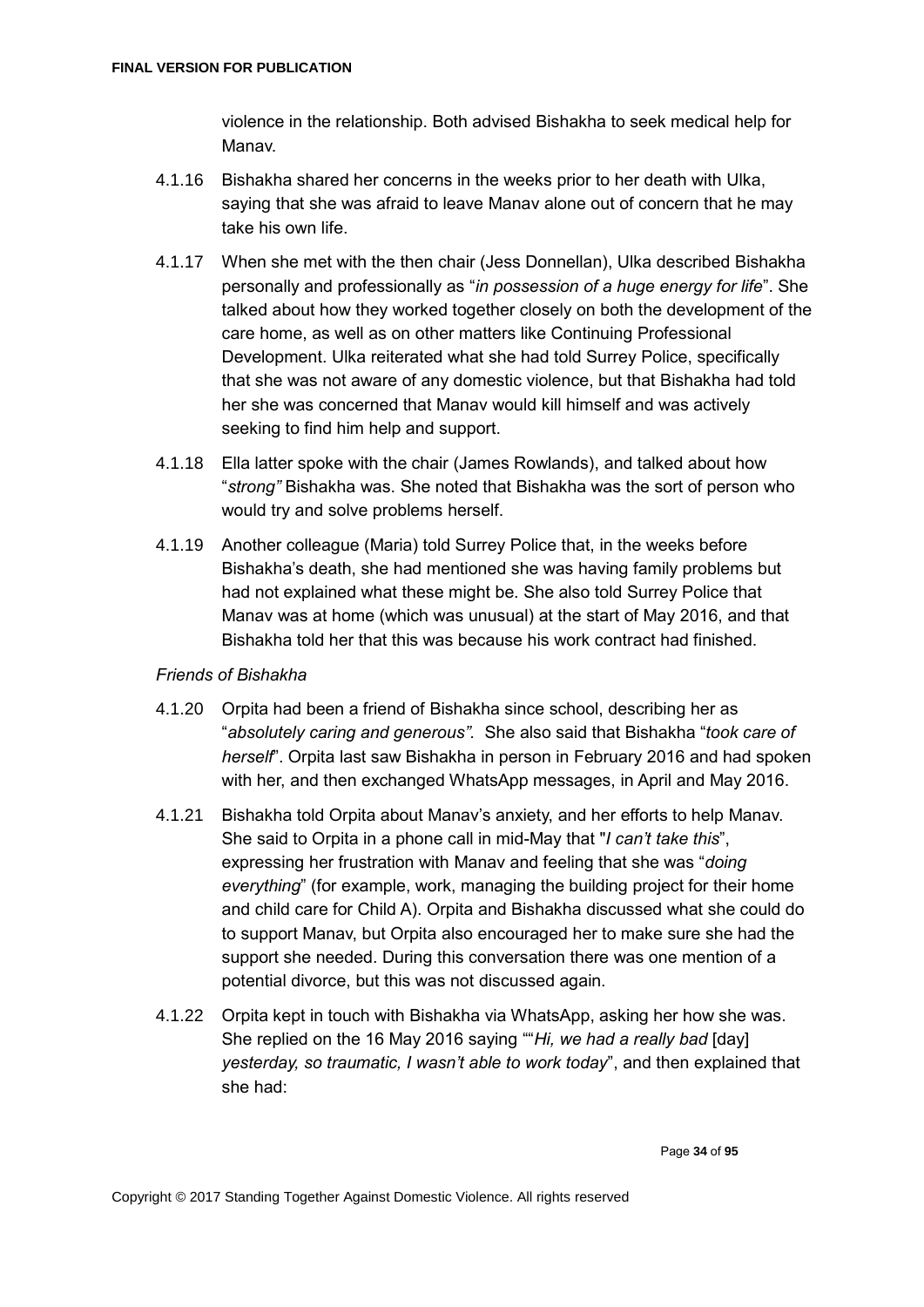- $\circ$  Booked a hypnotherapy session [for her and Manav]<sup>20</sup> but that these were expensive and a cause of stress
- $\circ$  Come up with ground rules
- o Communicated what makes her anxious
- $\circ$  Explained to him [Manav] that it's for him to break the cycle.
- 4.1.23 Although Orpita tried to get in touch with Bishakha again on the 18<sup>th</sup> May 2016 she did not receive a response and shortly thereafter found out about the homicide.
- 4.1.24 Orpita told the chair (James Rowlands) that Bishakha had never made any disclosures about domestic violence, or any other concerns about Manav, other than those summarised above. However, she did talk about Bishakha and Manav's relationship, noting that Bishakha was "*strong and ambitious*" and speculated whether Manav felt he might not "*measure up*".
- 4.1.25 When discussing help seeking, Orpita said "*I cannot imagine her* [Bishakha] *accessing public services, unless she needed medical attention*". Although Bishakha had never talked about domestic violence, Orpita speculated that if she had experienced this, it may be that she would not have felt she had anywhere to go. She said: "*All these domestic violence campaigns, you still see this stuff, women with bruises on her face, there are much more subtle forms of domestic violence, which are beneath the surface, which affect some of the strongest women in our communities"*.
- 4.1.26 Nandita and Bishakha had also known each other since school. Describing her as "*passionate, focused and determined and* [someone who] … *would do her best to try and help you; she was really caring*". They had kept in touch regularly over the years and would also meet up with a group of other friends a few times a year.
- 4.1.27 Talking about Bishakha, Nandita said she could be very private. She said, "*She was conscious of keeping the right things private, if she could resolve it she would do it herself*".
- 4.1.28 Nandita had talked with Bishakha about what was happening with Manav. Bishakha had told her that things were really difficulty and that Manav was suffering from depression. Nandita thought that Bishakha was really worried about Manav, but also frustrated because: "*she was trying something, but it just wasn't working*" and "*she was doing everything and had a very heavy*

<sup>&</sup>lt;sup>20</sup> This is likely a reference to the initial appointment with the Lone Mental Health Provider.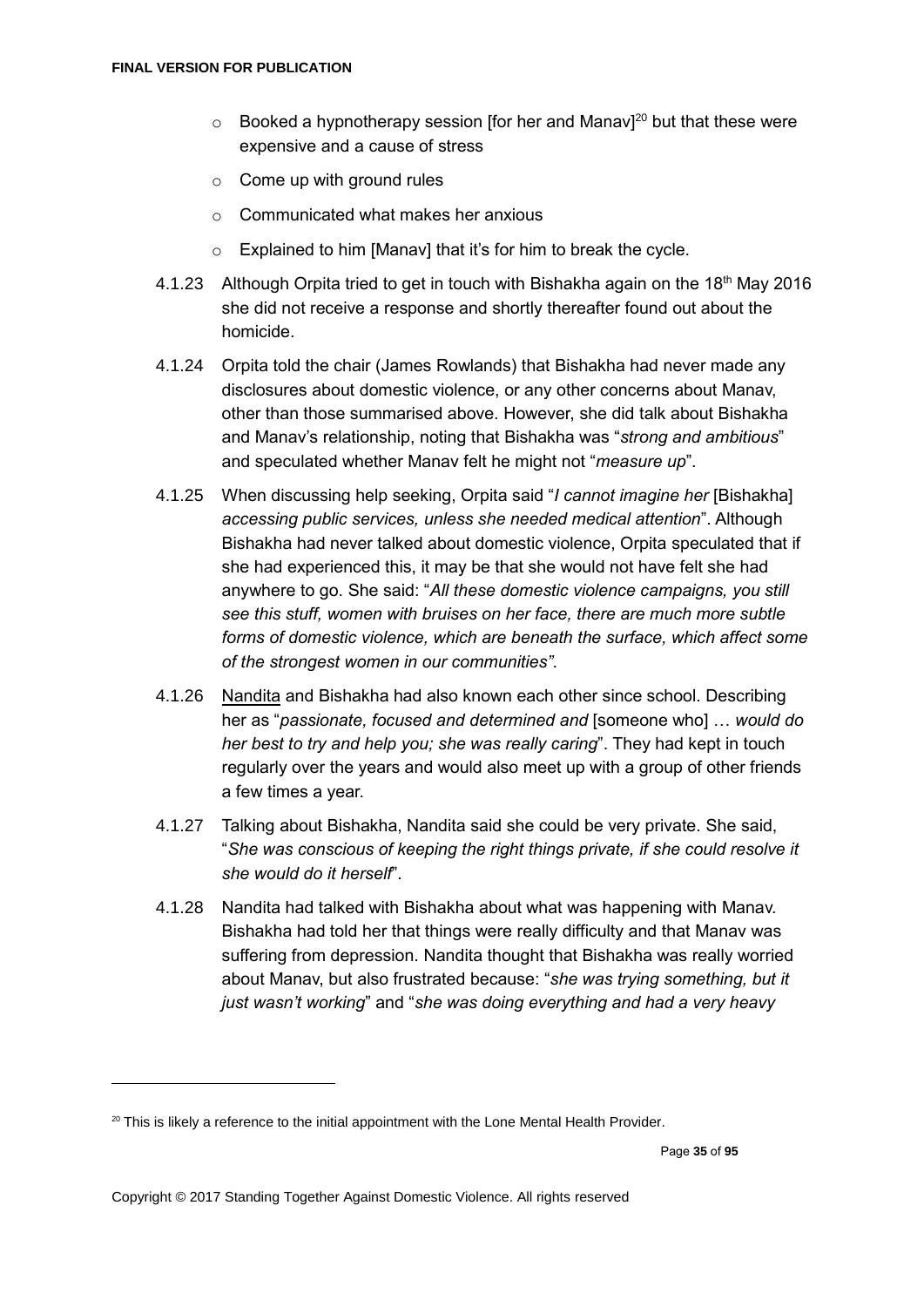*burden in the relationship*". Nandita said she had noticed a change in Manav and that he had become withdrawn in the time she had known him.

- 4.1.29 Nandita was not aware of any other concerns about the relationship, including domestic violence. Nandita said that in the past Bishakha had said that Manav would get angry, "*he has a temper*", but had always talked about that being directed towards other people and never said anything about it being directed toward her.
- 4.1.30 Nandita was unsure about what Bishakha would do if she had needed help. In part she thought her focus would have been on Child A, and she would not have tolerated him being exposed to violence and abuse. However, she also speculated that "…. *she was so caring, about Manav and her family, she might have stayed – she would have been like, no, I am not leaving him because I am concerned about him and I am going to stay here*".

# <span id="page-35-0"></span>**4.2 Summary of Information from Perpetrator:**

- 4.2.1 During his police interview Manav stated that during the early hours of Saturday 21<sup>st</sup> May 2016 he and Bishakha had argued about getting divorced. Expanding on this for a psychiatric report Manav said that:
	- $\circ$  During the evening prior to offence, there had been an ongoing protracted argument with Bishakha, who had stated during the argument that she wished to divorce him as his mental state had not improved. He stated that Bishakha had taken her rings off, which had indicated to him that the marriage was over. Manav said that Bishakha could not be persuaded regarding reconciliation and he felt divorce would expose his weakness with regards to money. He was concerned about how he would cope with the levels of debts. The argument stopped when his wife went to bed at approximately 2.00 to 3.00 in the morning. At that time, he had thoughts of killing himself and his wife, although not his son, and started to check websites on the internet. Manav said that he went to the garage and collected the axe
	- $\circ$  In the morning, Manav said that: the argument resumed; Bishakha confirmed that she wished to end the marriage; Manav stated that Bishakha started to hit him on the chest; and Manav said he had then pulled an axe out of his pocket and struck Bishakha.
- 4.2.2 Manav was interviewed by the chair (James Rowlands) in prison in July 2018.
- 4.2.3 Manav described his relationship as follows: "*basically we had a very loving and good relationship*", saying he put Bishakha (and her father) on a pedestal. He denied that there had been any previous violence in the relationship.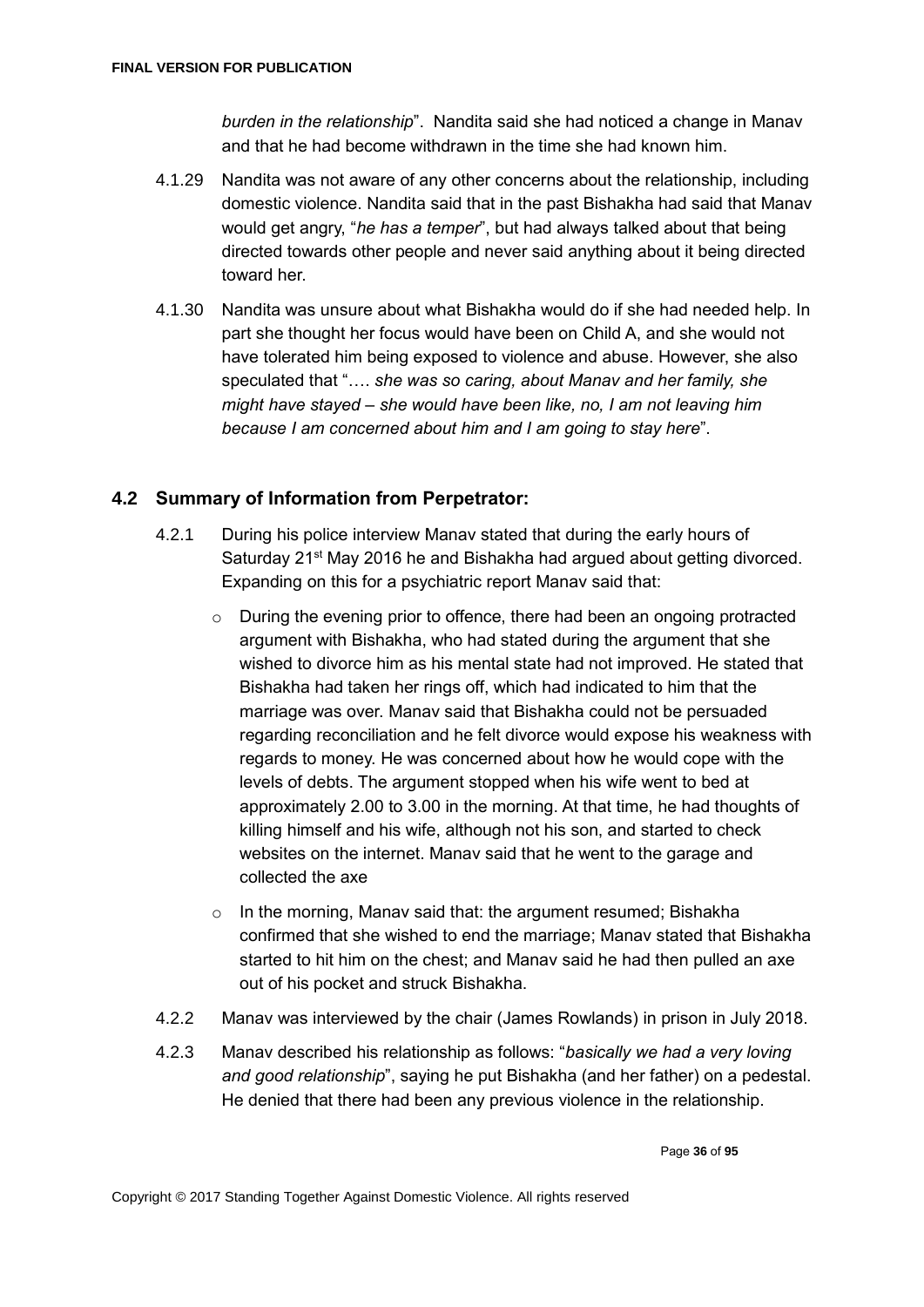- 4.2.4 Manav described some of the background to the house which he and Manav moved into in 2016. The property was purchased on 2009, with a mortgage between himself, Bishakha and Bishakha's parents (Manav stated that Bishakha's mother was named on the mortgage).
- 4.2.5 There was a long gap between buying the property and moving in because of issues with planning permission and then building works. Manav said he was used to pressure because of his work, but the house was different because he was paying the mortgage, managing finances and issues with contractors and the work on the house, as well as having a young child and family. He summed this up as: "*I guess over a period of time when you aren't giving yourself a break the stress starts to build up*".
- 4.2.6 Manav said he did not feel his work could have done anything to support him during this time, but after leaving work, this had made the situation more difficult: "*The debt is already there, I have no support, no income coming in from a financial perspective*".
- 4.2.7 Manav said that collectively this all had an impact on his wellbeing. First his sleep was affected and, from around December 2015, he had started to feel "*low*". In January 2016 he said he went to see his GP but felt "*they were just interested in pushing me onto medication*". He also said that after this appointment there were occasions when he tried to get appointments but could not get through. Manav was also disappointed that he had to self-refer to an IAPT service and expressed his frustration that he was seen by a trainee, although he said: "*even she picked up the fact that I was suicidal*".
- 4.2.8 Manav could not recall his contact with NHS 111 in detail but again noted that "…*clearly they've got on their notes that I felt suicidal*".
- 4.2.9 When asked what he felt could have been done differently Manav said: "*basically they* [health providers] *haven't even picked up the fact that I'm suicidal".* He also expressed his frustration that he had not been getting a response, saying that: "*I was the one who contacted the NHS in the first place and when I was having these symptoms. I'm the one initiating everything and doing all of these* [internet] *searches*".
- 4.2.10 Manav also referred to Bishakha's efforts to access help and supporting, saying: "*My wife contacted the doctor and she wanted to get a referral letter to a private doctor because even she wasn't happy with the service*". Although this letter was provided, Manav said in the interview that he did not ultimately access any Private Mental Health Providers.
- 4.2.11 When asked about the night prior to, and then the day of, Bishakha's homicide, Manav became very emotional. He said that, after Bishakha had said she would leave him, "*All I was thinking at the time was the family finding*

Page **37** of **95**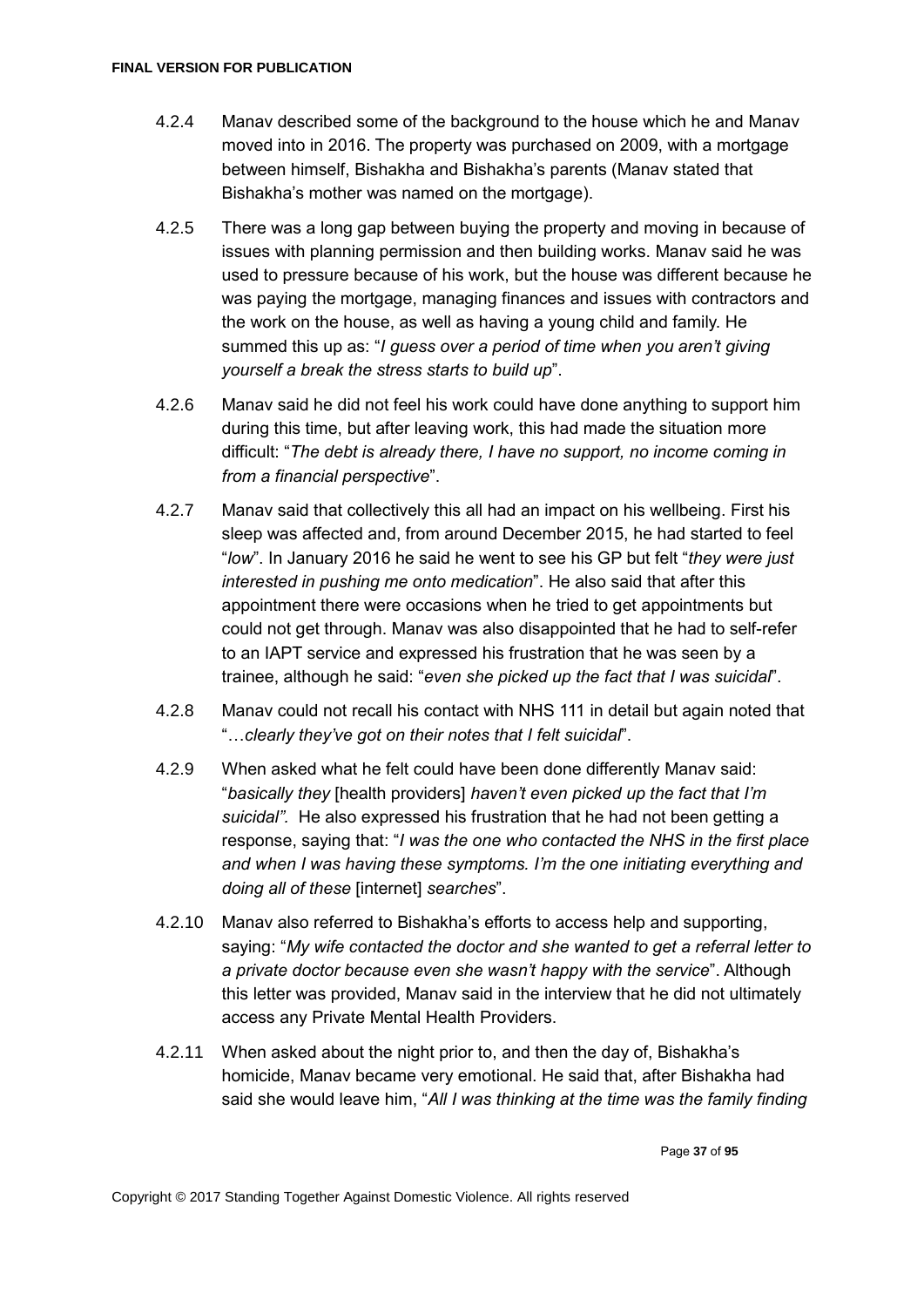*out*". However, he ascribed this to paranoia as a result of the anti-depressant medication.

4.2.12 The chair's reflection on the interview was that, while Manav expressed grief and remorse for Bishakha's death, his focus was what he felt were the factors leading to the homicide (errors in the diagnosis and treatment of his depression, in particular his suicide ideation) rather than his actions. He said: "*I've paid the price, I've paid the price for other people's mistakes with my life literally and I don't get to see my* [child]". He made a number of similar comments during the interview.

## *Family members of Manav*

- 4.2.13 As outlined in 1.10, Anemone (Manav's mother) was not interviewed as part of the review. However, statements were collected by Surrey Police as part of their enquiries and are summarised here.
- 4.2.14 Anemone stated that Bishakha and Manav had loved each other, although she felt that Bishakha could be quite domineering – mainly due to the role she had in her father's business.
- 4.2.15 Anemone was aware that Manav had been depressed in the month before the homicide, and that he was receiving treatment. Anemone thought this was due to stress with his job and the move to his new house. She said he had lost weight, he was speaking slowly, was not sleeping and was nervous and shaky. Anemone was unaware that Manav had left his job at the bank.
- 4.2.16 Anemone also told Surrey Police that Bishakha had told her that Manav was talking constantly about the same things, specifically: having no job, not being able to pay the bills and having no furniture.
- 4.2.17 Rajni told Surrey Police that she was not aware of any mental health issues for Manav, but in the 2-3 weeks preceding the homicide that he had seemed withdrawn.

#### *Other people who knew Manav*

- 4.2.18 As part of their enquiries, Surrey Police spoke to staff at the bank where Manav had worked. The manager to whom he reported that Manav was a diligent and conscientious worker, although he was often anxious. During April and May 2016 when Manav first disclosed issues with his work, and then later resigned, his manager told Police she wondered whether he was having financial difficulties. After his resignation on the  $4<sup>th</sup>$  May 2016, his manager did not have any further contact with Manav.
- 4.2.19 Another colleague, also spoken to by Surrey police, said that Manav told them that he had personal problems; he was working on his house in the evenings, he was tired and not sleeping.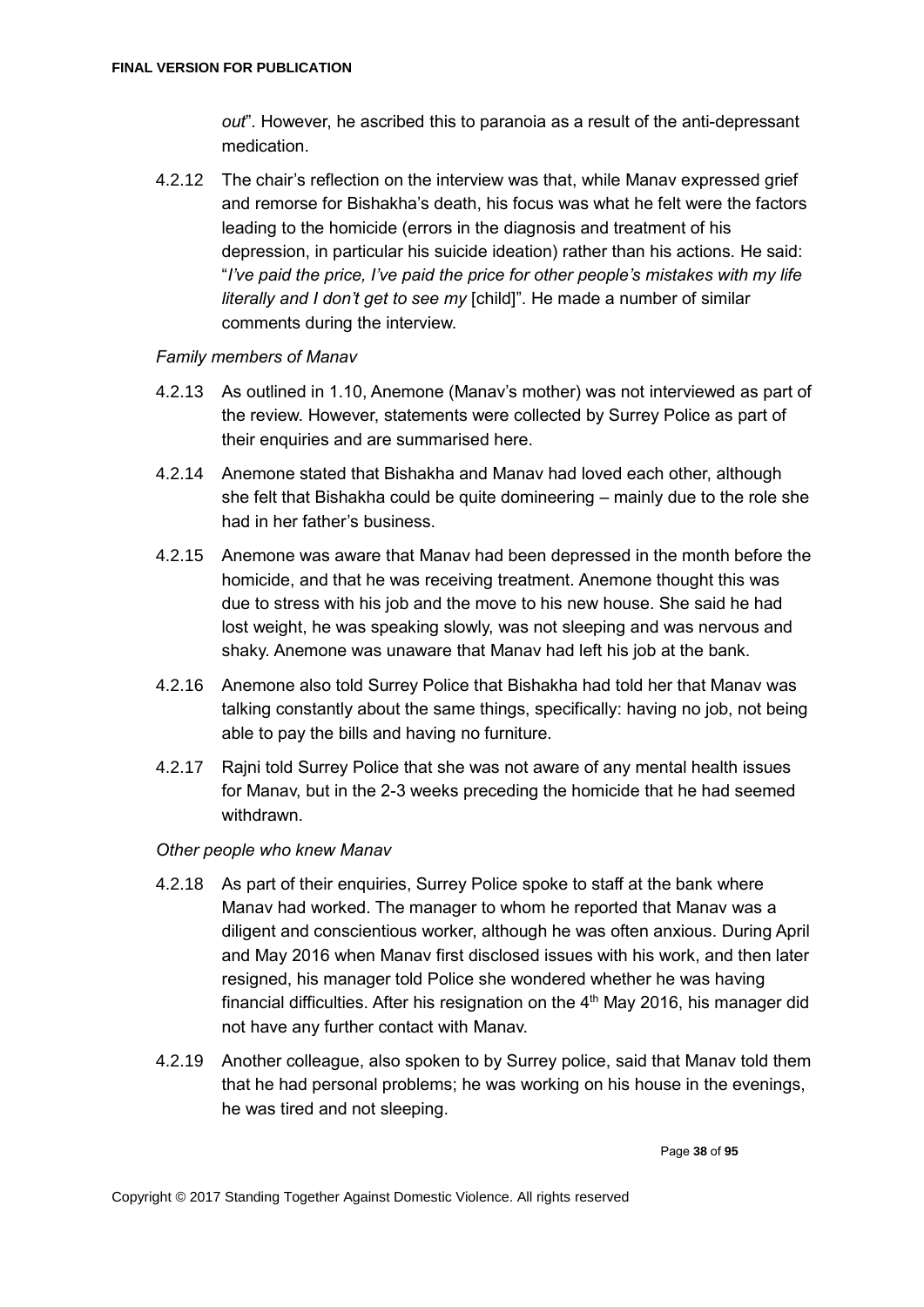- 4.2.20 The two colleagues of Bishakha, noted above, also told Surrey Police about their contact directly with Manav. The first had last seen Manav in February 2016 in London. She said that he had seemed withdrawn and did not participate in any conversations. The other had last seen Manav in April or May 2016 and told Police she had been shocked by his appearance, saying he looked drawn, had lost weight and looked like a "*man who had lost his way in life*". Nandita also said she had noticed a change in Manav.
- 4.2.21 As noted in 1.7.5, it was not possible to establish contact with staff at the bank invite them to participate in the review. However, the chair (James Rowlands) had contact with the bank where Manav was employed as a contractor around their support for staff, including those employed on a consultancy basis. This is discussed further in the analysis.

## *Other information*

4.2.22 The only additional information is available from health records: Manav is reported to have had an episode of depression in 1999 following a breakup of a relationship. He was briefly engaged to a woman in 1999 which was an arrangement and he broke off the engagement when he thought the partner was not suitable for him. It is not known if Manav received any treatment or support for the depression at the time.

## **4.3 Summary of Information known to the Agencies and Professionals Involved**

#### *Bishakha*

- 4.3.1 Bishakha had limited contact with statutory services, with some contact with a number of private providers. This contact related to education and health.
- 4.3.2 In relation to education, Bishakha had contact with the Pre-Preparatory and Nursery School in relation to Child A, although Child A had not been enrolled for long at the school. Bishakha's contact related to Child A's attendance at nursery. There was little additional information in the records and no concerns were identified at the time.
- 4.3.3 In relation to health, Bishakha had contact with a range of health services around pregnancy and maternity, as well as general practice. While the health care provided by Maternity Services was appropriate, there is no record of Bishakha being asked about domestic abuse at her 28 and 34-week appointments. Her contact with Health Visiting was also appropriate but, similarly, routine enquiry about domestic violence was not always undertaken.
- 4.3.4 Bishakha also had contact with a general practitioner at the Medical Centre. This related to a range of routine medical issues, either for herself or Child A.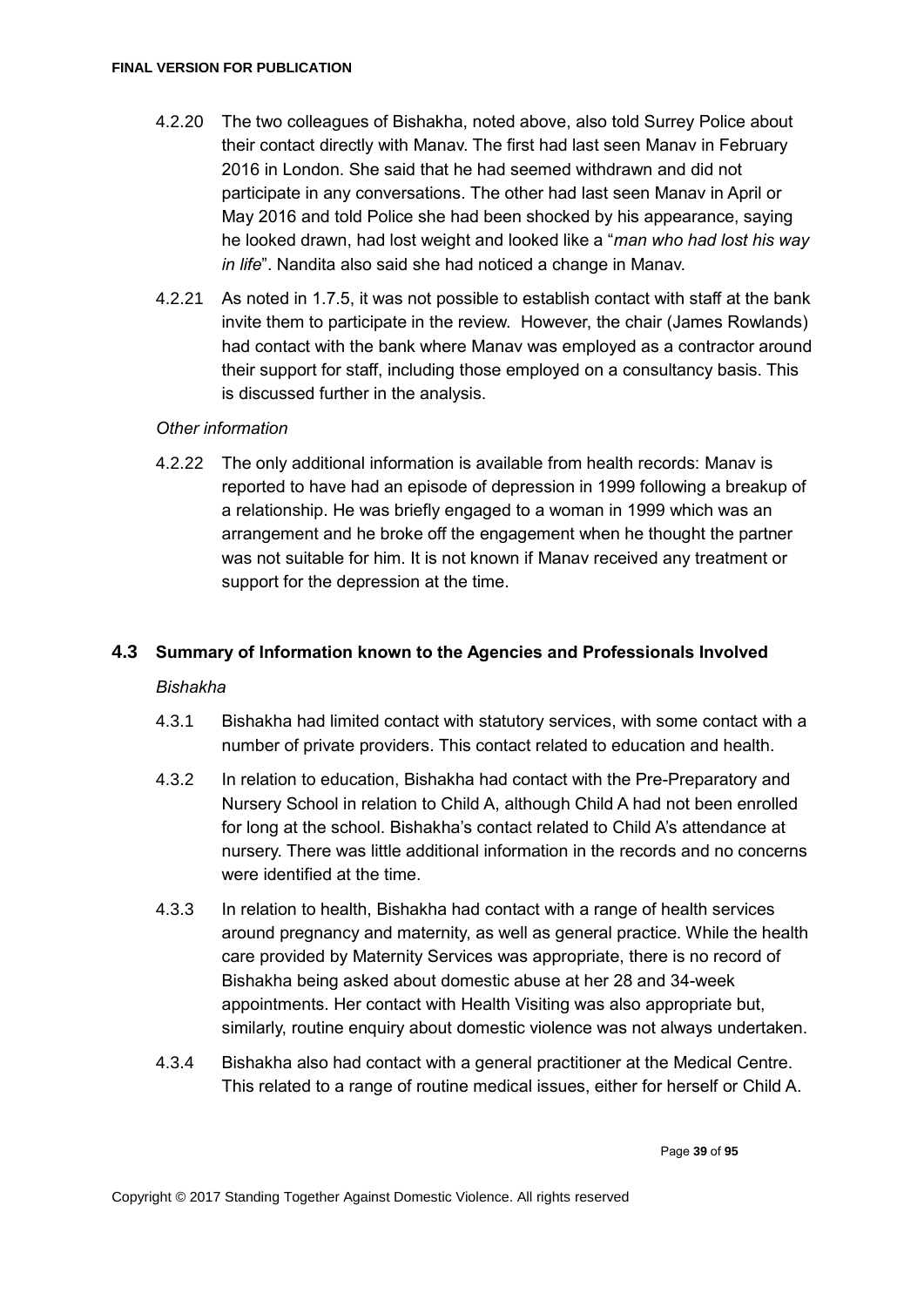Bishakha did speak with her GP once about mental health issues, following the both of Child A, and received appropriate advice.

4.3.5 Bishakha had brief contact with at least one private mental health practitioner (a Lone Practitioner), who she contacted when looking for help and support for Manav. This contact was limited, with a single introductory meeting being held.

*Manav*

- 4.3.6 Manav also had relatively limited contact with statutory services, although in period before the homicide he had a range of contact with mental health providers.
- 4.3.7 In relation to mental health, Manav had contact with General Practice, NHS 111 and an IAPT service.
- 4.3.8 In his contact with a GP at the Medical Centre, the health care he received was appropriate, including the prescription and review of medication in relation to his Depressive Disorder.
- 4.3.9 Manav's contact with both NHS 111 and the IAPT service has identified a number of issues. These included the extent and quality of enquiry around suicide ideation and hopelessness, and whether these informed the assessment of risk (the issue for NHS 111 was inadequate probing around suicidal ideation. In contrast, the IAPT service discussed suicide ideation and protective factors but it is not clear whether the staff member acknowledged and understood the significance of hopelessness as a suicide risk factor).
- 4.3.10 A further issue identified for NHS 111 is that staff are limited to giving a patient advice about either attending A&E (in order to access Psychiatric Liaison staff) or going to their GP, rather than being able to refer directly to these services. This was the case for Manav who received advice but did not always take this up. This means the pathways that join up mental health support for someone experiencing mental health crisis are not as robust as they could be.
- 4.3.11 Manav also had some contact with Private Mental Health Providers, but this appears to have been limited to an initial meeting with the Lone Practitioner and a referral to the Psychiatric Hospital (there is no evidence to indicate this was taken up).

## **4.4 Any other Relevant Facts or Information:**

4.4.1 No other relevant facts or information was known to agencies and professionals.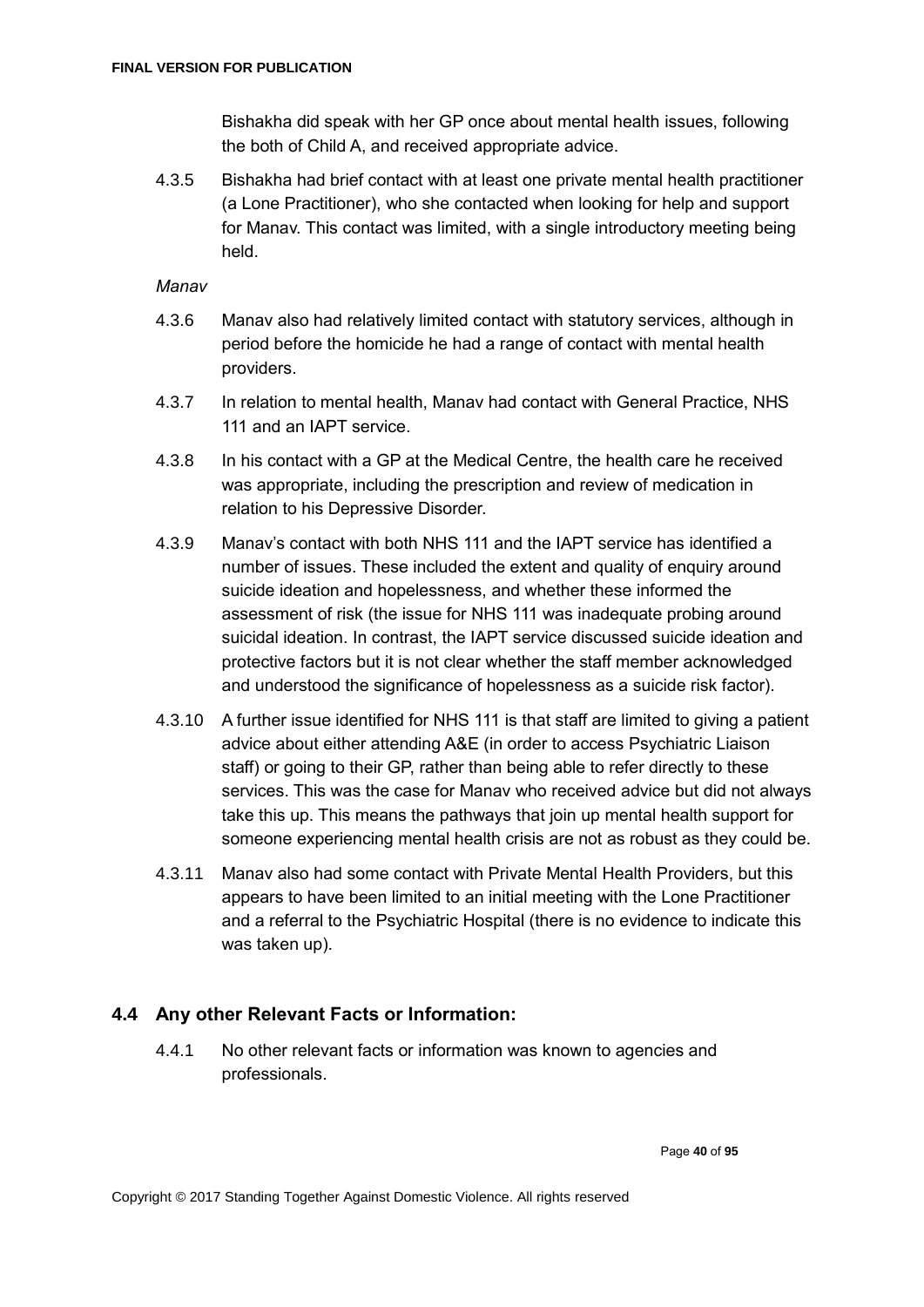# **5. Analysis**

## **5.1 Domestic Abuse/Violence:**

- 5.1.1 Bishakha died as a result of a single, fatal act of domestic violence during a sustained assault by Manav.
- 5.1.2 Considering the government definition of domestic violence and abuse, which describes a pattern of incidents of controlling, coercive or threatening behaviour, the Review Panel was not able to determine where there was a broader history to this single act. This conclusion is based on the information gathered by Surrey Police as part of the murder investigation, as well as provided by agencies, friends and family. None of this information provides any evidence that would indicate that Bishakha was the victim of a wider pattern of domestic violence and abuse perpetrated by Manav. Additionally, when interviewed by the chair, Manav denied any previous violence and abuse. However, given Bishakha and Manav's limited contact with public services, it is important to note that the absence of evidence is not the same as being able to say such violence or abuse did not occur. It may simply be that it was not reported.
- 5.1.3 Regardless of whether there was a wider pattern of domestic violence and abuse or not, it is clear that there was an increasing amount of tension, as well as some relationship conflict, between Bishakha and Manav. Furthermore, shortly before the homicide, Bishakha stated she wanted to separate from Manav.
- 5.1.4 Tragically, it is not possible to build a picture of Bishakha's perspective of the relationship. Bishakha has been described as both professionally and personally active and outgoing. She was juggling family and work commitments and, from the accounts of her family and friends, she was successful, dynamic and well liked. Based on these same accounts, Bishakha appears to have been concerned about Manav and was finding his difficulties around employment and mental health increasingly challenging. As noted above, Bishakha also told Manav she wanted to separate. This issue of separation in relation to risk is discussed further below.
- 5.1.5 However, if Bishakha did have wider concerns about the relationship, or had experienced any domestic violence and abuse from Manav, she appears to have kept this to herself. While it is not possible to know either way, if Bishakha did have concerns which she did not share, this could have been for reasons of embarrassment or shame, or a feeling that she should be able to cope. Potential barriers in relation to these issues are considered further in relation to equality and diversity below (see 5.3).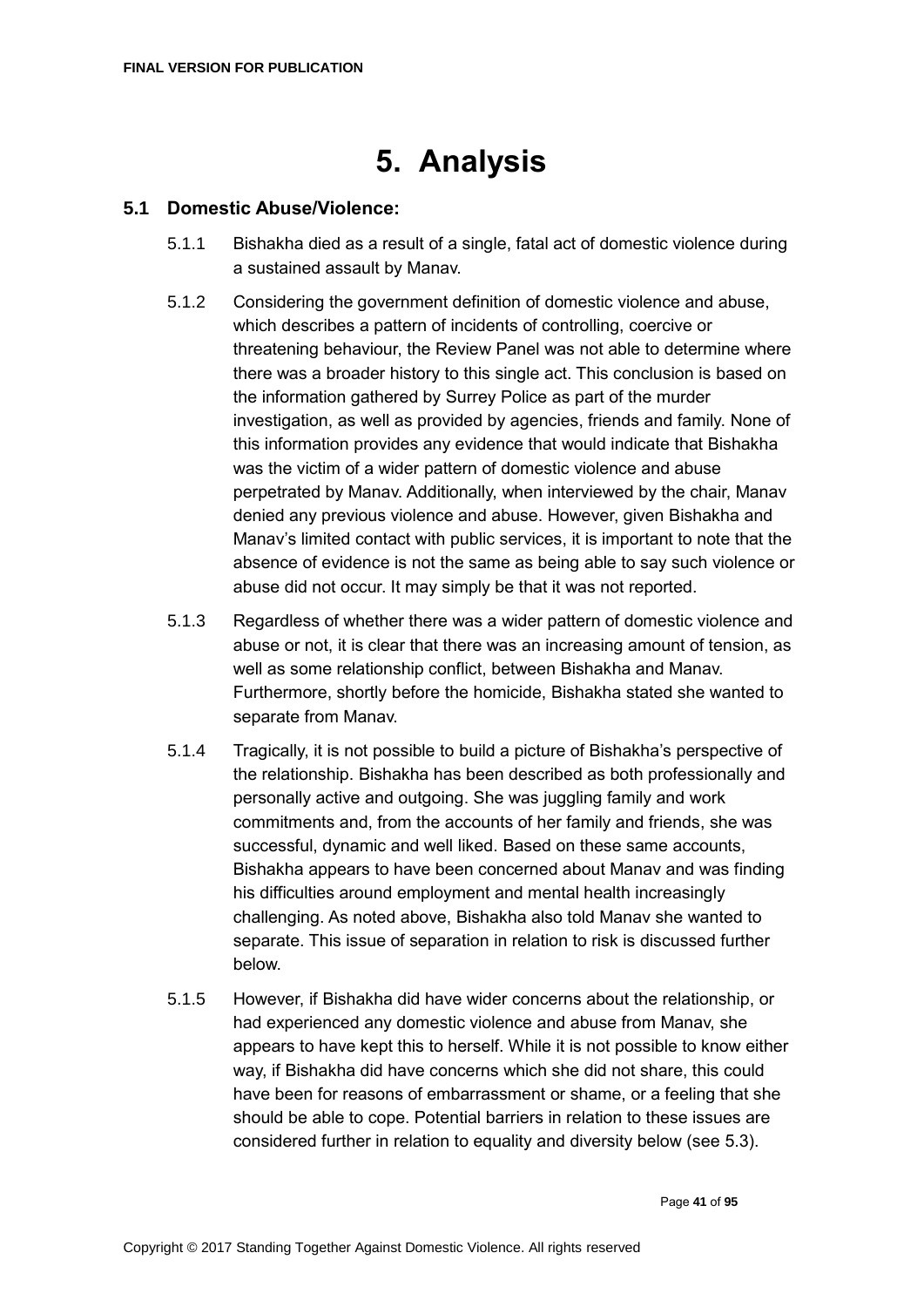- 5.1.6 In contrast, Manav is reported to have been reserved and struggling with his mental health and his work, with his resignation early in 2016 likely exacerbating worries about money. This financial pressure is something Manav confirmed when interviewed by the chair.
- 5.1.7 It is possible to consider Manav's perspective, although in doing this, the Review Panel in no way sought to minimise Manav's responsibility for Bishakha's homicide.
- 5.1.8 Manav may have perceived his world as 'caving in', as well as feeling increasingly marginalised. Bishakha and Manav were part of a family network that was geographically and emotionally close. While Bishakha was actively trying to help him access help and support, this included the involvement of a number of family members and suggests Manav's personal circumstances had become a 'family matter'. Manav may also have felt indebted to those family members who had provided financial support.
- 5.1.9 Critically, on the night before Bishakha's death, it appears Bishakha had threatened to leave Manav if he did not "*snap out of it*", an eventuality that Manav would later claim (in speaking to Surrey Police) that he found too much to bear.
- 5.1.10 In the absence of evidence as to whether there was a wider pattern of domestic violence and abuse, the Review Panel considered whether there were other ways of understanding the circumstances of this case.
- 5.1.11 One explanation for Manav's act may be to focus on his mental health, specifically on whether this would account for the homicide. Manav had a Depression Disorder (although it was not of a severe degree with psychotic symptoms) and he is likely to have had previous depressive episodes. This was certainly relevant in the criminal trial, as demonstrated by the sentencing delay (for psychiatric reports to be completed) and the criminal justice outcome (Manav was found not guilty of murder on the grounds of diminished responsibility and convicted instead of manslaughter). This is also certainly the perspective that Manav would take, expressing this strongly during his interview. Issues related to mental health, and service responses, are discussed from 5.2.33 onwards.
- 5.1.12 However, it is also possible to explore the homicide through another lens, specifically the sex of those involved. Such an exploration is important because, even though there is an absence of any evidence to rule in or out a wider pattern of domestic violence and abuse in this case, sex is a risk factor in domestic homicide more generally; the majority of those killed being female, while most of those responsible are male (as noted above in 1.4 above).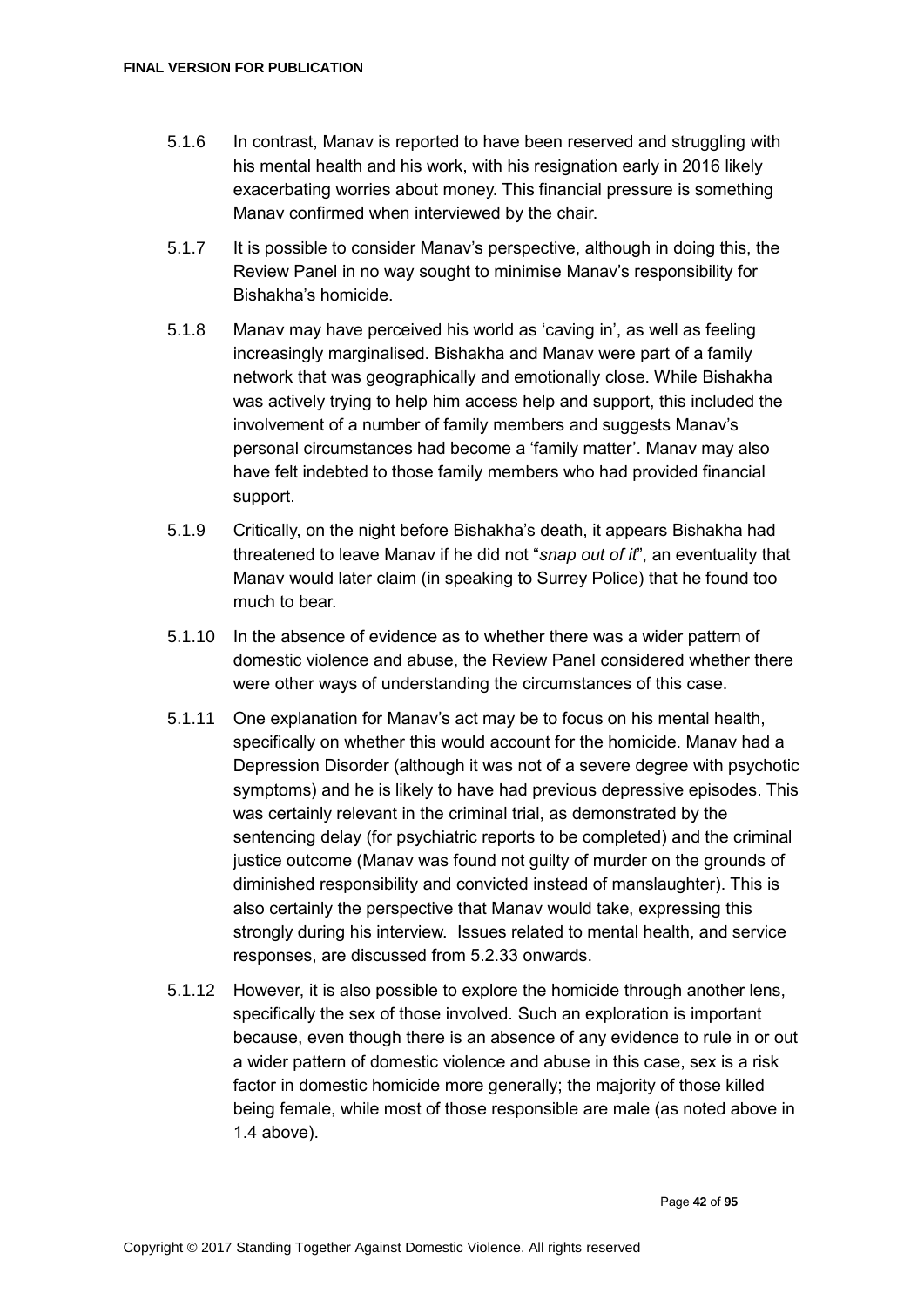- 5.1.13 While sex is biologically determined, people's every day lived experience is related to their sense of self in terms of gender. Ways of 'doing' gender are socially constructed, and include behaviours, activities and attributes that a given society considers appropriate for women and men. Using a gendered framework, it is possible to explore how Manav's ideas of masculinity might feature in the circumstances leading to the homicide.
- 5.1.14 Many writers have developed the idea of 'hegemonic masculinity'<sup>21</sup>. This is defined as a way of 'doing' gender that legitimizes men's dominant position in society and justifies the subordination of women. Critically, hegemonic masculinity is built on certain ways of 'being' a man. For example, men should be independent, strong and be a provider.
- 5.1.15 If someone subscribes to such ideas of how to 'be a man' and builds their sense of masculine 'self' around these - there is likely to be a fear of being caught out, as well as a cost if they are found to be less than some or all of these things. This has been described as the 'fragility of masculinity'<sup>22</sup>. The fear of being exposed as 'less than a man' has been used to explain why some men act in certain ways in order to sustain or claim their sense of masculine self. While such actions can be directed towards themselves and other men, they are also frequently directed towards women. Often this takes the form of a sense of entitlement to authority or control over women.
- 5.1.16 While there are many ways to assert a sense of masculine self, violence is one of the most devastating way to do this. Such an assertion is at its most pronounced:

*'…if the person claiming hegemonic masculinity through violence murders those who could potentially challenge…* [their] *claim to authority. Murder is literally, rather than figuratively, a toxic form of silencing potential dissent to masculine claims of supremacy*' 23 .

5.1.17 This has also been described as 'aggrieved entitlement', defined as:

*'…a fusion of that humiliating loss of manhood and the moral obligation and entitlement to get it back'*<sup>24</sup> *.* 

5.1.18 Using this concept to consider this case, Manav's personal issues (his depression, not coping at work, leaving his job and then no longer

<sup>21</sup> Connell, R.A. (2005) *Masculinities*, 2nd edn., Oakland, CA: University of California Press.

 $22$  Kalish, R. and Kimmel, M. (2010) 'Suicide by mass murder: Masculinity, aggrieved entitlement, and rampage school shootings', *Health Sociology Review*, 19(4), pp. 451- 464.

<sup>23</sup> Myketiak, C. (2016) 'Fragile masculinity: social inequalities in the narrative frame and discursive construction of a mass shooter's autobiography/manifesto', *Contemporary Social Science*, 11(4), pp. 289- 303.

<sup>&</sup>lt;sup>24</sup> Kalish, R. and Kimmel, M. (2010) 'Suicide by mass murder: Masculinity, aggrieved entitlement, and rampage school shootings', *Health Sociology Review*, 19(4), pp. 451- 464.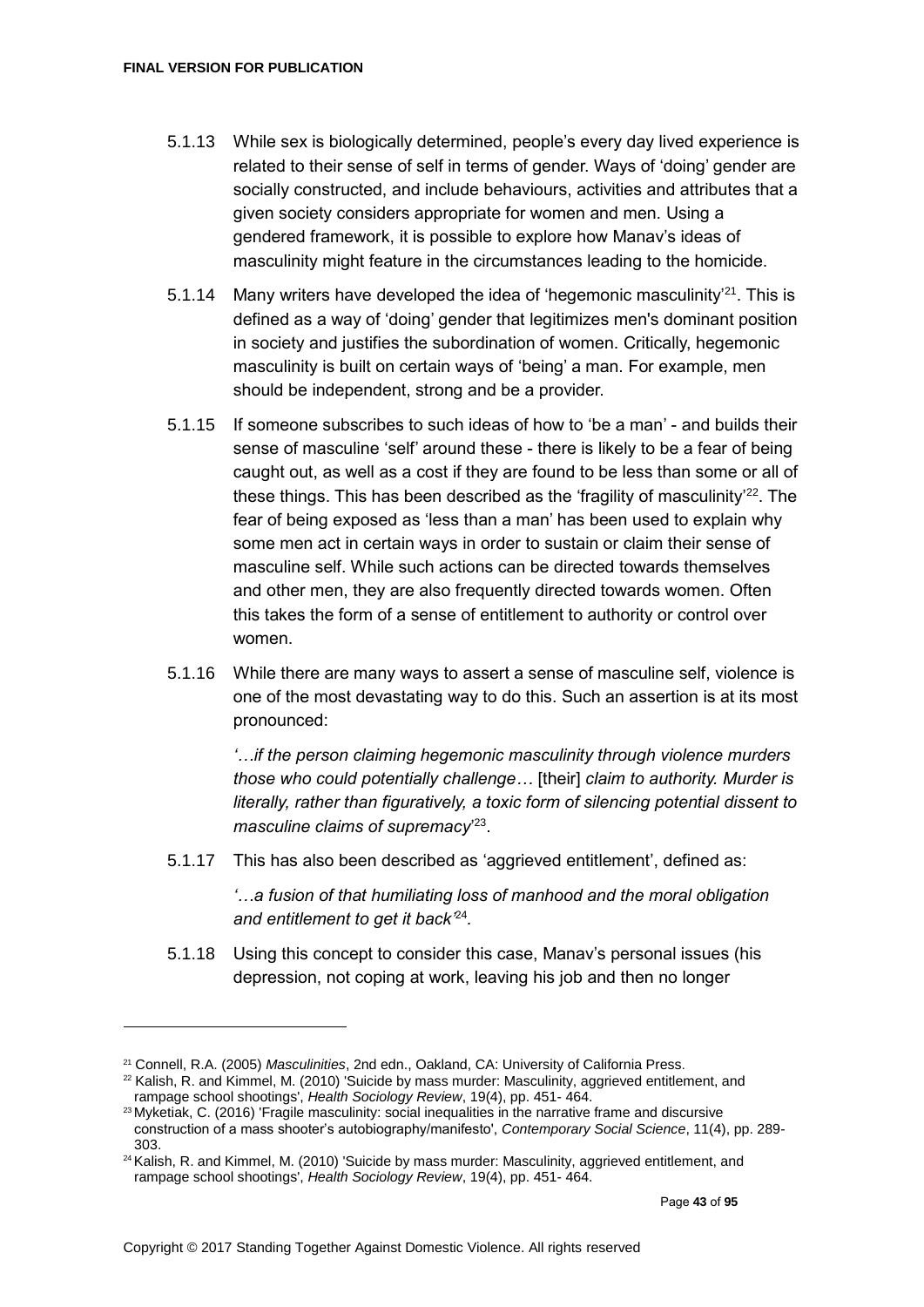earning), and the fact that these had become a 'family matter', may have meant that he felt that his sense of masculine self was challenged.

- 5.1.19 This challenge may have been heightened if separation was a potential outcome. Indeed, if Bishakha and Manav had separated, this would likely have impacted yet more on him in relation to his home, family and finance. As a result, Manav's fear of abandonment, characterised by his dependency on Bishakha and fears about the end of the relationship, may have been a trigger for the homicide<sup>25</sup>.
- 5.1.20 Although this framing may help conceptualise Manav's act, it in no way reduces his responsibility for it. Instead it demonstrates how ideas about gender and relationships, as well as the prospect of separation or the end of a relationship, can pose a significant risk to women in intimate relationships.
- 5.1.21 Recent research<sup>26</sup> into domestic homicide has explored the importance of 'homicide triggers'. When found alongside an offender's emotional or psychological state and the presence of acknowledged high risk factors, these triggers may indicate homicide is a real threat. Among these triggers are: separation/ rejection; failing mental health; financial ruin; and humiliation.
- 5.1.22 While the limited information in this case means it is difficult to be certain as to the presence of these markers, some appear to have been present. The prospect of 'separation/ rejection' has been discussed above, as has the issue of 'financial ruin'. There is more explicit evidence about the presence of 'failing mental health' as Manav had depression, with this having a major impact from January 2016 onwards. The connection between depression, suicide ideation and risk has been noted as significant in recent research into domestic homicide $27$ .
- 5.1.23 It is also of note that the previous DHR in Elmbridge involved a homicide where the perpetrator's behaviour was significantly influenced by fears around financial ruin.
- 5.1.24 Additionally, this is the second DHR locally where the victim and the perpetrator had relatively little contact with statutory services (the key issues in the previous DHR, as described in 1.14.2 above, were: limited

<sup>25</sup>Brennan, D. (2017) *The Femicide Census: 2016 findings - Annual Report of Cases of Femicide in 2016*. Available at:<https://www.womensaid.org.uk/femicide-census-published/> [Accessed: 31st January 2018].

<sup>26</sup> Monckton-Smith, J., Szymanska, K., and Haile, S. (2017) *Exploring the Relationship between Stalking and Homicide.* Available at <http://eprints.glos.ac.uk/4553/1/NSAW%20Report%2004.17%20-%20finalsmall.pdf> [Accessed 15th April 2018]

<sup>27</sup>Sharp-Jeffs, N. and Kelly, L. (2016) *Domestic Homicide Review (DHR) Case Analysis – Report for Standing Together.* Available at

[http://www.standingtogether.org.uk/sites/default/files/docs/STADV\\_DHR\\_Report\\_Final.pdf](http://www.standingtogether.org.uk/sites/default/files/docs/STADV_DHR_Report_Final.pdf) [[Accessed 15th April 2018]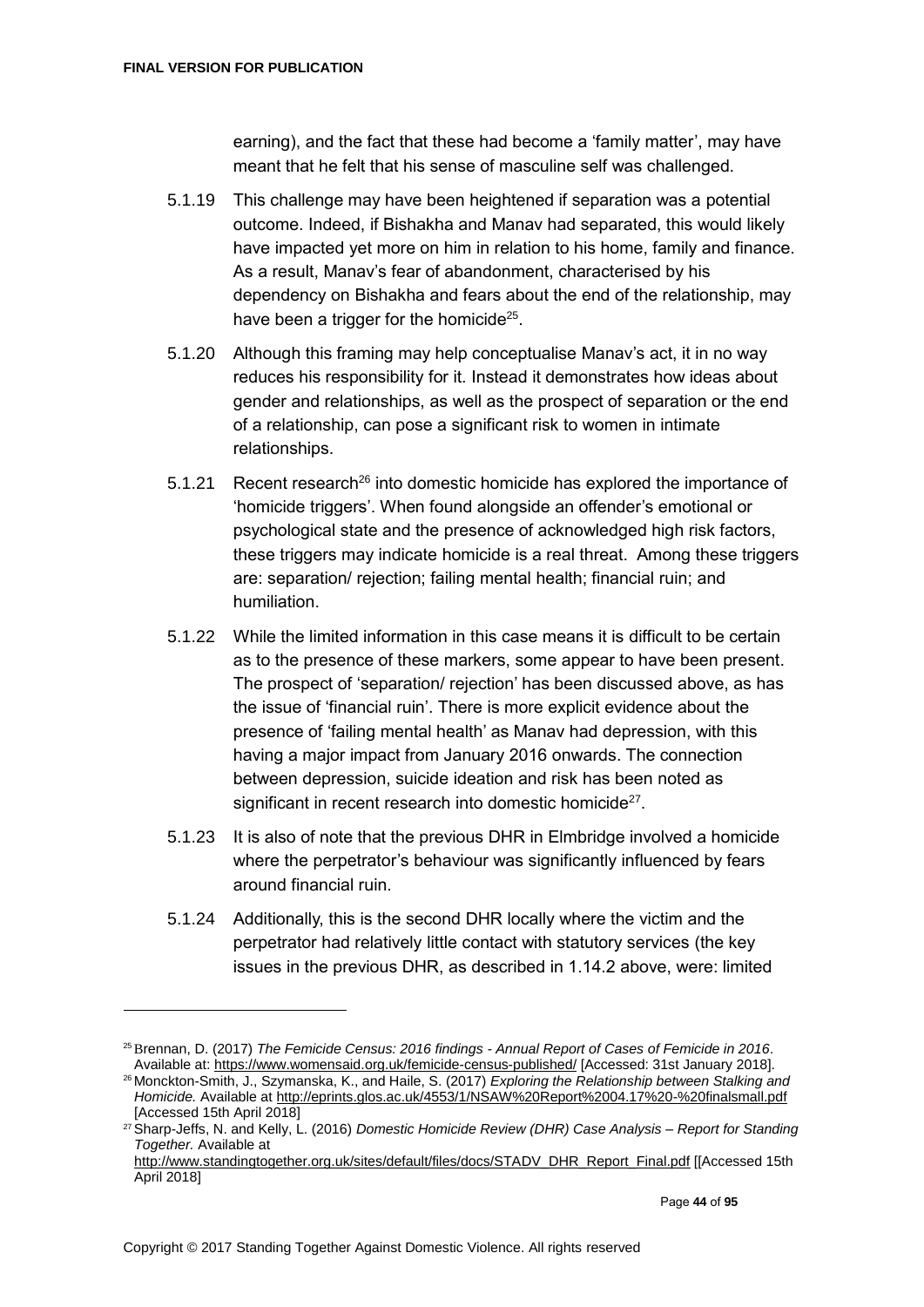contact with statutory services in contrast to contact with a fee paying school and private health providers, as well as evidence of financial difficulties). There is tendency when faced with such homicides to conceive of these as 'inexplicable' and 'out of the blue'. In many ways that is understandable, given what family and friends have said about what is known in this case. However, the description of a homicide in this way can obscure the facts of a case (particularly when looking at the circumstances retrospectively) which may include common factors associated with the murder of female intimate partners $^{28}$ . In this case, there were ongoing difficulties between Bishakha and Manav and, in the run up to the homicide, there was a confrontation relating to separation. This latter issue is a well-established risk indicator in domestic homicide. Nonetheless, the Review Panel noted with concern that there is relatively little practice guidance into cases with this profile.

It is important that professionals have a better understanding of how to identify those likely to be at risk and the actions that individual professionals or local partnerships can take to reduce the likelihood of future homicides. Additionally, a key purpose of DHRs is to reduce the likelihood of future homicides. As the Home Office has access to all DHRs as part of the quality assurance process, it is able to review learning across cases in a way that a single area cannot.

*Recommendation 1: The SADA partnership to assure itself that the local training strategy, and professional development for Domestic Abuse Champions / Mentors, adequately:*

- *Reflects the gendered dynamics of domestic violence, including the concept of 'aggrieved entitlement'*
- *Enables professionals to identify potential triggers associated with escalation, including financial issues, depression and suicide ideation.*

*Recommendation 2: The Home Office to undertake further research into cases where there no known precursors of domestic violence abuse, and/or the victim/perpetrator have had little contact with statutory services, to develop a profile of these cases* 

# **5.2 Analysis of Agency Involvement:**

#### **Education**

5.2.1 An IMR was provided by the (Fee Paying) Pre-Preparatory and Nursery School. Child A had not been enrolled for long and Bishakha had only routine contact with the school in relation to attendance at nursery, normally around illness or participation. There was little additional information in the records and no concerns were identified at the time.

<sup>28</sup> Dobash, R.E. and Dobash, R.P. (2009) '"Out of the Blue" Men Who Murder an Intimate Partner', *Feminist Criminology,* 4(3), pp. 194-225.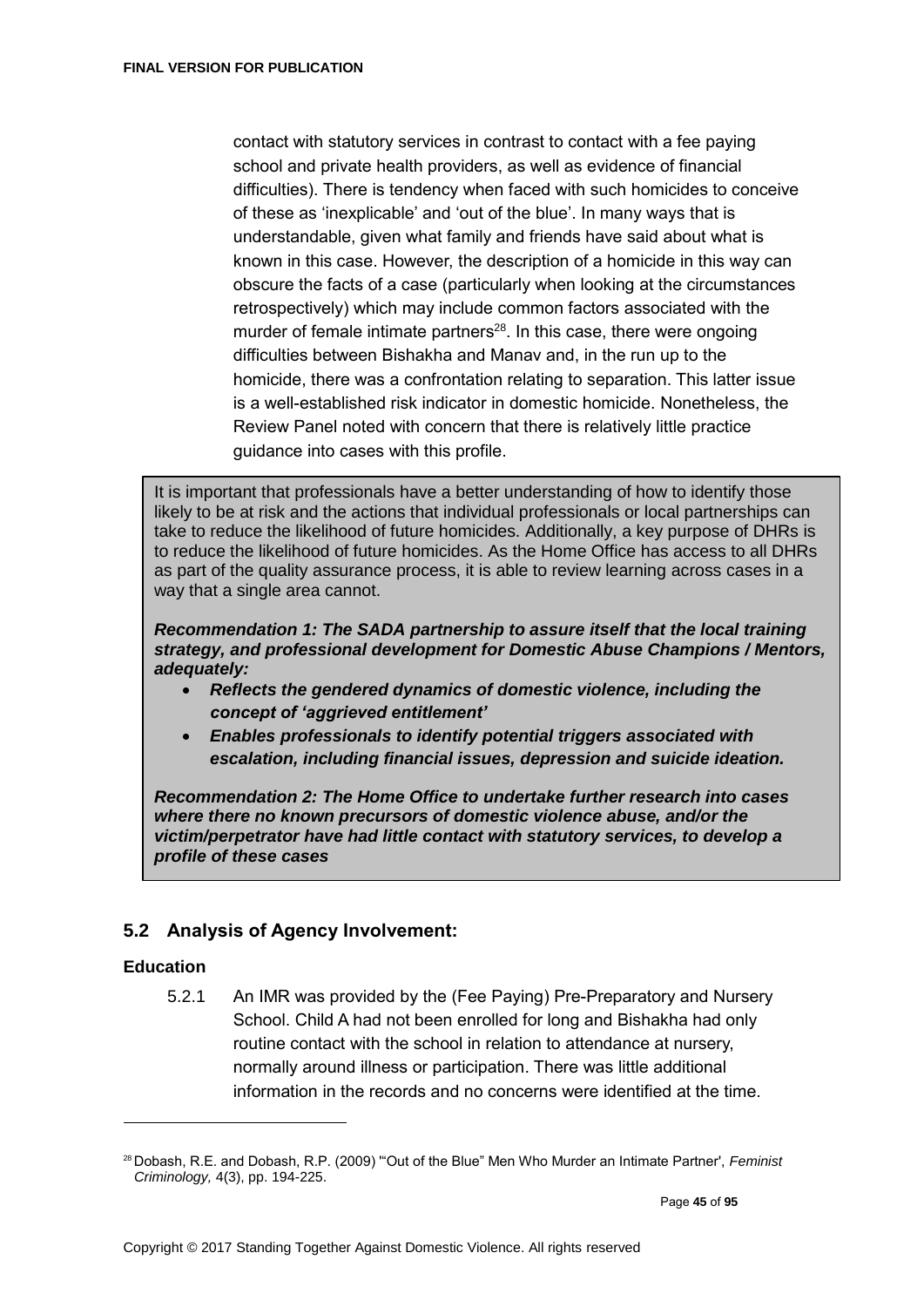From these contacts Bishakha comes across as an engaged parent. There was contact with Manav at a parent evening.

- 5.2.2 Child A's school fees would have represented a considerable financial commitment (in 2017/18 as an example, termly fees for pre-nursey and nursery child aged from two and a half years to six years old ranged between just over £700 to just under £3,500 depending on a child's age and the number of days a week they were in school). The school fees were paid from a joint account in the name of Bishakha and Manav.
- 5.2.3 While no recommendations were made in the Pre-Preparatory and Nursery School IMR, the Review Panel discussed whether there were opportunities to make information on domestic violence and abuse more available in this setting.
- 5.2.4 Consequently, a recommendation was made as follows. In making this recommendation, the Review Panel was mindful that the previous DHR in Elmbridge also involved a private education provider.

Schools, whether in the state or private sector, have a critical role to play in the response to domestic violence and abuse. This includes being a space where information on this issue, as well as the help and support available, can be promoted and shared.

*Recommendation 3: The Surrey LSCB to work with all schools, including fee charging schools, to promote the inclusion of information on domestic violence abuse and the help and support available in school literature, including welcome packs for new parents*

- 5.2.5 In relation to domestic violence and abuse, the Pre-Preparatory and Nursery School does not have a specific policy, although domestic abuse is addressed in their safeguarding policy as follows:
	- $\circ$  Under emotional abuse reference is made to seeing or hearing the ill treatment of another as a form of abuse
	- $\circ$  Under safeguarding issues Domestic violence is listed as a specific safeguarding issue. The policy directs staff to the policy document 'Keeping Children Safe in Education' for further information<sup>29</sup>.
- 5.2.6 Additionally, the chair was informed that the school's safeguarding training included information on the signs and indicators of domestic violence and abuse $30$ .

<sup>29</sup> Department for Education (2016) *Keeping children safe in education: Statutory guidance for schools and colleges*. Available at:

[https://assets.publishing.service.gov.uk/government/uploads/system/uploads/attachment\\_data/file/550511](https://assets.publishing.service.gov.uk/government/uploads/system/uploads/attachment_data/file/550511/Keeping_children_safe_in_education.pdf) [/Keeping\\_children\\_safe\\_in\\_education.pdf](https://assets.publishing.service.gov.uk/government/uploads/system/uploads/attachment_data/file/550511/Keeping_children_safe_in_education.pdf) [Accessed 16th May 2018].

<sup>&</sup>lt;sup>30</sup> Training content not reviewed as part of this DHR.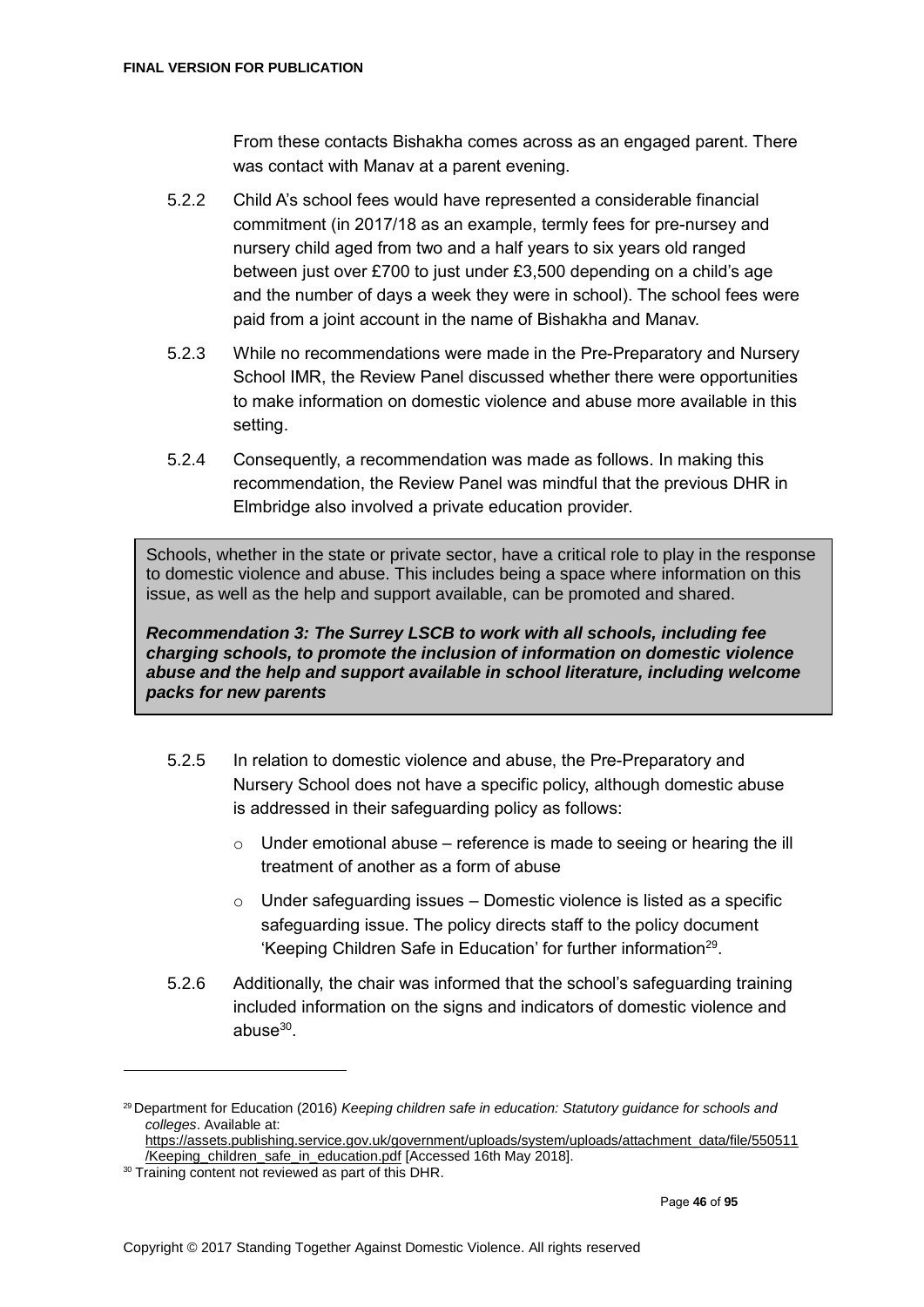- 5.2.7 Although no incidents were reported to Surrey Police in this case, it is of note that Operation Encompass was launched in Surrey in June 2017. The project aims to safeguard and support children and young people who are involved in or affected by domestic abuse, or who are reported missing, by swiftly sharing information between partner agencies.
- 5.2.8 Every school day morning Surrey Police search their systems for incidents that occurred within the previous 24 hours where a child under 18 was linked, involved in or a witness to domestic violence or abuse or where a child was reported missing. Surrey Police will share this information and a short summary of the incident with the Education Safeguarding Team who, in turn, will share it with the child's school or college. The aim is to inform the school by 9:30am so that timely support can be offered.
- 5.2.9 It is important to note that Operation Encompass should be available to all children in Surrey, regardless of whether they are in state or private schools. The Review Panel therefore made the following recommendation. In making this recommendation, the Review Panel was mindful that the previous DHR in Elmbridge also involved a private education provider, illustrating the potential importance of these links given the large number of children in private schools locally.

Operation Encompass is an opportunity to develop effective pathways with local schools to improve the response to domestic violence and abuse. For it to be effective, this will mean working with schools to ensure that they have the right procedures, training and 'in school offer' to support staff and children appropriately if there is a notification. This should include all schools, whether in the state or private sector.

*Recommendation 4: The Surrey LSCB to work with all schools, including fee charging schools, to deliver Operation Encompass and ensure that procedures and training to support staff and children are in place*

- 5.2.10 Although it is outside the timeframe for the review, the Review Panel noted that Child A left the nursery soon after the homicide. During the Review Panel discussions, it was reported that there had been some challenges in managing the aftermath of the homicide in the school setting. This included a reluctance of other parents for Child A to be with other children. However, from the information available to the Review Panel, it appears that the school managed Child A's return to the school appropriately, based on advice from the school's own in-house counsellor, Child A's social worker and a national charity that provides support around childhood bereavement.
- 5.2.11 Nationally, there is a range of good practice for schools to help them deliver joined up, effective interventions which bring about lasting change for families. This can be used to enhance educational opportunities (such as the delivery of personal, social, health and educational (PSHE)), or in a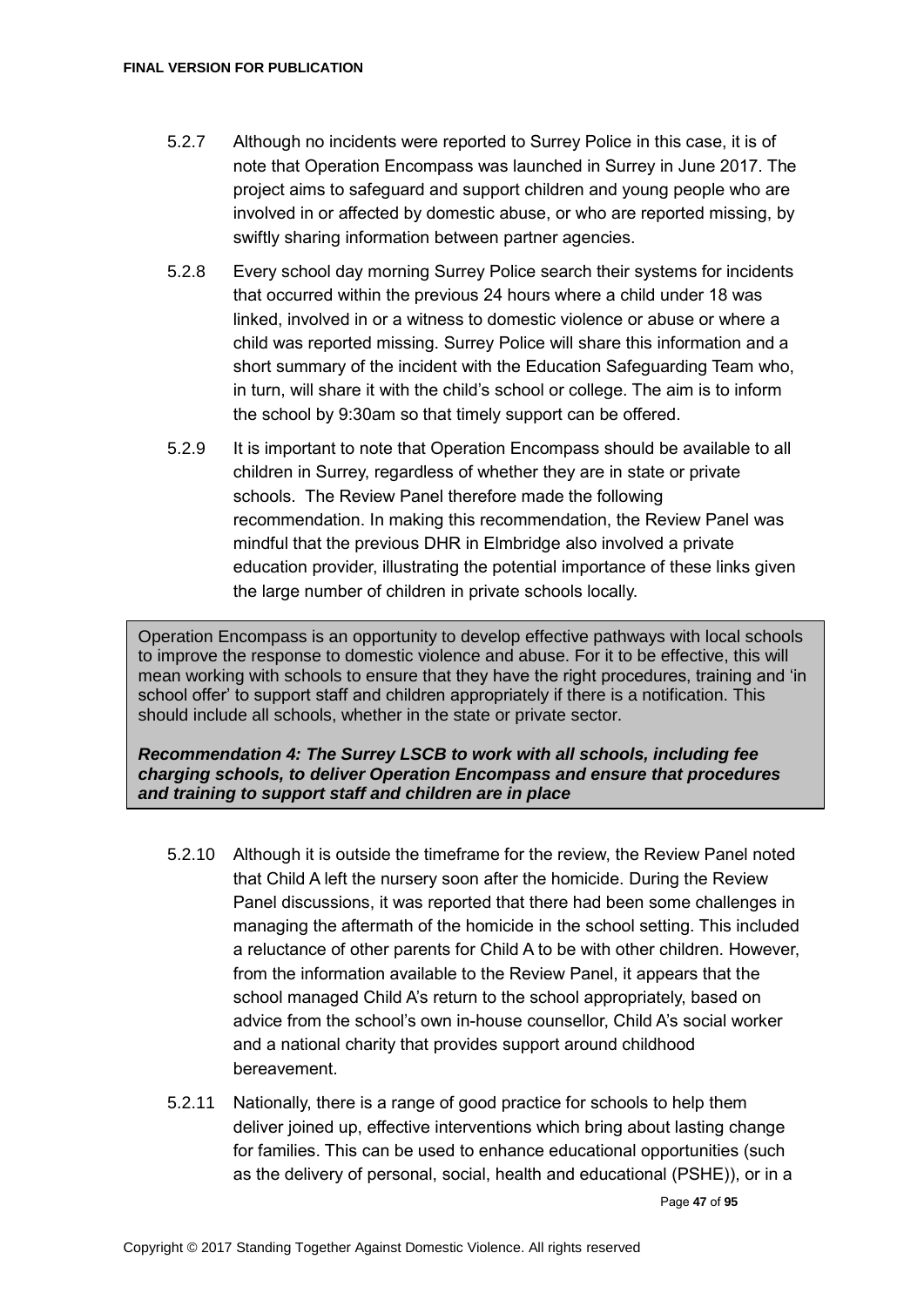tragic case such as this, provide an age appropriate way of responding to the impact of a homicide on a school community.

5.2.12 According to educational quality inspection of the school, completed by the Independent Schools Inspectorate (ISI)<sup>31</sup> in January 2017, the school has a strong personal, social, health and educational (PSHE) programme. However, while there are opportunities for children to explore healthy relationships in general, as well as specific opportunities in relation to domestic violence (for example in Year 6), the school's PSHE curriculum does not explicitly address healthy relationships in the context of domestic violence and abuse. The Review Panel therefore made the following recommendation. In making this recommendation, the Review Panel was mindful that the previous DHR (as described in 1.14.2 above) also involved a private education provider and made a specific recommendation in relation to PSHE. In implementing the below recommendation, the Review Panel felt that the LSCB should ensure it has robust links with the ISI to enable ongoing monitoring.

Schools have a key role in teaching children about healthy relationships, as well as a PSHE programme. An effective PSHE programme also considers the involvement of the whole school family, including parents.

*Recommendation 5: The Surrey LSCB to work with all schools, including fee paying schools, to develop a programme with local specialist domestic abuse services to promote access to effective and high-quality resources for age appropriate teaching about healthy relationships in classroom settings*

- 5.2.13 The school is a member of the Independent Association of Prep Schools  $(IAPS)^{32}$ , which is part of the Independent Schools Council  $(ISC)^{33}$ . The school confirmed that neither organisation offers any additional guidance beyond making schools aware of their statutory duties, including under 'Keeping Children Safe in Education'.
- 5.2.14 As part of the DHR, a representative from the ISC was contacted and interviewed. They provided background information on fee paying schools, including a summary of the 'Independent School Standards Regulations' which includes a requirement to provide PSHE. While this is positive, that

<sup>32</sup> The Independent Association of Prep Schools (IAPS) is an association for prep schools. [https://iaps.uk](https://iaps.uk/)

<sup>&</sup>lt;sup>31</sup> The Independent Schools Inspectorate (ISI) is the body responsible for the inspection of schools in membership of the Associations that make up the Independent Schools Council. The ISI reports to the Department for Education on the extent to which schools meet statutory requirements. For more information, go to:<https://www.isi.net/about/>

<sup>33</sup> The Independent Schools Council (ISC) brings together seven associations of independent schools, their heads, bursars and governors.<https://www.isc.co.uk/about-isc/>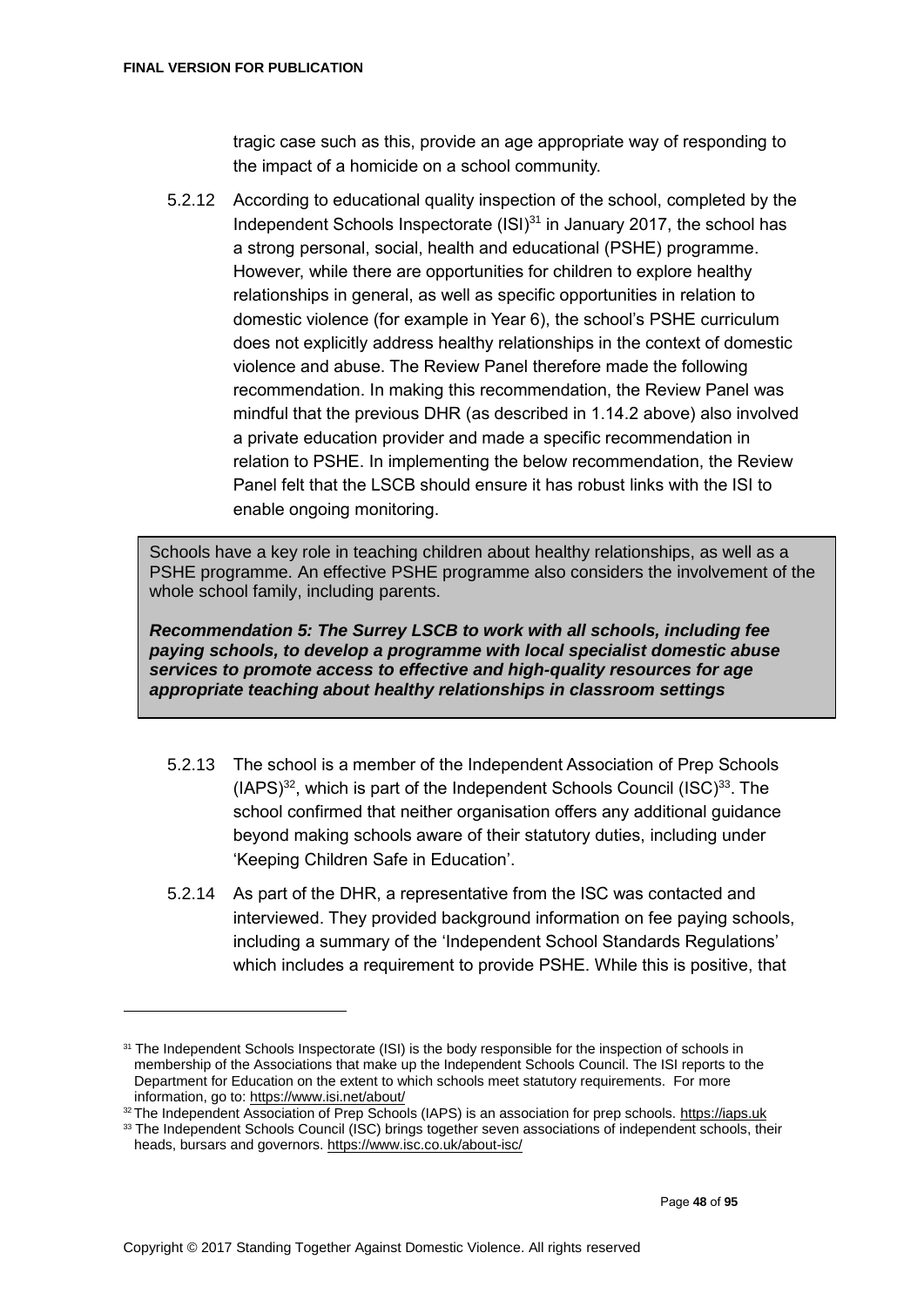requirement does not explicitly set out a requirement to ensure that PSHE addresses how to recognise, understand and build healthy relationships, consent, or how to recognise unhealthy relationships, including bullying, coercion and exploitation.

5.2.15 The Department for Education recently undertook a call for evidence in respect of the teaching of Sex and Relationship Education and PSHE, with this ending in February 2018. Shortly before this report was handed over to the CSP, the department published draft regulations and statutory guidance for relationships and sex education and health education<sup>34</sup>. The UK Government has confirmed that all schools, including maintained schools, academies and independent schools, will be required to teach Relationships Education (primary schools) and Sex and Relationship Education (secondary schools). Any decision to also make PSHE mandatory would apply to all schools, extending the existing requirement in line with fee charging schools in having to teach this subject.

It is positive that there is already a requirement for private schools to include PSHE, and that more broadly, the Department for Education is consulting on the teaching of Sex and Relationship Education and PSHE in all schools.

*Recommendation 6: The Department for Education to ensure that the good practice, resources and training developed following the consultation around Sex and Relationship Education and PSHE includes fee charging schools and to work with the sector around its development and implementation*

## **Emergency Services**

## *SECAmb*

- 5.2.16 SECAmb's involvement with Bishakha and Manav was brief, relating to the day of the incident that led to Bishakha's death, however there appears to be evidence of good partnership working between the clinicians on scene, particularly given the circumstances and potential threat of violence. Despite no contact with Child A, in line with SECAmb policy and procedures, a Vulnerable Person (VP) referral was submitted.
- 5.2.17 A search for additional contacts has taken place, looking back prior to the timeframe and no other incidents have been found.
- 5.2.18 Although SECAmb had limited contact in this case, the SECAmb IMR made the following recommendations. While these do not relate specifically to this case, they demonstrate an application of learning from

<sup>34</sup> For more information go to: [https://www.gov.uk/government/consultations/relationships-and-sex-education](https://www.gov.uk/government/consultations/relationships-and-sex-education-and-health-education)[and-health-education](https://www.gov.uk/government/consultations/relationships-and-sex-education-and-health-education)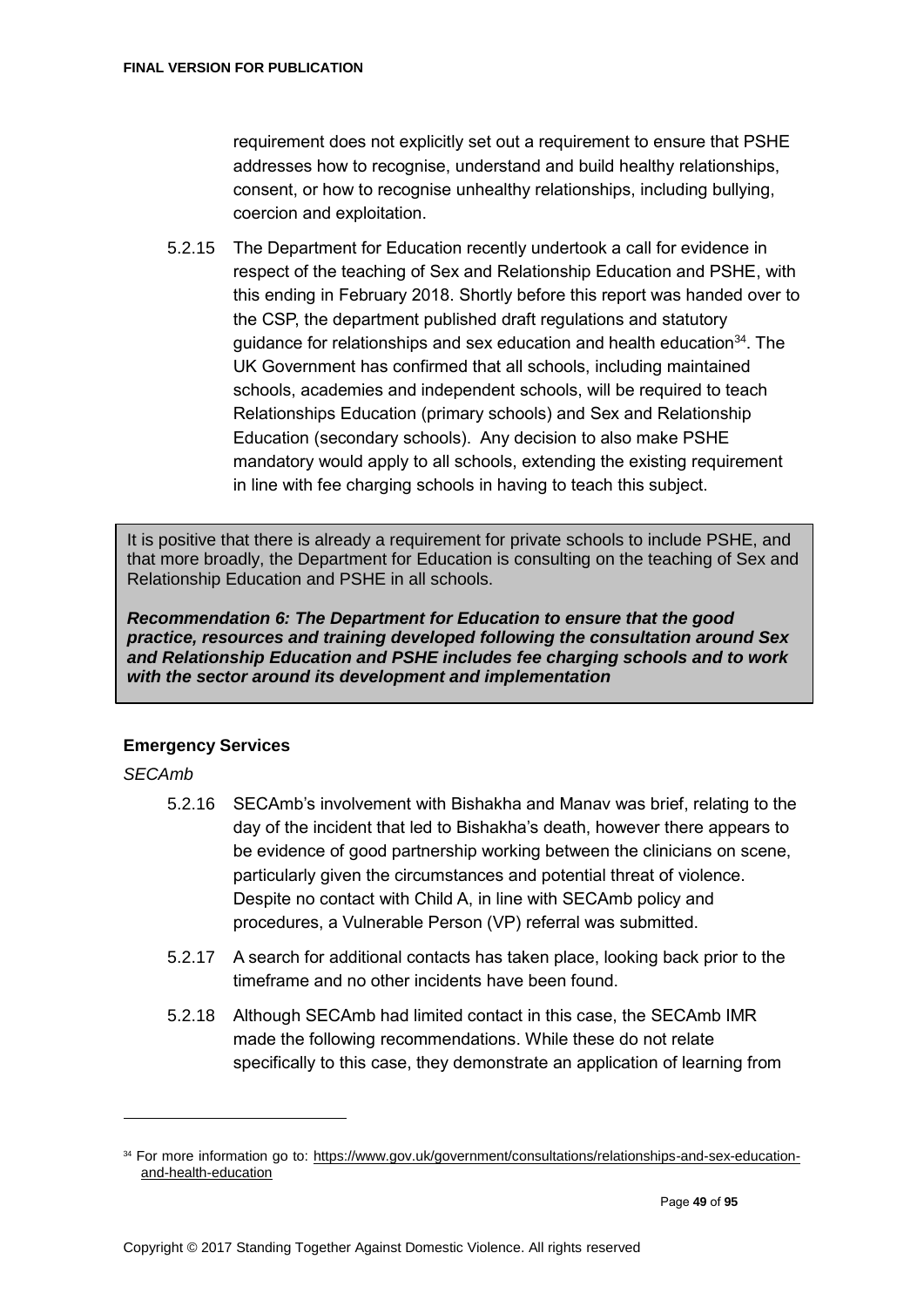this case to wider system issues, and so were accepted by the Review Panel:

- o "*In line with a concurrent DHR in Kent and Medway, following the success of the SECAmb Domestic Abuse pilot, consideration would be given into scoping with other agencies* [about] *how SECAmb can feedback into the Multi-Agency Risk Assessment Conference (MARAC) in the absence of a Domestic Abuse coordinator / specialist"*
- o *"The SECAmb Safeguarding Team and Safeguarding Lead will also look into additional training for those working for the Helicopter Emergency Medical Service (HEMS) to support their VP referral writing to ensure sufficient information is recorded for the local authority to record and address their concerns<sup>35</sup>".*

#### *Surrey Police*

- 5.2.19 Surrey Police also had no prior contact with Bishakha and Manav (with the exception of an unrelated burglary, to which Manav was a witness). The Surrey Police IMR identified that there were no opportunities for Surrey Police to have prevented the tragic death of Bishakha.
- 5.2.20 However, the Surrey Police IMR also notes that the statutory guidance asks reviewers in situations where a victim had no contact with any agencies to consider whether more could be done to raise awareness of services available to victims of domestic abuse. The IMR notes that domestic abuse is a force priority and that Surrey Police runs regular domestic abuse campaigns as a single agency and jointly with partner agencies to promote the services and support available to victims of domestic abuse and to encourage reporting.

#### **Health Services - Maternity and Health Visiting**

5.2.21 The Medical Centre appropriately made a referral to Maternity Services (provided by the Kingston NHS Foundation Trust), as well as to the Health Visiting Services (provided by Central Surrey Health) in relation to Bishakha's pregnancy.

#### *Maternity Services*

 $\overline{a}$ 

5.2.22 In relation to Maternity Services, it appears Bishakha received appropriate care throughout her pregnancy and postnatal period.

<sup>35</sup> The SECamb IMR explained this recommendation as follows: "*Given the chaotic nature of incidents attended by HEMS, acquiring information for social care can be distracting when addressing an immediate clinical need, however SECAmb will strive to work with HEMS in order to improve quality referrals in future and how*  to work with SECAmb colleagues for information sharing following an incident such as the one centred *around this IMR*".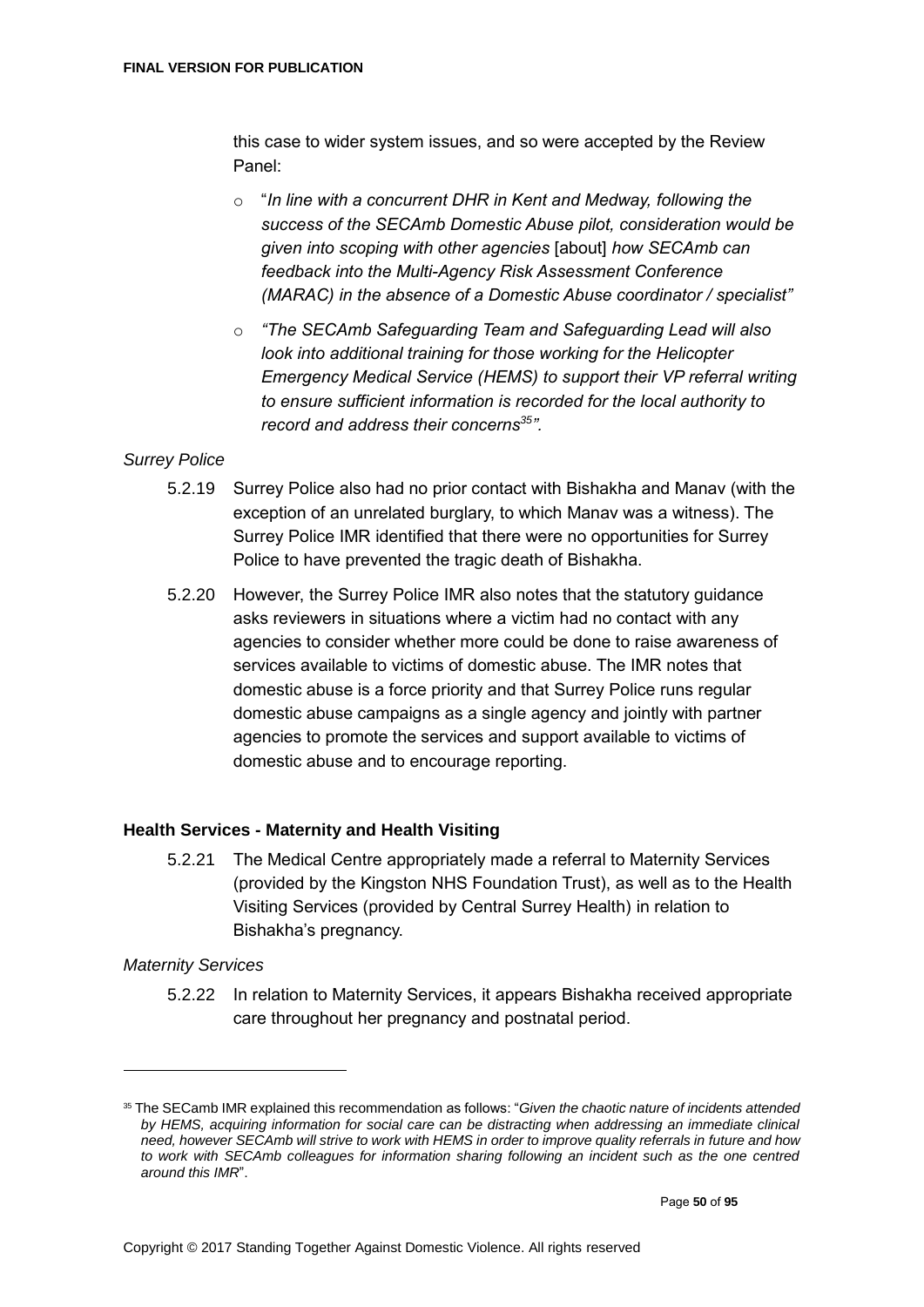- 5.2.23 When Bishakha's patient health records were reviewed it was noted that she had been asked about domestic abuse at her 'booking in' appointment. However, there is no record of her being asked about domestic abuse at her 28 and 34-week appointments. It was not possible to establish whether the question was asked but not recorded or was not asked on these occasions.
- 5.2.24 In the Maternity Services IMR, it was reported that practice has now changed, and midwives are more aware of the risks posed by domestic abuse to the mother and unborn baby and its prevalence. The IMR notes that regular training is in place to update existing staff members and induct new staff to the working practices and the professional expectations for staff around domestic abuse.
- 5.2.25 No recommendations are made in relation to these issues in light of the changes to policy since 2012, and because the following recommendations were made in the Maternity Services IMR. These recommendations were welcomed by the Review Panel:
	- o "*The importance of the routine enquiry into the presence or potential for pregnant women to be the victim of domestic abuse should continue to be asked at the booking in appointment and at 28 weeks and 34/36 weeks to identify if the domestic abuse has started in pregnancy or escalated"*
	- o *"The importance of contemporaneous record keeping needs to remain a high priority in order for the potential risks to mother and her unborn to be clearly identified within the patient health records, so an appropriate multi-agency plan can be formulated to safeguard and support the victim"*
	- o *"The value of asking the routine enquiry questions prior to discharge home from the postnatal ward to be explored".*

## *Health Visiting Services*

- 5.2.26 In relation to Health Visiting Services, at the time of their contact with Bishakha, the service offer would have included consideration for antenatal contact on receipt of notification of pregnancy. As the maternity booking form did not disclose any social, safeguarding or health concerns, targeted antenatal contact was not offered by the Health Visitor. Since that time a routine contact for antenatal assessment with a Health Visitor is now offered to all first-time mothers in accordance with the Healthy Child Programme developed in 2012.
- 5.2.27 The first contact by the Health Visiting Service was the first face to face contact with the family at a Home Visit when Child A was 12 days old. This was completed and recorded in line with practice guidance and service offer in place at the time. During this visit, a Family Health Needs

Page **51** of **95**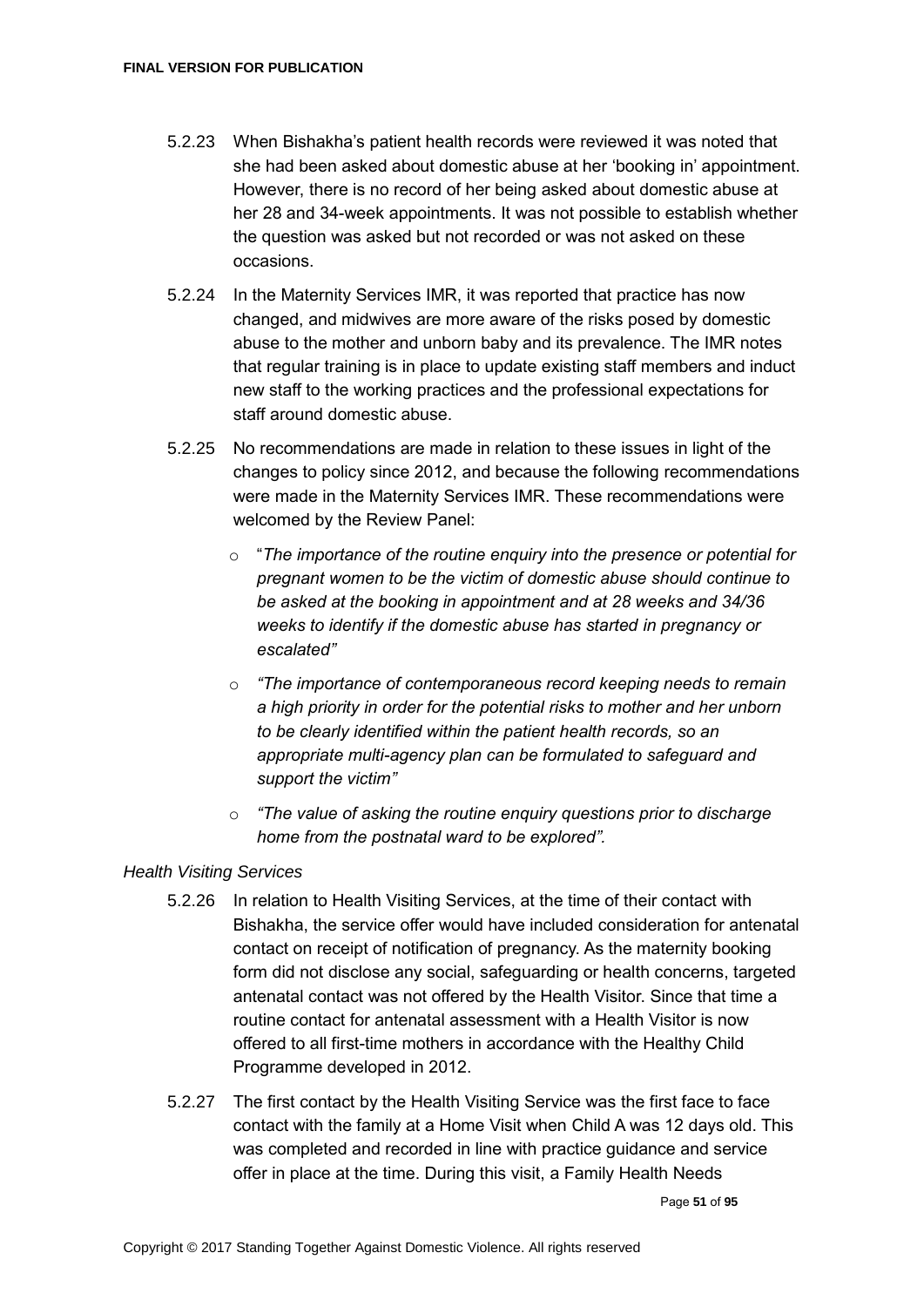Assessment was completed. Routine enquiry about domestic abuse was considered, but not undertaken as both parents were present.

- 5.2.28 Bishakha's attendance alone (i.e. without Child A) at a breast-feeding clinic on the 4<sup>th</sup> May 2012 would have been unexpected. The Health Visiting IMR notes that it is difficult to establish why Bishakha would have attended alone. She may have just settled her baby and wanted the opportunity to talk about feeding. She had also been proactive in seeking the advice of an NCT Breast Feeding Counsellor to support feeding. Bishakha may also have misunderstood the offer of the breast-feeding clinic or she or her husband may have been concerned about breast feeding in a public area.
- 5.2.29 Subsequent contacts, at the well-baby clinic, were recorded as attendances only. If there had been any concerns about parental or child health and well-being this would have been recorded in the Progress Record in accordance with practice at the time.
- 5.2.30 A 27-month developmental review was also completed. The focus would have been on child development. The Health Visiting IMR notes that this contact would not have included any directed discussion about maternal mood or domestic abuse. As there were no areas of concern identified, and there was positive interaction observed between Bishakha and Child A, no further assessment or contact was arranged. The next scheduled contact for Child A would have been school entry screening in the year following state school entry.
- 5.2.31 While it was appropriate not to conduct routine enquiry during the first Home Visit (because of the presence of Manav) this should have been followed up at subsequent contacts. It is therefore positive that the service has made changes since this time: since 2014 records of all contacts at home and for antenatal contact include reference to domestic abuse and, where this has not been discussed, practitioners now record the reason that this did not happen. Additionally, posters giving details of local domestic abuse outreach services are available in clinic settings and public areas across the service, and staff access training about domestic abuse.
- 5.2.32 No recommendations are made in relation to these issues in light of the changes to policy since 2012 and because the following recommendations were made in the Health Visiting Service IMR. These recommendations were welcomed by the Review Panel:
	- o *"CSH Surrey Breast Feeding Clinics offer the opportunity for privacy however this will be explicit within literature and discussions with parents so that there can be no misunderstanding about an expectation to feed in a public area"*
	- o *"Continuing support from Learning and Development team to further develop the Domestic Abuse training offer across the service and*

Page **52** of **95**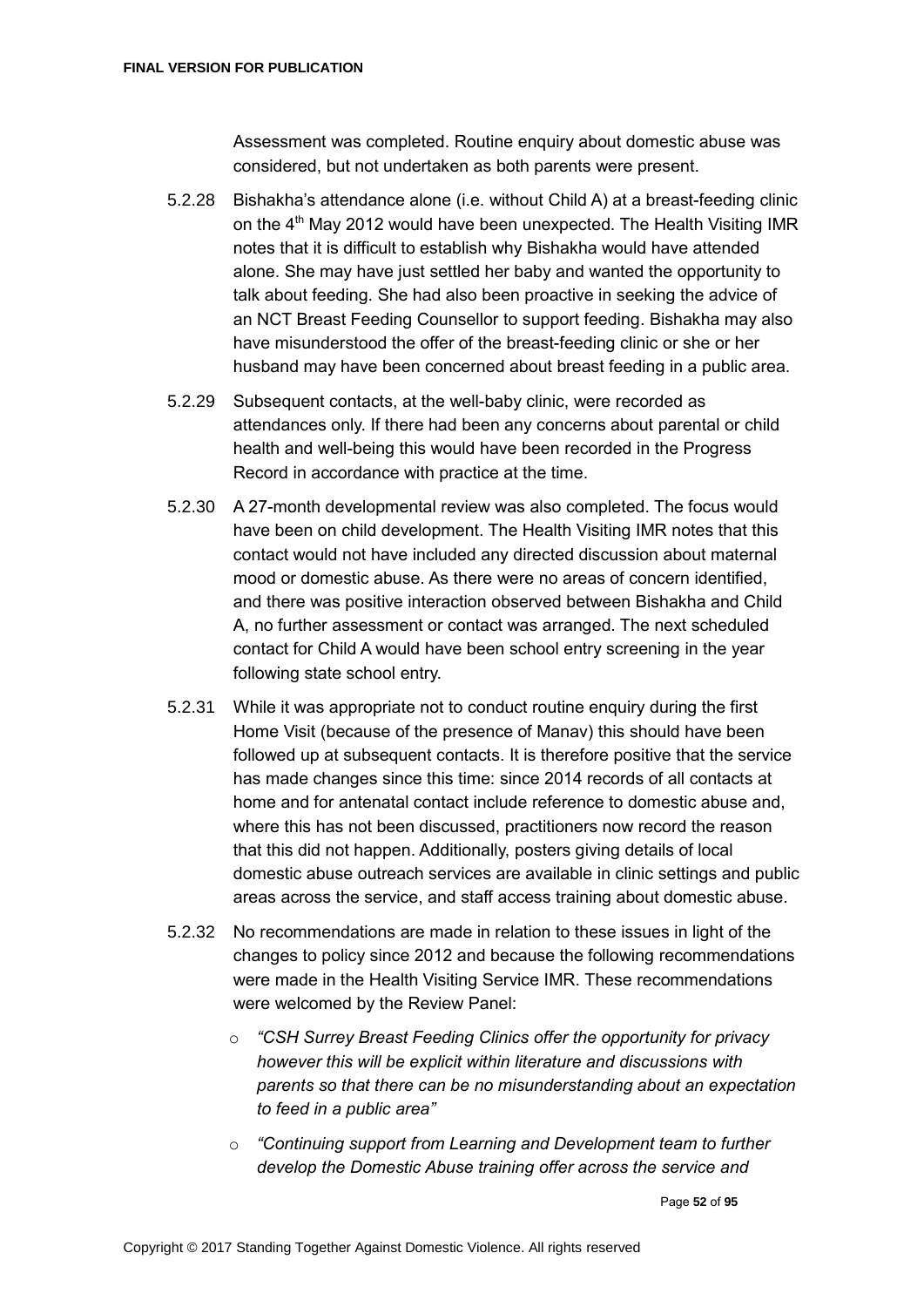*incorporate within mandatory training for all clinical employees and to monitor DA training compliance across CSH Surrey"*

o *"Availability of materials to support Domestic Abuse awareness is recognised as a current issue. Whilst posters can be duplicated, flyers, cards and discrete information cards are in more limited supply locally. CSH Surrey will continue efforts to source a regular supply for professionals, clinics and public areas".*

#### **Mental Health**

- 5.2.33 Manav had a Depression Disorder (although it was not of a severe degree with psychotic symptoms) and he is likely to have had previous depressive episodes.
- 5.2.34 Manav had contact with three statutory health providers in relation to his mental health, with an intense period of contact in April and May 2016. This included his GP (the Medical Centre), NHS 111 (provided by Care UK) and the local IAPT service (Healthy Minds Surrey, provided by Virgin Care), as well as some limited contact with two private Mental Health Providers.

#### *Contact with NHS mental health services*

5.2.35 The NHS England report into Manav's treatment concluded overall that:

*"Although there were indications that Manav was a suicide risk, from the information made available to me, there was no indication that Manav had homicidal thoughts when he was assessed by professionals. However, risk assessment and management plans for suicide should always bear in mind the possibility of extension to others".* 

5.2.36 However, in relation to his contact with statutory health providers a number of specific issues have been identified and are explored below. As noted above, this is relevant because depression and suicide ideation are commonly noted risk factors in domestic homicides.

#### *General Practice*

5.2.37 The NHS England report writer concluded that Manav was appropriately started on antidepressant medication by his GP, specifically a SSRI (Serotonin Specific Reuptake Inhibitor). SSRI's are the first line antidepressant medication. The report writer also concluded that when Manav continued to present with anxiety symptoms, the GP selected and titrated an appropriate choice as a second line antidepressant (Mirtazapine). Additionally, the report writer noted that the prescription of Zopiclone as a sleeping pill, other than helping Manav with his sleep, would not have made any difference.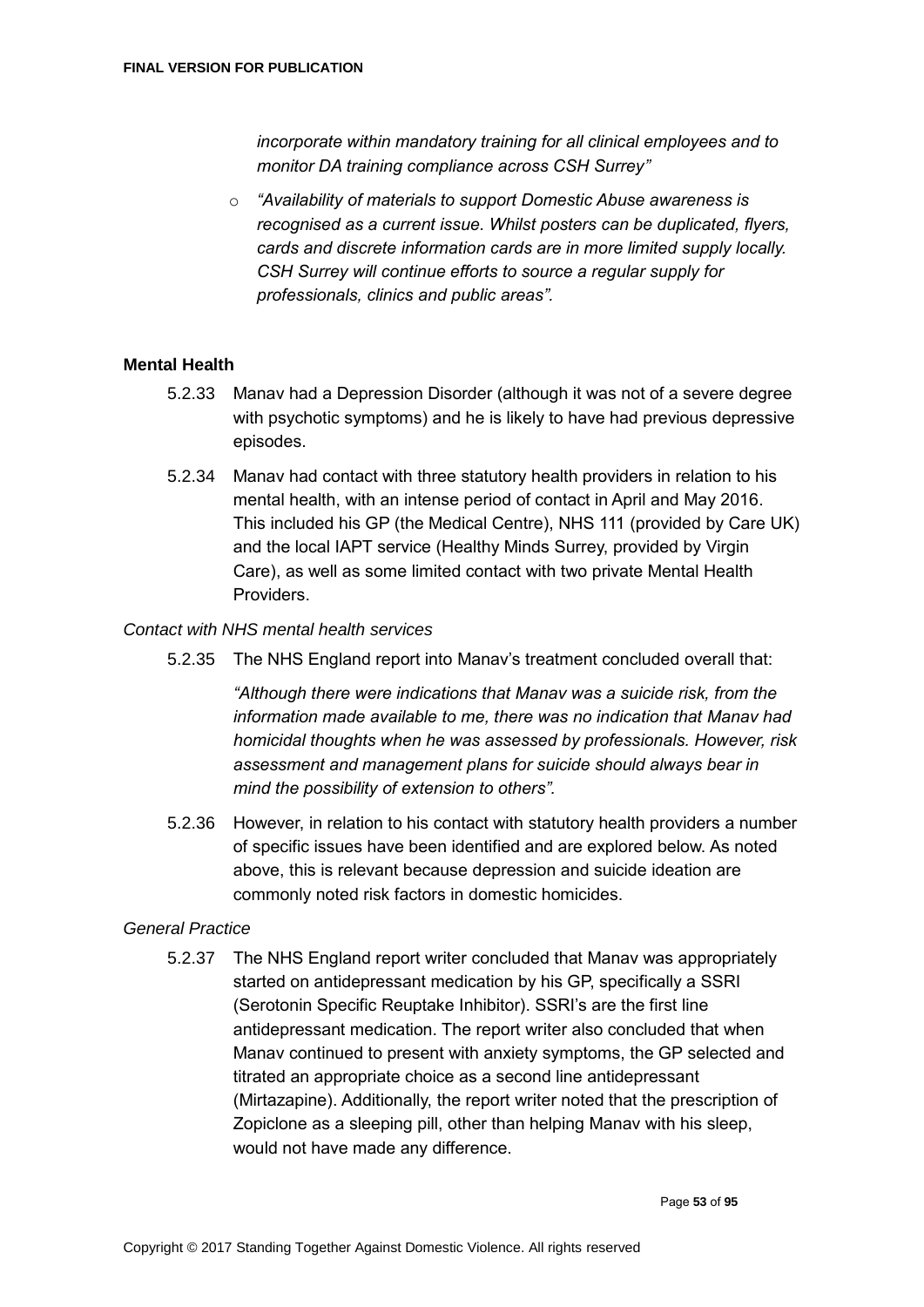- 5.2.38 The report writer also noted that the GP directed Manav towards the IAPT service, which Manav latter accessed. This is explored below.
- 5.2.39 On the 25<sup>th</sup> April 2016, Manav told NHS 111 that he wanted to see a doctor to re-start on antidepressants but was not confident that he would get to see his GP in less than 3 weeks and felt that he could not wait that long. When interviewed, Manav repeated this same concern stating that he had made repeated attempts to get an appointment and referring to a range of patient feedback about the Medical Centre which is available as comments on NHS Choices.
- 5.2.40 It is unclear why Manav had this concern. In practice it appears that he could access his GP, and indeed did so when he attended the Medical Centre the day after he called NHS 111 (the 26<sup>th</sup> April 2016.) Nonetheless, the Review Panel discussed the issue of non-urgent appointments and received assurances that locally there may be a two or three week wait for a non-urgent appointment, but if a patient contacts their GP and has a concern, there is an expectation that they will receive a telephone call back on the same day from a GP. In these circumstances, the GP can provide advice and book an urgent appointment if needed. Additionally, some practices also offer Skype consultations. Therefore, no recommendations are made in relation to this issue.
- 5.2.41 The issue of GP's training and knowledge of domestic violence and abuse is discussed further below.

#### *NHS 111 (provided by Care UK)*

- 5.2.42 During Manav's contact with NHS 111, the Health Advisor inquired about various symptoms of depression. The identification of these symptoms would have assisted in making a diagnosis of depression as defined in International Classification of Diseases (ICD) 10. Mild and moderate depression requires presence of at least two of the three core symptoms along with other common symptoms like reduced concentration and attention; reduced self-esteem and self-confidence; ideas of guilt and unworthiness; pessimistic view of the future; ideas of self-harm or suicide; disturbed sleep and diminished appetite. Severe depression requires presence of all the three core symptoms with at least four of the other symptoms mentioned above.
- 5.2.43 In the records of Manav's assessment there is no reference to three core symptoms of depression by either the Health Advisor or the Clinical Advisor i.e. depressed mood, fatigability and loss of interest and enjoyment (anhedonia). However, some issues were considered: for example, Manav had stated that he was troubled by memories of severe stress and that normal life was becoming impossible on certain days. He had also said that while he had thoughts of suicide he had no plan or access to method.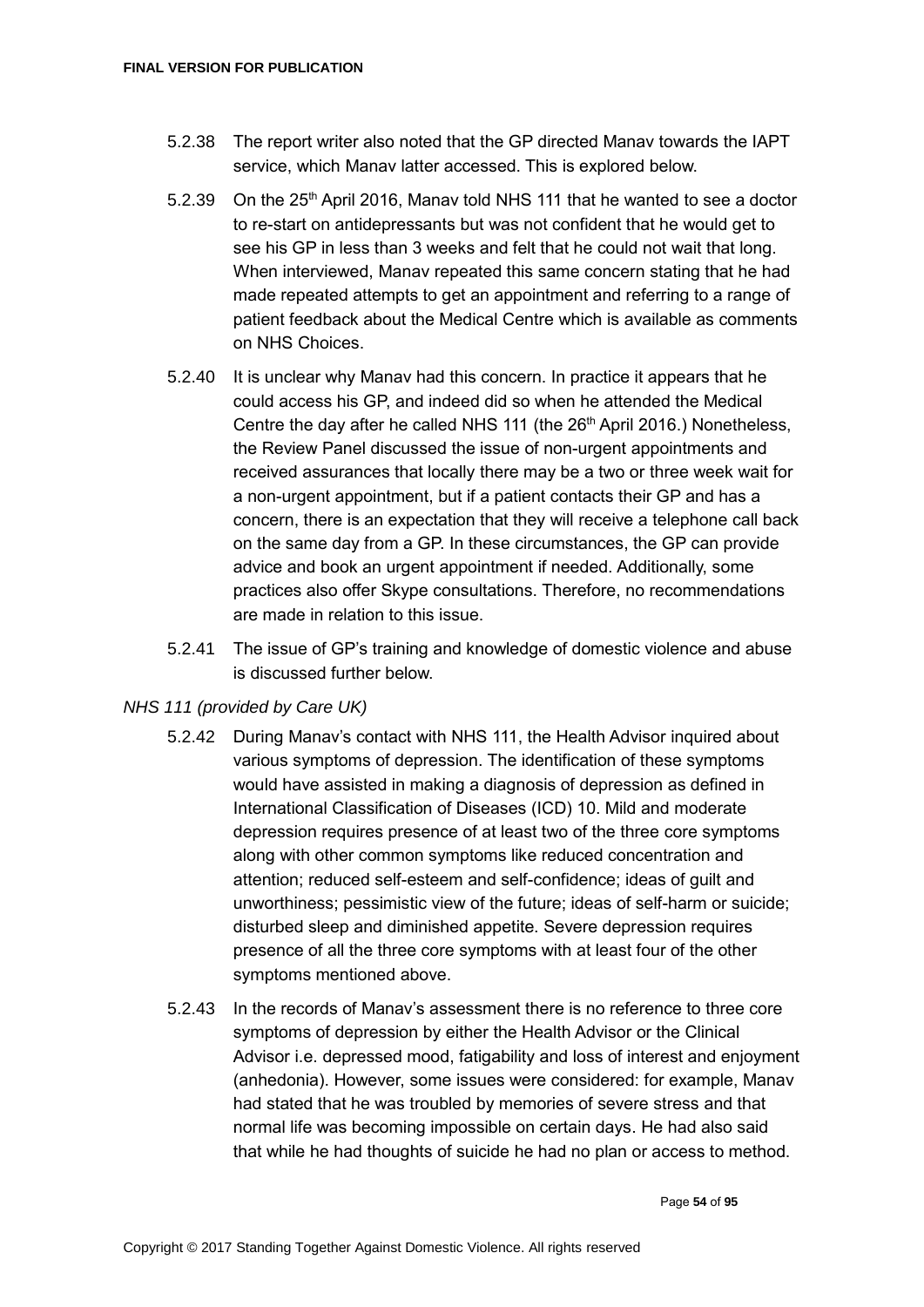- 5.2.44 In these circumstances, further enquiry would have most appropriately been undertaken by the Clinical Advisor. Had the Clinical Advisor recognized the severity of the symptoms they may have tried harder to persuade Manav to attend the acute psychiatric services in the A&E Department.
- 5.2.45 The IMR prepared by the provider of the NHS 111 service (Care UK) recognises this, stating that there was inadequate probing around suicidal ideations. The IMR noted that in retrospect there were opportunities in both calls to have raised safeguarding concerns, either for Manav or potentially (if there had been a fuller assessment) for Bishakha.
- 5.2.46 This was also identified by the NHS England review report writer who noted that the 'troubled memories' and the 'severe stress' could have been explored further. This is because once suicidal ideations have been expressed by a patient along with hopelessness, it is important to undertake a detailed clinical history to fully understand the risks. Suicide as a risk factor in domestic abuse is discussed in 5.1.21 to 5.1.23.
- 5.2.47 While the IMR provided by Care UK noted that the staff involved did not act in a way that would have been expected given their training, and that they will receive feedback on their handling of this case, it did not make any recommendations.

Any organisation participating in a DHR needs to be able to ensure that the implications of any case specific learning are considered beyond the professionals and / or area involved in a case. This is in order that the organisation can be confident that the issues identified were either localised or, if they have a wider reach, this is identified with appropriate remedial action being taken. The Review Panel therefore made the following recommendation:

*Recommendation 7: Care UK to review the findings from this case and undertake a wider case audit to be assured about the standard of current practice in relation to probing around suicidal ideation and, if issues are identified, to develop an improvement plan to address these* 

- 5.2.48 The Review Team discussed a number of additional issues in relation to Manav's contact with the NHS 111 provided (Care UK).
- 5.2.49 *Firstly, the suitability of the system used by NHS 111 providers (NHS Pathways) in relation to mental health*: In relation to this, the Review Team were informed that currently NHS Digital are developing an improved assessment tool for callers with mental health issues which would enable more direct referrals into the acute psychiatric services. No recommendations are made in relation to this as a result.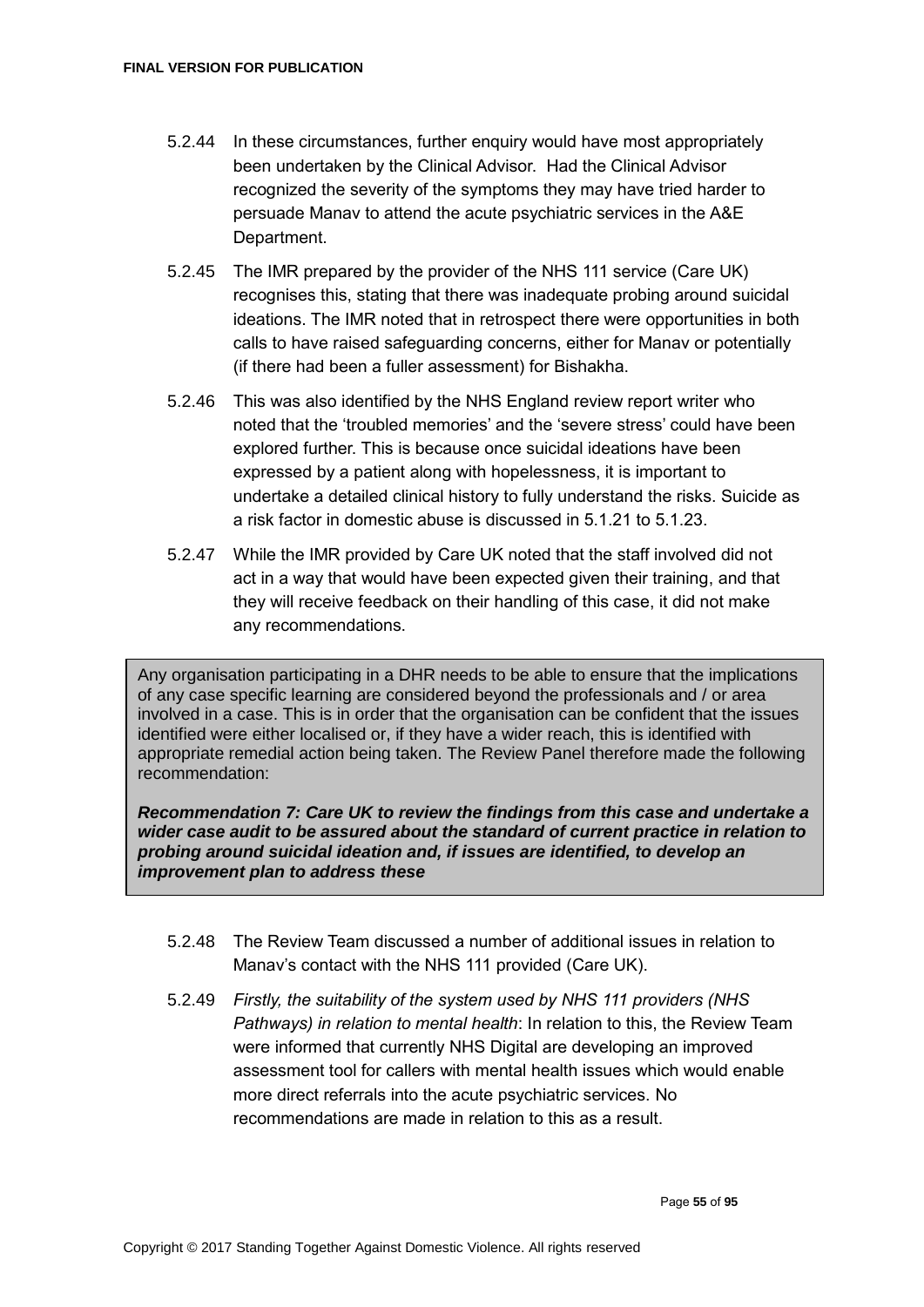- 5.2.50 *Secondly, the interface between NHS 111 and other parts of the health system*: After Manav contacted NHS 111 he was advised to attend A&E in order to access Psychiatric Liaison staff there. In this case Manav advised staff that he did not want to do this but reiterated that he needed to see a doctor. However, in another scenario it is also possible to imagine that Manav may have agreed to attend A&E but would not have done so. In either case the NHS 111 system does not have a mechanism in place to allow referral of callers with their assessment records into the acute psychiatric services. If this mechanism did exist, in the second scenario this would have enabled NHS 111 to make a referral and for the psychiatric team to make contact should Manav have not attended (or even enabled an assessment to take place in an environment of his choosing).
- 5.2.51 An additional route available locally is for professionals to direct patients in crisis to the Community-Based Crisis Service (including the Mental Health Crisis Line) provided by Surrey and Borders NHS Partnership Trust. The Crisis Line is available to people from 5pm to 9am Monday to Friday, and 24 hours a day at weekends and bank-holidays. The service offers telephone and text support and advice to people experiencing mental health crisis or their carers. Out-of-hours GPs and social services would also direct people to use this service. There are also Home Treatment Teams.
- 5.2.52 However, at the time of the incident, direct referrals to this service were not accepted from other health or social care professionals with calls instead being triaged by the Crisis Line. This remains current practice at the time the report was written. As a consequence, as with the Psychiatric Liaison in A&E, when NHS 111 is in contact with a patient (as they were with Manav) they can give advice but are not able to make a direct referral.
- 5.2.53 The Review Panel felt that in relation to both Psychiatric Liaison and NHS 111 this an unnecessary barrier particularly if someone is in crisis.

It is important that patients experiencing mental health crisis are able to quickly access help and support, including a Crisis Line and, if appropriate, Home Treatment Teams. This should include ensuring that NHS 111 is able to engage directly with local Community-Based Crisis Services and share patient records, so all services would be well informed about a caller's recent history.

*Recommendation 8: Mental Health Commissioners to work with NHS England to ensure there is a robust pathway between NHS 111 and the Community-Based Crisis Service by developing a mechanism to allow for direct referrals*

5.2.54 Another consideration in this case is that Manav declined to take up the advice from NHS 111 but reiterated that he needed to see a doctor. The issue of access to his GP is discussed above. However, in the Review

Page **56** of **95**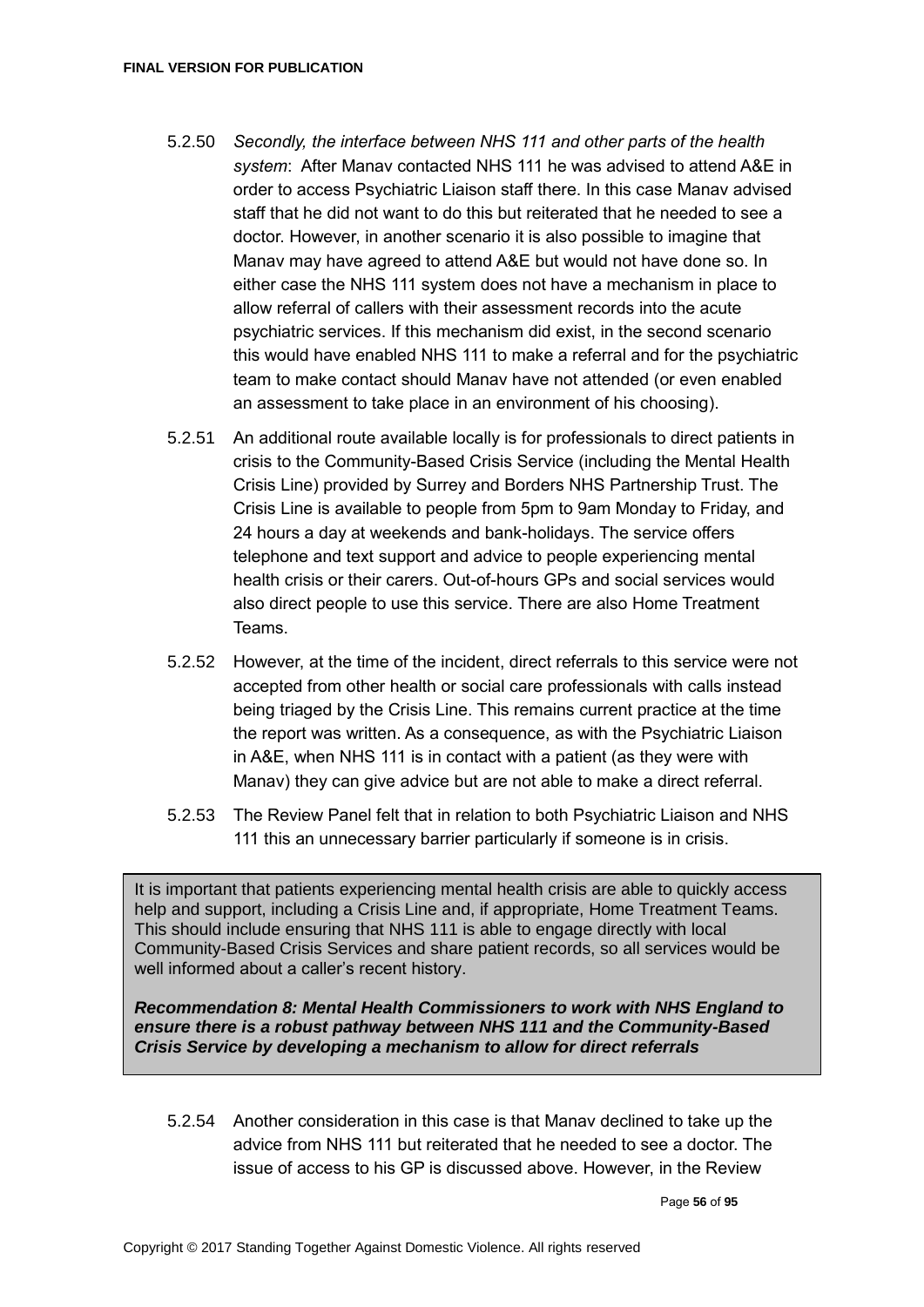Panel meeting there was a discussion about the response of NHS 111. In these circumstances, NHS 111 are unable to book an appointment with someone's GP, instead having to advise them to contact their GP directly to book an appointment.

5.2.55 As with the issue with Psychiatric Liaison, as well as the Crisis Line and Home Treatment Teams, this may be an unnecessary barrier particularly if someone is in crisis.

It is important that patients experiencing mental health crisis are able to quickly access help and support, including their GP. NHS 111 should be able to book an appointment on their behalf with a GP if this is the most appropriate course of action.

*Recommendation 9: Mental Health Commissioners to work with NHS England to ensure there is a robust pathway between NHS 111 and the GPs by developing a mechanism to allow for direct referrals*

## *IAPT (provided by Virgin Health Care)*

- 5.2.56 Manav communicated feelings of hopelessness to IAPT staff.
- 5.2.57 Manav was appropriately offered subsequent appointments. The subsequent appointment on  $13<sup>th</sup>$  May 2016 was with a trainee professional who assessed Manav on his own.
- 5.2.58 It is unclear from the Virgin Care IMR if the trainee professional who assessed Manav on 13<sup>th</sup> May 2016 explored the feelings of hopelessness, the financial and other stressors and the impact of these stressors on Manav. It is unclear if the trainee professional discussed the session with qualified staff, considering they were still in training. A detailed assessment might have better informed the professional whether Manav met the threshold for a referral to the Crisis Resolution and Home Treatment Team (CRHT). CRHT is a specialist mental health team consisting of psychiatrists, nurses and other allied staff who assess and provide treatment to patients who are acutely suicidal or are in mental health crisis. Although Manav was harbouring suicidal thoughts, there is no indication that he was acutely suicidal.
- 5.2.59 Virgin Care has subsequently changed their supervision arrangements. Assessments should be brought to supervision (rather than offer treatment immediately) when there are: any risks to self or others; any mental health diagnosis other than anxiety or depression; any secondary care treatment in the past; any CBT treatment in past including step 2; any drug and alcohol issues above normal use; anyone who does not have clear step 2 goals and when complex situations exist such as homelessness, domestic abuse or multiple social issues.
- 5.2.60 The Virgin Care IMR made the following recommendations: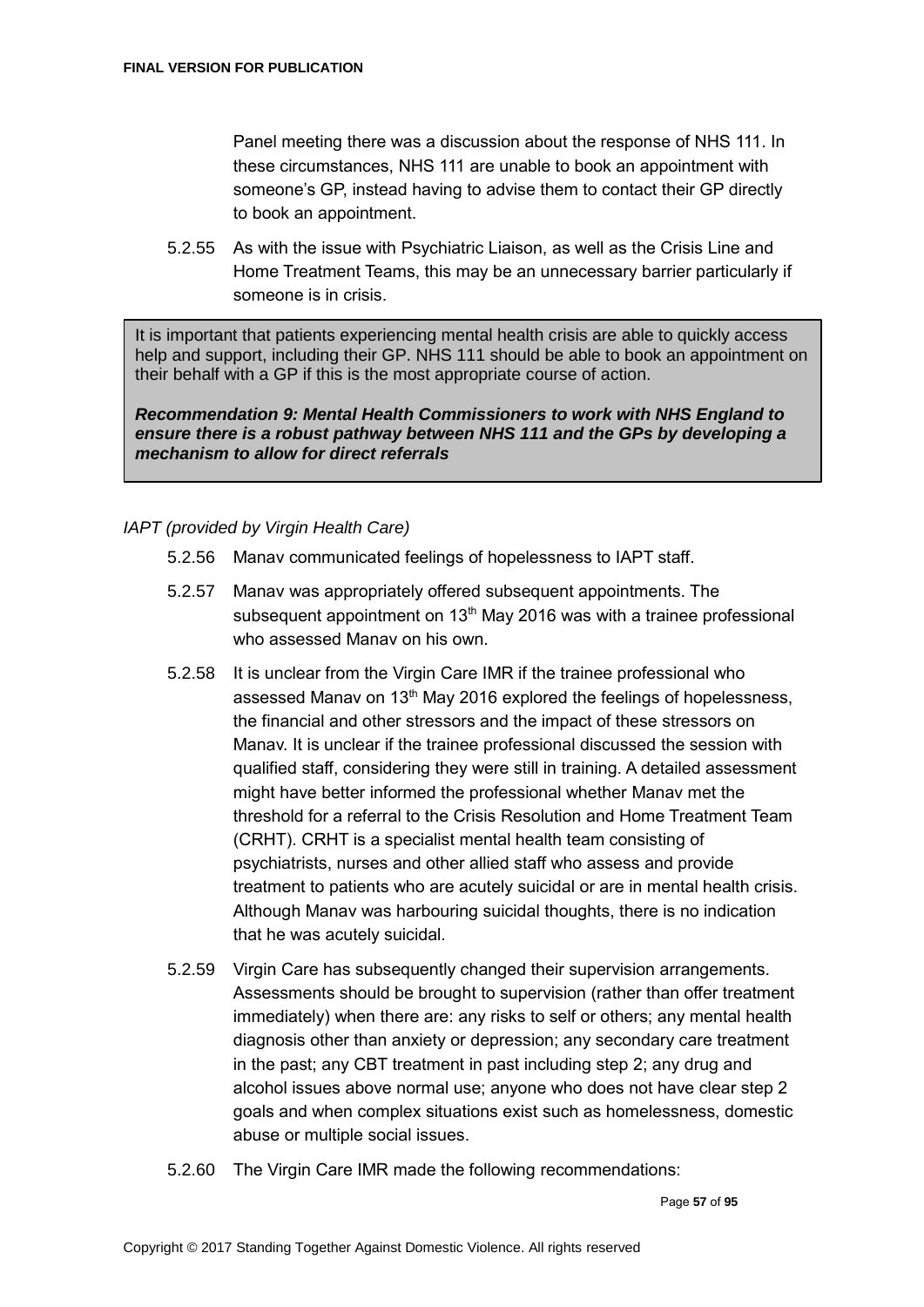- o *"Service to review adding prompts on impact of ethnicity/ culture to client/patient records"*
- o *"Service to review how to encourage appropriate professional curiosity and more detailed examination and recording of issues which may impact upon the patient and the family such as the emotional and cultural impact of unemployment".*
- 5.2.61 The NHS England review report writer also identified that it was unclear if the staff member acknowledged and understood the significance of hopelessness as a suicide risk factor. They noted that a large body of research supports hopelessness as a key factor associated with increased suicide risk, and that the risk exists even after controlling for depression. When someone feels suicidal, the ideation may last for a short period if they can think of alternative ways to solve their problems. In depression, the impairment in problem solving reduces this capacity to look for alternative ways to deal with the stressors. The suicidal feelings may abate if the person has something to look forward to in the future. Hopelessness takes away these possibilities, and combination of impaired problem solving in depression, feeling trapped in current situation and hopelessness increases the suicide risk.
- 5.2.62 Virgin Care no longer provides IAPT services in Surrey.

Mental Health Commissioners have a responsibility to ensure that learning from Virgin Care's contact with Manav is disseminated across IAPT services locally.

*Recommendation 10: Mental Health Commissioners to review the learning from this case and seek assurance that current providers of IAPT services in Surrey have appropriate staff training, procedures and supervision in place in relation to the identification and assessment of risks to self and others.* 

#### *Contact with private Mental Health Providers*

- 5.2.63 Manav also had contact with two different Private Mental health Providers, a sole practitioner providing psychotherapy and hypnotherapy, as well as private psychiatric clinic.
- 5.2.64 Based on the information available, it appears that this was limited to an initial meeting with the Lone Practitioner, while a referral was made to, but no appointment had with, the Private Mental Health Provider (a Psychiatric Hospital). The Review Panel did not therefore make any specific recommendations for these providers but did not that this illustrates the role providers outside the NHS may have locally.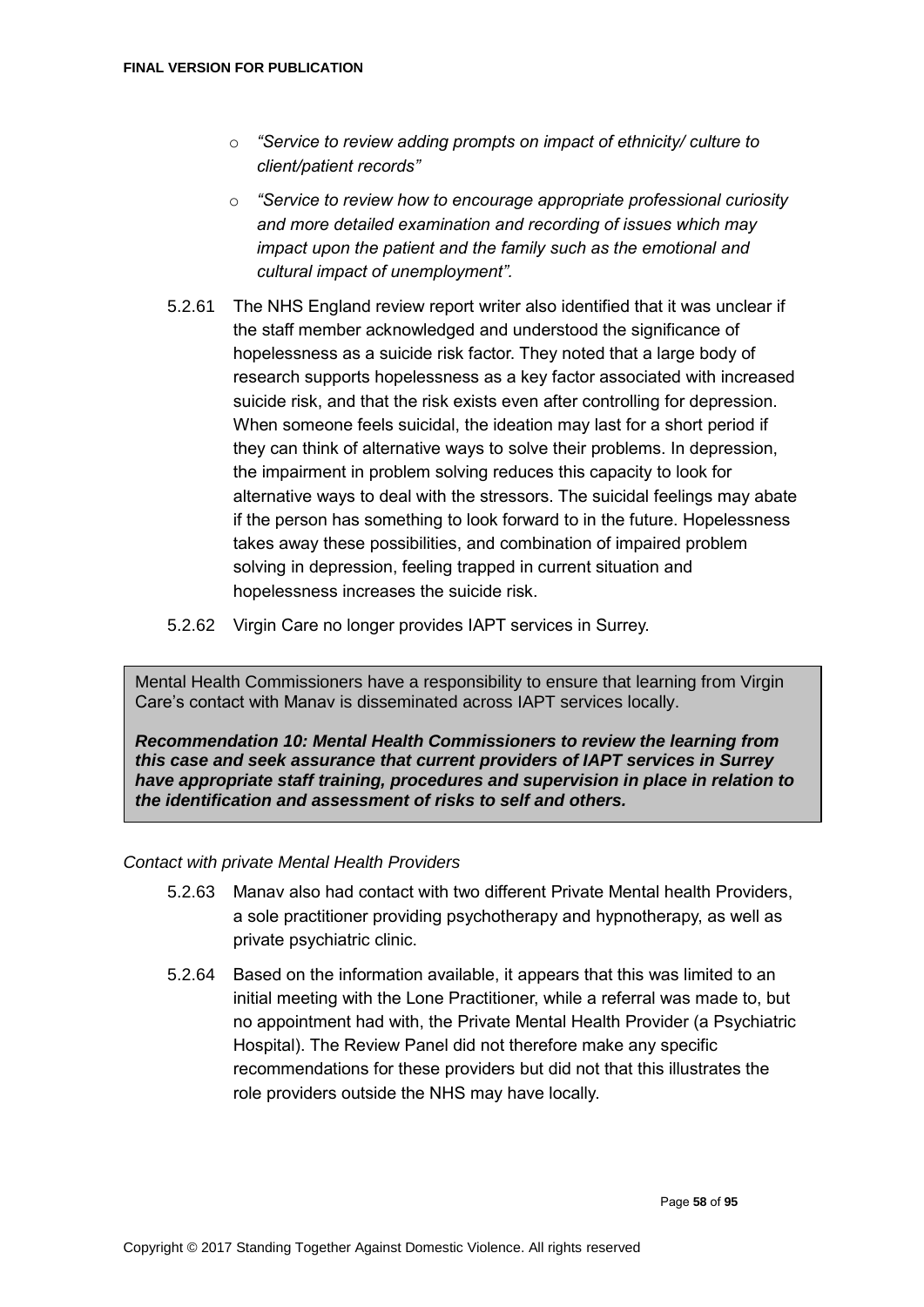It is important that the learning from DHRs is disseminated as widely as possible, including to private health care providers.

*Recommendation 11: Mental Health Commissioners to consider the learning from this case and run an engagement event with private mental health care providers in the county to facilitate the dissemination of the review's findings*

#### *Bishakha and mental health services*

5.2.65 Bishakha had limited contact with mental health providers, speaking to her GP in September 2012, following the birth of Child A in April 2012. She was provided with appropriate advice, but no further action was taken. Although the Review Panel noted this contact, it did not make any further recommendations, as there is no indication that this affected Bishakha's confidence in engaging with her GP, with this contact described below.

#### **Health services – General Practice**

- 5.2.66 No issues were identified in relation to the broader General Practice response, with the physical health care needs being met in a timely and clinically appropriate manner.
- 5.2.67 However, the Review Panel considered the Medical Centre's access to domestic violence and abuse training.
- 5.2.68 The CQC includes safeguarding training within their inspections of GPs. The last CQC report, published in January 2017, rated the Medical Centre as 'Good'.
- 5.2.69 It should be noted that prior to April 2018 GP surgeries were contracted by NHS England and from April 2018 Guildford and Waverley CCG, and North West Surrey CCG, have taken on Delegated Commissioning for their GP practices. This means the CCGs will be able to monitor the services including training.
- 5.2.70 With this context in mind, there is Level 3 Children Safeguarding Training (which includes domestic violence and abuse) available to GPs in Surrey. This is delivered quarterly, rotating at the acute hospitals, so GPs can attend any of these that they wish to. Additionally, during 2018/19 a 'Safeguarding Adults (Primary Care) Project is underway. A post holder will support and develop Safeguarding Adults Primary Care Safeguarding Lead arrangements across the Surrey and West Kent CCG area to strengthen a Safeguarding Leads Network in order to develop safeguarding adult arrangements and to share national and local best practice.
- 5.2.71 Lastly, information on the Surrey wide Domestic Abuse Training Programme has also been shared with every GP Surgery in Surrey.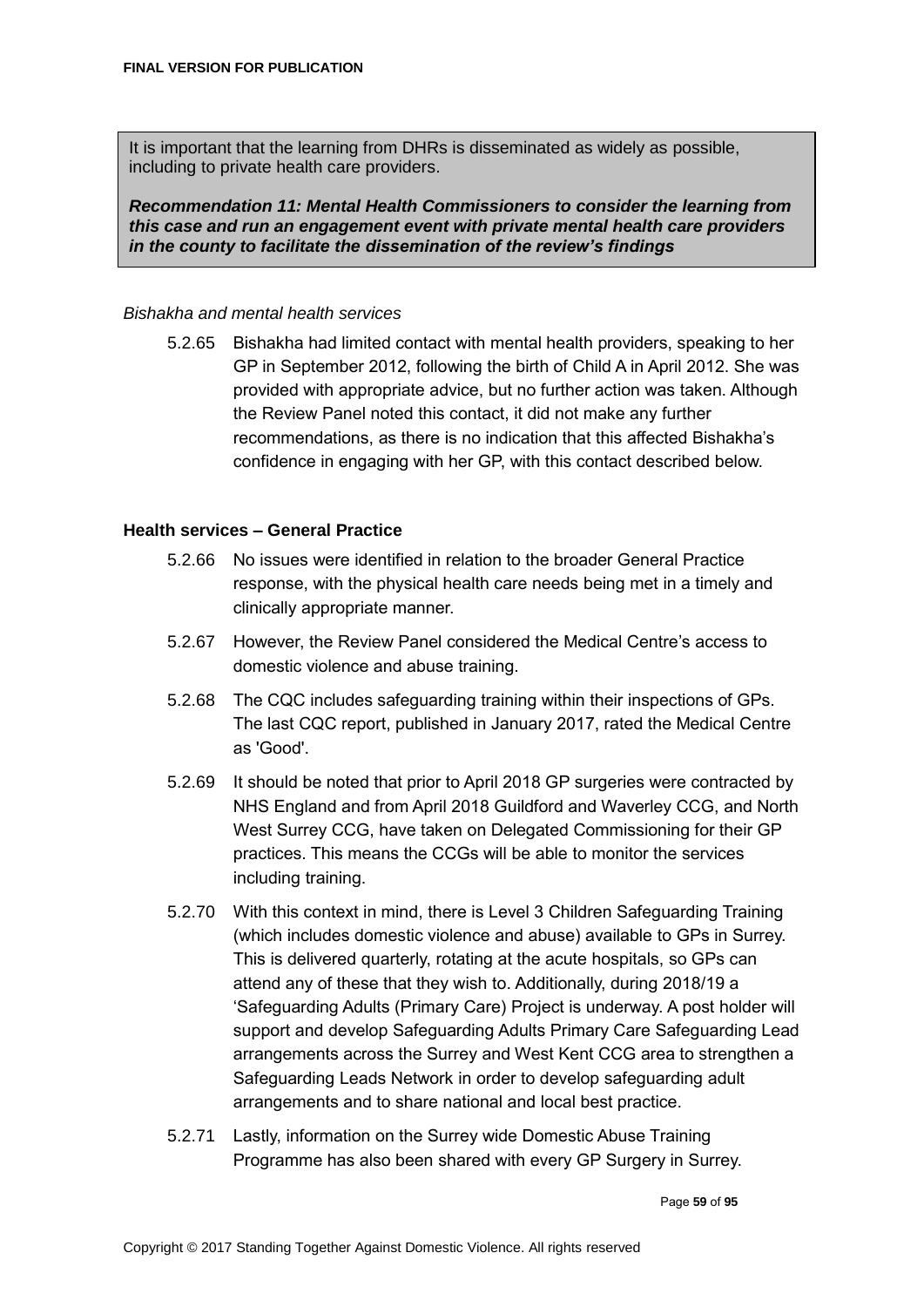- 5.2.72 While this is positive, there is limited provision specifically in relation to domestic violence and abuse. There are six CCGs in Surrey (East Surrey; Guildford and Waverley; North East Hampshire and Farnham; North West Surrey; Surrey Downs; and Surrey Heath). Only one, the East Surrey CCG, funds the IRIS programme. In this case, Bishakha and Manav's GP was located in the North West Surrey CCG area and would not have had access to this programme.
- 5.2.73 Although the learning in this case relates to North West Surrey CCG, it is relevant for all CCGs in the Surrey area, which are all represented on the Surrey Health and Wellbeing Board<sup>36</sup>.
- 5.2.74 In making a recommendation, the Review Panel was mindful that the previous DHR in Elmbridge made a recommendation to consider commissioning the IRIS programme.

*A range of effective interventions can make it easier for NHS services to play their part. This should include ensuring that GPs have access to training, support and a referral programme to support them asking about and responding to domestic violence and abuse.* 

*Recommendation 12: The Surrey Health and Wellbeing Board to work with the Surrey CCGs to ensure there is a programme available to all GPs providing training, support and a referral pathway (including access to advocacy) to enable a consistent response to domestic violence and abuse*

## **Employers**

- 5.2.75 Manav worked in London at a large international bank. Although he had been working at the bank for a number of years, he was not an employee and was instead engaged as a contractor.
- 5.2.76 While Manav had talked about his worries about work to his family, it does not appear he had talked about these as explicitly with the bank, although the bank was aware of some issues that Manav was having with his work. For example, in January 2016 Manav told his manager that he was frustrated because there had been a lot of changes at work and he did not feel he was getting a lot done. Additionally, as told to Surrey Police during the murder enquiry, Manav's line manager had become concerned in April 2016 that he might have financial worries, while another colleague noted he often seemed stressed, was working on his house and was tired.
- 5.2.77 The bank was not aware of any specific concerns or any indicators of domestic violence.

<sup>36</sup> For more information, go to [https://www.healthysurrey.org.uk/about.](https://www.healthysurrey.org.uk/about)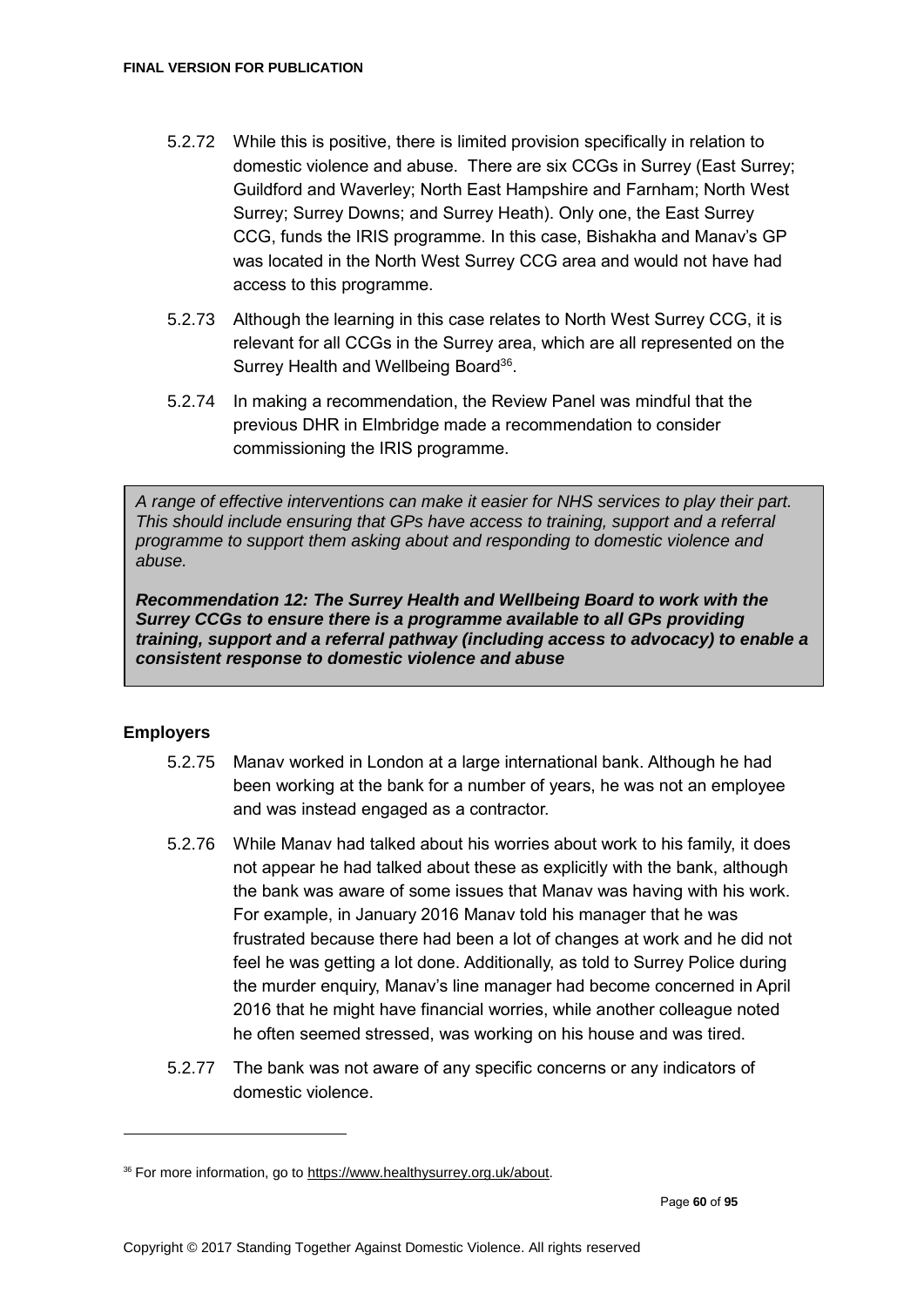- 5.2.78 While these reports indicate some potential concerns, the Review Panel felt that these contacts were unlikely to have triggered any further opportunities that realistically would have enabled any early intervention.
- 5.2.79 To explore the approach of the bank more generally (rather than case specifically) the chair (James Rowlands) spoke with a Human Resources representative. They provided information on the bank's employee wellbeing programme. It is beyond the scope of this review to assess the standard of this programme, however the information provided to the chair included details of a number of different initiatives and a range of support. These include mental health awareness e-learning and the training of Mental Health First Aiders.
- 5.2.80 A specific issue in this case is Manav's employment status he was not an employee of the bank but worked there as a contractor. In the discussion with the chair, the bank confirmed that contractors have different entitlements to employees. However, it was reported that with regards to the wellbeing support available, this would be dealt with on a case by case basis, and that a contractor in these circumstances could potentially access some of these employee initiatives or support options.
- 5.2.81 With reference to domestic violence policies, the Human Resources representative stated that the bank does not have a specific domestic violence policy for staff who experience or perpetrate domestic violence. However, it was reported that anyone affected by domestic violence and abuse would be supported on a case by case basis using existing staff policies and procedures.
- 5.2.82 Nationally, there has been an increased focus on the role of employers in relation to domestic violence. A recent report commissioned by the Vodaphone Foundation<sup>37</sup> found that 6% of Human Resources leads in medium and large UK organisations agree that employers have a duty of care to provide support to employees on the issue of domestic abuse, and nearly three-quarters believe that companies can empower victims by giving them guidance on how to deal with domestic abuse. However, despite this awareness, only 5% of organisations have a specific policy or guidelines. The Review Panel noted that literature available online from two bodies working on this issue (the Corporate Alliance Against Domestic Violence<sup>38</sup> and the Employers' Initiative on Domestic Abuse<sup>39</sup>) principally refers to 'staff' or 'employee' and it is not clear what, if any, guidance is

<sup>37</sup>Westmarland, N. (2017) *Domestic Violence and Abuse: Working together to transform responses in the workplace*. Available at[: http://www.vodafone.com/content/dam/vodafone-](http://www.vodafone.com/content/dam/vodafone-images/foundation/55376_Vodafone_domestic_violence_report_AW5_V2.pdf)

[images/foundation/55376\\_Vodafone\\_domestic\\_violence\\_report\\_AW5\\_V2.pdf](http://www.vodafone.com/content/dam/vodafone-images/foundation/55376_Vodafone_domestic_violence_report_AW5_V2.pdf) [Accessed: 16<sup>th</sup> May 2018]. 38 For more information, go to[: http://thecorporatealliance.co.uk](http://thecorporatealliance.co.uk/)

<sup>39</sup> For more information, go to[: https://eida.org.uk/about/](https://eida.org.uk/about/)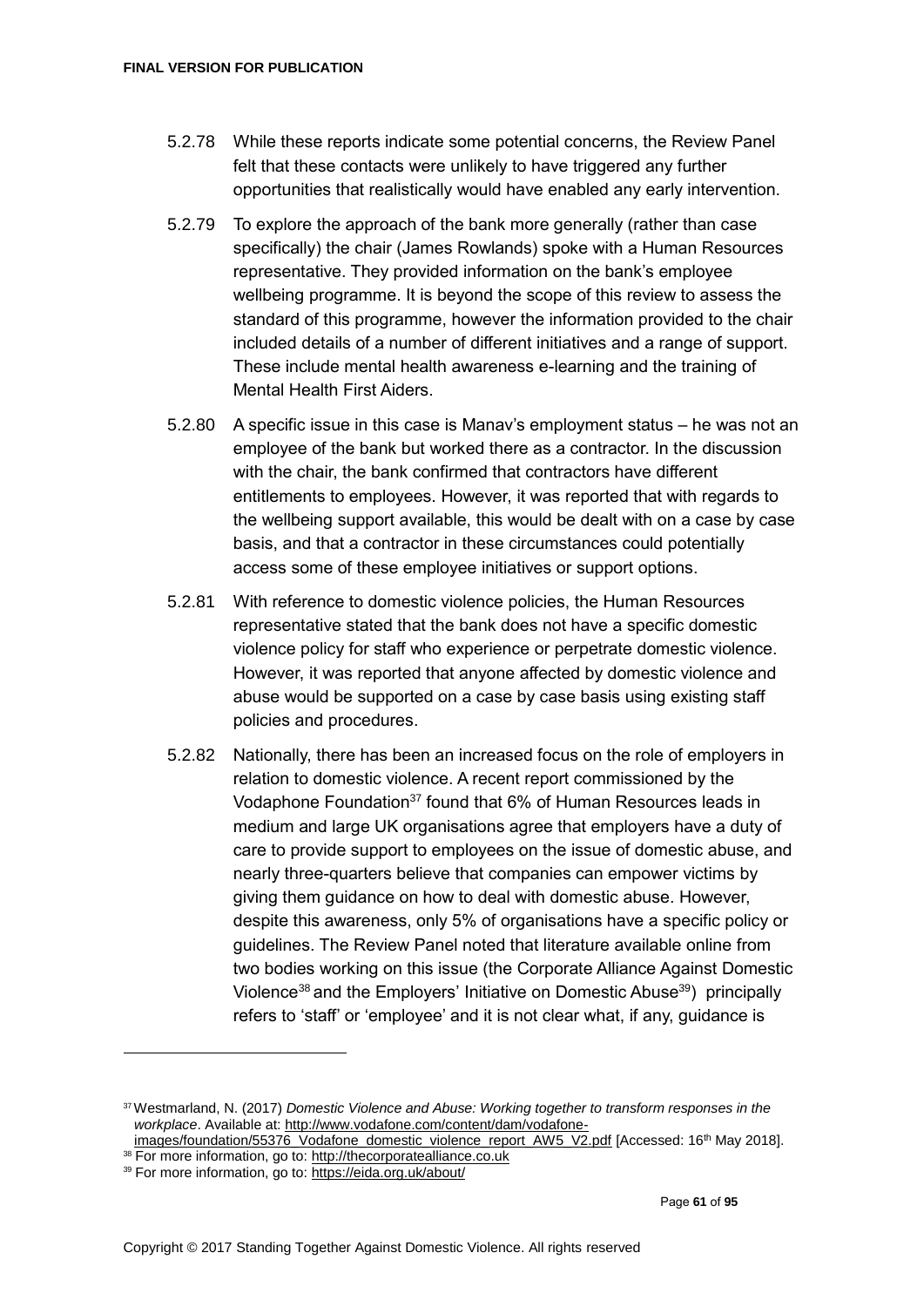available in relation to contractors engaged through an employment agency or on a self-employed basis.

This review has identified two specific issues. Firstly, that the large international bank where Manav was employed as a contractor does not have a domestic violence policy for staff who experience or perpetrate domestic violence and abuse. Secondly, that staff who are engaged as contractors (either through an employment agency or if they are selfemployed) may fall outside of formal arrangements for staff wellbeing, including within any domestic violence policy or procedure.

*Recommendation 13: The CSP to write to the bank involved in this review to encourage them to develop a domestic violence policy for staff who experience or perpetrate domestic violence and abuse* 

*Recommendation 14: The CSP to share the findings from this review with the Corporate Alliance against Domestic Violence and the Employers' Initiative on Domestic Abuse and request further consideration of best practice in relation to staff who are employed as contractors (either through an employment agency or if they are self-employed)*

5.2.83 Locally, Elmbridge Borough Council has recently updated its domestic abuse workplace policy, which has been approved by the council's Employee Consultative Group. The council also participated in a joint event with Surrey Police to encourage local businesses to develop domestic abuse policies and recently ran a Domestic Abuse 'Behind Closed Doors' awareness event for business. This is positive, and the Review Panel were encouraged by local work on this issue and did not make further recommendations.

# **5.3 Equality and Diversity:**

- 5.3.1 The Review Panel identified the following Protected Characteristics of Bishakha and Manav as requiring specific consideration for this case, including their understanding of their experiences, how they sought help and /or how they might have impacted on agency responses.
- 5.3.2 *Sex:* As discussed above (1.4)*,* Sex is a risk factor in domestic violence, with women being disproportionality affected by domestic homicide.
- 5.3.3 *Race:* Bishakha was from a British Asian background. According to the most recent data, BAME groups total 20% of the population of Elmbridge (of which 2% are British Asian) $40$ .

<sup>40</sup>Elmbridge Borough Council. (2017) *Elmbridge: Knowing Out Communities.* Available at [http://www.elmbridge.gov.uk/EasysiteWeb/getresource.axd?AssetID=3499&type=Full&servicetype=Attach](http://www.elmbridge.gov.uk/EasysiteWeb/getresource.axd?AssetID=3499&type=Full&servicetype=Attachment) [ment](http://www.elmbridge.gov.uk/EasysiteWeb/getresource.axd?AssetID=3499&type=Full&servicetype=Attachment) [Accessed 15 May 2018].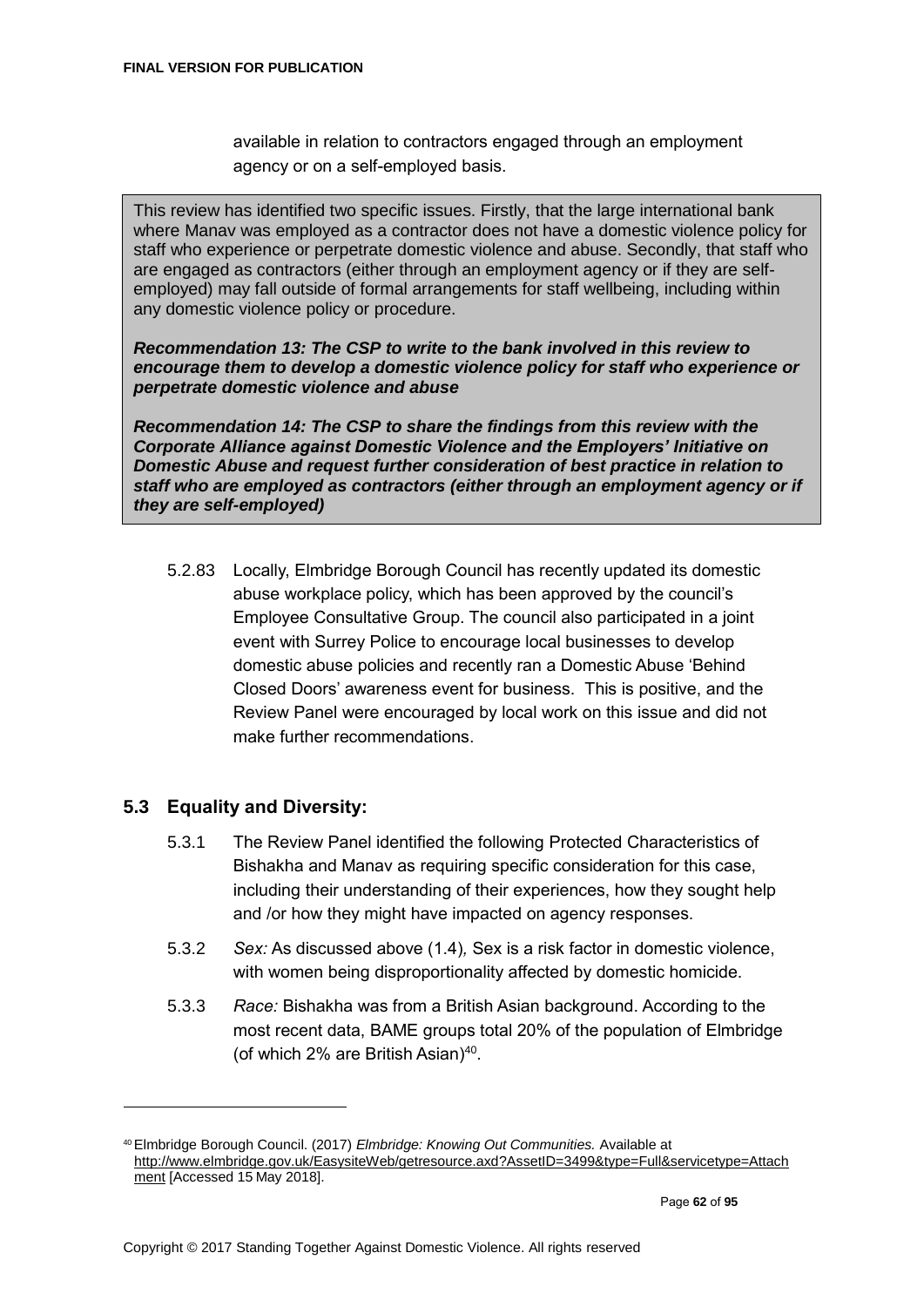- 5.3.4 Tragically, it is not possible to know from Bishakha's perspective how her Race may have affected her situation. However, it may be that this provided a context to her experiences, including her willingness or confidence in accessing help and support. Bishakha's family and friends have talked about how she would have wanted to solve any issues herself. While that may have reflected the 'can do' attitude those who knew her described, it is possible that this may have been influenced by other factors. For example, there is evidence that cultural barriers may be an issue for second generation South Asian women, with notions of shame preventing help seeking. A similar analysis could be applied to the way in which the issues with Manav were dealt with as a 'family problem'. While this may have enabled Bishakha to draw on support from family members, there is evidence that suggests that some British Asian women may be reluctant to seek help outside the immediate family, including for fear of  $shame^{41}$ .
- 5.3.5 Although it is not possible to know if these issues were indeed a factor in Bishakha's decision making, and if so to what extent, the Review Panel considered the lessons that could be learnt from this case relating to local provision for BAME communities more generally. Two issues in relation to domestic violence were considered, firstly awareness raising and secondly, access to specialist services.
- 5.3.6 *In relation to awareness raising*: Elmbridge Borough Council has not run any specific communications with different communities to encourage reporting. However, the council does undertake domestic abuse awareness communications throughout the year including encouraging local businesses to display the Surrey Domestic Abuse helpline number in their toilets, something the council also does in its own buildings. These materials are drawn from the wider SADA partnership's awareness raising campaign<sup>42</sup>. None of these materials relate specifically to BAME communities.

Awareness raising activity should address the needs of the local population, including BAME communities.

*Recommendation 15: The CSP to work with the SADA partnership to develop its awareness raising campaign so that this addresses the needs of BAME communities locally*

<sup>41</sup> Thiara, R. K. and Aisha, K.G. (2009) *Violence Against Women in South Asian Communities: Issues for Policy and Practice*, London: Jessica Kingsley Publishers.

<sup>42</sup> For more information, go to[: https://www.healthysurrey.org.uk/your-health/domestic](https://www.healthysurrey.org.uk/your-health/domestic-abuse/professionals/awareness-materials/)[abuse/professionals/awareness-materials/.](https://www.healthysurrey.org.uk/your-health/domestic-abuse/professionals/awareness-materials/)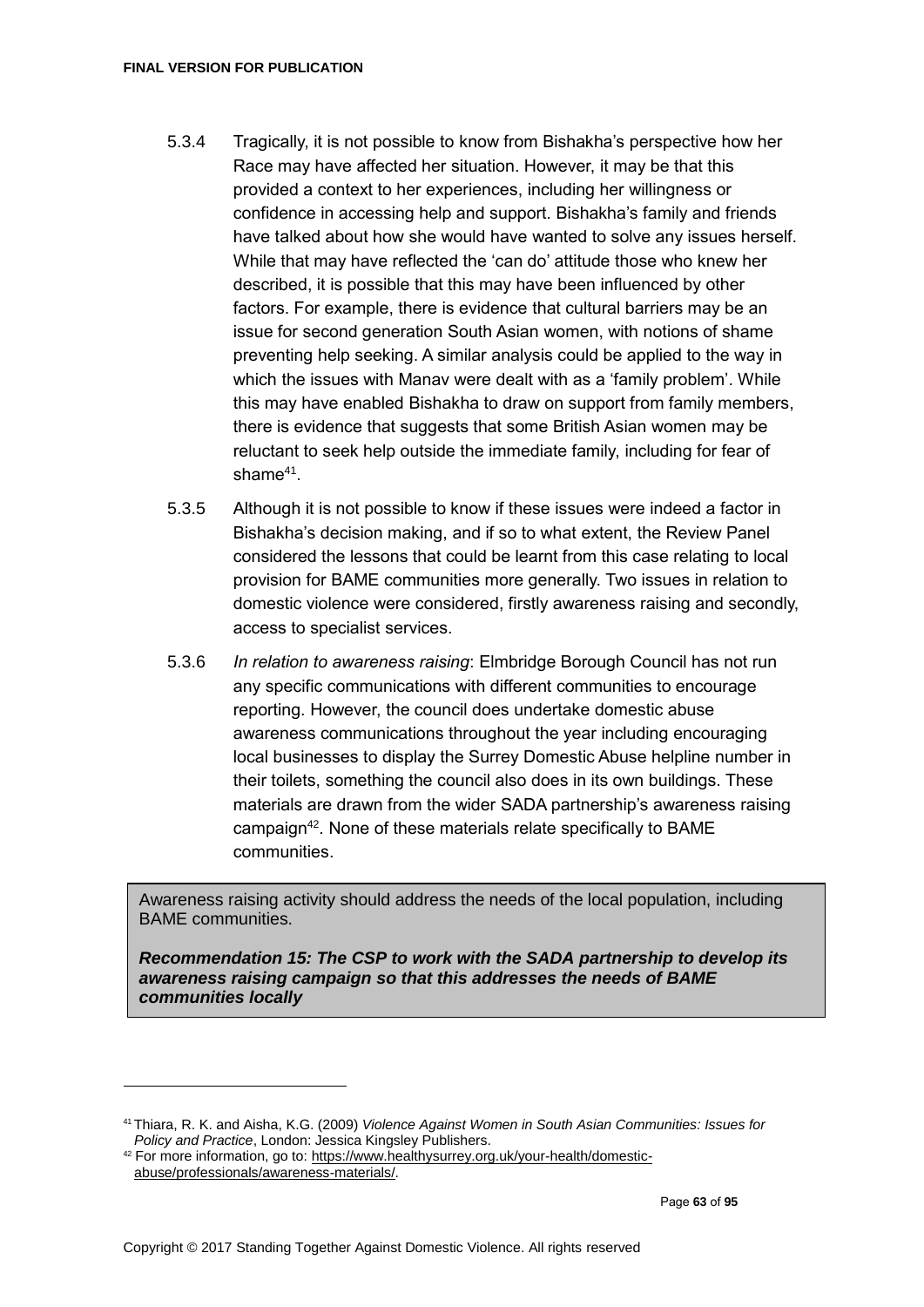5.3.7 Another aspect of awareness raising is professional development. SADA partner agencies have developed a multi-agency learning and development framework<sup>43</sup>. There is no content relating specifically to BAME communities.

Local training should be available to ensure professionals have the skills and confidence to identify and responding to domestic violence and abuse. This should include provision for BAME communities.

#### *Recommendation 16: The CSP to work with the SADA partnership to develop its training programme to ensure that this addresses the needs of BAME communities locally*

- 5.3.8 *In relation to service provision*: although there is an established specialist service (Citizens Advice Elmbridge (West) and North Surrey Domestic Abuse Outreach Service), there is no BAME specialist provision locally.
- 5.3.9 Consequently, the Review Panel considered the question of provision of specialist BAME led services. A report by Imkaan defines such organisations as "*independent, specialist and dedicated services run by and for women from the communities they seek to serve*", which:
	- $\circ$  "Work in ways that are not only about individual women and girls' safety, and/or the safety of their children, but are also about Black, Minority and Ethnic (BME) women's autonomy, freedom and self-determination.
	- o Recognise the continuum of violence against women and girls and seek to offer support around every aspect of women's needs, ensuring a holistic, needs led response.
	- o Work across the spectrum of risk and need, understanding the fluctuating nature of risk and are adept at recognising 'hidden' risk indicators.
	- $\circ$  Are skilled in identifying indicators and experiences of specific forms of Violence Against Women and Girls (VAWG) that may be missed within a mainstream domestic violence organisation.
	- $\circ$  In offering a range of services, are able to access women who may not even recognise their experiences as violence.

<sup>43</sup> For more information, got to: https://www.healthysurrey.org.uk/your-health/domesticabuse/professionals/awareness-training.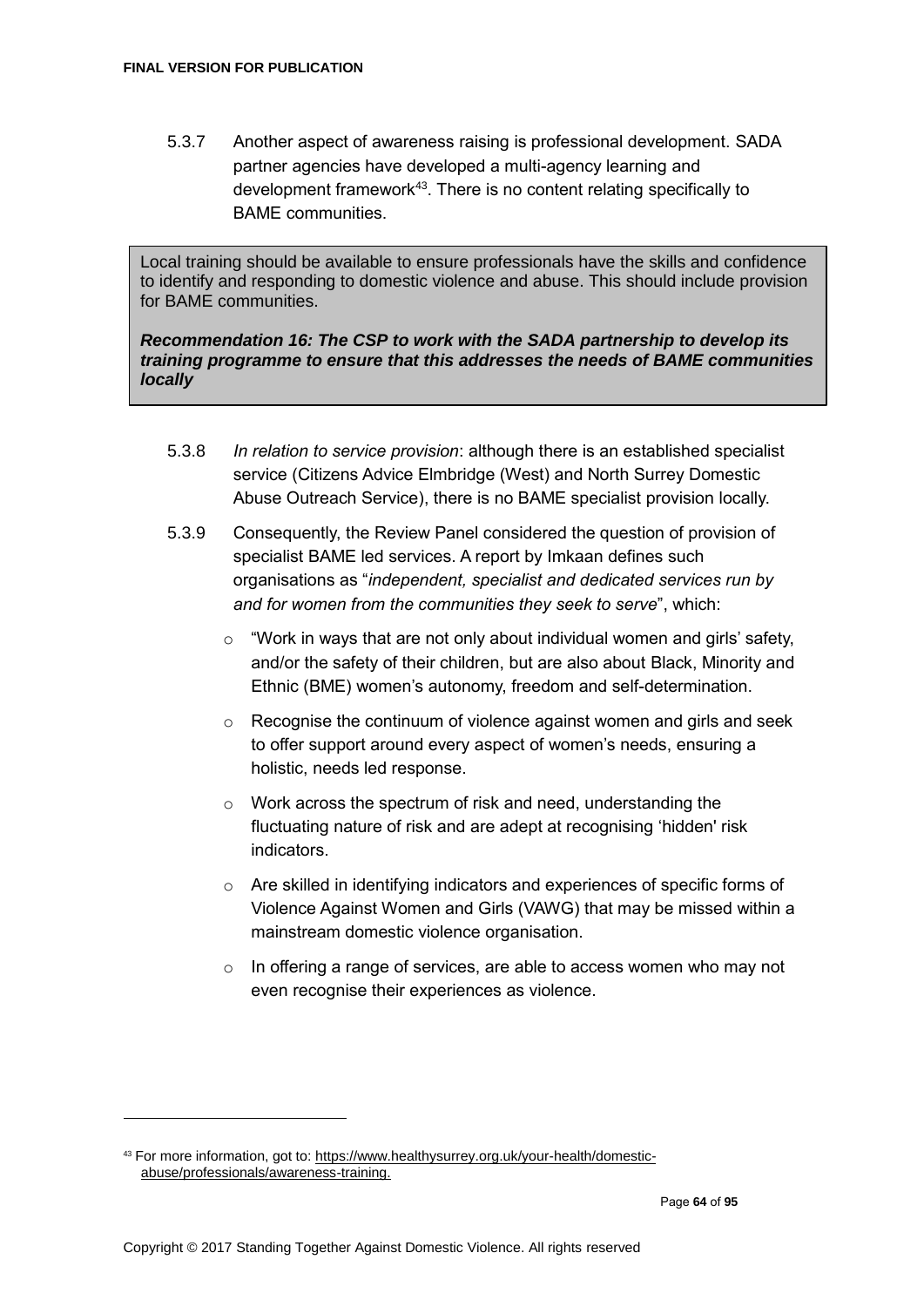- $\circ$  Create flexible and diverse support systems, sensitive to the fact that for many BME women, refuge and support services may be unfamiliar and/or stigmatized"<sup>44</sup> .
- 5.3.10 As it is unknown either way whether Bishakha experienced a wider pattern of domestic violence and abuse, it is not possible to know whether access to a specialist BAME specialist organization would have been something Bishakha would have wanted. However, the Review Panel considered whether having a local specialist BAME led organisation might have meant that, if Bishakha had been experiencing domestic violence and abuse, she would have felt more able to access help and support. While this is a hypothetical question, it is reasonable to speculate that Bishakha (or someone else in her situation) might have felt that support from a specialist BME service was useful, as it would be provided in an environment where staff had the knowledge and expertise about various forms of violence in specific individual, family and community contexts. This raises the question of whether specialist BAME provision should be available locally.

It is important for a local authority to be aware of their local population, including the level of need and the requirement for specialist BAME led provision. However, for boroughs in Surrey, it is neither possible nor desirable to work alone in this regard. There are opportunities to work on a county wide basis to ensure BAME led specialist services are developed.

## *Recommendation 17: The CSP to scope the requirement for specialist BAME led provision in the borough*

*Recommendation 18: The CSP to work with other bodies in Surrey, including the Office of the Police and Crime Commissioner for Surrey, to ensure that there is access to specialist BAME led services*

- 5.3.11 *Religion and Belief*: As with the discussion around Race, Bishakha and Manav's Religion and Belief (they were Hindu) may have also been relevant. However, there is only one specific reference to religion (a plan to mark the new home by a religious ceremony), and this was not identified as a significant issue by family or friends.
- 5.3.12 The panel concluded that the other Protected Characteristics of Disability; Pregnancy and Maternity; Sexual Orientation; Gender Reassignment; and Marriage / Civil Partnership were not relevant in this case.
- 5.3.13 The panel also considered Socio-Economic status. Elmbridge is a relatively wealthy borough, for example it has a significantly higher number

<sup>44</sup> Imkaan (2016) *Capital Losses: The State of the BME ending violence against women and girls sector in London*. Available at[: http://imkaan.org.uk/resources](http://imkaan.org.uk/resources) [Accessed 16th May 2018].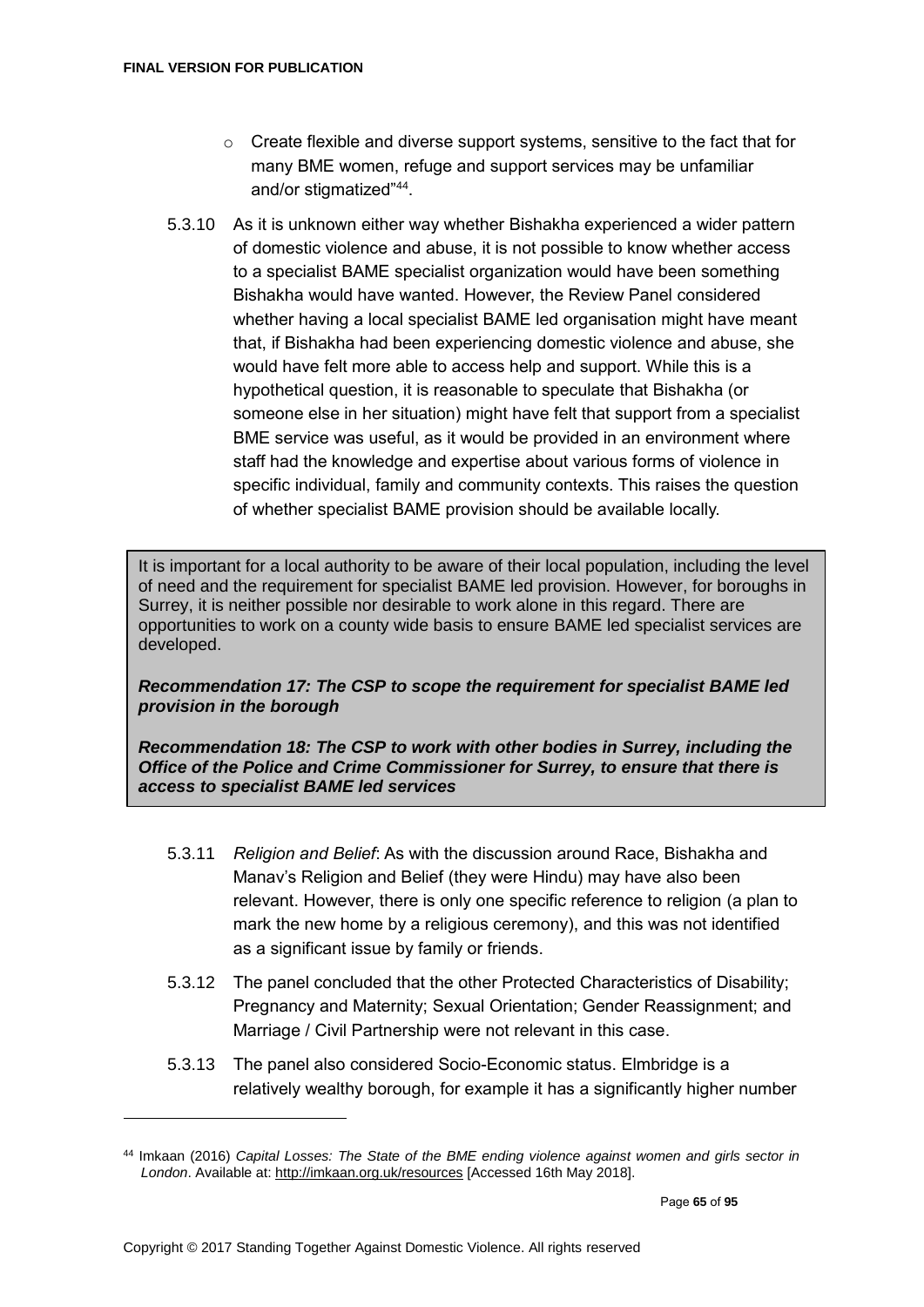of properties in Council Tax bands G and H<sup>45</sup> than other Surrey boroughs and districts<sup>46</sup>.

5.3.14 Despite some financial pressures in their relationship, Bishakha and Manav were well off. They were also able to access resources from their respective families. While Socio-Economic status could be an enabling factor (for example, it allowed Bishakha and Manav to access private health care) it may have also served as a stressor (e.g. a perception of the importance of sustaining a particular lifestyle or work) or a barrier (e.g. feeling that local services were not targeted to someone with a high income). It also meant that, with the exception of health services, neither Bishakha or Manav had much contact with statutory services.

Awareness raising activity should address the needs of the local population, including those victim/survivors who may face specific barriers as a result of their Socio-Economic status.

*Recommendation 19: The CSP to work with the SADA partnership to develop its awareness raising campaign so that this addresses the needs of victims across the spectrum of Socio-Economic status*

- 5.3.15 As a final consideration, is important to note that the experience of domestic violence and abuse can be informed by multiple aspects of someone's identities. Using Bishakha's experience as an example, her Race (and potentially Religion and Belief), Sex and Socio-Economic status could have intersected, impacting on her perception of both her experience and her consideration of options. This is an important reminder that agencies should consider someone's unique needs and experiences in the round.
- 5.3.16 The consideration of Race (and potentially Religion and Belief), Sex and Socio-Economic status is also relevant in relation to Manav and may have potentially underpinned or informed the decisions he made. This may have affected his engagement with services in a number of ways. For example, he was clearly concerned about people finding out about his mental health problems. This may mean that he felt there was some stigma attached to accessing mental health support and wellbeing, although he clearly felt able to access these services to some extent, as discussed above.

<sup>&</sup>lt;sup>45</sup> The amount of Council Tax someone has to pay depends on which property band their home is in. Bands G and H are the highest of the 9 Council Tax Bands. For more information go to: http://www.elmbridge.gov.uk/council-tax/charges/. <sup>46</sup> Elmbridge Borough Council. (2017) *Elmbridge: Knowing Out Communities.* Available at

<http://www.elmbridge.gov.uk/EasysiteWeb/getresource.axd?AssetID=3499&type=Full&servicetype=Attachment> [Accessed 15 May 2018].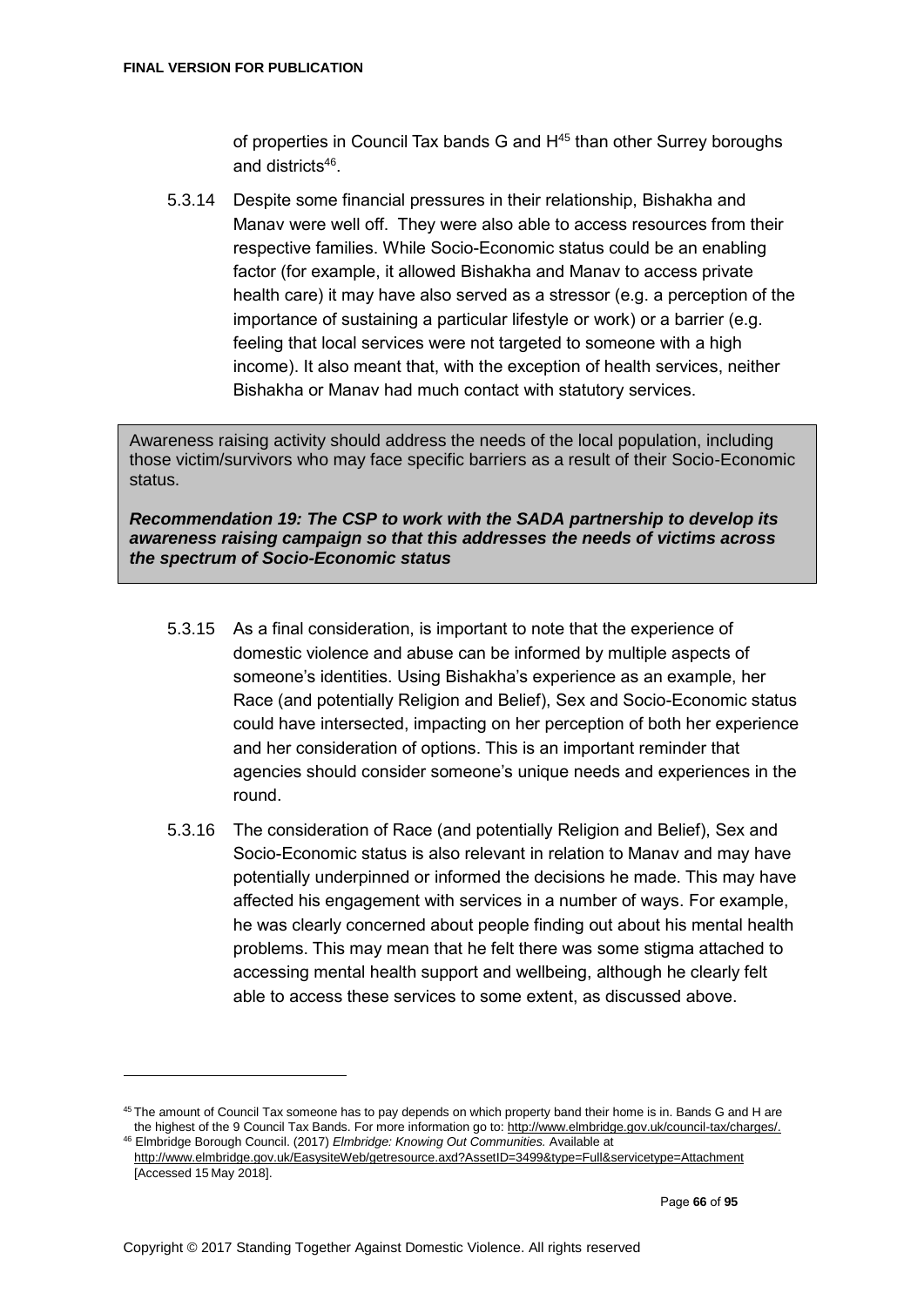# **6. Conclusions and Lessons to be Learnt**

## **6.1 Conclusions:**

- 6.1.1 Bishakha was a caring daughter, sister and mother. She was also a loyal friend and successful businesswomen. Her death was a tragedy and has affected her family and friends deeply.
- 6.1.2 For many of those close to Bishakha, this tragedy is made more difficult because it appears so inexplicable. Those closest to Bishakha knew that Bishakha and Manav were having difficulties, not least because of Manav's issues at work and his mental health, and that this had led to some tension and relationship conflict. However, no one had any concerns that domestic violence and abuse was an issue or imagined that a homicide might be the outcome.
- 6.1.3 That has been a challenge for the Review Panel. It may be that there was no prior history of domestic violence and abuse. Alternatively, it may be that Bishakha had experienced domestic violence and abuse from Manav but had, for a number of reasons, not disclosed this to friends, families or agencies. Sadly, it is not possible to know.
- 6.1.4 However, whatever the situation, this homicide was not 'out of the blue'. There were ongoing difficulties between Bishakha and Manav and, in the run up to the homicide, there was a confrontation relating to separation. This latter issue is a well-established risk indicator in domestic homicide.
- 6.1.5 Manav's mental health was also deteriorating in the early part of 2016. While he and Bishakha sought help for this, and he accessed a range of services, it seems that the extent of his suicide ideation was not fully identified. Manav's deteriorating mental health, particularly around feelings of hopelessness, could have been more fully explored. If this had happened, this might have led to him receiving a more comprehensive assessment and possibly treatment. This is also important given that mental health is a risk indicator in domestic homicide.
- 6.1.6 In approaching learning and recommendations, the Review Panel has sought to do two things. First, to try and understand what happened and consider the issues in Bishakha and Manav's lives that might help explain the circumstances of the homicide. Second, to use this case to consider a wider range of issues locally, including provision for victims of domestic violence and abuse from BAME communities.
- 6.1.7 The Review Panel would like to extend their sympathies to all those affected by Bishakha's death.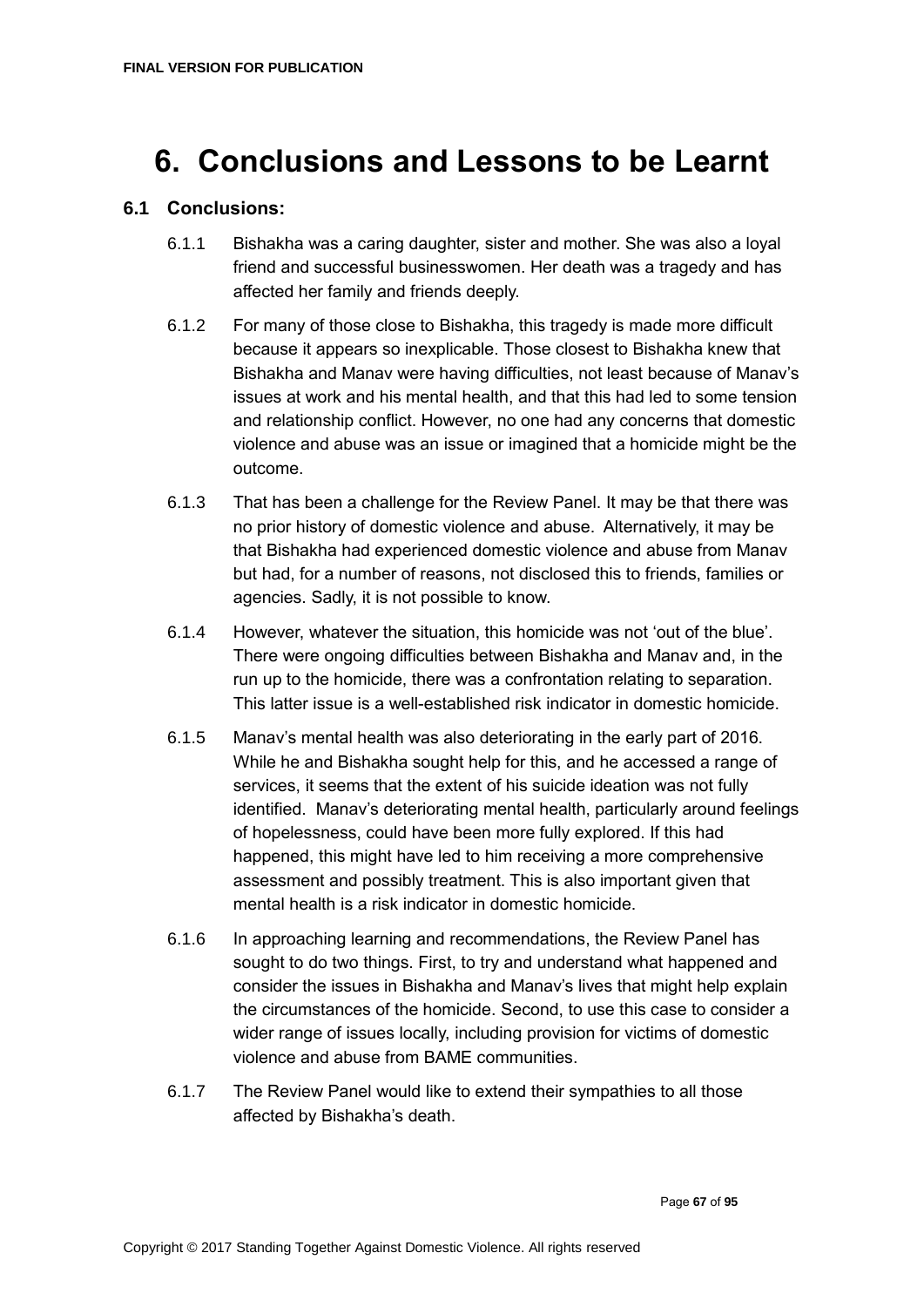#### **6.2 Lessons To Be Learnt:**

- 6.2.1 The most important learning in this case relates to mental health provision. Manav sought support from a number of different health providers. For the most part the response was appropriate. However, the review has identified important learning for both NHS 111 and IAPT services relating to both assessment, the management of risk and onward referral into secondary care.
- 6.2.2 The review of this case has also thrown a light on aspects of the local partnership response, suggesting that existing work could be further developed. This includes developing work in primary care, as well as work with fee charging schools to build on the existing response to domestic violence and abuse.
- 6.2.3 Examples of good practice have been identified, including the existing work locally around employer policies relating to domestic violence and abuse. It is also clear that Bishakha, Child A and Manav were, for the most part, able to access timely and appropriate health provision.
- 6.2.4 This review has identified wider learning relating to domestic violence and abuse. This has included exploring issues of male entitlement, as well as increased awareness of triggers that could indicate a domestic homicide risk, and how the intersection of different aspects of someone's identities (including Race, Sex and Socio-Economic status) might impact their experiences and the help and support they seek. In this case it is hard to know whether, if Bishakha had experienced a wider pattern of domestic violence and abuse, she would have faced barriers associated with her Socio-Economic status or her Race. The Review Panel has considered both issues and also the specific matter of specialist provision for BAME communities more generally. This has led to recommendations for work on these issues locally and across Surrey. That work should include ensuring that awareness raising campaigns and services are accessible, as well as equipping professionals to respond appropriately to domestic violence and abuse in these communities.
- 6.2.5 Following the conclusion of a DHR, there is an opportunity for agencies to consider the local response to domestic violence and abuse in light of the learning and recommendations. This is true for agencies both individually and collectively. The Review Panel hopes that this work will be underpinned by a recognition that the response to domestic violence is a shared responsibility as it really is everybody's business to make the future safer for others.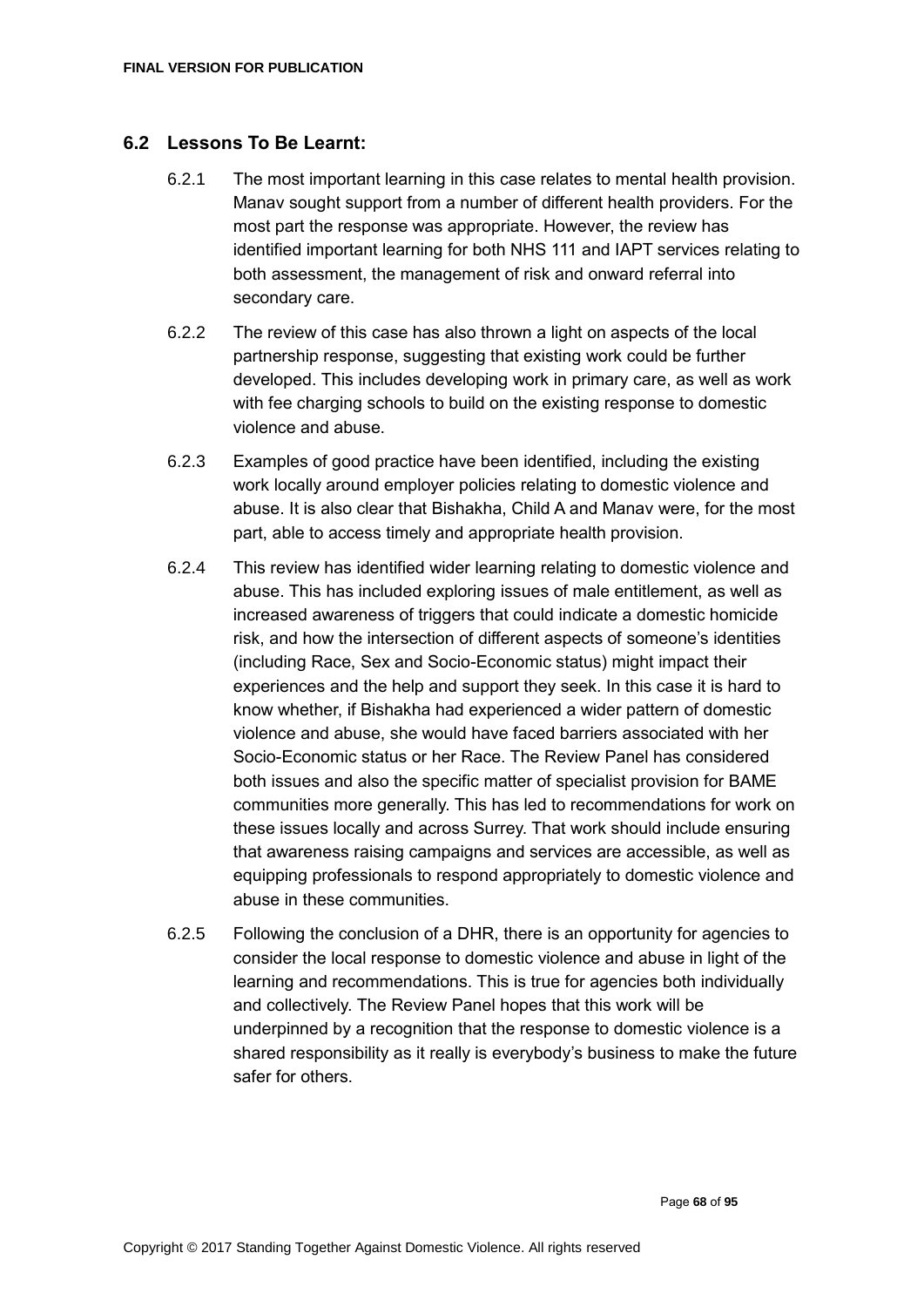# **7. Recommendations:**

# **7.1 IMR Recommendations (Single Agency):**

7.1.1 The following single agency recommendations were made by agencies in their IMRs. They are described in section three following the analysis of contact by each agency and are also presented collectively in **Appendix 2**. These are as follows:

## *SECAmb*

- 7.1.2 In line with a concurrent DHR in Kent and Medway, following the success of the SECAmb Domestic Abuse pilot, consideration would be given into scoping with other agencies [about] how SECAmb can feedback into the Multi-Agency Risk Assessment Conference (MARAC) in the absence of a Domestic Abuse coordinator / specialist.
- 7.1.3 The SECAmb Safeguarding Team and Safeguarding Lead will also look into additional training for those working for the Helicopter Emergency Medical Service (HEMS) to support their VP referral writing to ensure sufficient information is recorded for the local authority to record and address their concerns. Given the chaotic nature of incidents attended by HEMS, acquiring information for social care can be distracting when addressing an immediate clinical need, however SECAmb will strive to work with HEMS in order to improve quality referrals in future and how to work with SECAmb colleagues for information sharing following an incident such as the one centred around this IMR.

## *Maternity Services*

- 7.1.4 The importance of the routine enquiry into the presence or potential for pregnant women to be the victim of domestic abuse should continue to be asked at the booking in appointment and at 28 weeks and 34/36 weeks to identify if the domestic abuse has started in pregnancy or escalated.
- 7.1.5 The importance of contemporaneous record keeping needs to remain a high priority in order for the potential risks to mother and her unborn to be clearly identified within the patient health records, so an appropriate multiagency plan can be formulated to safeguard and support the victim.
- 7.1.6 The value of asking the routine enquiry questions prior to discharge home from the postnatal ward to be explored.

## *Health Visiting*

7.1.7 CSH Surrey Breast Feeding Clinics offer the opportunity for privacy however this will be explicit within literature and discussions with parents so that there can be no misunderstanding about an expectation to feed in a public area.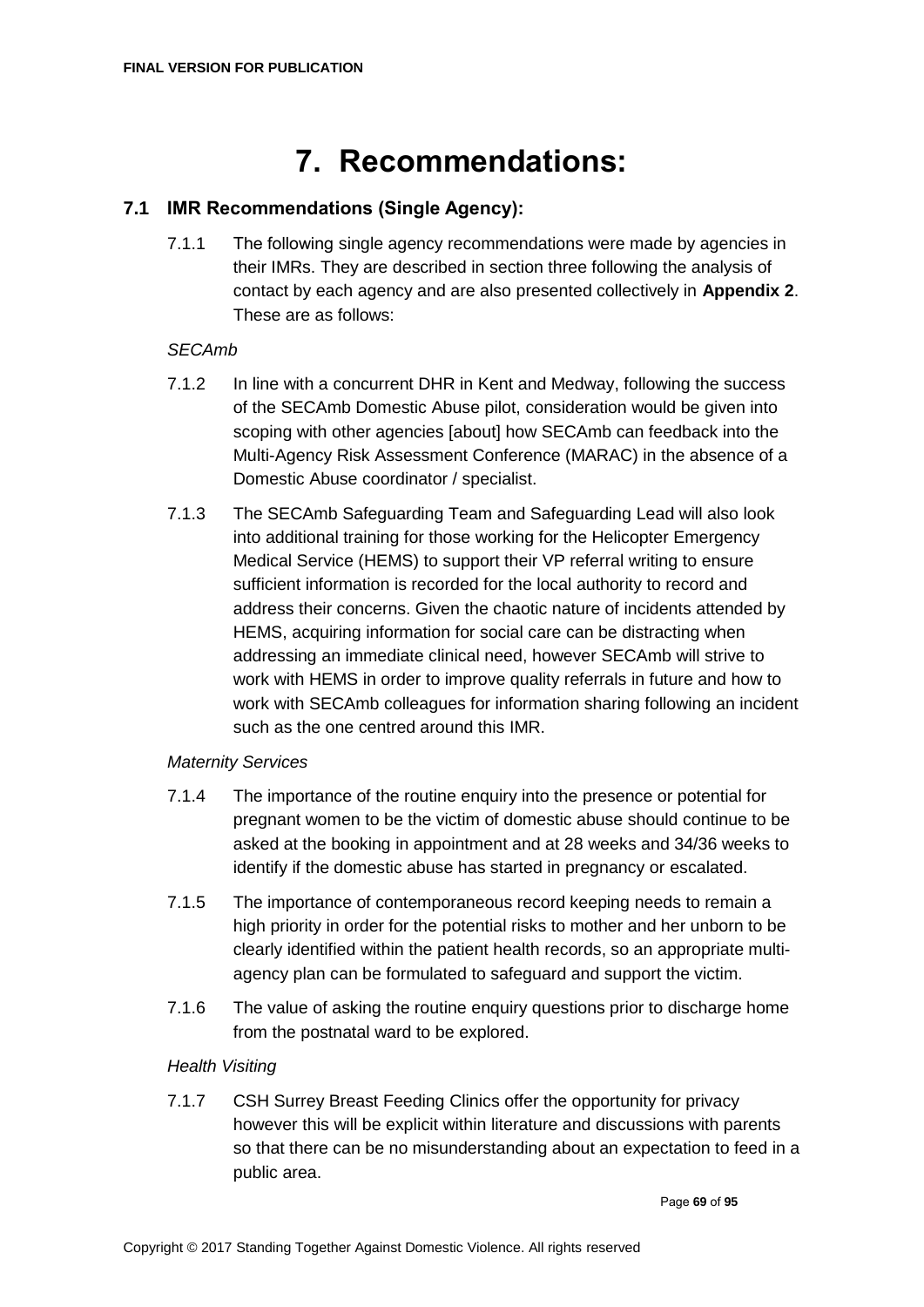- 7.1.8 Continuing support from Learning and Development team to further develop the Domestic Abuse training offer across the service and incorporate within mandatory training for all clinical employees and to monitor DA training compliance across CSH Surrey.
- 7.1.9 Availability of materials to support Domestic Abuse awareness is recognised as a current issue. Whilst posters can be duplicated, flyers, cards and discrete information cards are in more limited supply locally. CSH Surrey will continue efforts to source a regular supply for professionals, clinics and public areas.

## *Virgin Care*

- 7.1.10 Service to review adding prompts on impact of ethnicity/ culture to client/patient records.
- 7.1.11 Service to review how to encourage appropriate professional curiosity and more detailed examination and recording of issues which may impact upon the patient and the family such as the emotional and cultural impact of unemployment.

## **7.2 Overview Report Recommendations:**

7.2.1 The Review Panel has made the following recommendations, which are also described in section three as part of the analysis and are also presented collectively in **Appendix 3**.

> These recommendations should be acted on through the development of an action plan, with progress reported on to the Elmbridge CSP Partnership within six months of the review being approved.

- 7.2.2 **Recommendation 1:** The SADA partnership to assure itself that the local training strategy, and professional development for Domestic Abuse Champions / Mentors, adequately:
	- o Reflects the gendered dynamics of domestic violence, including the concept of 'aggrieved entitlement'
	- o Enables professionals to identify potential triggers associated with escalation, including financial issues, depression and suicide ideation.
- 7.2.3 **Recommendation 2:** The Home Office to undertake further research into cases where there no known precursors of domestic violence abuse, and/or the victim/perpetrator have had little contact with statutory services, to develop a profile of these cases.
- 7.2.4 **Recommendation 3:** The Surrey LSCB to work with all schools, including fee charging schools, to promote the inclusion of information on domestic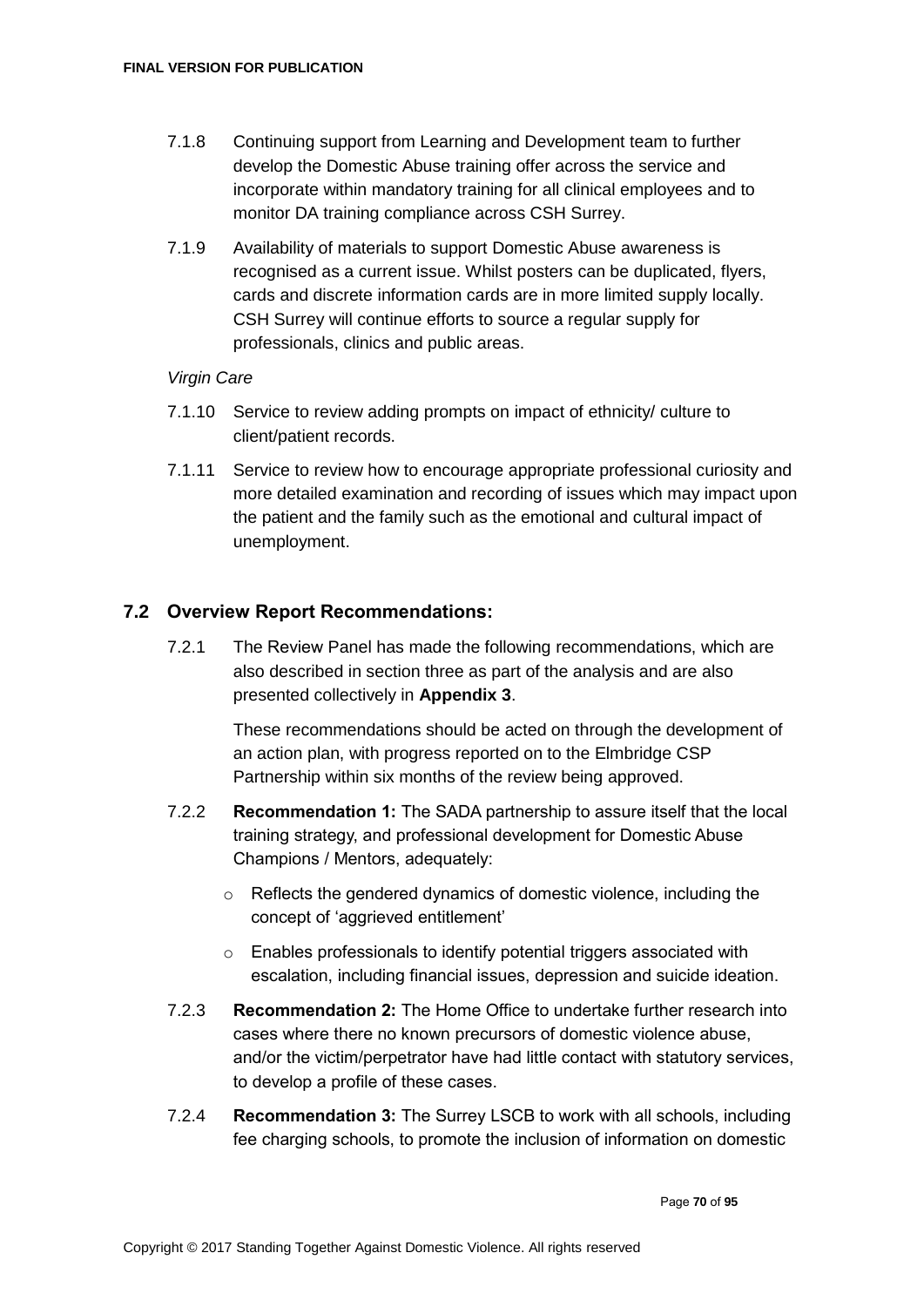violence abuse and the help and support available in school literature, including welcome packs for new parents.

- 7.2.5 **Recommendation 4:** The Surrey LSCB to work with all schools, including fee charging schools, to deliver Operation Encompass and ensure that procedures and training to support staff and children are in place.
- 7.2.6 **Recommendation 5:** The Surrey LSCB to work with all schools, including fee paying schools, to develop a programme with local specialist domestic abuse services to promote access to effective and high-quality resources for age appropriate teaching about healthy relationships in classroom settings.
- 7.2.7 **Recommendation 6:** The Department for Education to ensure that the good practice, resources and training developed following the consultation around Sex and Relationship Education and PSHE includes fee charging schools and to work with the sector around its development and implementation.
- 7.2.8 **Recommendation 7:** Care UK to review the findings from this case and undertake a wider case audit to be assured about the standard of current practice in relation to probing around suicidal ideation and, if issues are identified, to develop an improvement plan to address these.
- 7.2.9 **Recommendation 8:** Mental Health Commissioners to work with NHS England to ensure there is a robust pathway between NHS 111 and the Community-Based Crisis Service by developing a mechanism to allow for direct referrals
- 7.2.10 **Recommendation 9:** Mental Health Commissioners to work with NHS England to ensure there is a robust pathway between NHS 111 and the GPs by developing a mechanism to allow for direct referrals
- 7.2.11 **Recommendation 10:** Mental Health Commissioners to review the learning from this case and seek assurance that current providers of IAPT services in Surrey have appropriate staff training, procedures and supervision in place in relation to the identification and assessment of risks to self and others.
- 7.2.12 **Recommendation 11:** Mental Health Commissioners to consider the learning from this case and run an engagement event with private mental health care providers in the county to facilitate the dissemination of the review's findings.
- 7.2.13 **Recommendation 12:** The Surrey Health and Wellbeing Board to work with the Surrey CCGs to ensure there is a programme available to all GPs providing training, support and a referral pathway (including access to advocacy) to enable a consistent response to domestic violence and abuse.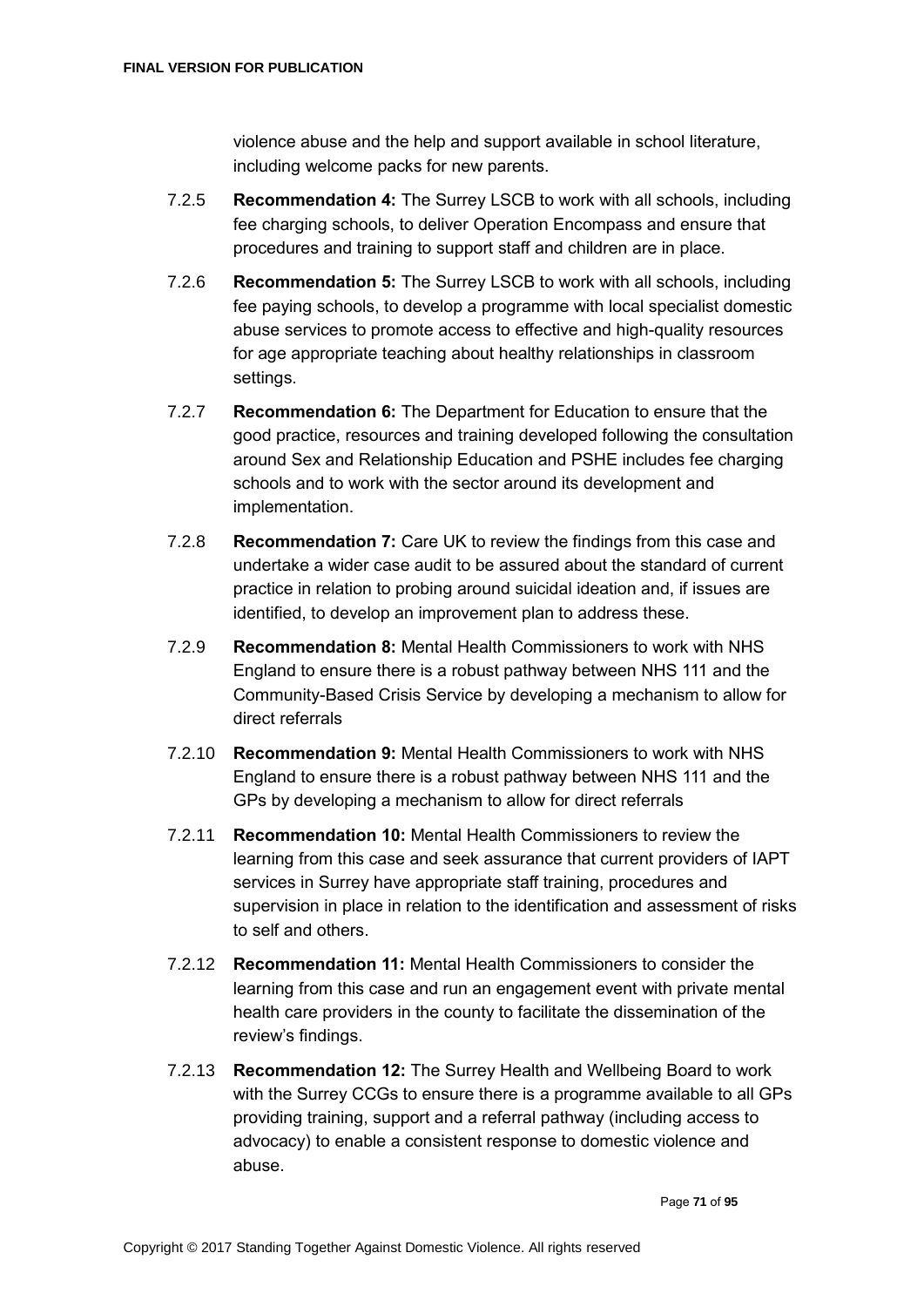- 7.2.14 **Recommendation 13:** The CSP to write to the bank involved in this review to encourage them to develop a domestic violence policy for staff who experience or perpetrate domestic violence and abuse
- 7.2.15 **Recommendation 14:** The CSP to share the findings from this review with the Corporate Alliance against Domestic Violence and the Employers' Initiative on Domestic Abuse and request further consideration of best practice in relation to staff who are employed as contractors (either through an employment agency or if they are self-employed)
- 7.2.16 **Recommendation 15:** The CSP to work with the SADA partnership to develop its awareness raising campaign so that this addresses the needs of BAME communities locally.
- 7.2.17 **Recommendation 16:** The CSP to work with the SADA partnership to develop its training programme to ensure that this addresses the needs of BAME communities locally.
- 7.2.18 **Recommendation 17:** The CSP to scope the requirement for specialist BAME led provision in the borough.
- 7.2.19 **Recommendation 18:** The CSP to work with other bodies in Surrey, including the Office of the Police and Crime Commissioner for Surrey, to ensure that there is access to specialist BAME led services.
- 7.2.20 **Recommendation 19:** The CSP to work with the SADA partnership to develop its awareness raising campaign so that this addresses the needs of victims across the spectrum of Socio-Economic status.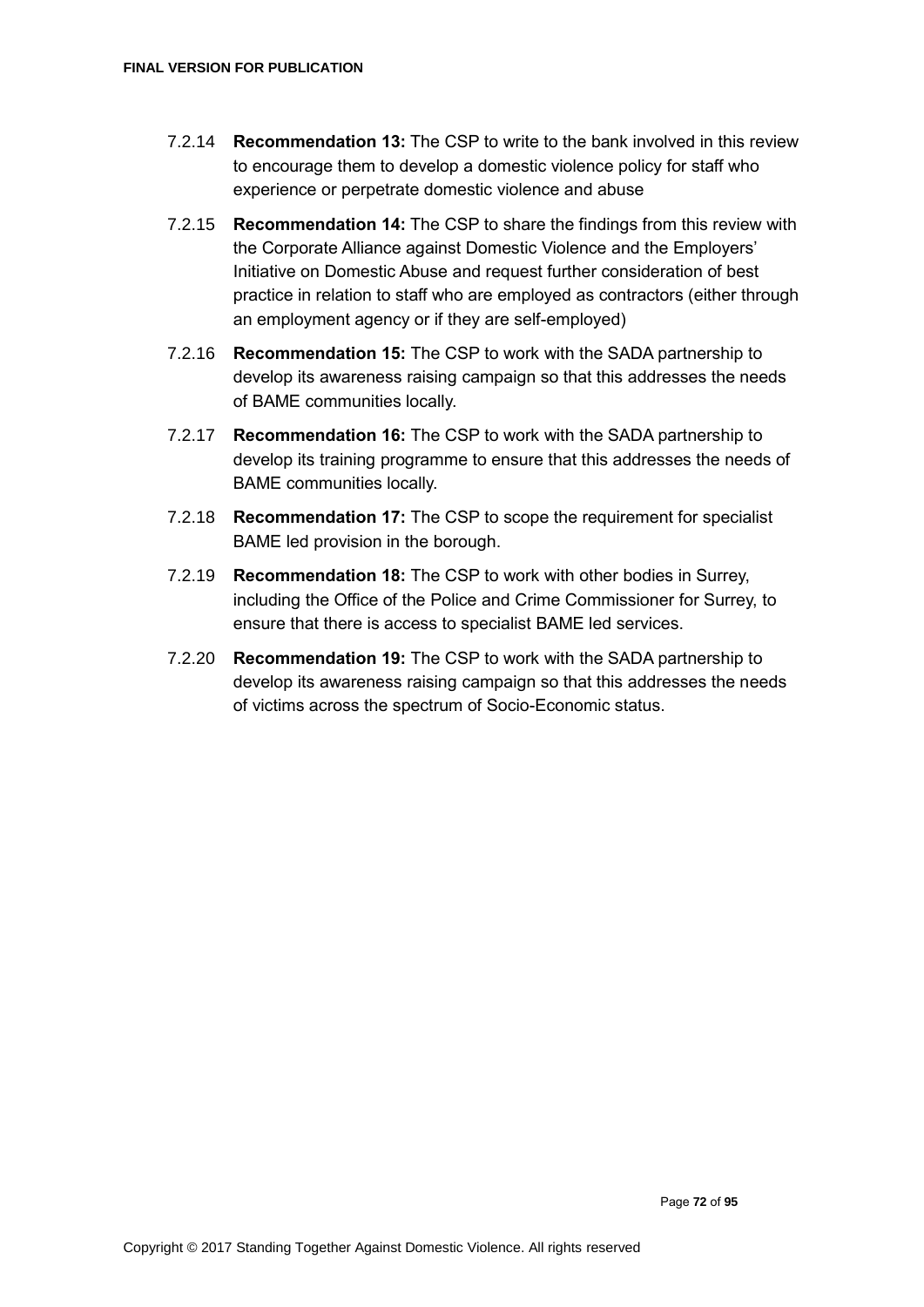# **Appendix 1: Domestic Homicide Review Terms of Reference**

This Domestic Homicide Review is being completed to consider agency involvement with Bishakha, Manav and Child A following the death of Bishakha in May 2016. The Domestic Homicide Review is being conducted in accordance with Section 9(3) of the Domestic Violence Crime and Victims Act 2004.

#### **Purpose**

- 1. Domestic Homicide Reviews (DHR) place a statutory responsibility on organisations to share information. Information shared for the purpose of the DHR will remain confidential to the panel, until the panel agree what information should be shared in the final report when published.
- 2. To review the involvement of each individual agency, statutory and non-statutory, with Bishakha, Manav and Child A during the relevant period of time: 20/05/2011 to 21/05/2016 (inclusive). To summarise agency involvement prior to 20/05/2011.
- 3. To establish whether there are lessons to be learned from the case about the way in which local professionals and agencies work together to identify and respond to disclosures of domestic abuse.
- 4. To identify clearly what those lessons are, how they will be acted upon and what is expected to change as a result.
- 5. To improve inter-agency working and better safeguard adults experiencing domestic abuse and not to seek to apportion blame to individuals or agencies.
- 6. To commission a suitably experienced and independent person to:
	- a) chair the Domestic Homicide Review Panel;
	- b) co-ordinate the review process;
	- c) quality assure the approach and challenge agencies where necessary; and
	- d) produce the Overview Report and Executive Summary by critically analysing each agency involvement in the context of the established terms of reference.
- 7. To conduct the process as swiftly as possible, to comply with any disclosure requirements, panel deadlines and timely responses to queries.
- 8. On completion present the full report to the Elmbridge Community and Safety Partnership and ensure that recommendations are incorporated into the county-wide action plan.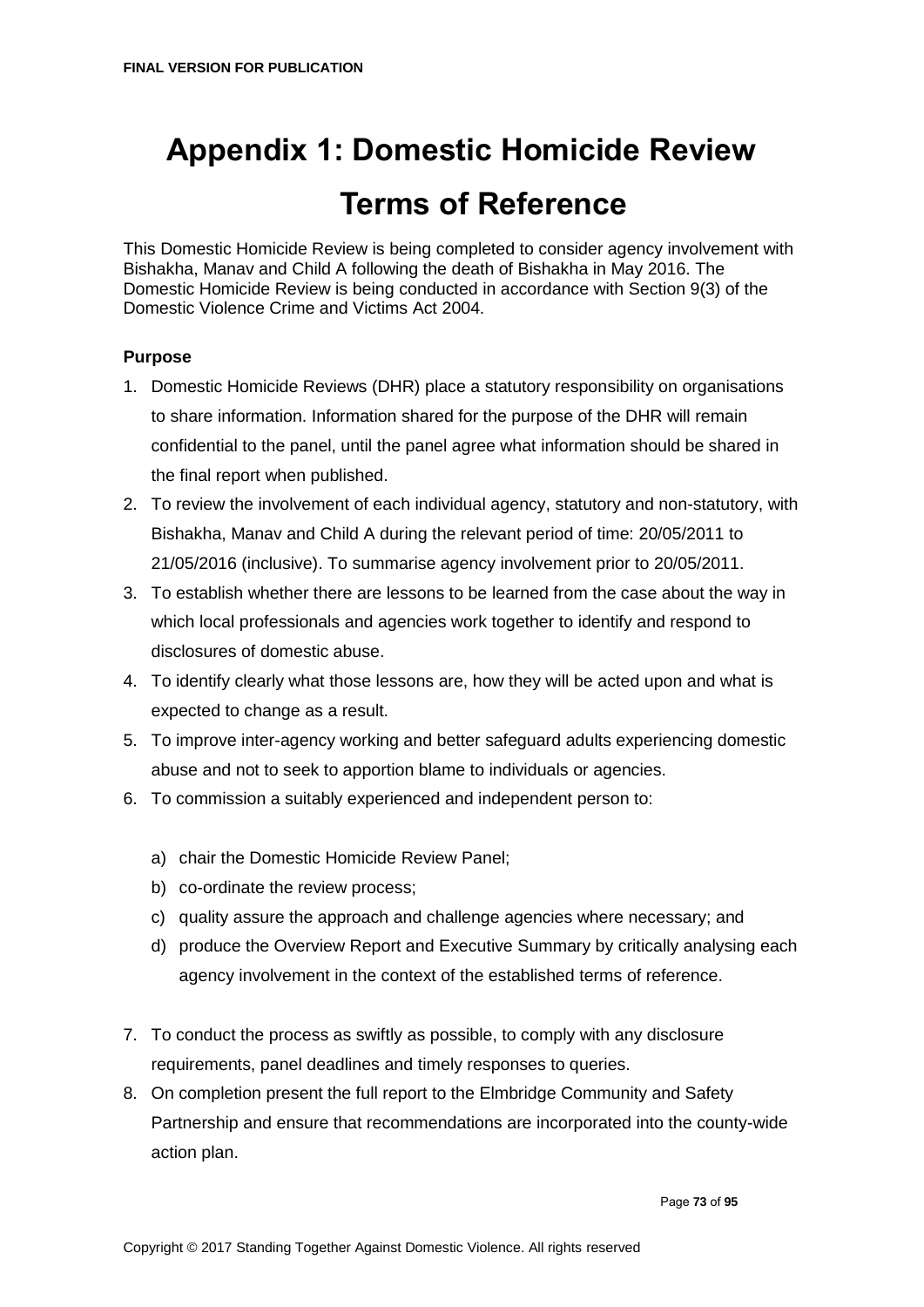#### **Membership**

- 9. It is critical to the effectiveness of the meeting and the DHR that the correct management representatives attend the panel meetings. Agency representatives must have knowledge of the matter, the influence to obtain material efficiently and can comment on the analysis of evidence and recommendations that emerge.
- 10. The following agencies are to be on the Panel:
	- a) Surrey Downs Clinical Commissioning Group
	- b) Community Health Services
	- c) General Practitioner for the victim and [alleged] perpetrator
	- d) Hospital (Kingston Maternity services)
	- e) Local Authority Adult Social Care Services
	- f) Local Authority Children's Social Care Services
	- g) Local Authority Community Safety
	- h) Claremont Fan Court School
	- i) North Surrey Domestic Abuse Outreach
	- j) Surrey & Borders Partnership NHS Foundation Trust (mental health)
	- k) Surrey Police
	- l) Elmbridge Borough Community Support Services Equalities
- 11. The Panel recognise that the particular issues in this case are ethnicity and faith and therefore [a BAME specialist service] will be invited to act as expert on this area to advise the Panel.
- 12. There are no other investigations so no consideration of parallel or joint reviews is necessary.

#### **Collating evidence**

- 13. Each agency to search all their records outside the identified time periods to ensure no relevant information was omitted and secure all relevant records.
- 14. Chronologies and IMRs will be completed by organisations known to have had contact with Bishakha, Manav and / or Child A during the relevant time period and produce an Individual Management Review (IMR).
- 15. Further agencies may be asked to completed chronologies and IMRs if their involvement with Bishakha, Manav and / or Child A becomes apparent through the information received as part of the review.
- 16. Each IMR will: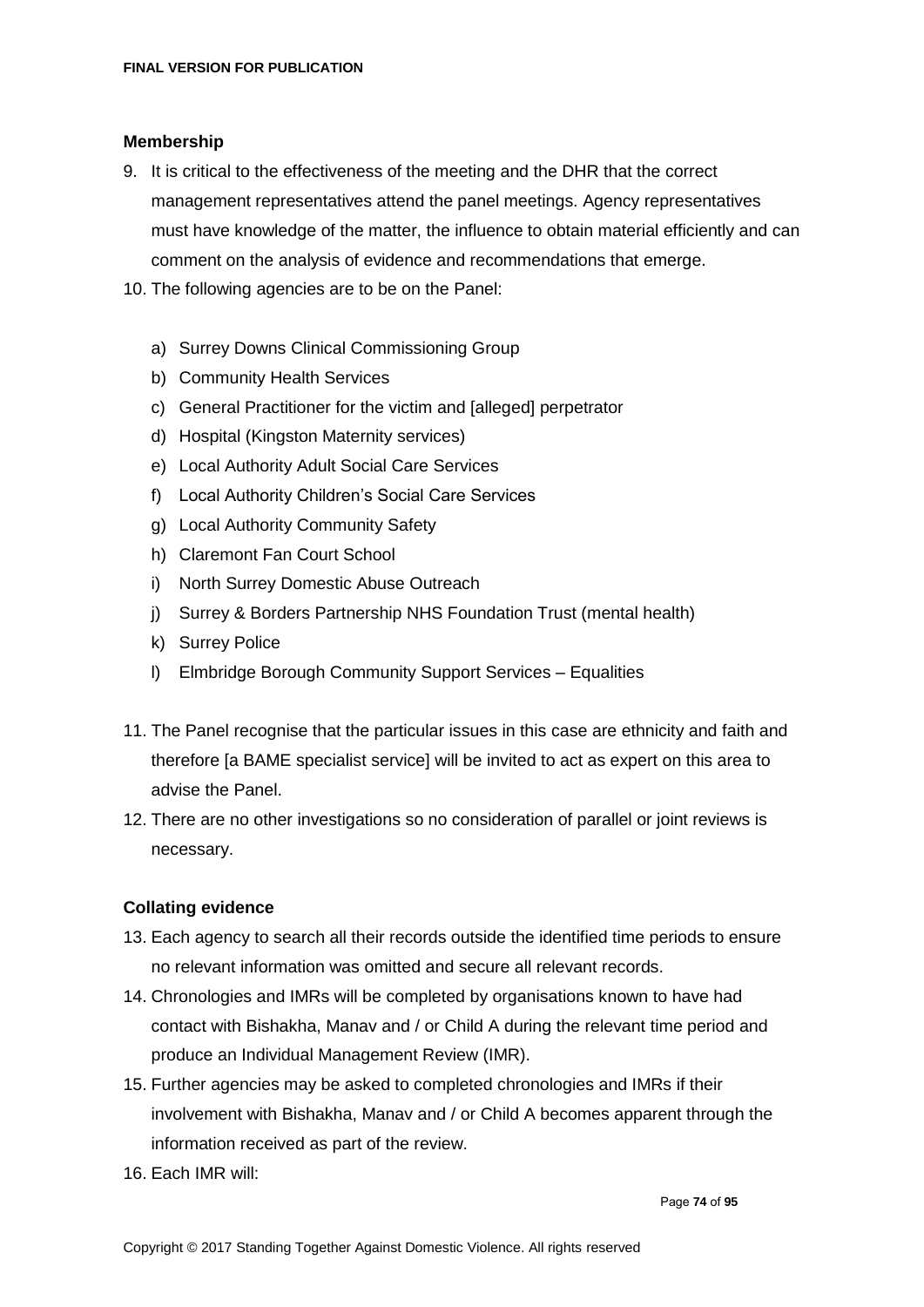- a) set out the facts of their involvement with Bishakha, Manav and / or Child A
- b) critically analyse the service they provided in line with the specific terms of reference
- c) identify any recommendations for practice or policy in relation to their agency
- d) consider issues of agency activity in other areas and review the impact in this specific case
- 17. Agencies that have had no contact should attempt to develop an understanding of why this is the case and how procedures could be changed within the partnership which could have brought Bishakha, Manav and / or Child A in contact with their agency.

#### **Analysis of findings**

- 18. In order to critically analyse the incident and the agencies' responses to Bishakha, Manav and / or Child A, this review should specifically consider the following points:
	- a) Analyse the communication, procedures and discussions, which took place within and between agencies.
	- b) Analyse the co-operation between different agencies involved with Bishakha, Manav and / or Child A
	- c) Analyse the opportunity for agencies to identify and assess domestic abuse risk.
	- d) Analyse agency responses to any identification of domestic abuse issues.
	- e) Analyse organisations' access to specialist domestic abuse agencies.
	- f) Analyse the policies, procedures and training available to the agencies involved on domestic abuse issues.
	- g) Analyse the potential impact of ethnicity and/or faith on service accessibility.

*As a result of this analysis, agencies should identify good practice and lessons to be learned. The Panel expects that agencies will take action on any learning identified immediately following the internal quality assurance of their IMR.*

#### **Development of an action plan**

19. Individual agencies to take responsibility for establishing clear action plans for the implementation of any recommendations in their IMRs. The Overview Report will make clear that agencies should report to the Community Safety Partnership on their action plans within six months of the Review being completed.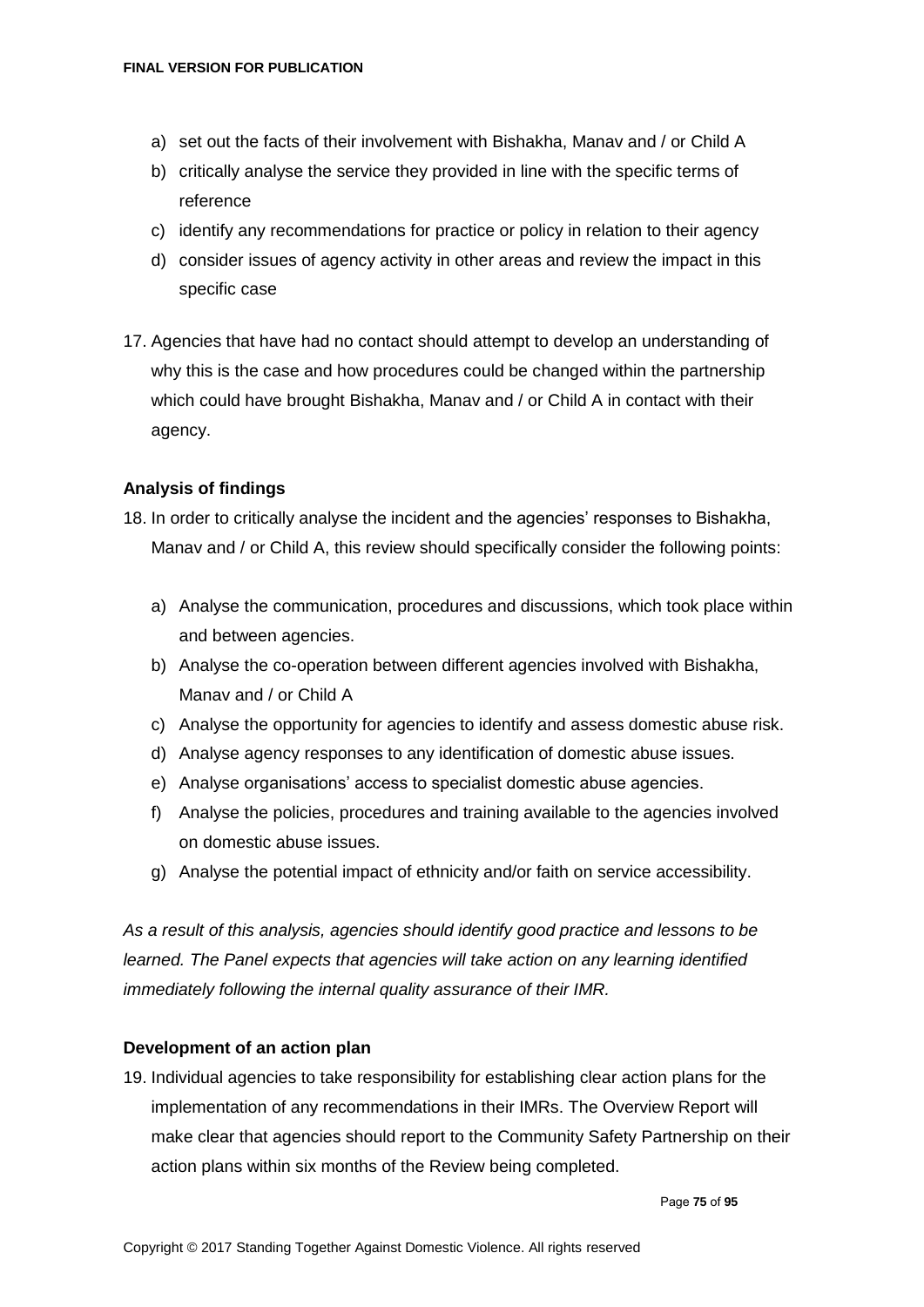20. Community Safety Partnership to establish a multi-agency action plan for the implementation of recommendations arising out of the Overview Report, for submission to the Home Office along with the Overview Report and Executive Summary.

#### **Liaison with the victim's family and [alleged] perpetrator**

- 21. Sensitively attempt to involve the family of Bishakha in the review, once it is appropriate to do so in the context of on-going criminal proceedings. The chair will lead on family engagement with the support of Victim Support Homicide Service who are currently engaged with the family $47$ .
- 22. Invite Manav to participate in the review, following the completion of the criminal trial and liaising closely with Surrey Police to ensure that there is no impact on the criminal justice proceedings.
- 23. Co-ordinate family liaison to reduce the emotional hurt caused to the family by being contacted by a number of agencies and having to repeat information.

#### **Media handling**

- 24. Any enquiries from the media and family should be forwarded to the Community Safety Partnership who will liaise with the chair. Panel members are asked not to comment if requested. The Community Safety Partnership will make no comment apart from stating that a review is underway and will report in due course.
- 25. The Community Safety Partnership is responsible for the final publication of the report and for all feedback to staff, family members and the media.

#### **Confidentiality**

- 26. All information discussed is strictly confidential and must not be disclosed to third parties without the agreement of the responsible agency's representative. That is, no material that states or discusses activity relating to specific agencies can be disclosed without the prior consent of those agencies.
- 27. All agency representatives are personally responsible for the safe keeping of all documentation that they possess in relation to this DHR and for the secure retention and disposal of that information in a confidential manner.

<sup>47</sup> *Postscript*: after initially receiving support from the Victim Support Homicide Service, since April 2017 the family have been supported by AAFDA.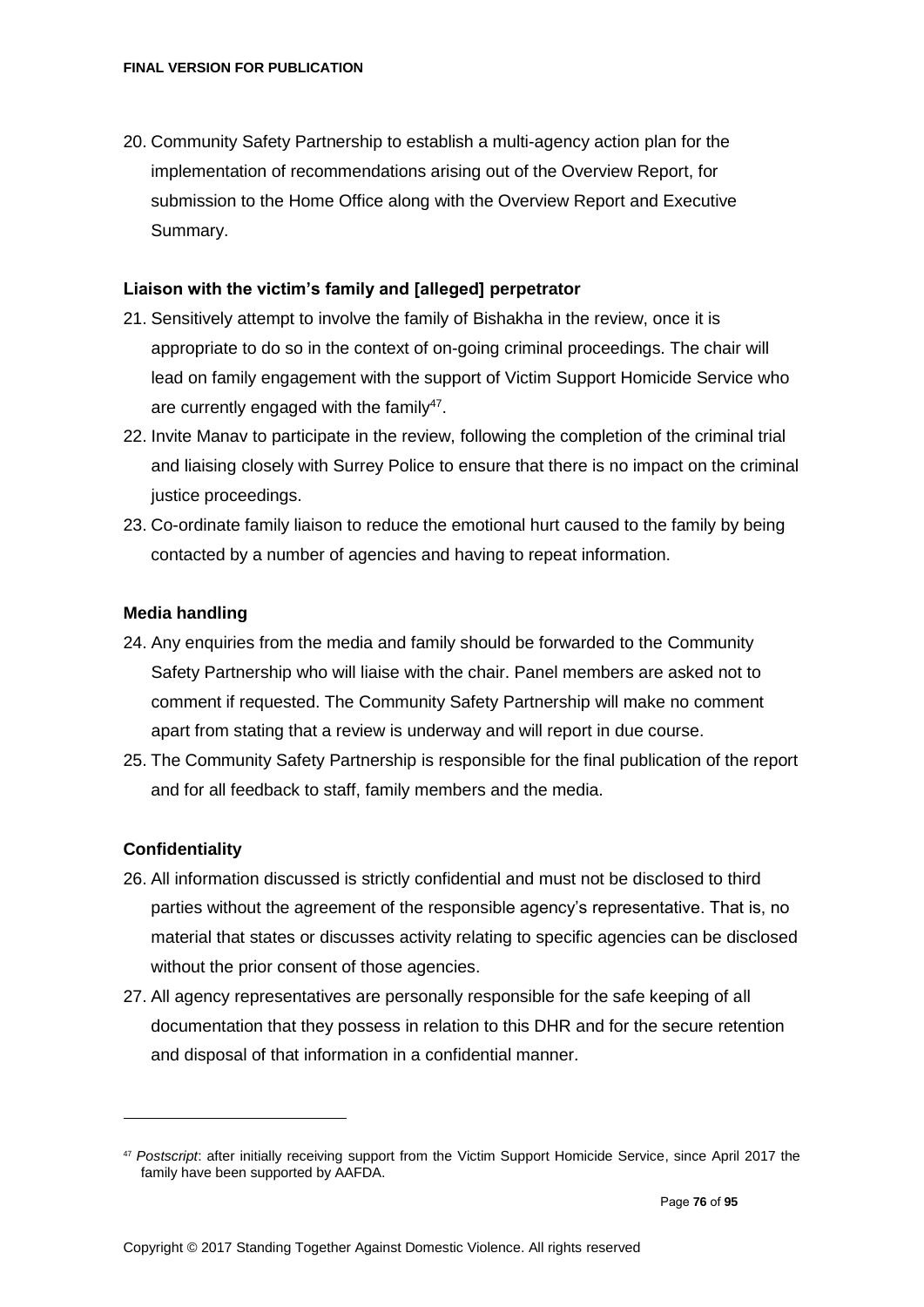28. It is recommended that all members of the Review Panel set up a secure email system, e.g. registering for criminal justice secure mail, nhs.net, gsi.gov.uk, pnn or GCSX. Documents to be password protected.

#### **Disclosure**

- 29. Disclosure of facts or sensitive information may be a concern for some agencies. We manage the review safely and appropriately so that problems do not arise and by not delaying the review process we achieve outcomes in a timely fashion, which can help to safeguard others.
- 30. The sharing of information by agencies in relation to their contact with the victim and/or the [alleged] perpetrator is guided by the following:
	- a) Human Rights Act: information shared for the purpose of preventing crime (domestic abuse and domestic homicide), improving public safety and protecting the rights or freedoms of others (domestic abuse victims).
	- b) Common Law Duty of Confidentiality outlines that where information is held in confidence, the consent of the individual should normally be sought prior to any information being disclosed, with the exception of the following relevant situations – where they can be demonstrated:
		- i) It is needed to prevent serious crime
		- ii) there is a public interest (e.g. prevention of crime, protection of vulnerable persons)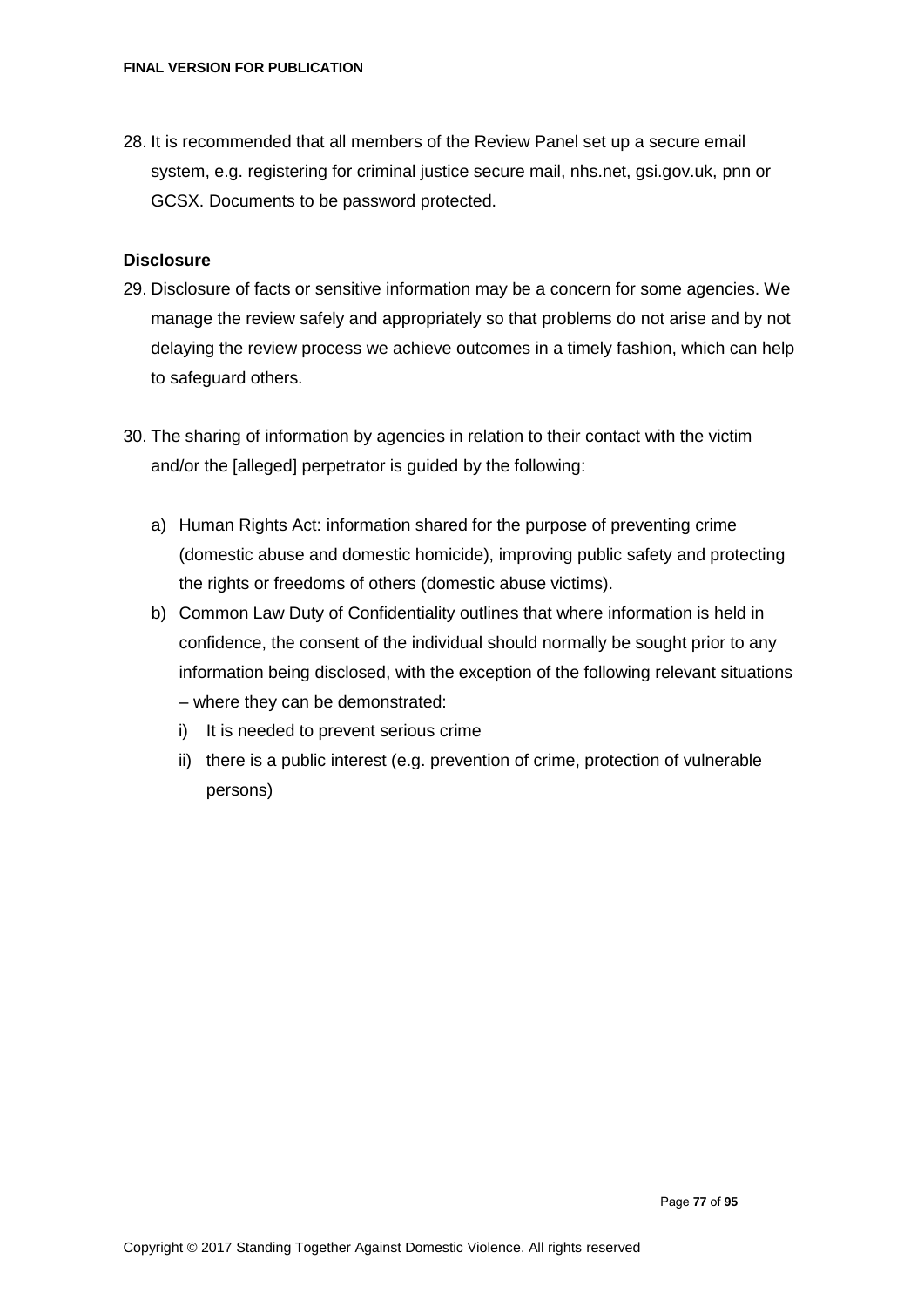## **Appendix 2: Single Agency Recommendations and Action Plan**

#### **SECAmb**

| Recommendation                                                                                                                                                                                                                                                                                                                                                   | Action to<br>take                                                                             | Lead<br>Agency                      | Key milestones in<br>enacting the<br>recommendation                                                                              | <b>Target Date</b>                    | Date of Completion / Outcome                                                                                                                                                                                                                                                                                         |
|------------------------------------------------------------------------------------------------------------------------------------------------------------------------------------------------------------------------------------------------------------------------------------------------------------------------------------------------------------------|-----------------------------------------------------------------------------------------------|-------------------------------------|----------------------------------------------------------------------------------------------------------------------------------|---------------------------------------|----------------------------------------------------------------------------------------------------------------------------------------------------------------------------------------------------------------------------------------------------------------------------------------------------------------------|
| In line with a concurrent DHR in Kent<br>and Medway, following the success of<br>the SECAmb Domestic Abuse pilot,<br>consideration would be given into<br>scoping with other agencies [about]<br>how SECAmb can feedback into the<br><b>Multi-Agency Risk Assessment</b><br>Conference (MARAC) in the absence of<br>a Domestic Abuse coordinator /<br>specialist | <b>SECAMB</b><br>to attend<br><b>MARAC</b><br>and<br>present<br>cases<br>where<br>appropriate | <b>SECAMB</b>                       | <b>SECAMB</b> aware<br>of MARAC referral<br>process<br><b>Surrey Police to</b><br>make SECAMB<br>aware of MARAC<br>meeting dates | December<br> 2019<br>December<br>2019 | October 2018: If SECAMB<br>raise a case as a professional<br>referral we would, of course<br>attend to present the case,<br>otherwise, I think we are some<br>way off being able to attend<br>each of the meetings in our<br>region particularly given the<br>amount of preparation required<br>to review each case. |
| The SECAmb Safeguarding Team and<br>Safeguarding Lead will also look into<br>additional training for those working for<br>the Helicopter Emergency Medical<br>Service (HEMS) to support their VP<br>referral writing to ensure sufficient<br>information is recorded for the local<br>authority to record and address their<br>concerns                          |                                                                                               | SECAMB/<br>Air<br>Ambulance<br>Kent | <b>SECAMB</b> update<br>working<br>relationship with<br><b>HEMS</b><br>Safeguarding<br>processes to be                           | November<br>2019                      | SECAMB have re-vamped and<br>updated working arrangements<br>with HEMS.<br>Safeguarding forms are now<br>electronic and the way the<br>forms are presented to the<br>operational teams have<br>changed.                                                                                                              |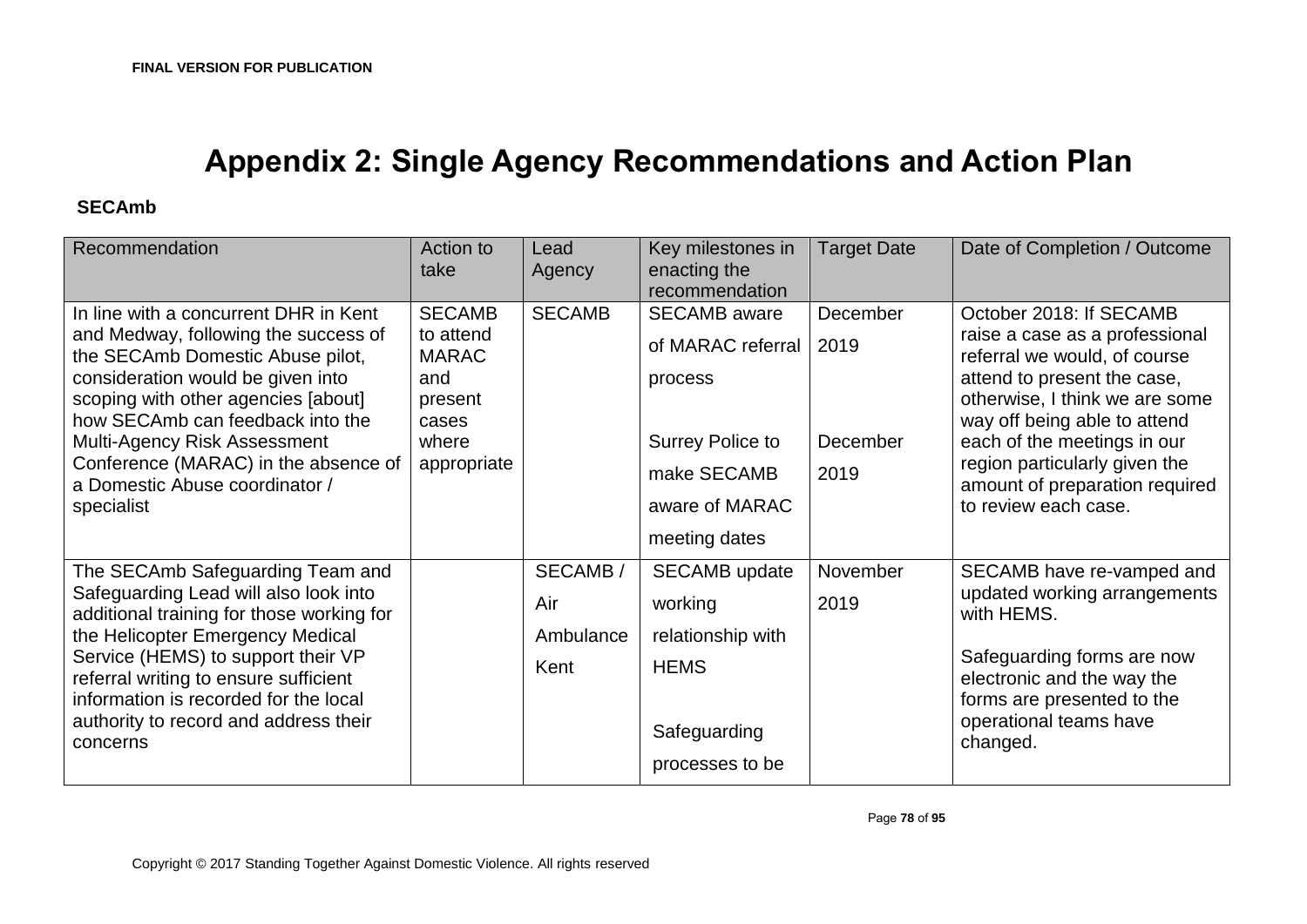| improved | Essentially when the crew click<br>to report a safeguarding matter<br>a series of prompts<br>by way of questions are raised.<br>This should ensure that all the<br>required information that will be<br>useful is able to be considered.<br>AK have raised an internal<br>incident related to this. This<br>ensures that all operational<br>members of staff are aware of<br>the issue and it will be<br>discussed at the team |
|----------|--------------------------------------------------------------------------------------------------------------------------------------------------------------------------------------------------------------------------------------------------------------------------------------------------------------------------------------------------------------------------------------------------------------------------------|
|          | meetings                                                                                                                                                                                                                                                                                                                                                                                                                       |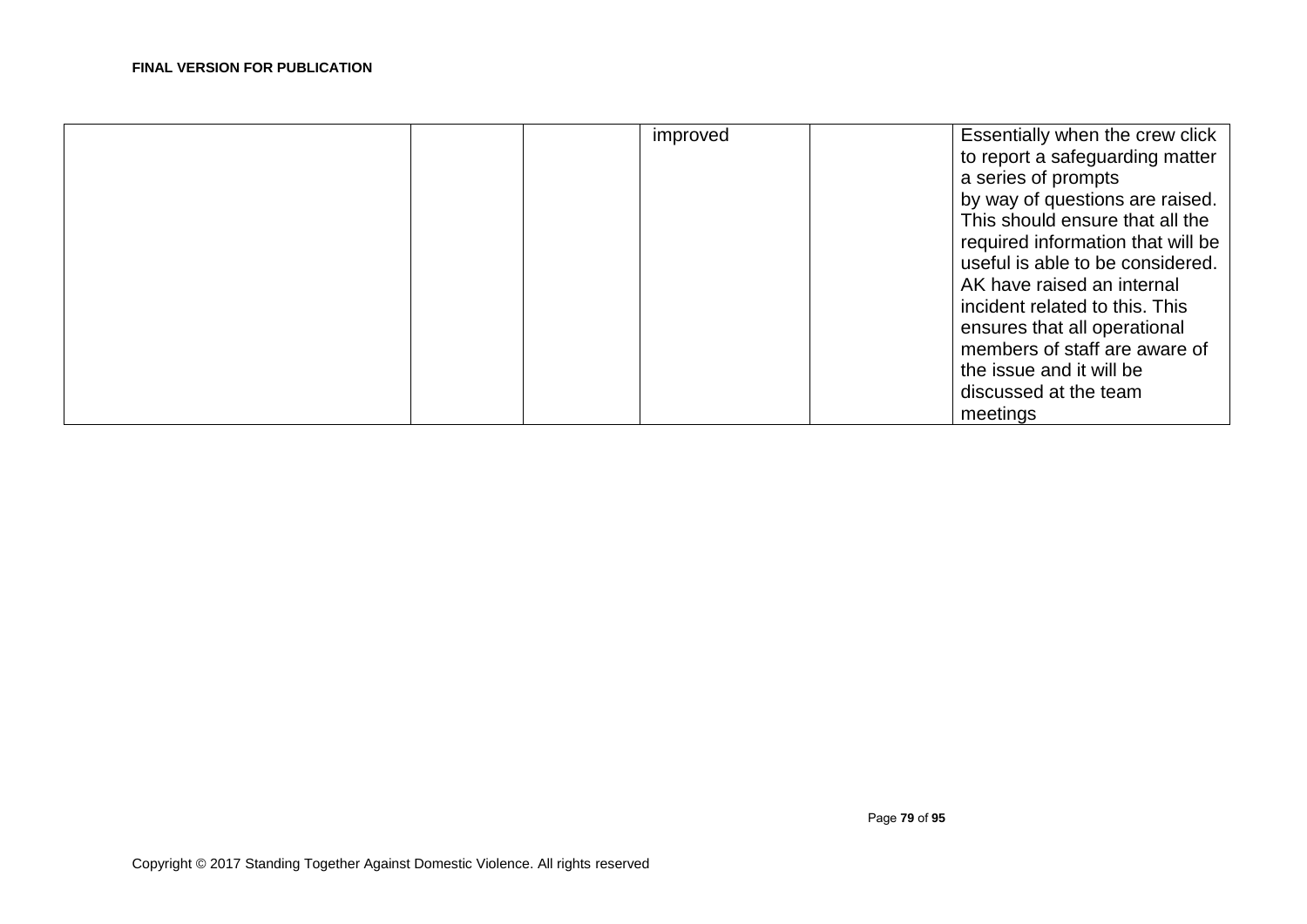#### **Maternity Services**

| Recommendation                                                                                                                                                                                                                                                                                                         | Action to<br>take | Lead<br>Agency | Key milestones in<br>enacting the<br>recommendation | <b>Target Date</b> | Date of Completion / Outcome                                                                          |
|------------------------------------------------------------------------------------------------------------------------------------------------------------------------------------------------------------------------------------------------------------------------------------------------------------------------|-------------------|----------------|-----------------------------------------------------|--------------------|-------------------------------------------------------------------------------------------------------|
| The importance of the routine enquiry<br>into the presence or potential for<br>pregnant women to be the victim of<br>domestic abuse should continue to be<br>asked at the booking in appointment<br>and at 28 weeks and 34/36 weeks to<br>identify if the domestic abuse has<br>started in pregnancy or escalated      |                   |                |                                                     |                    | No response received.<br>Information requests sent:<br>20/11/18, 16/11/18, 09/11/2018<br>and 20/09/18 |
| "The importance of contemporaneous<br>record keeping needs to remain a high<br>priority in order for the potential risks to<br>mother and her unborn to be clearly<br>identified within the patient health<br>records, so an appropriate multi-agency<br>plan can be formulated to safeguard<br>and support the victim |                   |                |                                                     |                    | No response received.<br>Information requests sent:<br>20/11/18, 16/11/18, 09/11/2018<br>and 20/09/18 |
| The value of asking the routine enquiry<br>questions prior to discharge home from<br>the postnatal ward to be explored                                                                                                                                                                                                 |                   |                |                                                     |                    | No response received.<br>Information requests sent:<br>20/11/18, 16/11/18, 09/11/2018<br>and 20/09/18 |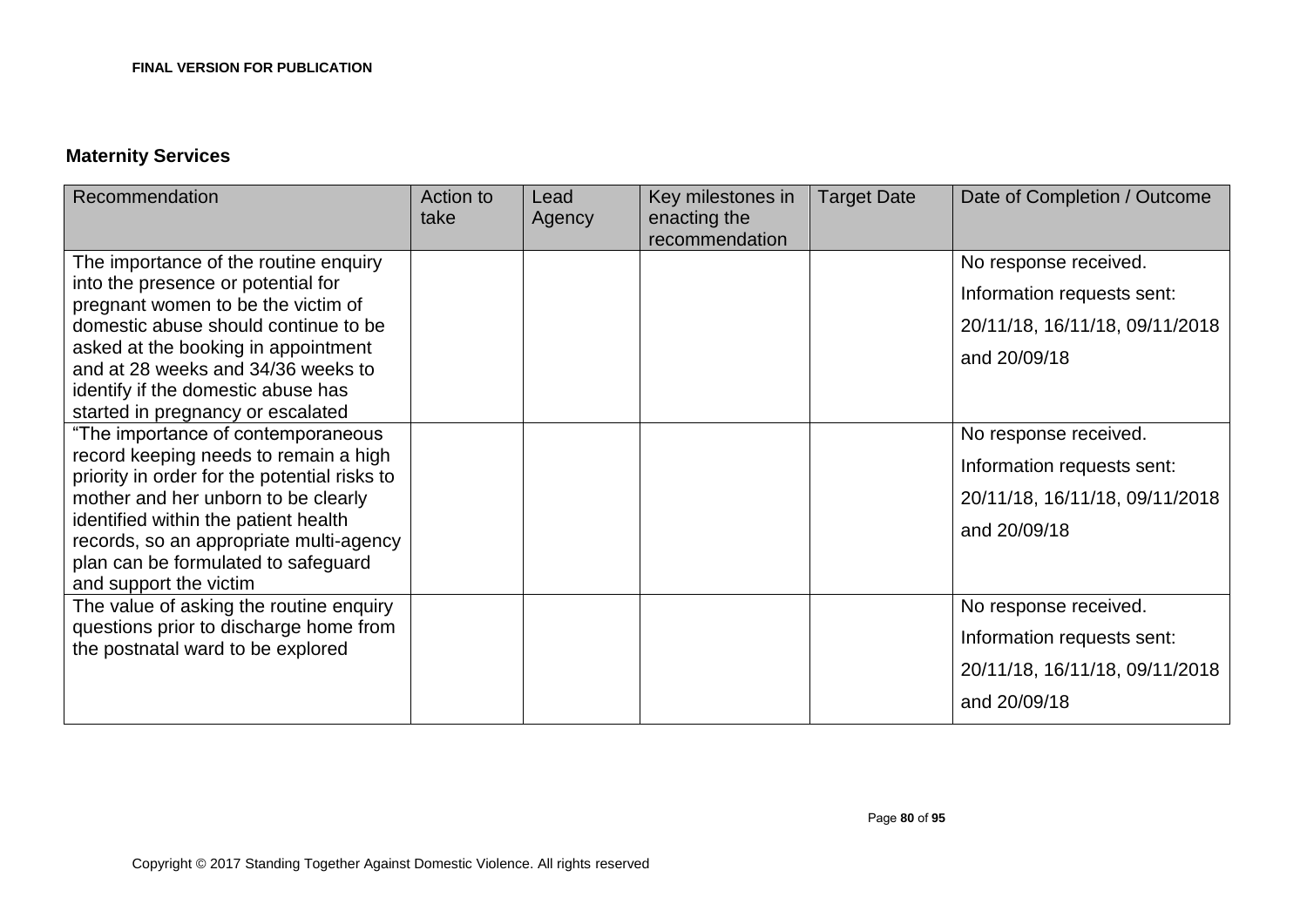### **Health Visiting**

| Recommendation                                                                                                                                                                                                                                                   | Action to take                                                                                                 | Lead<br>Agency | Key milestones<br>in enacting the<br>recommendation                                                        | <b>Target Date</b>                    | Date of Completion /<br>Outcome                                                                                                                                                                                                                                                                                                                                                                                                    |
|------------------------------------------------------------------------------------------------------------------------------------------------------------------------------------------------------------------------------------------------------------------|----------------------------------------------------------------------------------------------------------------|----------------|------------------------------------------------------------------------------------------------------------|---------------------------------------|------------------------------------------------------------------------------------------------------------------------------------------------------------------------------------------------------------------------------------------------------------------------------------------------------------------------------------------------------------------------------------------------------------------------------------|
| <b>CSH Surrey Breast Feeding Clinics</b><br>offer the opportunity for privacy<br>however this will be explicit within<br>literature and discussions with<br>parents so that there can be no<br>misunderstanding about an<br>expectation to feed in a public area | Not specified<br>in document<br>provided to<br>the Head of<br>Safeguarding,<br>so agreed<br>action<br>unknown. | <b>CSH</b>     | Not specified in<br>document<br>provided to the<br>Head of<br>Safeguarding,<br>so agreed<br>action unknown | Unspecified                           | This response was<br>completed by the Interim<br>Head of Safeguarding on<br>16th November 2018 who<br>was not present when the<br>DHR occurred.<br>IMG 0011.JPG<br>CSH has in place a parents<br>guide to our breastfeeding<br>policy. This is available in<br>all clinics as above image.<br>We are a UNICEF Baby<br>Friendly organisation at<br>Level 3. This is therefore<br>an expectation to achieve<br>this level of status. |
| Continuing support from Learning<br>and Development team to further                                                                                                                                                                                              | Not specified<br>in document                                                                                   | <b>CSH</b>     | Not specified in<br>document                                                                               | Not specified in<br>document provided | We have a training offer in<br>place that includes DV. This                                                                                                                                                                                                                                                                                                                                                                        |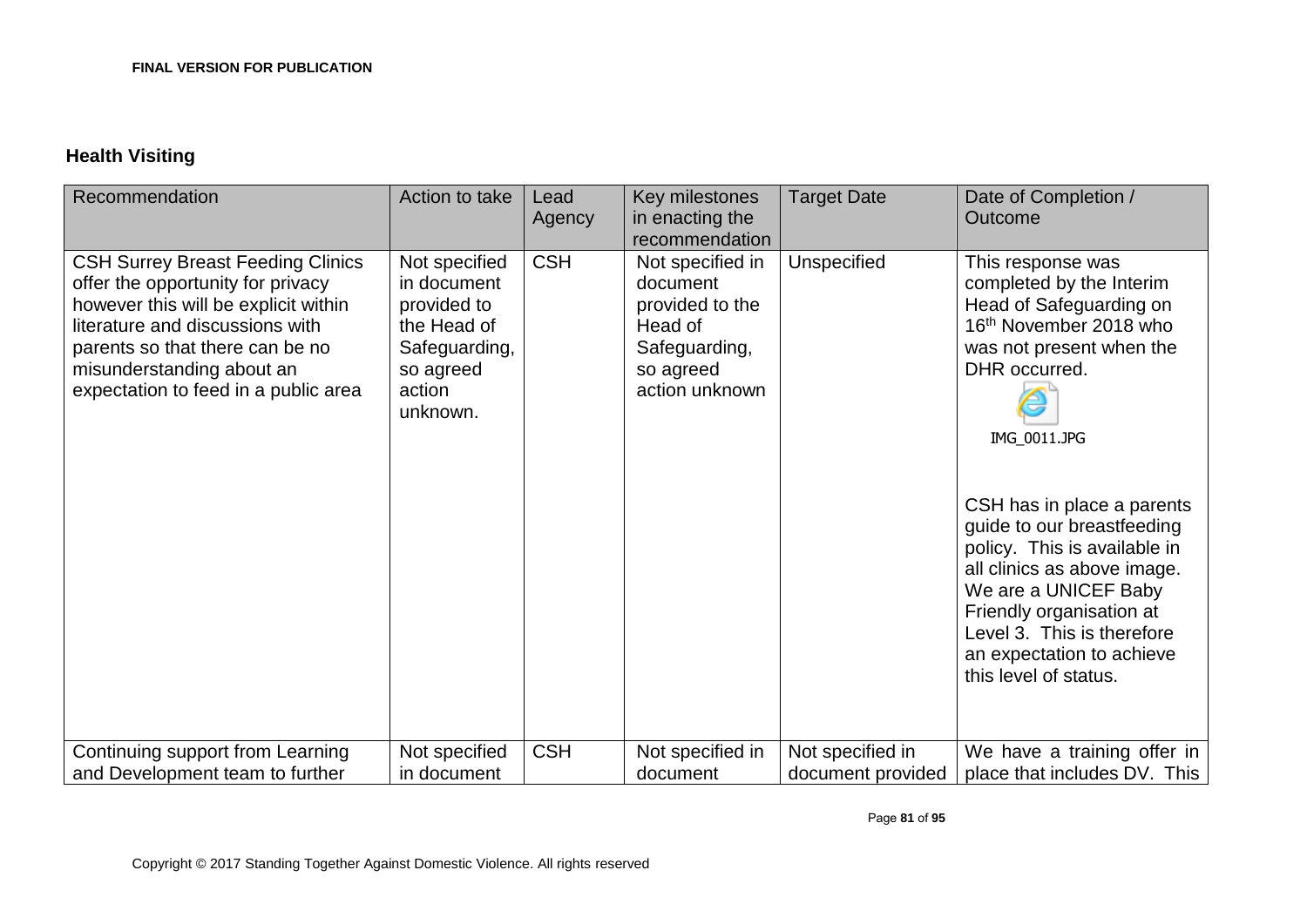| develop the Domestic Abuse training<br>offer across the service and<br>incorporate within mandatory training<br>for all clinical employees and to<br>monitor DA training compliance<br>across CSH Surrey                                                                                                                                              | provided to<br>the Head of<br>Safeguarding,<br>so agreed<br>action<br>unknown                                  |            | provided to the<br>Head of<br>Safeguarding,<br>so agreed<br>action<br>unknown.                                 | to the Head of<br>Safeguarding, so<br>agreed action<br>unknown.                                          | is an online offer and a face<br>to face offer. We also have a<br>DV lead in the safeguarding<br>team with a Named Nurse<br>lead. Learning and develop<br>training compliance<br>and<br>via<br>these<br>reported<br>are<br>governance arrangements.                                            |
|-------------------------------------------------------------------------------------------------------------------------------------------------------------------------------------------------------------------------------------------------------------------------------------------------------------------------------------------------------|----------------------------------------------------------------------------------------------------------------|------------|----------------------------------------------------------------------------------------------------------------|----------------------------------------------------------------------------------------------------------|------------------------------------------------------------------------------------------------------------------------------------------------------------------------------------------------------------------------------------------------------------------------------------------------|
| Availability of materials to support<br>Domestic Abuse awareness is<br>recognised as a current issue. Whilst<br>posters can be duplicated, flyers,<br>cards and discrete information cards<br>are in more limited supply locally.<br>CSH Surrey will continue efforts to<br>source a regular supply for<br>professionals, clinics and public<br>areas | Not specified<br>in document<br>provided to<br>the Head of<br>Safeguarding,<br>so agreed<br>action<br>unknown. | <b>CSH</b> | Not specified in<br>document<br>provided to the<br>Head of<br>Safeguarding,<br>so agreed<br>action<br>unknown. | Not specified in<br>document provided<br>to the Head of<br>Safeguarding, so<br>agreed action<br>unknown. | Each clinic has a DV poster<br>as outlined in image below<br>IMG_0012 DV.JPG<br>We have a range of leaflets<br>and credit cards that are<br>provided for service users<br>and continued to be<br>resourced and sourced,<br>albeit that there are no ring<br>fenced resources for this<br>work. |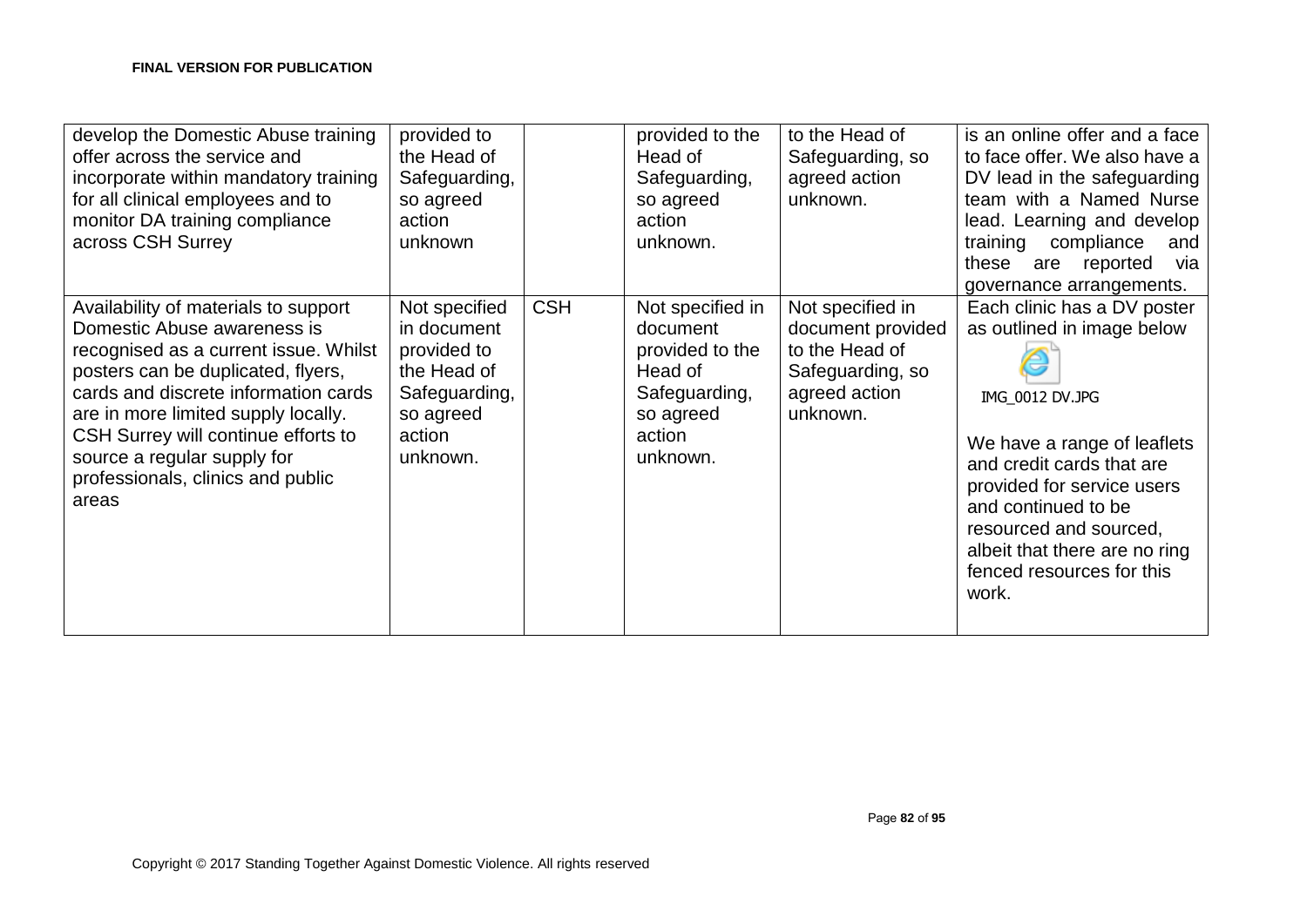### **IAPT service (provided by Virgin Care)**

| Recommendation                                                                                                                                                                                                                                                 | Action to take                                                                       | Lead<br>Agency  | Key milestones in<br>enacting the<br>recommendation                                                              | Target<br>Date  | Date of Completion / Outcome                                                                                                                                                                                                     |
|----------------------------------------------------------------------------------------------------------------------------------------------------------------------------------------------------------------------------------------------------------------|--------------------------------------------------------------------------------------|-----------------|------------------------------------------------------------------------------------------------------------------|-----------------|----------------------------------------------------------------------------------------------------------------------------------------------------------------------------------------------------------------------------------|
| Service to review adding<br>prompts on impact of<br>ethnicity/ culture to<br>client/patient records                                                                                                                                                            | EBC contact new<br>provider to<br>ensure fully<br>aware of<br>recommendations        | <b>EBC/IAPT</b> | <b>New IAPT</b><br>provider to take<br>recommendations<br>into account and<br>provide written<br>response to EBC | January<br>2018 | Virgin Care are no longer providing<br>this service within the Elmbridge<br>area.<br>New providers for Surrey can be<br>found at:<br>http://www.surreydownsccg.nhs.uk<br>/conditions-and-treatments/mental-<br>health-wellbeing/ |
| Service to review how to<br>encourage appropriate<br>professional curiosity and<br>more detailed examination<br>and recording of issues which<br>may impact upon the patient<br>and the family such as the<br>emotional and cultural impact<br>of unemployment | <b>EBC</b> contact new<br>provider to<br>ensure fully<br>aware of<br>recommendations | EBC/IAPT        | New IAPT<br>provider to take<br>recommendations<br>into account and<br>provide written<br>response to EBC        | January<br>2018 | Virgin Care are no longer providing<br>this service within the Elmbridge<br>area. New providers for Surrey can<br>be found at:<br>http://www.surreydownsccg.nhs.uk<br>/conditions-and-treatments/mental-<br>health-wellbeing/    |

Page **83** of **95**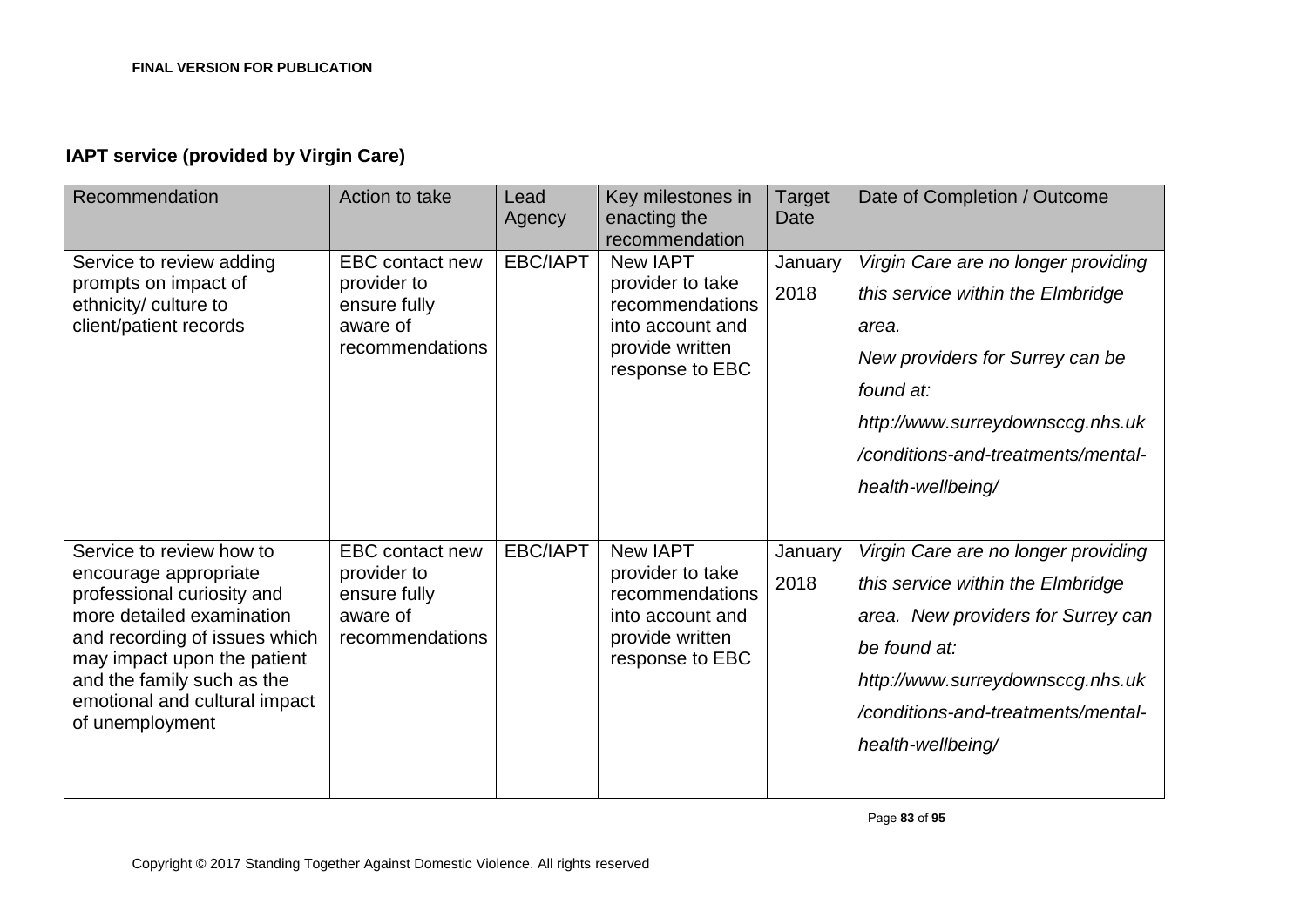**Appendix 3: DHR Recommendations and Action Plan**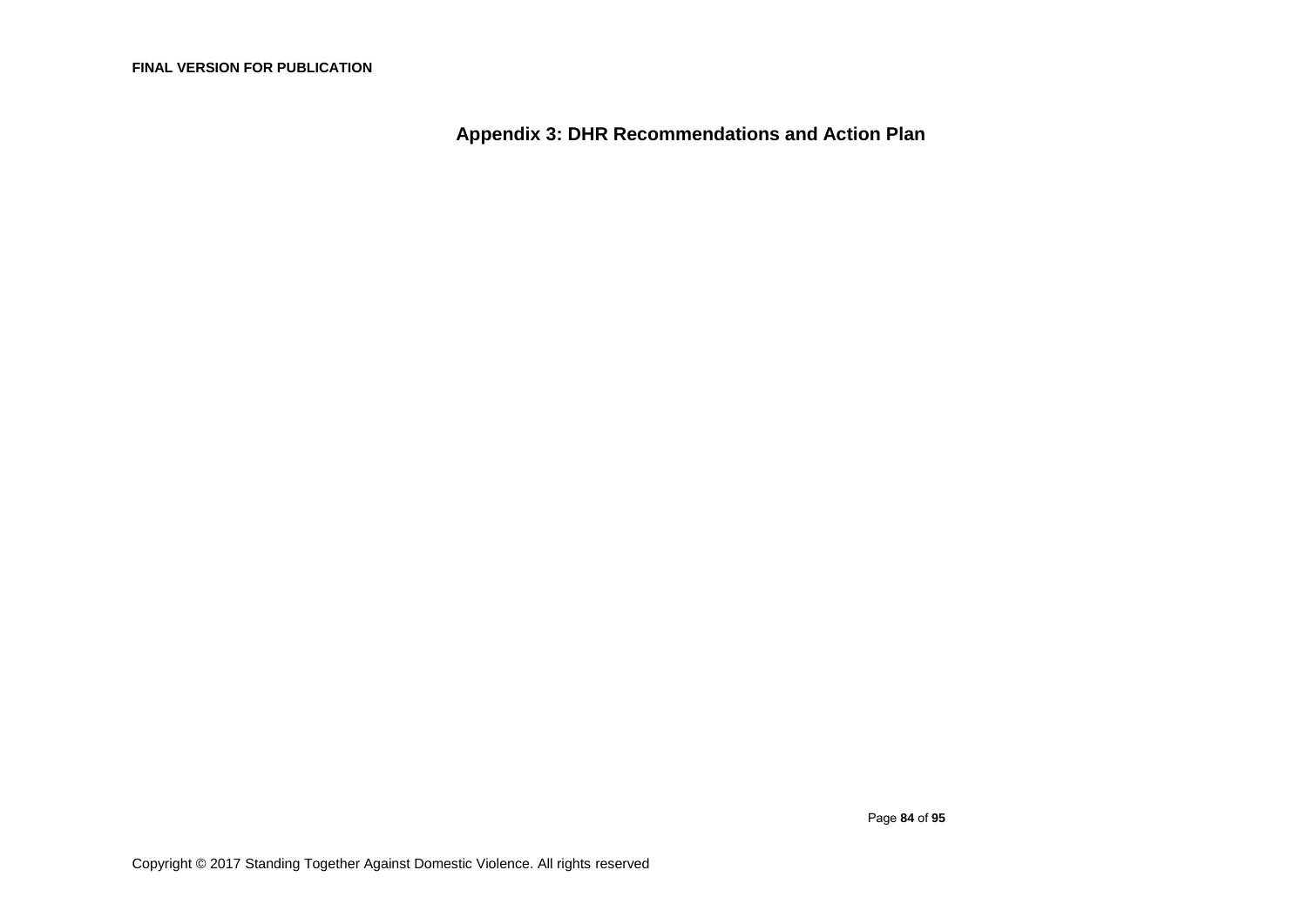| Recommendation                                                                                                                                                                                                                                                                                                                                                                                                                                                                                         | Scope      | Action to take                                                       | Lead<br>Agency | Key milestones in<br>enacting the<br>recommendation                                                                                                                                          | <b>Target</b><br>Date | Date of<br>Completion<br>Outcome |
|--------------------------------------------------------------------------------------------------------------------------------------------------------------------------------------------------------------------------------------------------------------------------------------------------------------------------------------------------------------------------------------------------------------------------------------------------------------------------------------------------------|------------|----------------------------------------------------------------------|----------------|----------------------------------------------------------------------------------------------------------------------------------------------------------------------------------------------|-----------------------|----------------------------------|
| <b>Recommendation 1: The Domestic</b><br>Abuse Management Board (DAMB) to<br>assure itself that the local training<br>strategy, and professional development<br>for Domestic Abuse Champions /<br>Mentors, adequately:<br>$\circ$ Reflects the gendered dynamics<br>of domestic violence, including the<br>concept of 'aggrieved entitlement'<br>Enables professionals to identify<br>potential triggers associated with<br>escalation, including financial issues,<br>depression and suicide ideation | Countywide | CSP to write to<br><b>DAMB</b>                                       | <b>DAMB</b>    | DAMB acknowledge<br>recommendation<br>DAMB to undertake<br>necessary work                                                                                                                    | March<br>2019         |                                  |
| Recommendation 2: The Home Office<br>to undertake further research into cases<br>where there are no known precursors of<br>domestic violence abuse, and/or the<br>victim/perpetrator have had little contact<br>with statutory services, to develop a<br>profile of these cases                                                                                                                                                                                                                        | National   | CSP to write to<br>the Home Office<br>requesting further<br>research | HO/EBC         | Elmbridge CSP to<br>share action plan with<br>Home Office<br>Home office to<br>acknowledge need for<br>research<br>Home Office to<br>commission research<br>Home Office to<br>provide report | March<br>2019         |                                  |
| Recommendation 3: The Surrey LSCB                                                                                                                                                                                                                                                                                                                                                                                                                                                                      | Countywide | CSP to write to                                                      | Surrey         | LSCB acknowledge                                                                                                                                                                             | September             |                                  |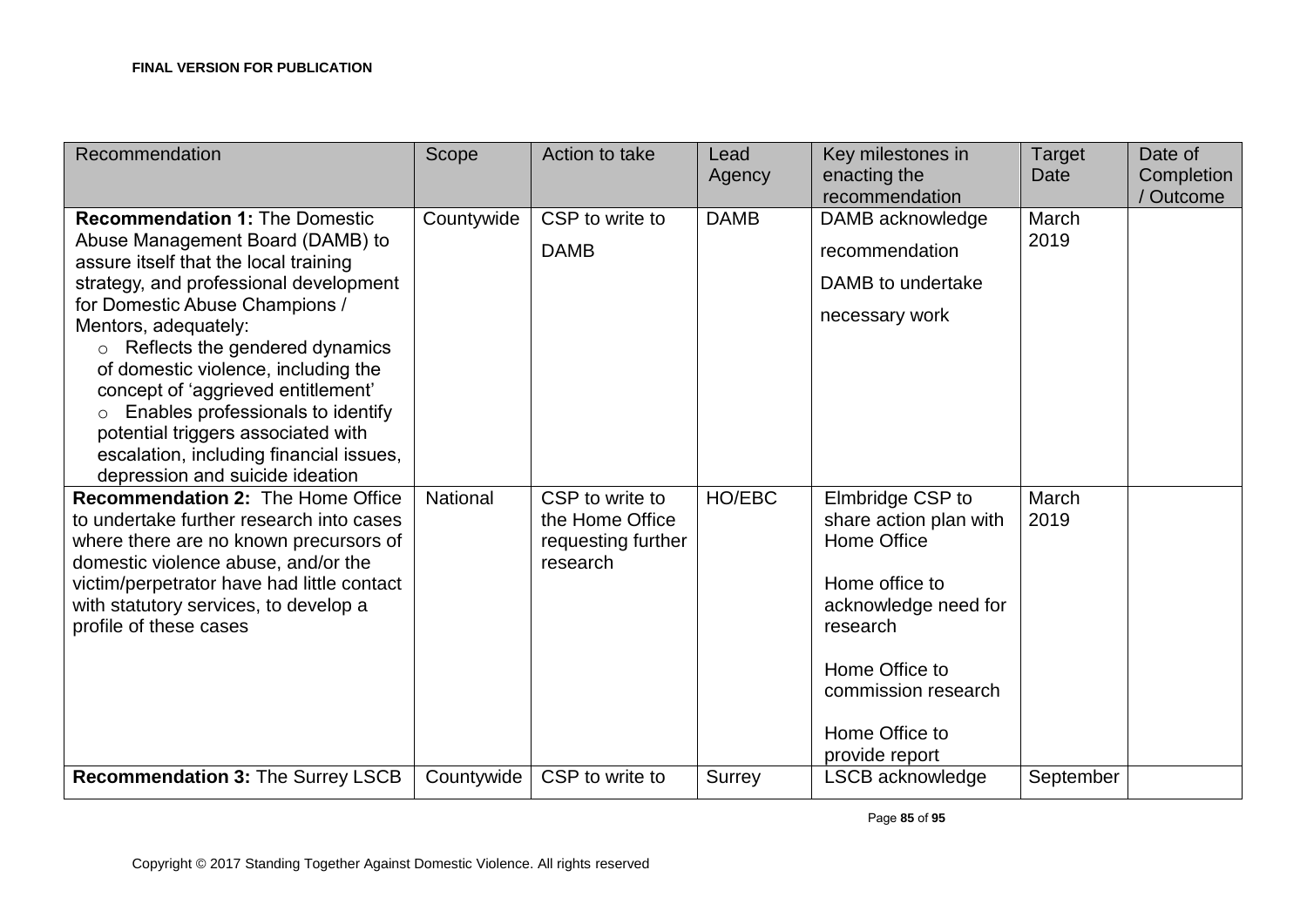| to work with all schools, including fee<br>charging schools, to promote the<br>inclusion of information on domestic<br>violence abuse and the help and<br>support available in school literature,<br>including welcome packs for new<br>parents                                            |            | <b>LSCB</b>      | <b>LSCB</b>   | recommendation   | 2019      |  |
|--------------------------------------------------------------------------------------------------------------------------------------------------------------------------------------------------------------------------------------------------------------------------------------------|------------|------------------|---------------|------------------|-----------|--|
| Recommendation 4: The Surrey LSCB                                                                                                                                                                                                                                                          | Countywide | CSP to write to  | <b>Surrey</b> | LSCB acknowledge | September |  |
| to work with all schools, including fee<br>charging schools, to deliver Operation<br>Encompass and ensure that procedures<br>and training to support staff and children<br>are in place                                                                                                    |            | <b>LSCB</b>      | <b>LSCB</b>   | recommendation   | 2019      |  |
| <b>Recommendation 5: The Surrey LSCB</b>                                                                                                                                                                                                                                                   | Countywide | CSP to write to  | <b>Surrey</b> | LSCB acknowledge | September |  |
| to work with all schools, including fee<br>paying schools, to develop a<br>programme with local specialist<br>domestic abuse services to promote<br>access to effective and high-quality<br>resources for age appropriate teaching<br>about healthy relationships in classroom<br>settings |            | <b>LSCB</b>      | <b>LSCB</b>   | recommendation   | 2019      |  |
| <b>Recommendation 6: The Department</b>                                                                                                                                                                                                                                                    | National   | CSP/EBC to write | DfE/EBC       | Letter sent      | September |  |
| for Education to ensure that the good<br>practice, resources and training<br>developed following the consultation<br>around Sex and Relationship Education<br>and PSHE includes fee charging<br>schools and to work with the sector<br>around its development and<br>implementation        |            | to DfE           |               |                  | 2019      |  |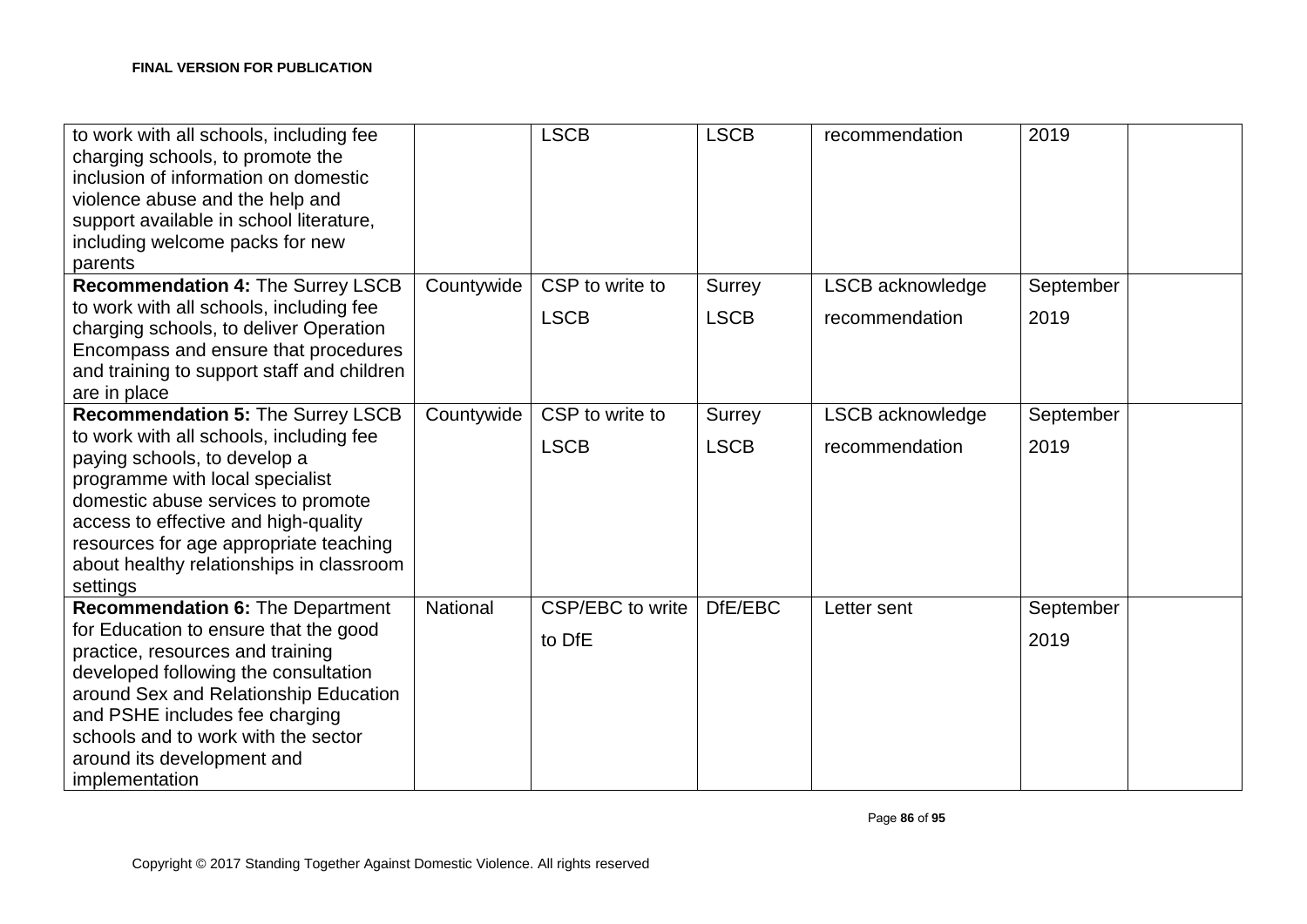| <b>Recommendation 7: Care UK to</b>    | Single | Identify suitable  | Care UK | Suitable cases        | March | In progress |
|----------------------------------------|--------|--------------------|---------|-----------------------|-------|-------------|
| review the findings from this case and | Agency | cases involving    |         | identified 1/11/2018  | 2019  |             |
| undertake a wider case audit to be     |        | suicidal ideas and |         |                       |       |             |
| assured about the standard of current  |        | produce a cohort   |         |                       |       |             |
| practice in relation to probing around |        | of cases for       |         |                       |       |             |
| suicidal ideation and, if issues are   |        | auditing           |         |                       |       |             |
| identified, to develop an improvement  |        |                    |         |                       |       |             |
| plan to address these                  |        | Use of 5 cases     |         | Use 5 cases for audit |       |             |
|                                        |        | identified by the  |         |                       |       |             |
|                                        |        | Senior BI Analyst  |         | 31/12/2018            |       |             |
|                                        |        | for an audit       |         |                       |       |             |
|                                        |        | levelling session. |         |                       |       |             |
|                                        |        |                    |         |                       |       |             |
|                                        |        | Selective audit of |         |                       |       |             |
|                                        |        | 10% of cases       |         | Selective audit by    |       |             |
|                                        |        | over three-month   |         | 1/2/2019              |       |             |
|                                        |        | period which       |         |                       |       |             |
|                                        |        | involve clinicians |         |                       |       |             |
|                                        |        | assessing a caller |         |                       |       |             |
|                                        |        | with suicidal      |         |                       |       |             |
|                                        |        | ideas by the       |         |                       |       |             |
|                                        |        | medical leads.     |         |                       |       |             |
|                                        |        |                    |         |                       |       |             |
|                                        |        | Following audit    |         |                       |       |             |
|                                        |        | review discussion  |         |                       |       |             |
|                                        |        | between regional   |         |                       |       |             |
|                                        |        | medical leads as   |         |                       |       |             |
|                                        |        | to competency      |         |                       |       |             |
|                                        |        | and potential      |         |                       |       |             |
|                                        |        | support and        |         |                       |       |             |
|                                        |        | training required  |         |                       |       |             |
|                                        |        |                    |         |                       |       |             |
|                                        |        |                    |         |                       |       |             |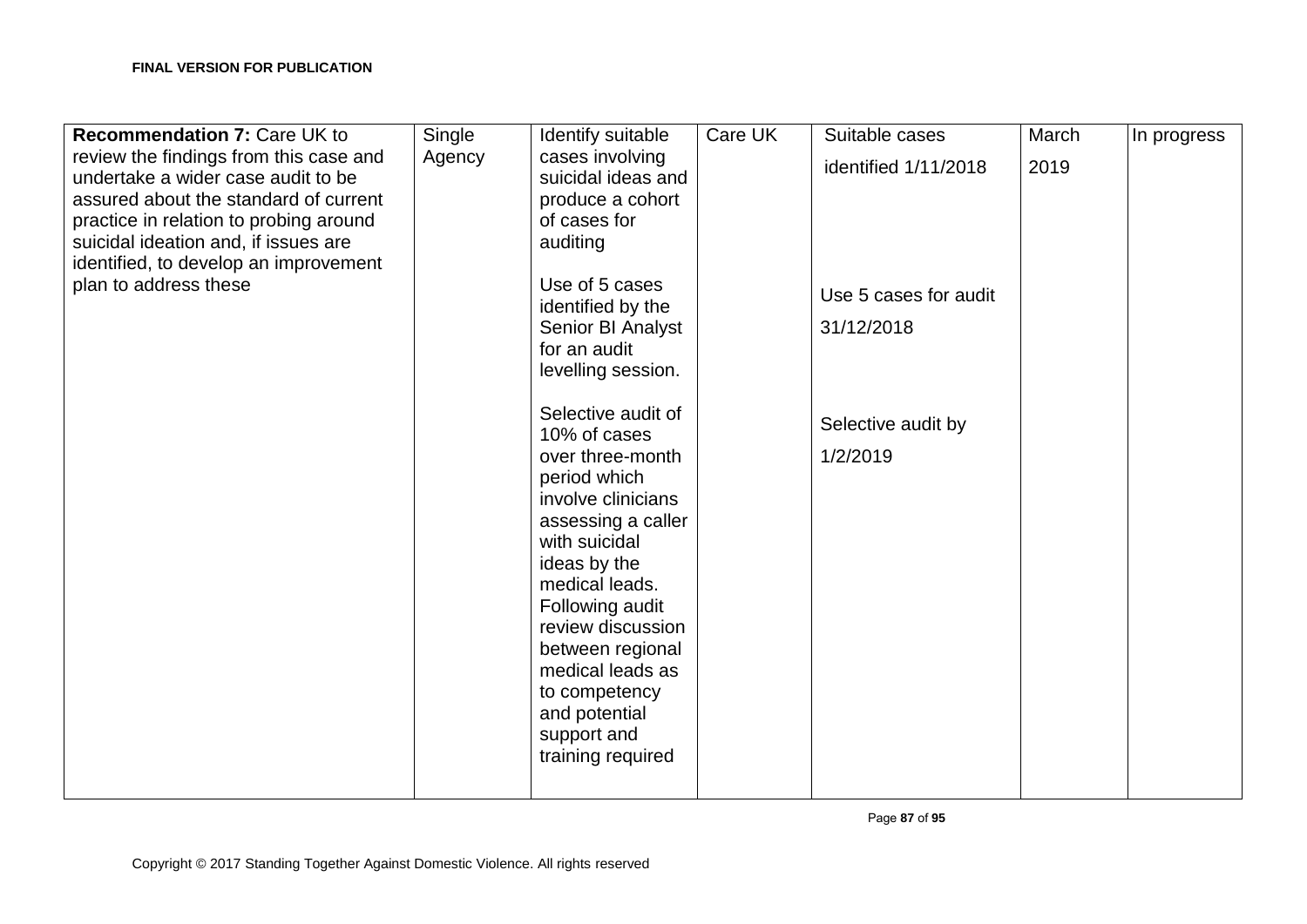| for Clinical<br>Advisors.<br><b>Utilisation of West</b><br><b>Midlands CAS</b><br>mental health<br>Nurses to<br>develop short<br>training module in<br>"recognising the<br>high risk patient".<br>Consideration of<br>implementation of<br>training including<br><b>Mental Health</b><br>First Aid for<br>substantive<br>clinical staff to<br>support talking to<br>patients with<br>mental health<br>problems.<br>Review of<br>Adastra support<br>tool on Out Of<br>Hours platform as | Implement training for<br>by 1/3/2019 |  |
|----------------------------------------------------------------------------------------------------------------------------------------------------------------------------------------------------------------------------------------------------------------------------------------------------------------------------------------------------------------------------------------------------------------------------------------------------------------------------------------|---------------------------------------|--|
|                                                                                                                                                                                                                                                                                                                                                                                                                                                                                        |                                       |  |
|                                                                                                                                                                                                                                                                                                                                                                                                                                                                                        |                                       |  |
| to suitability for<br>clinical advisors                                                                                                                                                                                                                                                                                                                                                                                                                                                |                                       |  |
| within 111 system                                                                                                                                                                                                                                                                                                                                                                                                                                                                      |                                       |  |
| and if appropriate                                                                                                                                                                                                                                                                                                                                                                                                                                                                     |                                       |  |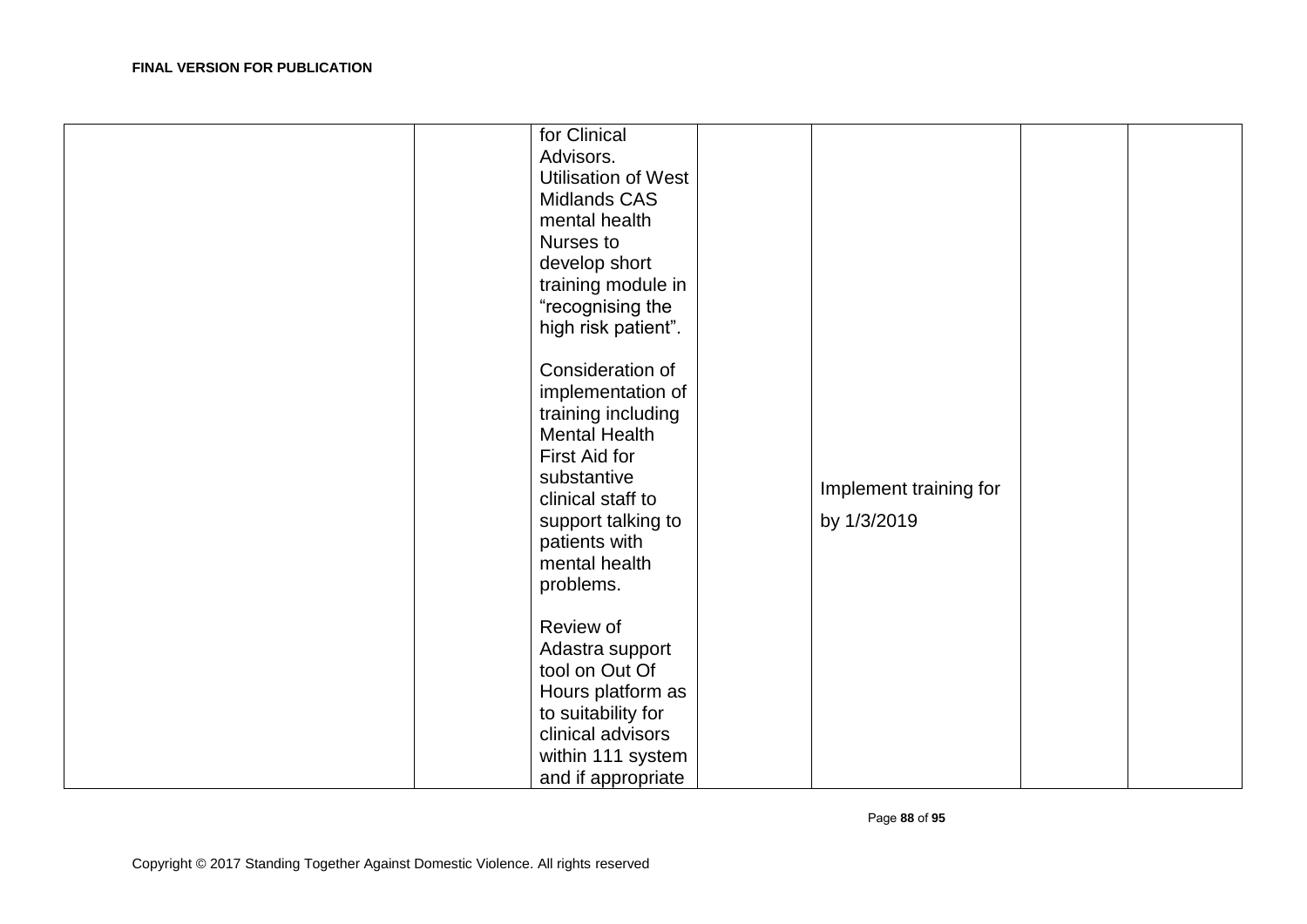| platform.<br><b>CCGs</b><br><b>Recommendation 8: Mental Health</b><br>CCG work with<br>Countywide<br>Pathway for direct<br>April 2019<br>In progress<br><b>Commissioners to work with NHS</b><br>NHS111 and<br>referrals between 111<br>England to ensure there is a robust<br><b>SABP</b><br>pathway between NHS 111 and the<br>and SABP<br><b>Community-Based Crisis Service by</b><br><b>SPOC</b> established<br>developing a mechanism to allow for<br>direct referrals<br><b>Recommendation 9: Mental Health</b><br><b>CCGs</b><br>Countywide<br>CCG work with<br>Pathway for direct<br>April 2019<br>In progress<br><b>Commissioners to work with NHS</b><br>NHS111 and<br>referrals between 111<br>England to ensure there is a robust<br>pathway between NHS 111 and the<br><b>SABP</b><br>and SABP<br>GPs by developing a mechanism to<br><b>SPOC</b> established<br>allow for direct referrals<br><b>CCGs</b><br>CCG to take<br><b>Recommendation 10: Mental Health</b><br>Countywide<br>N/A<br>No date<br>In progress<br>Commissioners to review the learning<br>recommendations<br>given<br>from this case and seek assurance that<br>current providers of IAPT services in<br>to IAPT to pick up<br>Surrey have appropriate staff training,<br>on risk<br>procedures and supervision in place in<br>relation to the identification and<br>assessment of risks to self and others<br><b>CCGs</b><br>CCG to establish<br><b>Recommendation 11: Mental Health</b><br>Countywide<br><b>Discussion takes</b><br>No date<br>In progress<br>Commissioners to consider the learning<br>relevant<br>place at CQRM<br>given |                                      | submitting<br>change request to<br><b>Business</b><br>Systems for<br>implement on<br>111Adastra |  |  |
|--------------------------------------------------------------------------------------------------------------------------------------------------------------------------------------------------------------------------------------------------------------------------------------------------------------------------------------------------------------------------------------------------------------------------------------------------------------------------------------------------------------------------------------------------------------------------------------------------------------------------------------------------------------------------------------------------------------------------------------------------------------------------------------------------------------------------------------------------------------------------------------------------------------------------------------------------------------------------------------------------------------------------------------------------------------------------------------------------------------------------------------------------------------------------------------------------------------------------------------------------------------------------------------------------------------------------------------------------------------------------------------------------------------------------------------------------------------------------------------------------------------------------------------------------------------------------------------------------------------------------------|--------------------------------------|-------------------------------------------------------------------------------------------------|--|--|
|                                                                                                                                                                                                                                                                                                                                                                                                                                                                                                                                                                                                                                                                                                                                                                                                                                                                                                                                                                                                                                                                                                                                                                                                                                                                                                                                                                                                                                                                                                                                                                                                                                |                                      |                                                                                                 |  |  |
|                                                                                                                                                                                                                                                                                                                                                                                                                                                                                                                                                                                                                                                                                                                                                                                                                                                                                                                                                                                                                                                                                                                                                                                                                                                                                                                                                                                                                                                                                                                                                                                                                                |                                      |                                                                                                 |  |  |
|                                                                                                                                                                                                                                                                                                                                                                                                                                                                                                                                                                                                                                                                                                                                                                                                                                                                                                                                                                                                                                                                                                                                                                                                                                                                                                                                                                                                                                                                                                                                                                                                                                |                                      |                                                                                                 |  |  |
|                                                                                                                                                                                                                                                                                                                                                                                                                                                                                                                                                                                                                                                                                                                                                                                                                                                                                                                                                                                                                                                                                                                                                                                                                                                                                                                                                                                                                                                                                                                                                                                                                                |                                      |                                                                                                 |  |  |
|                                                                                                                                                                                                                                                                                                                                                                                                                                                                                                                                                                                                                                                                                                                                                                                                                                                                                                                                                                                                                                                                                                                                                                                                                                                                                                                                                                                                                                                                                                                                                                                                                                |                                      |                                                                                                 |  |  |
|                                                                                                                                                                                                                                                                                                                                                                                                                                                                                                                                                                                                                                                                                                                                                                                                                                                                                                                                                                                                                                                                                                                                                                                                                                                                                                                                                                                                                                                                                                                                                                                                                                |                                      |                                                                                                 |  |  |
|                                                                                                                                                                                                                                                                                                                                                                                                                                                                                                                                                                                                                                                                                                                                                                                                                                                                                                                                                                                                                                                                                                                                                                                                                                                                                                                                                                                                                                                                                                                                                                                                                                |                                      |                                                                                                 |  |  |
|                                                                                                                                                                                                                                                                                                                                                                                                                                                                                                                                                                                                                                                                                                                                                                                                                                                                                                                                                                                                                                                                                                                                                                                                                                                                                                                                                                                                                                                                                                                                                                                                                                |                                      |                                                                                                 |  |  |
|                                                                                                                                                                                                                                                                                                                                                                                                                                                                                                                                                                                                                                                                                                                                                                                                                                                                                                                                                                                                                                                                                                                                                                                                                                                                                                                                                                                                                                                                                                                                                                                                                                |                                      |                                                                                                 |  |  |
|                                                                                                                                                                                                                                                                                                                                                                                                                                                                                                                                                                                                                                                                                                                                                                                                                                                                                                                                                                                                                                                                                                                                                                                                                                                                                                                                                                                                                                                                                                                                                                                                                                |                                      |                                                                                                 |  |  |
|                                                                                                                                                                                                                                                                                                                                                                                                                                                                                                                                                                                                                                                                                                                                                                                                                                                                                                                                                                                                                                                                                                                                                                                                                                                                                                                                                                                                                                                                                                                                                                                                                                |                                      |                                                                                                 |  |  |
|                                                                                                                                                                                                                                                                                                                                                                                                                                                                                                                                                                                                                                                                                                                                                                                                                                                                                                                                                                                                                                                                                                                                                                                                                                                                                                                                                                                                                                                                                                                                                                                                                                |                                      |                                                                                                 |  |  |
|                                                                                                                                                                                                                                                                                                                                                                                                                                                                                                                                                                                                                                                                                                                                                                                                                                                                                                                                                                                                                                                                                                                                                                                                                                                                                                                                                                                                                                                                                                                                                                                                                                |                                      |                                                                                                 |  |  |
|                                                                                                                                                                                                                                                                                                                                                                                                                                                                                                                                                                                                                                                                                                                                                                                                                                                                                                                                                                                                                                                                                                                                                                                                                                                                                                                                                                                                                                                                                                                                                                                                                                |                                      |                                                                                                 |  |  |
|                                                                                                                                                                                                                                                                                                                                                                                                                                                                                                                                                                                                                                                                                                                                                                                                                                                                                                                                                                                                                                                                                                                                                                                                                                                                                                                                                                                                                                                                                                                                                                                                                                |                                      |                                                                                                 |  |  |
|                                                                                                                                                                                                                                                                                                                                                                                                                                                                                                                                                                                                                                                                                                                                                                                                                                                                                                                                                                                                                                                                                                                                                                                                                                                                                                                                                                                                                                                                                                                                                                                                                                |                                      |                                                                                                 |  |  |
|                                                                                                                                                                                                                                                                                                                                                                                                                                                                                                                                                                                                                                                                                                                                                                                                                                                                                                                                                                                                                                                                                                                                                                                                                                                                                                                                                                                                                                                                                                                                                                                                                                |                                      |                                                                                                 |  |  |
|                                                                                                                                                                                                                                                                                                                                                                                                                                                                                                                                                                                                                                                                                                                                                                                                                                                                                                                                                                                                                                                                                                                                                                                                                                                                                                                                                                                                                                                                                                                                                                                                                                |                                      |                                                                                                 |  |  |
|                                                                                                                                                                                                                                                                                                                                                                                                                                                                                                                                                                                                                                                                                                                                                                                                                                                                                                                                                                                                                                                                                                                                                                                                                                                                                                                                                                                                                                                                                                                                                                                                                                |                                      |                                                                                                 |  |  |
|                                                                                                                                                                                                                                                                                                                                                                                                                                                                                                                                                                                                                                                                                                                                                                                                                                                                                                                                                                                                                                                                                                                                                                                                                                                                                                                                                                                                                                                                                                                                                                                                                                |                                      |                                                                                                 |  |  |
|                                                                                                                                                                                                                                                                                                                                                                                                                                                                                                                                                                                                                                                                                                                                                                                                                                                                                                                                                                                                                                                                                                                                                                                                                                                                                                                                                                                                                                                                                                                                                                                                                                |                                      |                                                                                                 |  |  |
|                                                                                                                                                                                                                                                                                                                                                                                                                                                                                                                                                                                                                                                                                                                                                                                                                                                                                                                                                                                                                                                                                                                                                                                                                                                                                                                                                                                                                                                                                                                                                                                                                                | from this case and run an engagement |                                                                                                 |  |  |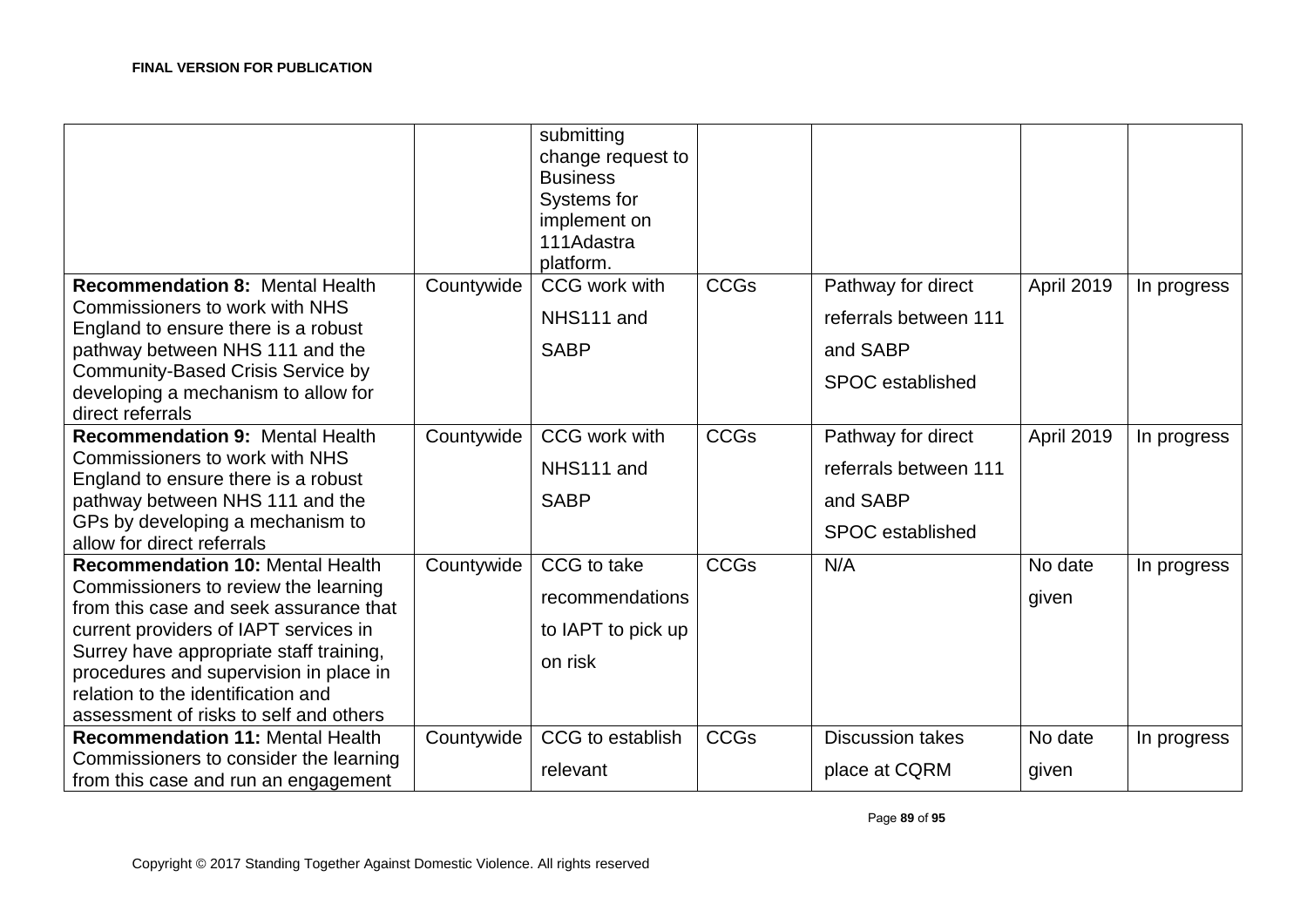| event with private mental health care                                                |            | recommendations        |              | meeting                   |                 |             |
|--------------------------------------------------------------------------------------|------------|------------------------|--------------|---------------------------|-----------------|-------------|
| providers in the county to facilitate the<br>dissemination of the review's findings  |            | CCG to discuss         |              |                           |                 |             |
|                                                                                      |            | with Mental            |              |                           |                 |             |
|                                                                                      |            | <b>Health Provider</b> |              |                           |                 |             |
|                                                                                      |            | at CQRM                |              |                           |                 |             |
|                                                                                      |            | meeting                |              |                           |                 |             |
| Recommendation 12: The Surrey                                                        | Countywide | CSP to write to        | Surrey       | Surrey Health and         | September       |             |
| Health and Wellbeing Board to work<br>with the Surrey CCGs to ensure there is        |            | <b>Surrey Health</b>   | Health and   | <b>Wellbeing Board</b>    | 2019            |             |
| a programme available to all GPs                                                     |            | and Wellbeing          | Wellbeing    | acknowledge               |                 |             |
| providing training, support and a referral<br>pathway (including access to advocacy) |            | <b>Board</b>           | <b>Board</b> | recommendation            |                 |             |
| to enable a consistent response to                                                   |            |                        |              | Update provided           |                 |             |
| domestic violence and abuse                                                          |            |                        |              |                           |                 |             |
| Recommendation 13: The CSP to                                                        | Single     | CSP to write to        | <b>EBC</b>   | Letter sent               | <b>Nov 2018</b> |             |
| write to the bank involved in this review<br>to encourage them to develop a          | Agency     | the bank outlining     |              | Acknowledgement           |                 |             |
| domestic violence policy for staff who                                               |            | the                    |              | received                  |                 |             |
| experience or perpetrate domestic<br>violence and abuse                              |            | recommendation         |              | Action taken by the       |                 |             |
|                                                                                      |            |                        |              | bank                      |                 |             |
| <b>Recommendation 14: The CSP to</b>                                                 | National   | CSP to share the       | <b>EBC</b>   | EBC to write to           | February        | In progress |
| share the findings from this review with                                             |            |                        |              |                           |                 |             |
| the Corporate Alliance against Domestic                                              |            | findings from this     |              | <b>Corporate Alliance</b> | 2019            |             |
| Violence and the Employers' Initiative                                               |            | review with the        |              |                           |                 |             |
| on Domestic Abuse and request further<br>consideration of best practice in relation  |            | Corporate              |              |                           |                 |             |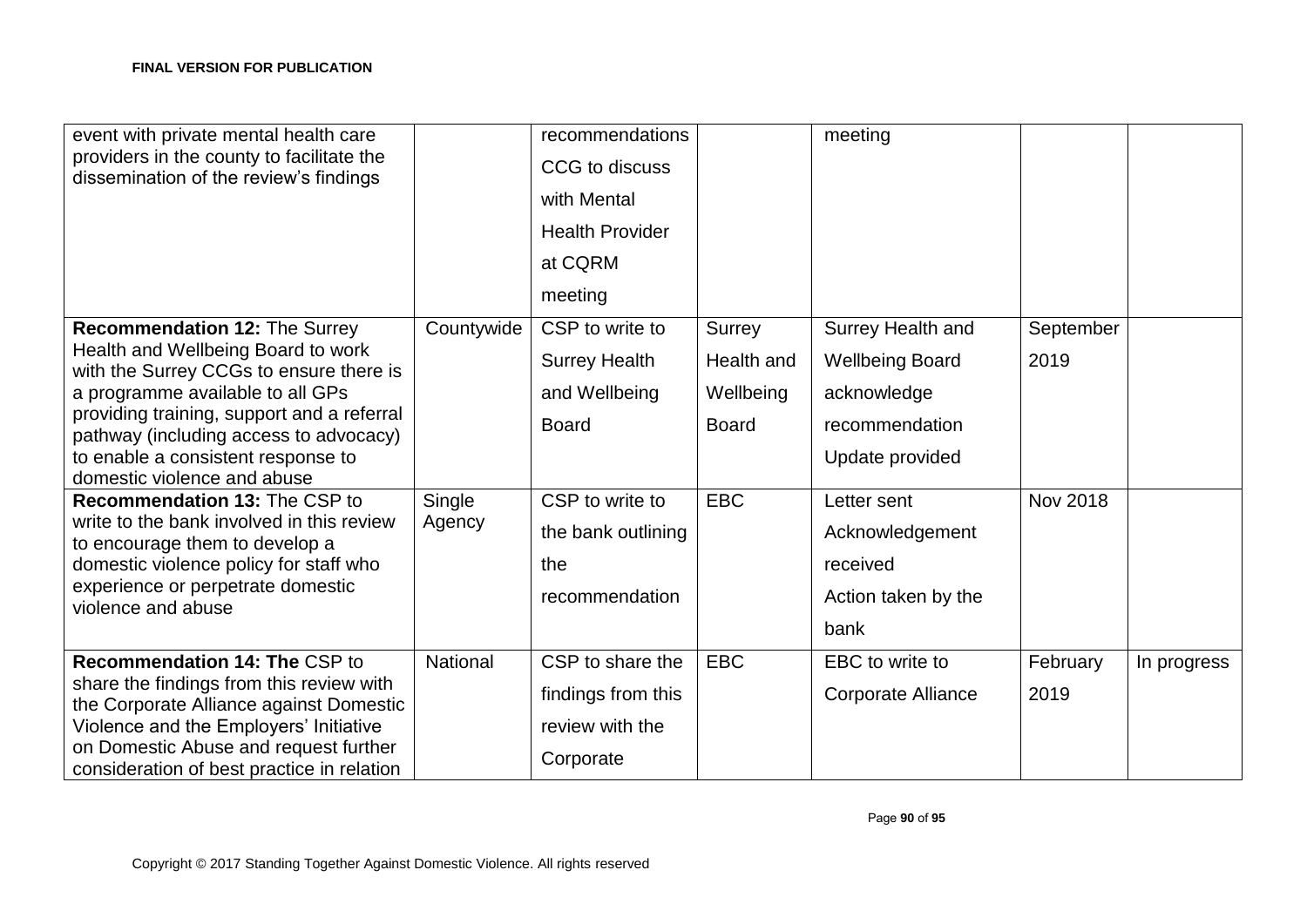| to staff who are employed as<br>contractors (either through an<br>employment agency or if they are self-<br>employed)                                                                     |                       | Alliance against<br>Domestic<br>Violence and the<br>Employers'<br>Initiative on<br>Domestic Abuse |            |                                                                               |               |             |
|-------------------------------------------------------------------------------------------------------------------------------------------------------------------------------------------|-----------------------|---------------------------------------------------------------------------------------------------|------------|-------------------------------------------------------------------------------|---------------|-------------|
| Recommendation 15: The Elmbridge<br>CSP to work with the SADA partnership<br>to develop its awareness raising<br>campaign so that this addresses the<br>needs of BAME communities locally | Local /<br>Countywide | CSP to explore<br>joint needs<br>assessment<br>with SADA                                          | EBC/DAMB   | Letter received by<br><b>SADA</b><br>Partners to meet and<br>discuss campaign | March<br>2019 | In progress |
| <b>Recommendation 16: The Elmbridge</b><br>CSP to work with the DAMB to develop<br>its training programme to ensure that<br>this addresses the needs of BAME<br>communities locally       | Local /<br>Countywide | CSP to write<br><b>DAMB</b><br><b>CSP</b><br>representative to<br>attend DAMB                     | EBC/DAMB   | Needs assessment<br>undertaken                                                | March<br>2019 | In progress |
| Recommendation 17: The CSP to<br>scope the requirement for specialist<br>BAME led provision in the borough                                                                                | Local                 | Work with SADA<br>to undertake<br>needs<br>assessment and<br>explore specialist<br>provision      | <b>EBC</b> | Needs assessment<br>Scoping undertaken                                        | March<br>2019 | In progress |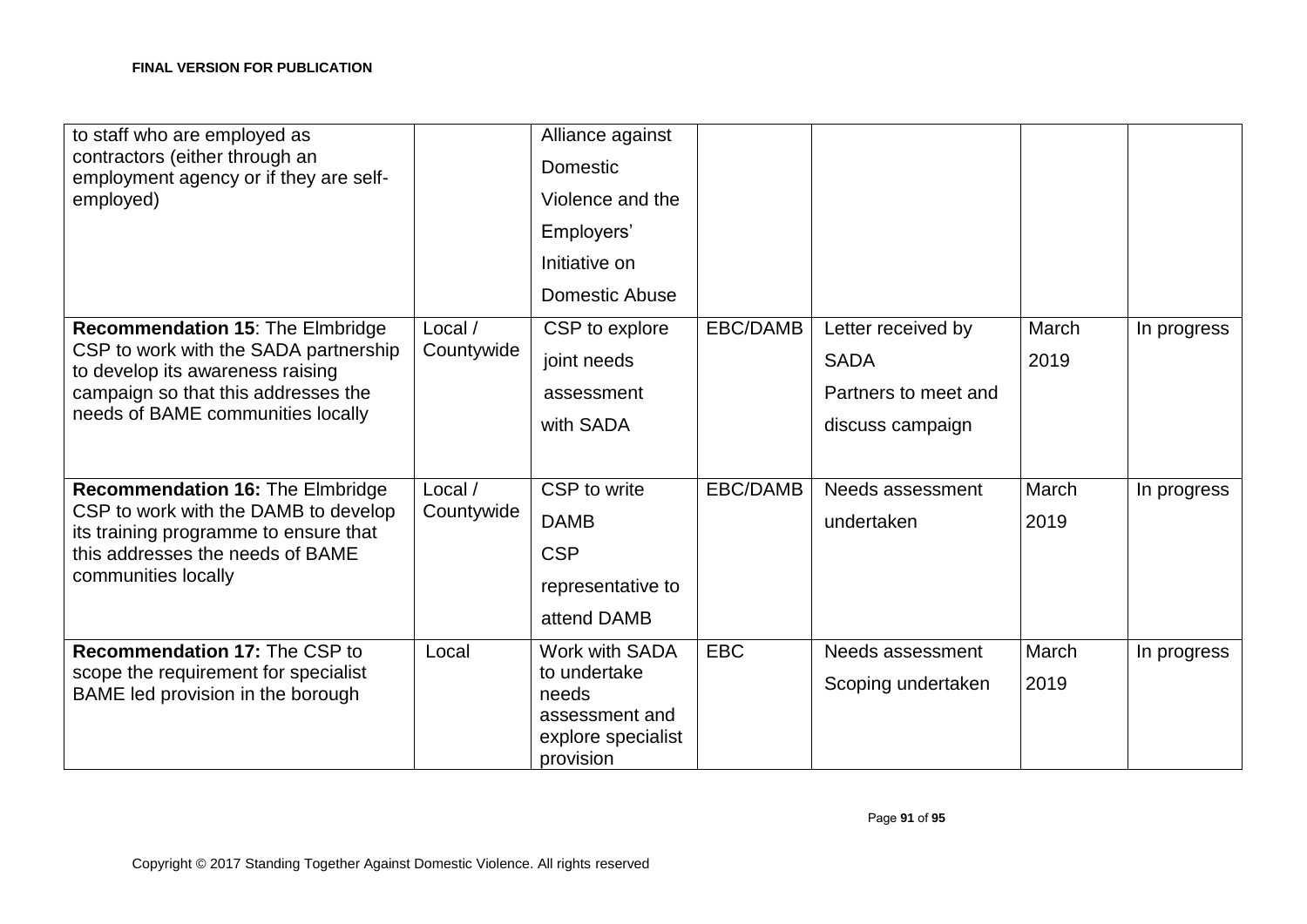| <b>Recommendation 18: The Elmbridge</b><br>CSP to work with other bodies in<br>Surrey, including the Office of the Police<br>and Crime Commissioner for Surrey, to<br>ensure that there is access to specialist<br><b>BAME led services</b> | Local /<br>Countywide | Work with SADA<br>to undertake<br>needs<br>assessment with<br><b>SADA</b><br>Write to OPCC                                         | <b>EBC</b> | Letter received by<br><b>PCC</b><br>Needs assessment<br>undertaken    | March<br>2019 | In progress |
|---------------------------------------------------------------------------------------------------------------------------------------------------------------------------------------------------------------------------------------------|-----------------------|------------------------------------------------------------------------------------------------------------------------------------|------------|-----------------------------------------------------------------------|---------------|-------------|
| <b>Recommendation 19: The Elmbridge</b><br>CSP to work with the DAMB to develop<br>its awareness raising campaign so that<br>this addresses the needs of victims<br>across the spectrum of Socio-Economic<br>status                         | Local /<br>Countywide | CSP to review<br>campaigns and<br>look at best<br>practice regarding<br>targeted<br>campaigns<br>CSP to liaise with<br><b>DAMB</b> | EBC/DAMB   | CSP representative<br>attend DAMB<br>Discuss action at<br><b>DAMB</b> | March<br>2019 | In progress |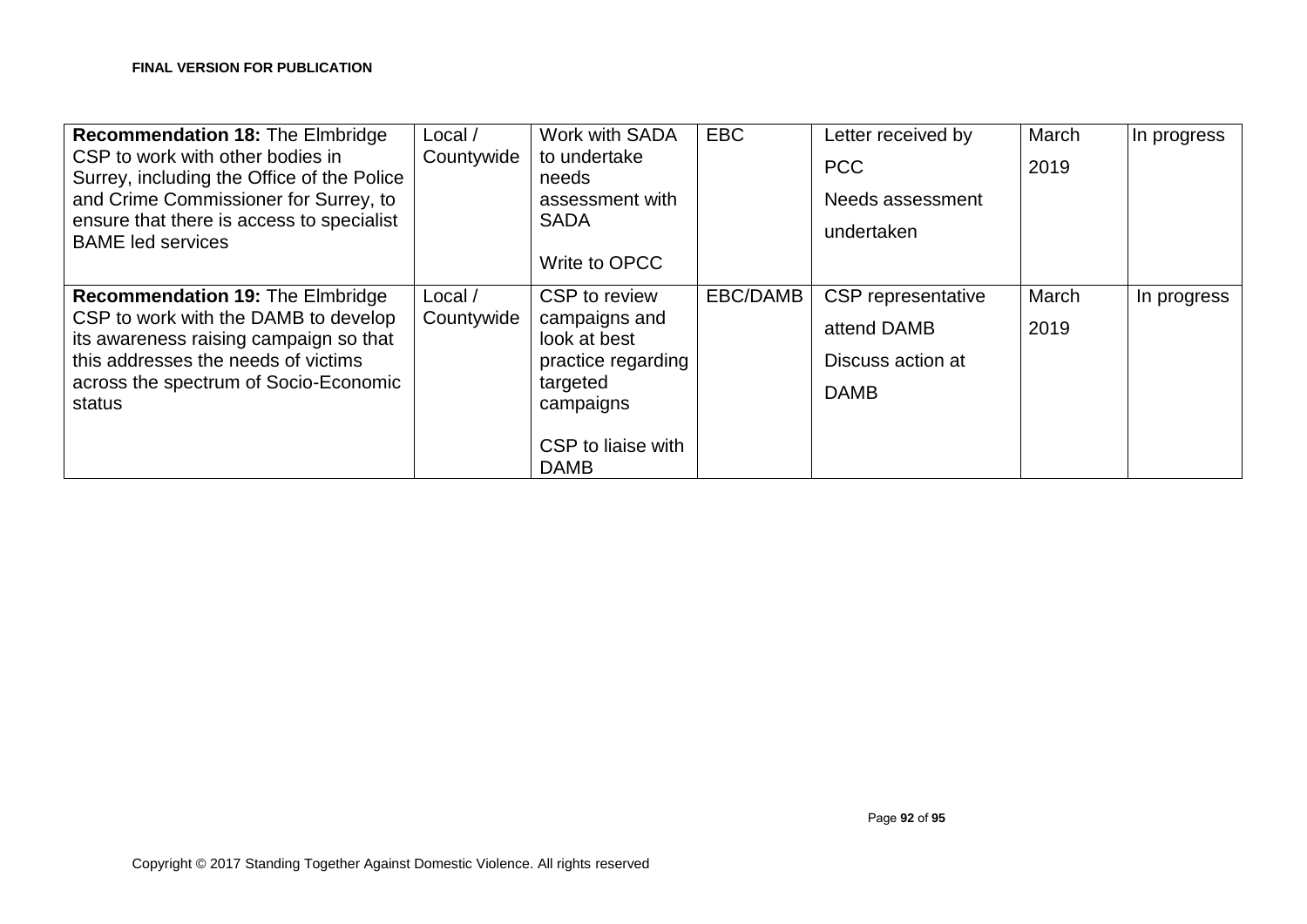# **Appendix 4: Glossary**

| <b>AAFDA</b>   | Advocacy After Fatal Domestic Abuse                    |  |  |
|----------------|--------------------------------------------------------|--|--|
| <b>A&amp;E</b> | Accident & Emergency                                   |  |  |
| <b>BAME</b>    | Black, Asian and Minority Ethnic                       |  |  |
| <b>BME</b>     | <b>Black and Minority Ethnic</b>                       |  |  |
| <b>CCR</b>     | <b>Coordinated Community Response</b>                  |  |  |
| <b>CCG</b>     | <b>Clinical Commissioning Group</b>                    |  |  |
| <b>CSH</b>     | <b>Central Surrey Health</b>                           |  |  |
| CQC            | <b>Care Quality Commission</b>                         |  |  |
| <b>CSP</b>     | <b>Community Safety Partnership</b>                    |  |  |
| <b>DHR</b>     | Domestic Homicide Review                               |  |  |
| <b>EDT</b>     | <b>Emergency Duty Team</b>                             |  |  |
| <b>FLO</b>     | (Surrey Police) Family Liaison Officer                 |  |  |
| GAD-7          | Self-administered patient questionnaire for            |  |  |
|                | <b>Generalised Anxiety Disorder</b>                    |  |  |
| <b>GP</b>      | <b>General Practitioner</b>                            |  |  |
| <b>HEMS</b>    | (SECAmb) Helicopter Emergency Medical Service          |  |  |
| <b>IAPT</b>    | Improving Access to Psychological Therapies Service    |  |  |
| <b>IMR</b>     | Individual Management Review                           |  |  |
| <b>IRIS</b>    | Identification and Referral to Improve Safety          |  |  |
| <b>IAPS</b>    | Independent Association of Prep Schools                |  |  |
| <b>IAPT</b>    | Improving Access to Psychological Therapies            |  |  |
| <b>ISC</b>     | <b>Independent Schools Council</b>                     |  |  |
| <b>ISI</b>     | Independent Schools Inspectorate                       |  |  |
| <b>LSCB</b>    | Local Safeguarding Children Board                      |  |  |
| <b>MARAC</b>   | Multi Agency Risk Assessment Conference                |  |  |
| <b>NHS</b>     | <b>National Health Service</b>                         |  |  |
| <b>PSHE</b>    | Personal, social, health and educational               |  |  |
| PHQ-9          | Self-administered patient questionnaire for depression |  |  |
| <b>SAB</b>     | <b>Safeguarding Adults Board</b>                       |  |  |
| <b>SADA</b>    | <b>Surrey Against Domestic Abuse</b>                   |  |  |
| <b>SAFE</b>    | (STADV) Safety Across Faith and Ethnic Communities     |  |  |
| <b>SECAmb</b>  | South East Coast Ambulance Service                     |  |  |
| <b>SSRI</b>    | Serotonin Specific Reuptake Inhibitor                  |  |  |
| <b>STADV</b>   | <b>Standing Together Against Domestic Violence</b>     |  |  |
| <b>VP</b>      | <b>Vulnerable Person</b>                               |  |  |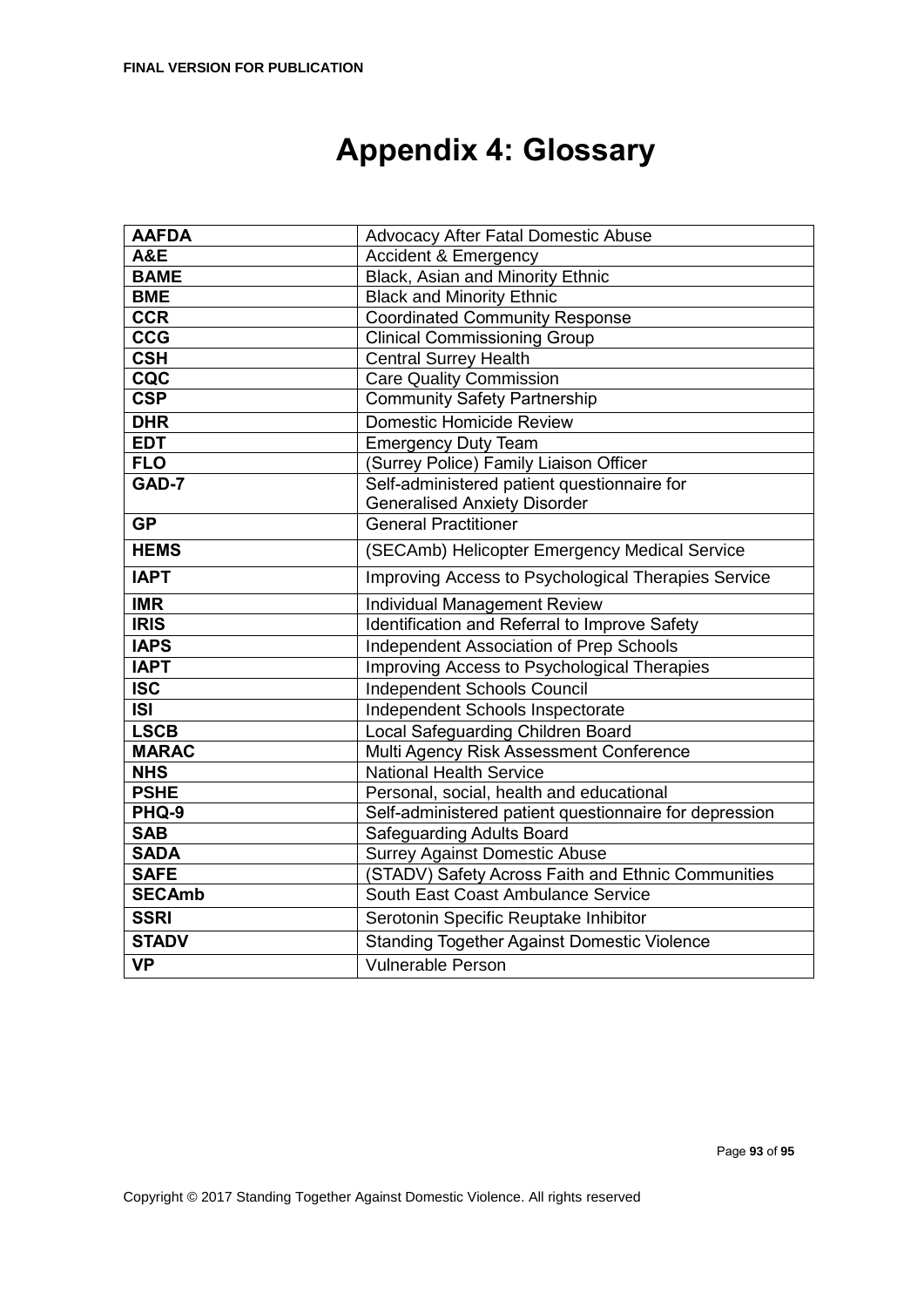### **Appendix 5: Home Office Letter**

Public Protection Unit 2 Marsham Street London SW1P 4DF

**T: 020 7035 4848 [www.gov.uk/homeoffice](http://www.gov.uk/homeoffice)**

Annabel Crouch Policy Manager Organisational Development Elmbridge Borough Council

15 May 2019

Dear Ms Crouch,

Thank you for submitting the Domestic Homicide Review (DHR) report for Elmbridge ('Bishakha') to the Home Office Quality Assurance Panel. The report was considered at the panel meeting on 24 April 2019.

The Panel would like to thank you for conducting this review and for providing them with the final report. The Panel concluded that this is a sensitive, detailed report despite the limited agency contact with the victim and perpetrator. The Panel particularly commended the articulation of the financial pressures within the relationship and the input of family, friends and the perpetrator to the review helps a reader understand the victim and the challenges she faced within her marriage. The Panel also commended the breadth and expertise on the review panel. The Panel would also like to highlight that attaching the DHR to the child's social care report was considered an example of best practice.

There were, however, some aspects of the report which the Panel felt may benefit from additional comment, further analysis, or be revised, which you will wish to consider: